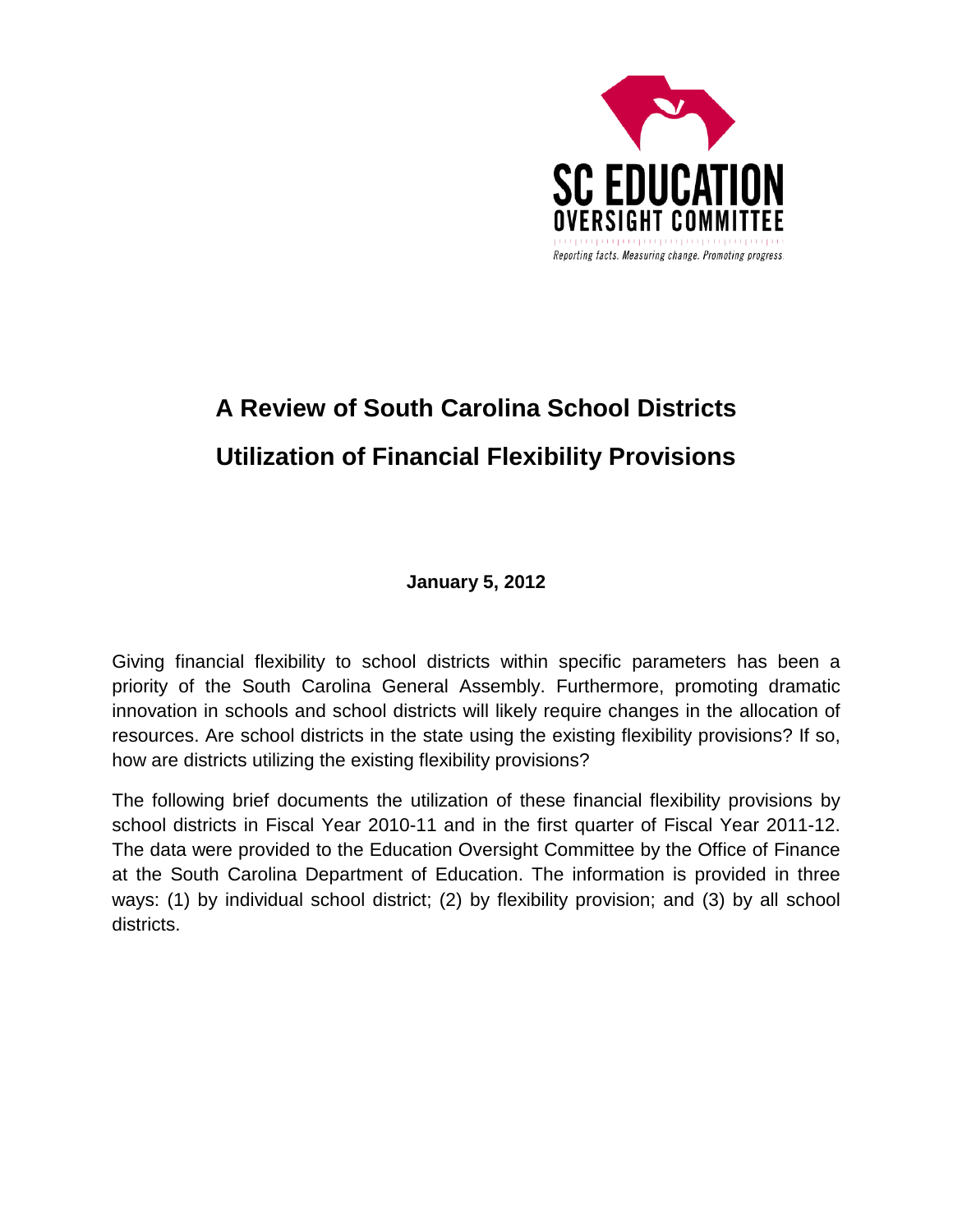|               |     | <b>ABBEVILLE SCHOOL DISTRICT</b>                    |                 |                             |                              |
|---------------|-----|-----------------------------------------------------|-----------------|-----------------------------|------------------------------|
|               |     |                                                     |                 |                             |                              |
|               |     | FY 2010-2011 Transfer of Appropriated funds:        |                 |                             |                              |
|               |     |                                                     |                 |                             |                              |
| Date Rec'd    | Qtr | <b>Transfer From</b>                                |                 | Transfer Amount Transfer To |                              |
| 5/31/2011 4th |     | 928 - Career Specialists                            | \$              |                             | 20,328.16 100 - General Fund |
|               |     | 326 - Refurbish Science Kits                        | \$              |                             | 10,277.00 100 - General Fund |
|               |     | 330 - Handicapped Student Services                  | \$              |                             | 18,273.18 100 - General Fund |
|               |     | 311 - Professional Development *                    | \$              |                             | 21,761.36 100 - General Fund |
|               |     | 358 - Reading                                       | \$              |                             | 14,719.77 100 - General Fund |
|               |     | 368 - Technical Assistance*                         | $\overline{\$}$ |                             | 28,343.70 100 - General Fund |
|               |     | 377 - Teacher Supply                                | \$              |                             | 44,110.10 100 - General Fund |
|               |     | 325 - CATE Equipment                                | \$              |                             | 2,398.74 100 - General Fund  |
|               |     |                                                     |                 |                             |                              |
|               |     | FY 2011-2012 Transfer of Appropriated funds:        |                 |                             |                              |
|               |     |                                                     |                 |                             |                              |
|               |     | Suspension of professional staffing ratios:         | <b>NA</b>       |                             |                              |
|               |     |                                                     |                 |                             |                              |
|               |     | FY 2010-2011 employee furlough:                     | yes             |                             | 5 teacher/10 administration  |
|               |     |                                                     |                 |                             |                              |
|               |     | FY 2011-2012 employee furlough:                     |                 |                             |                              |
|               |     |                                                     |                 |                             |                              |
|               |     | FY 2008-2009 School District Salary Schedule:       | yes             |                             |                              |
|               |     |                                                     |                 |                             |                              |
|               |     | Retained FY 2011-2012 teacher supply reimbursement: | <b>NA</b>       |                             |                              |
|               |     |                                                     |                 |                             |                              |
|               |     | Delayed written nofication of teacher contracts:    | <b>NA</b>       |                             |                              |
|               |     |                                                     |                 |                             |                              |
|               |     | Waived FY 2011-2012 step increase:                  | yes             |                             |                              |
|               |     |                                                     |                 |                             |                              |
|               |     | <b>Negotiated rehired retiree salaries:</b>         | yes             |                             | 5% reduction in pay          |
|               |     |                                                     |                 |                             |                              |
|               |     | Suspension of programs/reduced cost notes:          |                 |                             | elimination of 25 positions  |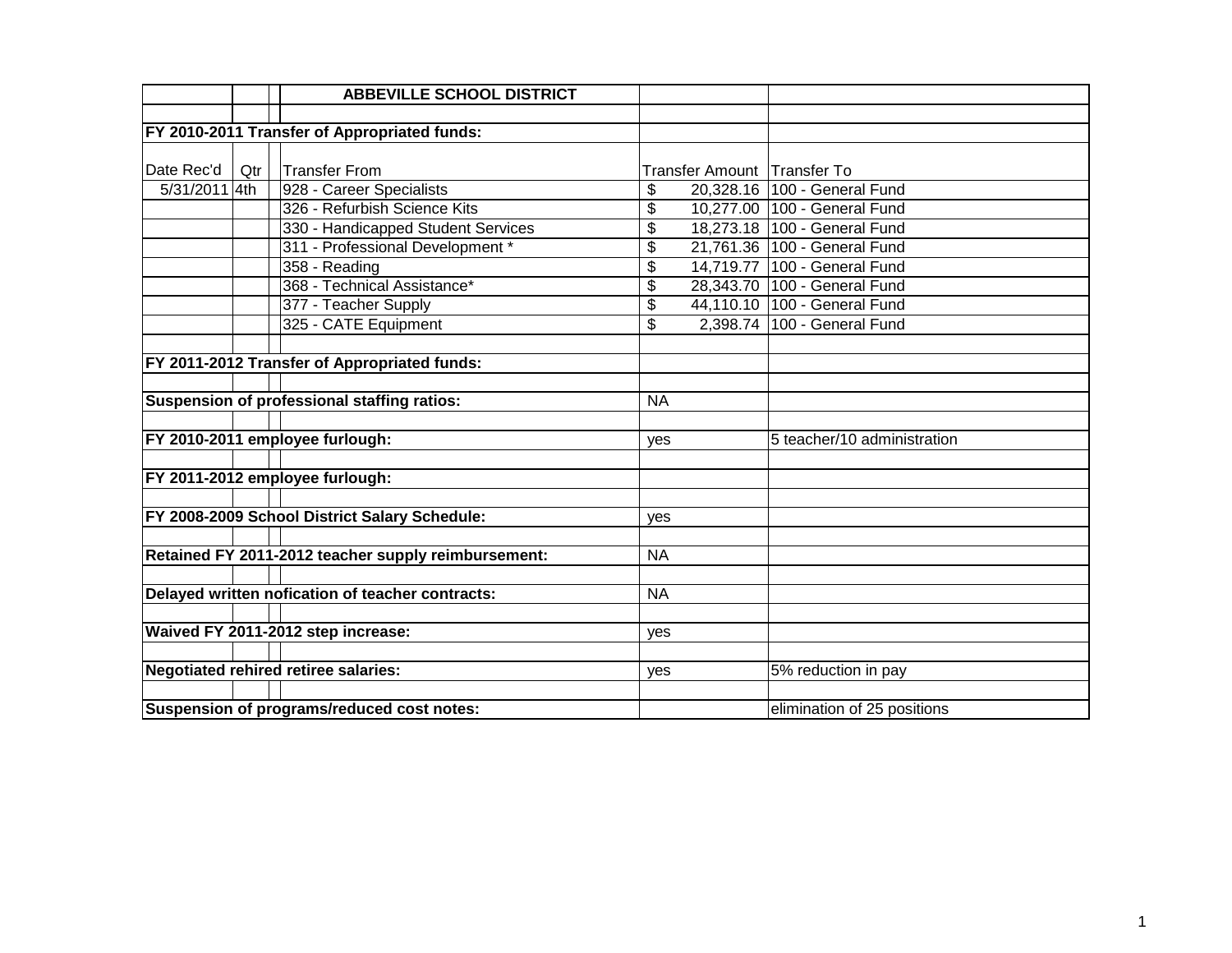|               |     | <b>AIKEN SCHOOL DISTRICT</b>                        |                                                                      |
|---------------|-----|-----------------------------------------------------|----------------------------------------------------------------------|
|               |     |                                                     |                                                                      |
|               |     | FY 2010-2011 Transfer of Appropriated funds:        |                                                                      |
| Date Rec'd    | Qtr | <b>Transfer From</b>                                | Transfer Amount Transfer To                                          |
| 12/8/2010 2nd |     | 301 - Increase HS Diploma Requirements *            | 596,827.37 100 - General Fund<br>\$                                  |
|               |     | 311 - Professional Development *                    | $\overline{\boldsymbol{\mathsf{s}}}$<br>96,334.56 100 - General Fund |
|               |     | 330 - Trainable Mentally Handicapped Services *     | $\overline{\boldsymbol{\mathsf{s}}}$<br>72,230.77 100 - General Fund |
|               |     | 342 - Preschool Handicapped Services *              | 99,262.44 100 - General Fund<br>$\overline{\mathbf{3}}$              |
|               |     | 391 - Excellence in Middle School *                 | \$<br>131,078.94 100 - General Fund                                  |
|               |     | 399 - Other EIA *                                   | $\overline{\$}$<br>10,296.00 100 - General Fund                      |
|               |     | 908 - Science Kit Refurbishment *                   | \$<br>96,126.28 100 - General Fund                                   |
|               |     | 960 - K-5 Lottery *                                 | 1,409,906.38 100 - General Fund<br>\$                                |
|               |     | 967 - 6-8 Lottery *                                 | 60,333.93 100 - General Fund<br>\$                                   |
| 6/23/2011 4th |     | 338 - Students At Risk                              | 913,456.55 100 - General Fund<br>\$                                  |
|               |     | 916 - ADEPT*                                        | \$<br>4,138.04 100 - General Fund                                    |
|               |     | 919 - Education License Plate*                      | 5,476.04 100 - General Fund<br>\$                                    |
|               |     | 927 - EEDA Middle/High School Awareness*            | \$<br>3,398.38 100 - General Fund                                    |
|               |     | 938 - High Schools That Work                        | 4,764.01 100 - General Fund<br>\$                                    |
|               |     |                                                     |                                                                      |
|               |     | FY 2011-2012 Transfer of Appropriated funds:        |                                                                      |
|               |     |                                                     |                                                                      |
|               |     | Suspension of professional staffing ratios:         | <b>NA</b>                                                            |
|               |     |                                                     |                                                                      |
|               |     | FY 2010-2011 employee furlough:                     | <b>NA</b>                                                            |
|               |     |                                                     |                                                                      |
|               |     | FY 2011-2012 employee furlough:                     |                                                                      |
|               |     |                                                     |                                                                      |
|               |     | FY 2008-2009 School District Salary Schedule:       | yes                                                                  |
|               |     |                                                     |                                                                      |
|               |     | Retained FY 2011-2012 teacher supply reimbursement: | <b>NA</b>                                                            |
|               |     |                                                     |                                                                      |
|               |     | Delayed written nofication of teacher contracts:    | <b>NA</b>                                                            |
|               |     |                                                     |                                                                      |
|               |     | Waived FY 2011-2012 step increase:                  | <b>NA</b>                                                            |
|               |     |                                                     |                                                                      |
|               |     | <b>Negotiated rehired retiree salaries:</b>         | 4; 14 year to date<br>yes                                            |
|               |     |                                                     |                                                                      |
|               |     |                                                     | Drivers Ed; IB; no playoff supplements for                           |
|               |     |                                                     | athletics; no intramural athletic supplements;                       |
|               |     |                                                     | no full-time nurses at Middle/High Schools;                          |
|               |     | Suspension of programs/reduced cost notes:          | travel reductions                                                    |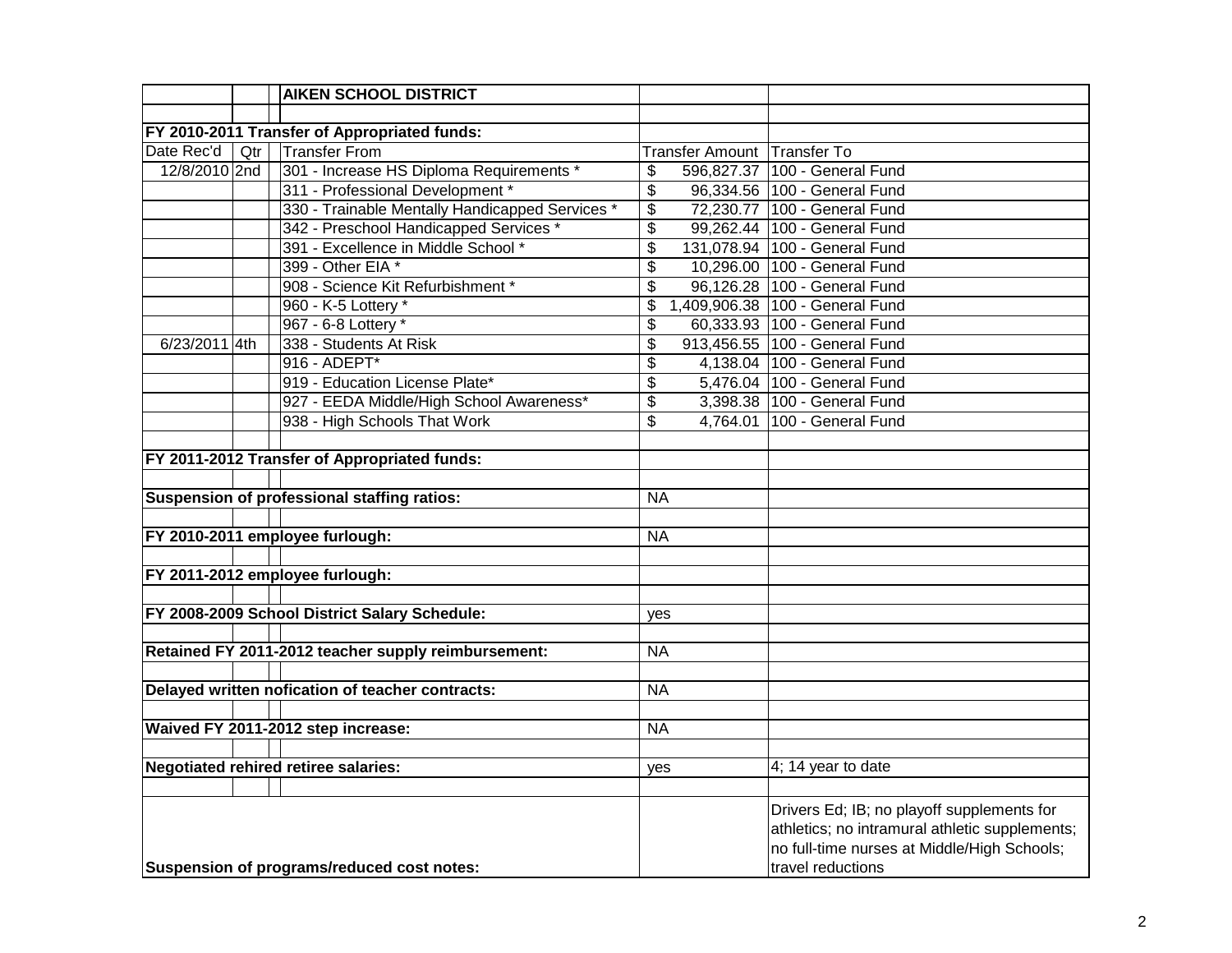|               |     | <b>ALLENDATE SCHOOL DISTRICT</b>                    |                           |                             |                                   |
|---------------|-----|-----------------------------------------------------|---------------------------|-----------------------------|-----------------------------------|
|               |     |                                                     |                           |                             |                                   |
|               |     | FY 2010-2011 Transfer of Appropriated funds:        |                           |                             |                                   |
| Date Rec'd    | Qtr | <b>Transfer From</b>                                |                           | Transfer Amount Transfer To |                                   |
| 6/29/2011 4th |     | 399 - EIA Misc*                                     | \$                        |                             | 4,849.00 338 - Students At Risk   |
|               |     | 916 - ADEPT*                                        | \$                        |                             | 16,017.07 338 - Students At Risk  |
|               |     | 919 - Education License Plate*                      | \$                        |                             | 506.44 338 - Students At Risk     |
|               |     | 927 - EEDA Middle/High School Awareness*            | \$                        |                             | 847.06 338 - Students At Risk     |
|               |     | 938 - High Schools That Work*                       | $\overline{\mathbf{S}}$   |                             | 2,811.77 338 - Students At Risk   |
|               |     | 960 - K-5 Lottery *                                 | $\overline{\$}$           |                             | 200,000.00 338 - Students At Risk |
|               |     | 967 - 6-8 Lottery *                                 | \$                        |                             | 3,677.89 338 - Students At Risk   |
|               |     | 301 - HS Diploma Requirements*                      | \$                        |                             | 25,767.06 338 - Students At Risk  |
|               |     | 334 - High Achieving Students*                      | $\overline{\mathfrak{s}}$ |                             | 4,320.00 338 - Students At Risk   |
|               |     | 358 - Reading*                                      | \$                        |                             | 8,833.63 338 - Students At Risk   |
|               |     | 368 - Technical Assistance*                         | \$                        |                             | 320,000.00 338 - Students At Risk |
|               |     | 371 - Palmetto Priority*                            | \$                        |                             | 200,000.00 338 - Students At Risk |
|               |     | 382 - Principal Salary Supplement*                  | \$                        |                             | 4,882.08 338 - Students At Risk   |
|               |     | 391 - Excellence in Middle School*                  | \$                        |                             | 14,660.00 338 - Students At Risk  |
|               |     | 392 - Work Based Learning*                          | \$                        |                             | 1,989.13 338 - Students At Risk   |
|               |     |                                                     |                           |                             |                                   |
|               |     | FY 2011-2012 Transfer of Appropriated funds:        |                           |                             |                                   |
|               |     |                                                     |                           |                             |                                   |
|               |     | Suspension of professional staffing ratios:         | <b>NA</b>                 |                             |                                   |
|               |     |                                                     |                           |                             |                                   |
|               |     | FY 2010-2011 employee furlough:                     | <b>NA</b>                 |                             |                                   |
|               |     |                                                     |                           |                             |                                   |
|               |     | FY 2011-2012 employee furlough:                     |                           |                             |                                   |
|               |     |                                                     |                           |                             |                                   |
|               |     | FY 2008-2009 School District Salary Schedule:       | yes                       |                             |                                   |
|               |     |                                                     |                           |                             |                                   |
|               |     | Retained FY 2011-2012 teacher supply reimbursement: | <b>NA</b>                 |                             |                                   |
|               |     |                                                     |                           |                             |                                   |
|               |     | Delayed written nofication of teacher contracts:    | <b>NA</b>                 |                             |                                   |
|               |     |                                                     |                           |                             |                                   |
|               |     | Waived FY 2011-2012 step increase:                  | yes                       |                             |                                   |
|               |     |                                                     |                           |                             |                                   |
|               |     | <b>Negotiated rehired retiree salaries:</b>         | <b>NA</b>                 |                             |                                   |
|               |     |                                                     |                           |                             |                                   |
|               |     | Suspension of programs/reduced cost notes:          |                           |                             |                                   |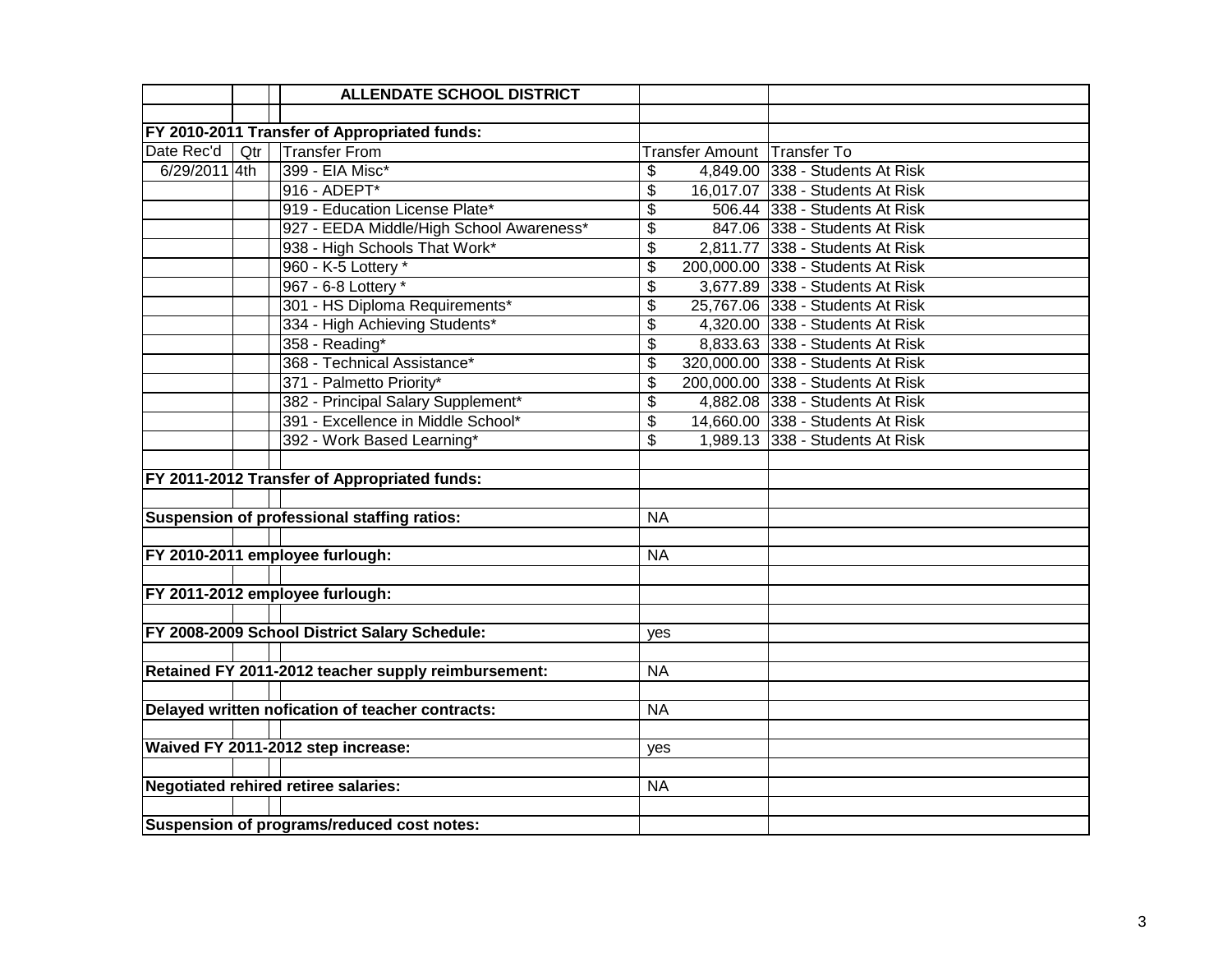|               |     | <b>ANDERSON SCHOOL DISTRICT 1</b>                   |                        |                                |
|---------------|-----|-----------------------------------------------------|------------------------|--------------------------------|
|               |     |                                                     |                        |                                |
|               |     | FY 2010-2011 Transfer of Appropriated funds:        |                        |                                |
| Date Rec'd    | Qtr | <b>Transfer From</b>                                | <b>Transfer Amount</b> | Transfer To                    |
| 3/31/2011 3rd |     | 311 - Professional Development                      | \$                     | 62,160.62   100 - General Fund |
|               |     | 358 - Reading                                       | \$                     | 42,046.55   100 - General Fund |
|               |     |                                                     |                        |                                |
|               |     | FY 2011-2012 Transfer of Appropriated funds:        |                        |                                |
|               |     |                                                     |                        |                                |
|               |     | Suspension of professional staffing ratios:         | <b>NA</b>              |                                |
|               |     |                                                     |                        |                                |
|               |     | FY 2010-2011 employee furlough:                     | yes                    | 5 teacher/10 administration    |
|               |     |                                                     |                        |                                |
|               |     | FY 2011-2012 employee furlough:                     |                        |                                |
|               |     |                                                     |                        |                                |
|               |     | FY 2008-2009 School District Salary Schedule:       | ves                    |                                |
|               |     |                                                     |                        |                                |
|               |     | Retained FY 2011-2012 teacher supply reimbursement: | <b>NA</b>              |                                |
|               |     |                                                     |                        |                                |
|               |     | Delayed written nofication of teacher contracts:    | <b>NA</b>              |                                |
|               |     |                                                     |                        |                                |
|               |     | Waived FY 2011-2012 step increase:                  | <b>NA</b>              |                                |
|               |     |                                                     |                        |                                |
|               |     | <b>Negotiated rehired retiree salaries:</b>         | <b>NA</b>              |                                |
|               |     |                                                     |                        |                                |
|               |     | Suspension of programs/reduced cost notes:          |                        |                                |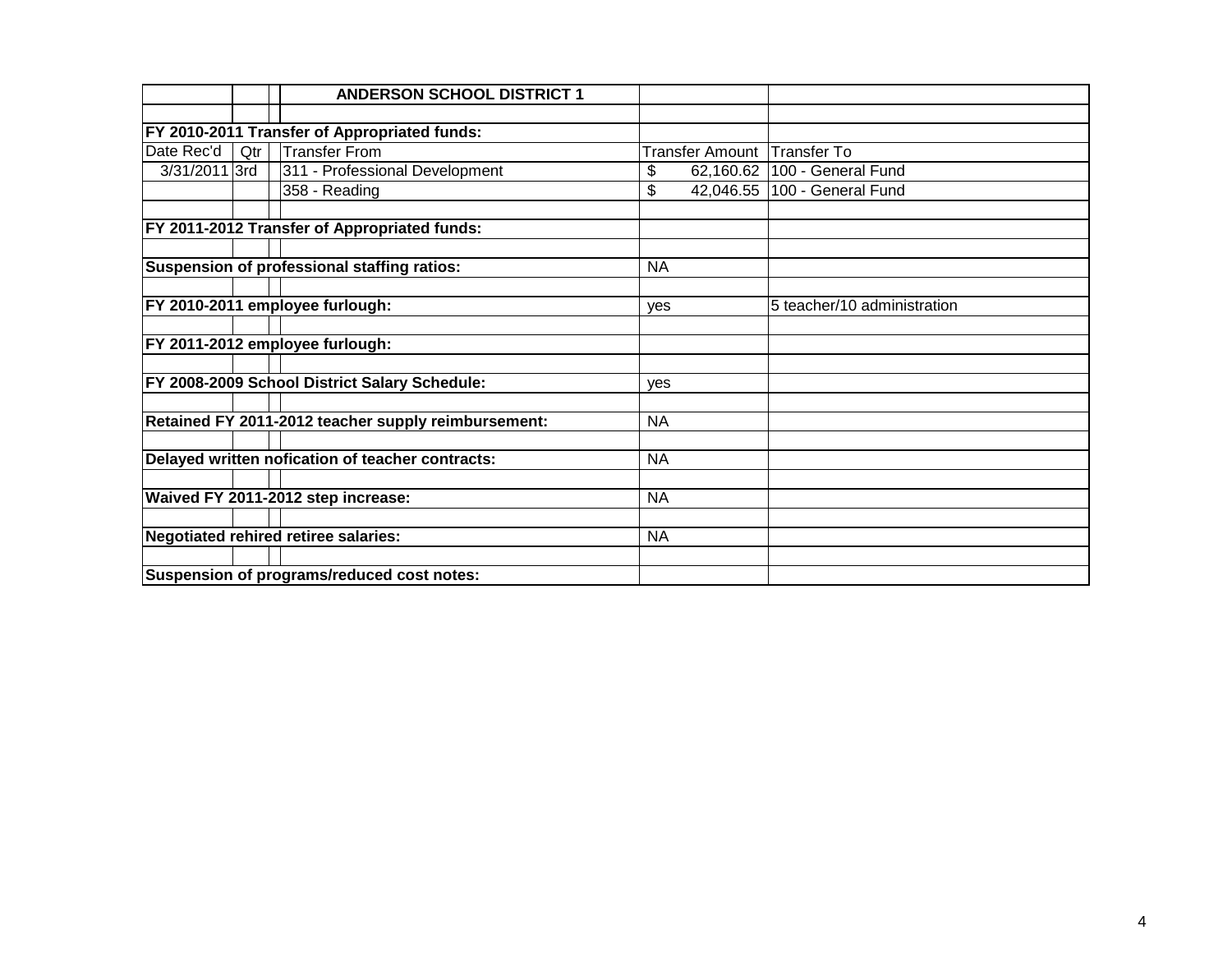|               |     | <b>ANDERSON SCHOOL DISTRICT 2</b>                   |           |                        |                                               |
|---------------|-----|-----------------------------------------------------|-----------|------------------------|-----------------------------------------------|
|               |     |                                                     |           |                        |                                               |
|               |     | FY 2010-2011 Transfer of Appropriated funds:        |           |                        |                                               |
| Date Rec'd    | Qtr | <b>Transfer From</b>                                |           | <b>Transfer Amount</b> | <b>Transfer To</b>                            |
| 4/19/2001 4th |     | 377 - Teacher Supply                                | \$        | 64,900.00              | 100 - General Fund                            |
| 6/14/2011 4th |     | 927 - EEDA Middle/High School Awareness             | \$        | 825.44                 | 338 - Students At Risk                        |
|               |     | 933 - Formative Assessment                          | \$        |                        | 3,343.50 338 - Students At Risk               |
|               |     |                                                     |           |                        |                                               |
|               |     | FY 2011-2012 Transfer of Appropriated funds:        |           |                        |                                               |
|               |     |                                                     |           |                        |                                               |
|               |     | <b>Suspension of professional staffing ratios:</b>  | <b>NA</b> |                        |                                               |
|               |     |                                                     |           |                        |                                               |
|               |     | FY 2010-2011 employee furlough:                     | yes       |                        | 5 teacher/10 administration                   |
|               |     |                                                     |           |                        |                                               |
|               |     | FY 2011-2012 employee furlough:                     |           |                        |                                               |
|               |     |                                                     |           |                        |                                               |
|               |     | FY 2008-2009 School District Salary Schedule:       | ves       |                        |                                               |
|               |     |                                                     |           |                        |                                               |
|               |     | Retained FY 2011-2012 teacher supply reimbursement: | yes       |                        |                                               |
|               |     |                                                     |           |                        |                                               |
|               |     | Delayed written nofication of teacher contracts:    | yes       |                        |                                               |
|               |     |                                                     |           |                        |                                               |
|               |     | Waived FY 2011-2012 step increase:                  | <b>NA</b> |                        |                                               |
|               |     |                                                     |           |                        |                                               |
|               |     | <b>Negotiated rehired retiree salaries:</b>         | <b>NA</b> |                        |                                               |
|               |     |                                                     |           |                        |                                               |
|               |     |                                                     |           |                        | conference travel limited; techology          |
|               |     |                                                     |           |                        | replacements on hold; maintenance initiatives |
|               |     | Suspension of programs/reduced cost notes:          |           |                        | on hold.                                      |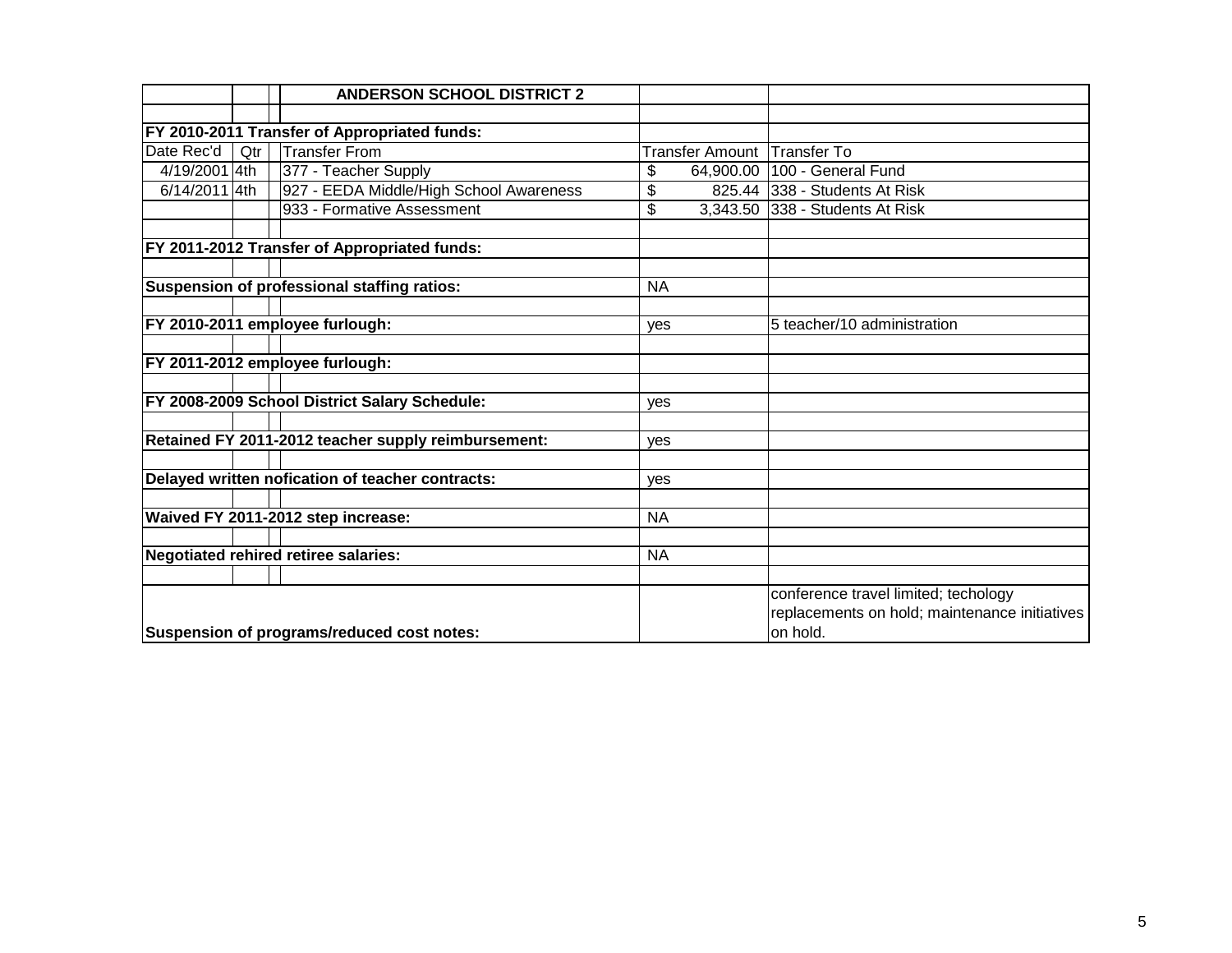|               |     | <b>ANDERSON SCHOOL DISTRICT 3</b>                   |                           |                             |                                            |
|---------------|-----|-----------------------------------------------------|---------------------------|-----------------------------|--------------------------------------------|
|               |     |                                                     |                           |                             |                                            |
|               |     | FY 2010-2011 Transfer of Appropriated funds:        |                           |                             |                                            |
| Date Rec'd    | Qtr | <b>Transfer From</b>                                |                           | Transfer Amount Transfer To |                                            |
| 6/15/2011 4th |     | 338 - Students At Risk                              | \$                        |                             | 51,513.22 344 - High Achieving Students    |
|               |     | 338 - Students At Risk                              | \$                        |                             | 156,494.18 100 - General Fund              |
|               |     | 358 - Reading                                       | \$                        |                             | 20,423.50 340 - 4 Year Old Early Childhood |
|               |     | 358 - Reading                                       | \$                        |                             | 1,881.76 342 - Preschool Handicapped       |
|               |     | 358 - Reading                                       | \$                        |                             | 2,893.07 344 - High Achieving Students     |
|               |     | 311 - Professional Development                      | $\overline{\$}$           |                             | 554.39 342 - Preschool Handicapped         |
|               |     | 330 - Handicapped Student Services                  | $\overline{\$}$           |                             | 4,141.36 100 - General Fund                |
|               |     | 330 - Handicapped Student Services                  | $\overline{\mathcal{L}}$  |                             | 31.47 340 - 4 Year Old Early Childhood     |
|               |     | 377 - Teacher Supply                                | $\overline{\mathfrak{s}}$ |                             | 52,250.00 100 - General Fund               |
|               |     | 398 - Flex Cost Savings - Assessment                | \$                        |                             | 7,085.56 342 - Preschool Handicapped       |
|               |     | 960 - K-5 Lottery Enhancement                       | \$                        |                             | 128,009.58 100 - General Fund              |
|               |     | 960 - K-5 Lottery Enhancement                       | \$                        |                             | 1,990.42 967 - 6-8 Lottery Enhancement     |
|               |     | 933 - Formative Assessment                          | \$                        |                             | 12,639.64 960 - K-5 Lottery Enhancement    |
|               |     |                                                     |                           |                             |                                            |
|               |     | FY 2011-2012 Transfer of Appropriated funds:        |                           |                             |                                            |
|               |     |                                                     |                           |                             |                                            |
|               |     | Suspension of professional staffing ratios:         | <b>NA</b>                 |                             |                                            |
|               |     |                                                     |                           |                             |                                            |
|               |     | FY 2010-2011 employee furlough:                     | yes                       |                             | 5 teacher/10 administration                |
|               |     |                                                     |                           |                             |                                            |
|               |     | FY 2011-2012 employee furlough:                     |                           |                             |                                            |
|               |     |                                                     |                           |                             |                                            |
|               |     | FY 2008-2009 School District Salary Schedule:       |                           | $(.38%)$ below              |                                            |
|               |     |                                                     |                           |                             |                                            |
|               |     | Retained FY 2011-2012 teacher supply reimbursement: | yes                       |                             |                                            |
|               |     |                                                     |                           |                             |                                            |
|               |     | Delayed written nofication of teacher contracts:    | yes                       |                             |                                            |
|               |     |                                                     |                           |                             |                                            |
|               |     | Waived FY 2011-2012 step increase:                  | <b>NA</b>                 |                             |                                            |
|               |     |                                                     |                           |                             |                                            |
|               |     | <b>Negotiated rehired retiree salaries:</b>         | <b>NA</b>                 |                             |                                            |
|               |     |                                                     |                           |                             |                                            |
|               |     |                                                     |                           |                             | 1 school resource office; clemson Univ Ag  |
|               |     |                                                     |                           |                             | Program; reduced travel budgets by 40%;    |
|               |     |                                                     |                           |                             | reduced 29 jobs; cut local national board  |
|               |     | Suspension of programs/reduced cost notes:          |                           |                             | supplement                                 |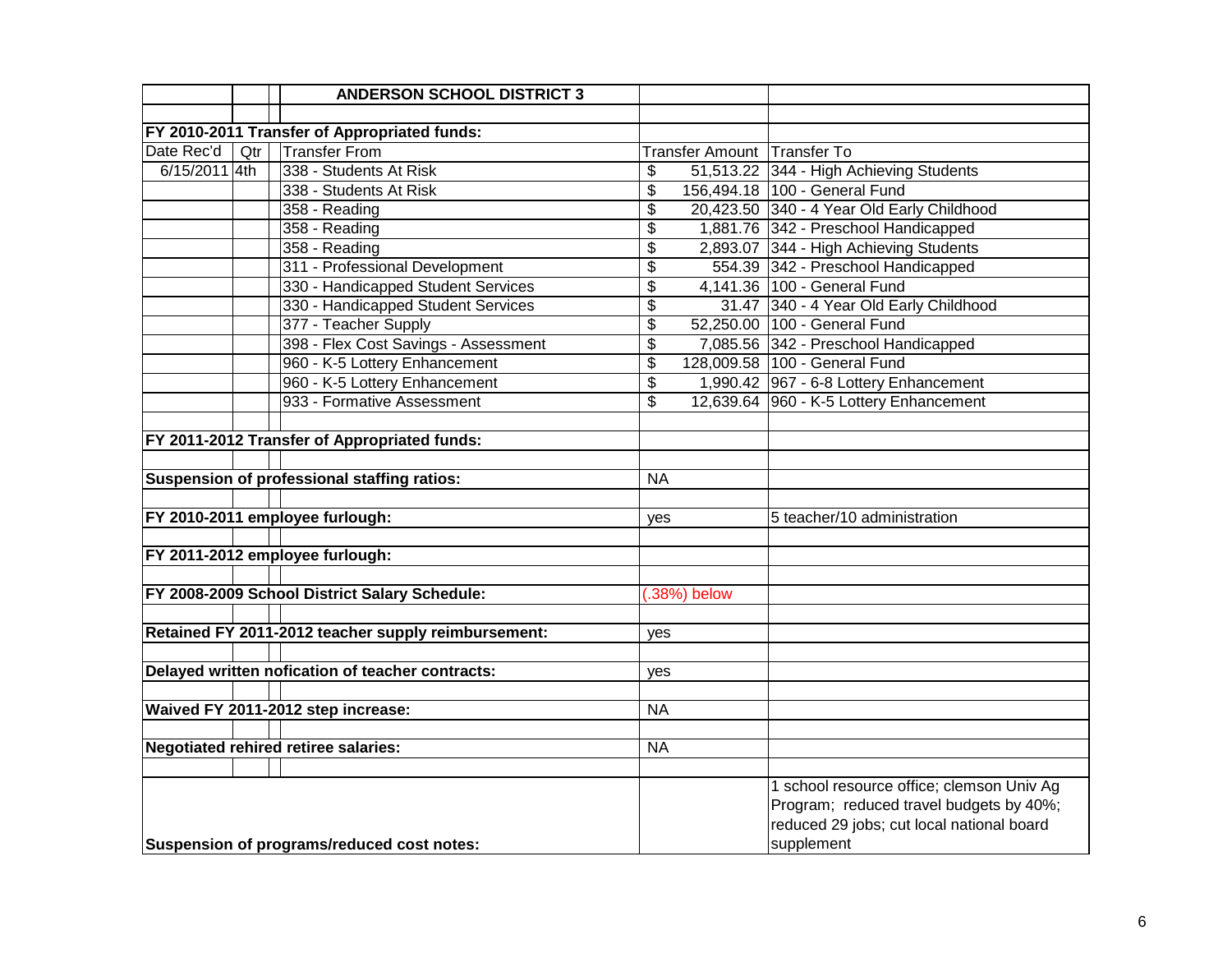|               |     | <b>ANDERSON SCHOOL DISTRICT 4</b>                   |            |          |                             |
|---------------|-----|-----------------------------------------------------|------------|----------|-----------------------------|
|               |     |                                                     |            |          |                             |
|               |     | FY 2010-2011 Transfer of Appropriated funds:        |            |          |                             |
| Date Rec'd    | Qtr | <b>Transfer From</b>                                |            |          | Transfer Amount Transfer To |
| 5/16/2011 4th |     | 326 - Refurbish Science Kits                        | \$         | 5,082.17 | 338 - Students At Risk      |
|               |     |                                                     |            |          |                             |
|               |     | <b>FY 2011-2012 Transfer of Appropriated funds:</b> |            |          |                             |
|               |     |                                                     |            |          |                             |
|               |     | Suspension of professional staffing ratios:         | <b>NA</b>  |          |                             |
|               |     |                                                     |            |          |                             |
|               |     | FY 2010-2011 employee furlough:                     | <b>ves</b> |          | 3 teacher/6 administration  |
|               |     |                                                     |            |          |                             |
|               |     | FY 2011-2012 employee furlough:                     |            |          |                             |
|               |     |                                                     |            |          |                             |
|               |     | FY 2008-2009 School District Salary Schedule:       | ves        |          |                             |
|               |     |                                                     |            |          |                             |
|               |     | Retained FY 2011-2012 teacher supply reimbursement: | <b>NA</b>  |          |                             |
|               |     |                                                     |            |          |                             |
|               |     | Delayed written nofication of teacher contracts:    | <b>NA</b>  |          |                             |
|               |     |                                                     |            |          |                             |
|               |     | Waived FY 2011-2012 step increase:                  | <b>NA</b>  |          |                             |
|               |     |                                                     |            |          |                             |
|               |     | Negotiated rehired retiree salaries:                | <b>NA</b>  |          |                             |
|               |     |                                                     |            |          |                             |
|               |     | Suspension of programs/reduced cost notes:          |            |          |                             |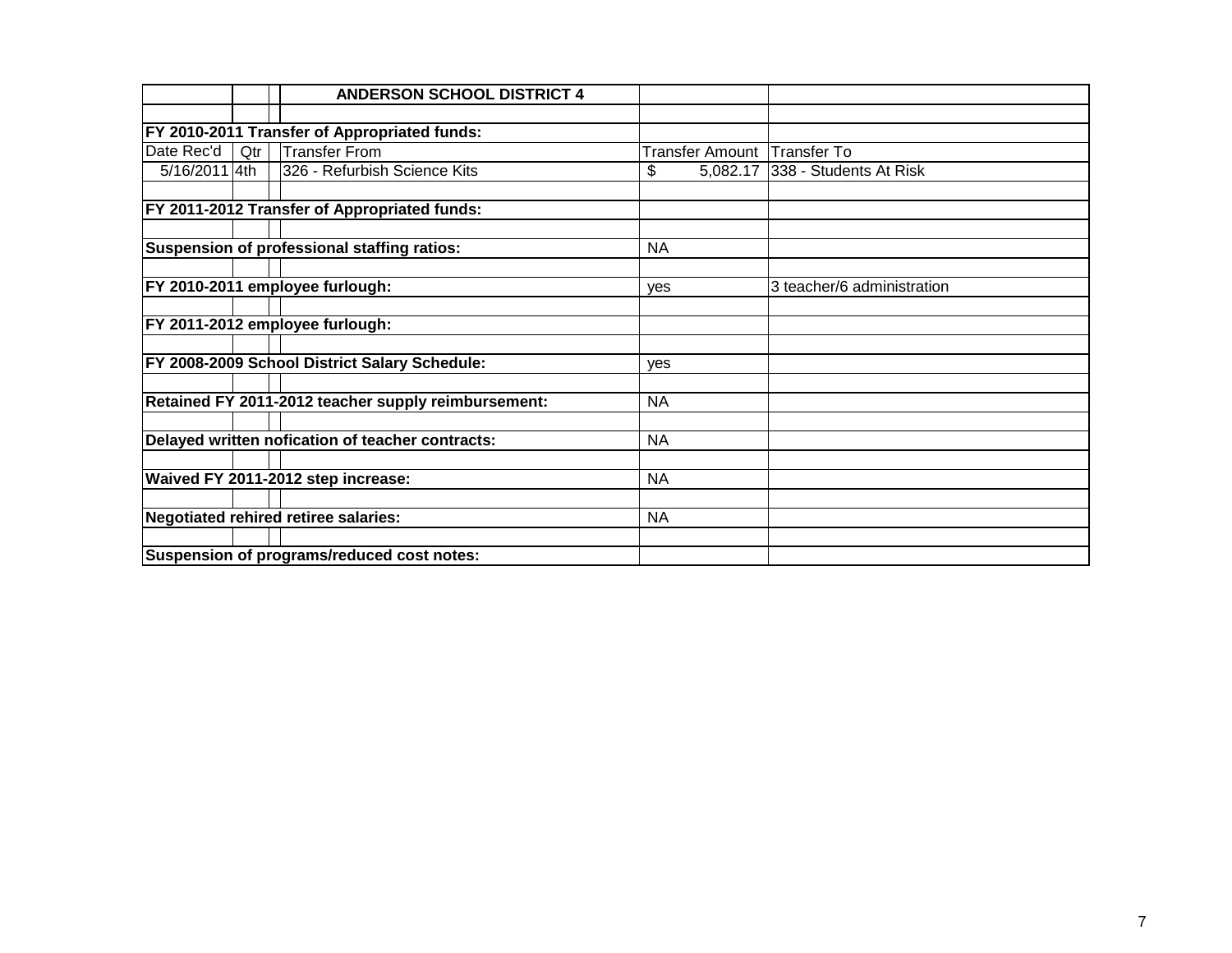|               |     | <b>ANDERSON SCHOOL DISTRICT 5</b>                   |           |                        |                                                                                                                                                                                         |
|---------------|-----|-----------------------------------------------------|-----------|------------------------|-----------------------------------------------------------------------------------------------------------------------------------------------------------------------------------------|
|               |     |                                                     |           |                        |                                                                                                                                                                                         |
|               |     | FY 2010-2011 Transfer of Appropriated funds:        |           |                        |                                                                                                                                                                                         |
| Date Rec'd    | Qtr | <b>Transfer From</b>                                |           | <b>Transfer Amount</b> | Transfer To                                                                                                                                                                             |
| 6/29/2011 4th |     | 368 - Technical Assistance                          | \$        |                        | 14,673.45   100 - General Fund                                                                                                                                                          |
|               |     | 926 - EEDA At Risk                                  | \$        |                        | 6,000.00 100 - General Fund                                                                                                                                                             |
|               |     | 960 - K-5 Lottery                                   | \$        |                        | 260,605.46 100 - General Fund                                                                                                                                                           |
|               |     | 967 - 6-8 Lottery                                   | \$        |                        | 8,800.00 100 - General Fund                                                                                                                                                             |
|               |     | 311 - Professional Development                      | \$        |                        | 23,310.05 100 - General Fund                                                                                                                                                            |
|               |     |                                                     |           |                        |                                                                                                                                                                                         |
|               |     | FY 2011-2012 Transfer of Appropriated funds:        |           |                        |                                                                                                                                                                                         |
|               |     |                                                     |           |                        |                                                                                                                                                                                         |
|               |     | Suspension of professional staffing ratios:         | <b>NA</b> |                        |                                                                                                                                                                                         |
|               |     |                                                     |           |                        |                                                                                                                                                                                         |
|               |     | FY 2010-2011 employee furlough:                     | yes       |                        | 5 teacher/10 administration                                                                                                                                                             |
|               |     |                                                     |           |                        |                                                                                                                                                                                         |
|               |     | FY 2011-2012 employee furlough:                     |           |                        |                                                                                                                                                                                         |
|               |     |                                                     |           |                        |                                                                                                                                                                                         |
|               |     | FY 2008-2009 School District Salary Schedule:       |           | $(.40\%)$ below        |                                                                                                                                                                                         |
|               |     |                                                     |           |                        |                                                                                                                                                                                         |
|               |     | Retained FY 2011-2012 teacher supply reimbursement: | <b>NA</b> |                        |                                                                                                                                                                                         |
|               |     |                                                     |           |                        |                                                                                                                                                                                         |
|               |     | Delayed written nofication of teacher contracts:    | <b>NA</b> |                        |                                                                                                                                                                                         |
|               |     |                                                     |           |                        |                                                                                                                                                                                         |
|               |     | Waived FY 2011-2012 step increase:                  | <b>NA</b> |                        |                                                                                                                                                                                         |
|               |     |                                                     |           |                        |                                                                                                                                                                                         |
|               |     | <b>Negotiated rehired retiree salaries:</b>         | yes       |                        | 19                                                                                                                                                                                      |
|               |     |                                                     |           |                        |                                                                                                                                                                                         |
|               |     | Suspension of programs/reduced cost notes:          |           |                        | Increased class sizes in grades 1-3; 25%<br>reduction in supplies; 50% reduction in library<br>supplies; cut athletic supplements; eliminated<br>all cell phones except transportation. |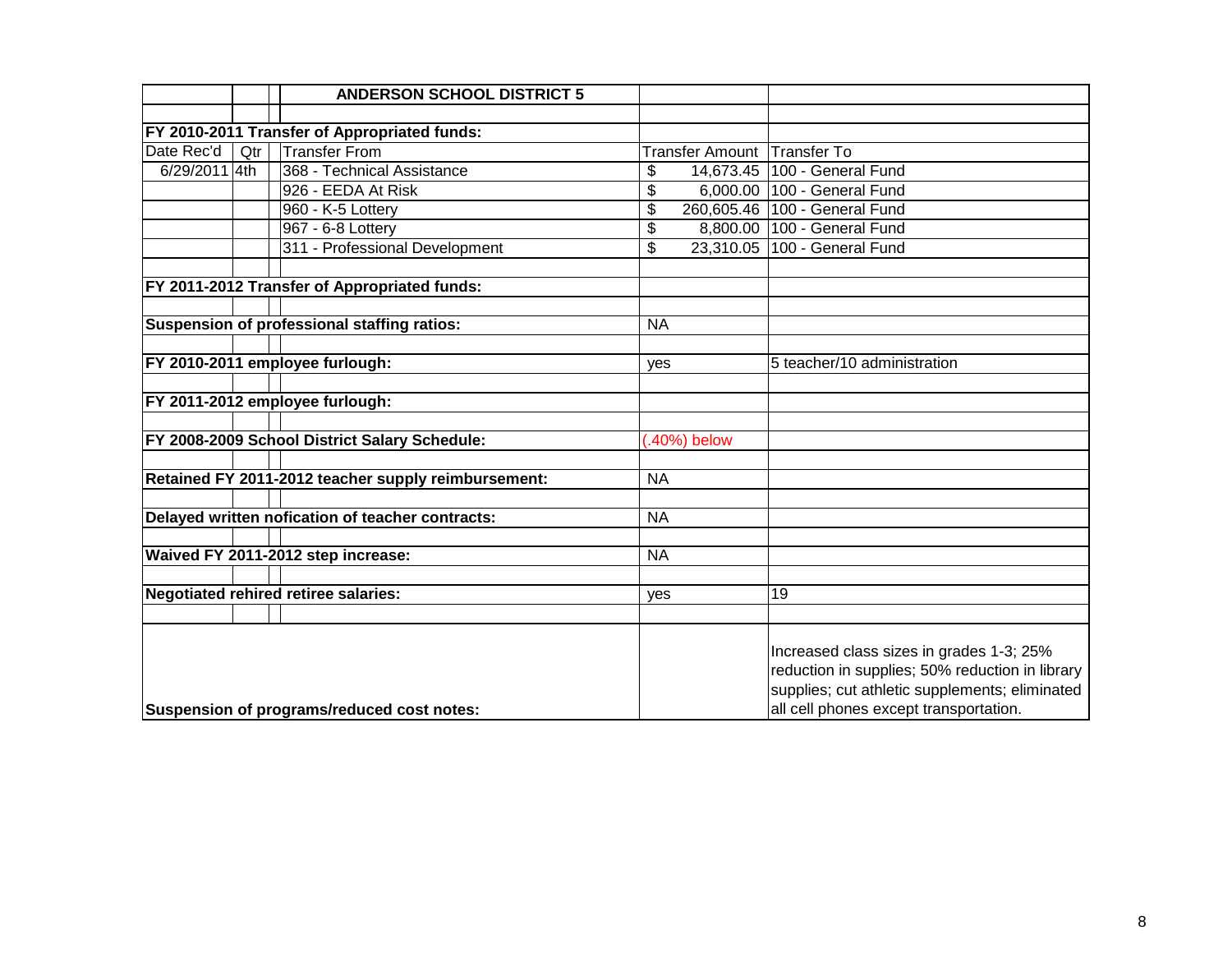|  | <b>BAMBERG SCHOOL DISTRICT 1</b>                     |            |                             |
|--|------------------------------------------------------|------------|-----------------------------|
|  |                                                      |            |                             |
|  | <b>FY 2010-2011 Transfer of Appropriated funds:</b>  |            |                             |
|  |                                                      |            |                             |
|  | FY 2011-2012 Transfer of Appropriated funds:         |            |                             |
|  |                                                      |            |                             |
|  | Suspension of professional staffing ratios:          | <b>NA</b>  |                             |
|  |                                                      |            |                             |
|  | FY 2010-2011 employee furlough:                      | yes        | 5 teacher/10 administration |
|  |                                                      |            |                             |
|  | FY 2011-2012 employee furlough:                      |            |                             |
|  |                                                      |            |                             |
|  | <b>FY 2008-2009 School District Salary Schedule:</b> | yes        |                             |
|  |                                                      |            |                             |
|  | Retained FY 2011-2012 teacher supply reimbursement:  | <b>NA</b>  |                             |
|  |                                                      |            |                             |
|  | Delayed written nofication of teacher contracts:     | <b>NA</b>  |                             |
|  |                                                      |            |                             |
|  | Waived FY 2011-2012 step increase:                   | <b>ves</b> |                             |
|  |                                                      |            |                             |
|  | Negotiated rehired retiree salaries:                 | <b>NA</b>  |                             |
|  |                                                      |            |                             |
|  | Suspension of programs/reduced cost notes:           |            |                             |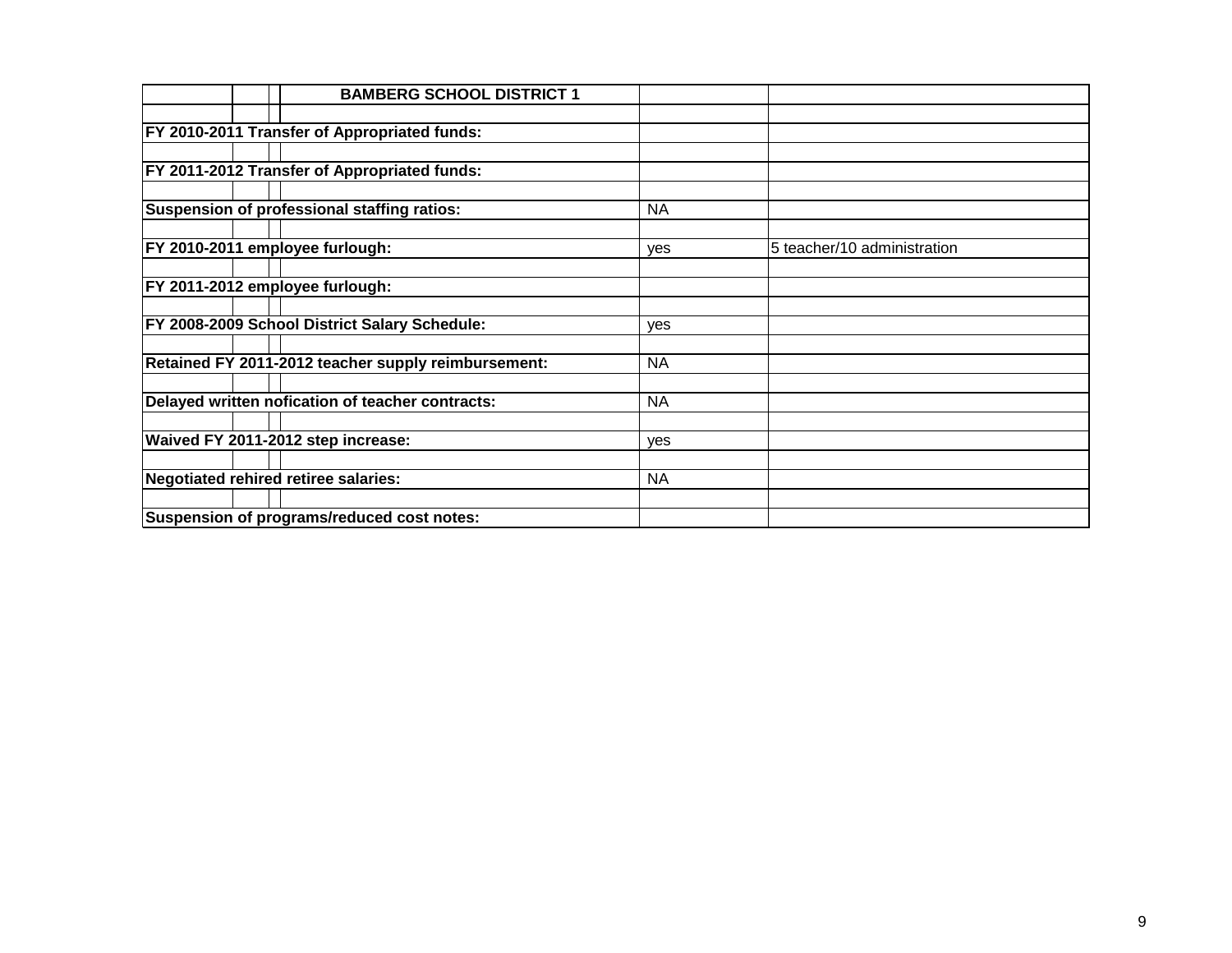| <b>BAMBERG SCHOOL DISTRICT 2</b>                    |           |  |
|-----------------------------------------------------|-----------|--|
|                                                     |           |  |
| <b>FY 2010-2011 Transfer of Appropriated funds:</b> |           |  |
|                                                     |           |  |
| <b>FY 2011-2012 Transfer of Appropriated funds:</b> |           |  |
|                                                     |           |  |
| Suspension of professional staffing ratios:         | <b>NA</b> |  |
|                                                     |           |  |
| FY 2010-2011 employee furlough:                     | <b>NA</b> |  |
|                                                     |           |  |
| FY 2011-2012 employee furlough:                     |           |  |
|                                                     |           |  |
| FY 2008-2009 School District Salary Schedule:       | yes       |  |
|                                                     |           |  |
| Retained FY 2011-2012 teacher supply reimbursement: | ves       |  |
|                                                     |           |  |
| Delayed written nofication of teacher contracts:    | <b>NA</b> |  |
|                                                     |           |  |
| Waived FY 2011-2012 step increase:                  | yes       |  |
|                                                     |           |  |
| Negotiated rehired retiree salaries:                | <b>NA</b> |  |
|                                                     |           |  |
| Suspension of programs/reduced cost notes:          |           |  |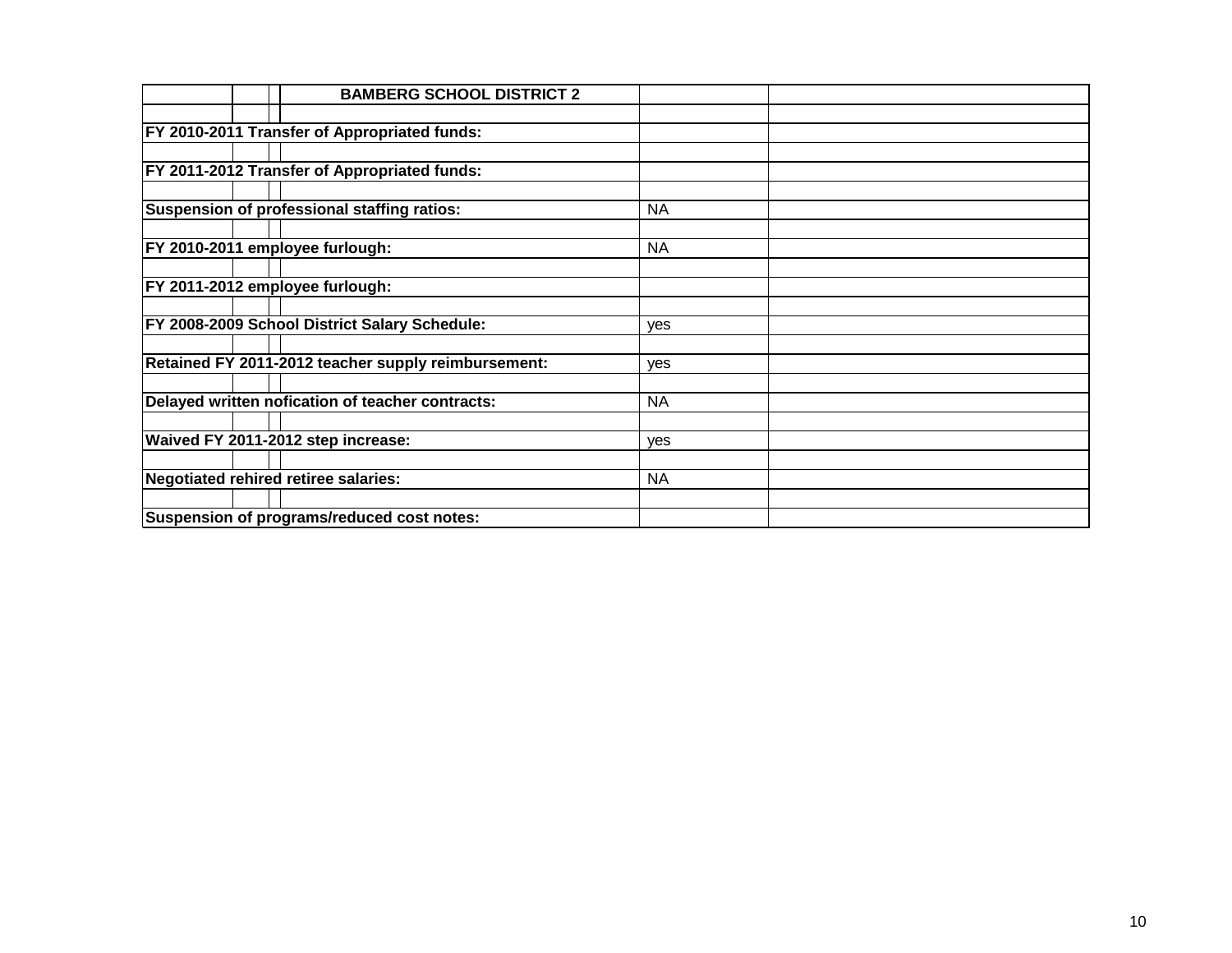|               |     | <b>BARNWELL SCHOOL DISTRICT 19</b>                  |           |                                      |
|---------------|-----|-----------------------------------------------------|-----------|--------------------------------------|
|               |     |                                                     |           |                                      |
|               |     | FY 2010-2011 Transfer of Appropriated funds:        |           |                                      |
| Date Rec'd    | Qtr | <b>Transfer From</b>                                |           | Transfer Amount Transfer To          |
| 6/27/2011 4th |     | 371 - Palmetto Priority                             | \$        | 24,000.00 368 - Technical Assistance |
|               |     | 937 - Student Health/Fitness                        | \$        | 8,342.72 100 - General Fund          |
|               |     | 919 - Education License Plates                      | \$        | 177.48 100 - General Fund            |
|               |     | 358 - Reading                                       | \$        | 3,849.46   100 - General Fund        |
|               |     | 967 - 6-8 Lottery Enhancement                       | \$        | 2,001.95   100 - General Fund        |
|               |     | 967 - 6-8 Lottery Enhancement*                      | \$        | 1,605.32 100 - General Fund          |
|               |     | 344 - High Achieving Students                       | \$        | 12,096.00 100 - General Fund         |
|               |     |                                                     |           |                                      |
|               |     | FY 2011-2012 Transfer of Appropriated funds:        |           |                                      |
|               |     |                                                     |           |                                      |
|               |     | Suspension of professional staffing ratios:         | <b>NA</b> |                                      |
|               |     |                                                     |           |                                      |
|               |     | FY 2010-2011 employee furlough:                     | <b>NA</b> |                                      |
|               |     |                                                     |           |                                      |
|               |     | FY 2011-2012 employee furlough:                     |           |                                      |
|               |     |                                                     |           |                                      |
|               |     | FY 2008-2009 School District Salary Schedule:       | yes       |                                      |
|               |     |                                                     |           |                                      |
|               |     | Retained FY 2011-2012 teacher supply reimbursement: | yes       |                                      |
|               |     |                                                     |           |                                      |
|               |     | Delayed written nofication of teacher contracts:    | <b>NA</b> |                                      |
|               |     |                                                     |           |                                      |
|               |     | Waived FY 2011-2012 step increase:                  | yes       |                                      |
|               |     |                                                     |           |                                      |
|               |     | <b>Negotiated rehired retiree salaries:</b>         | <b>NA</b> |                                      |
|               |     |                                                     |           |                                      |
|               |     | Suspension of programs/reduced cost notes:          |           |                                      |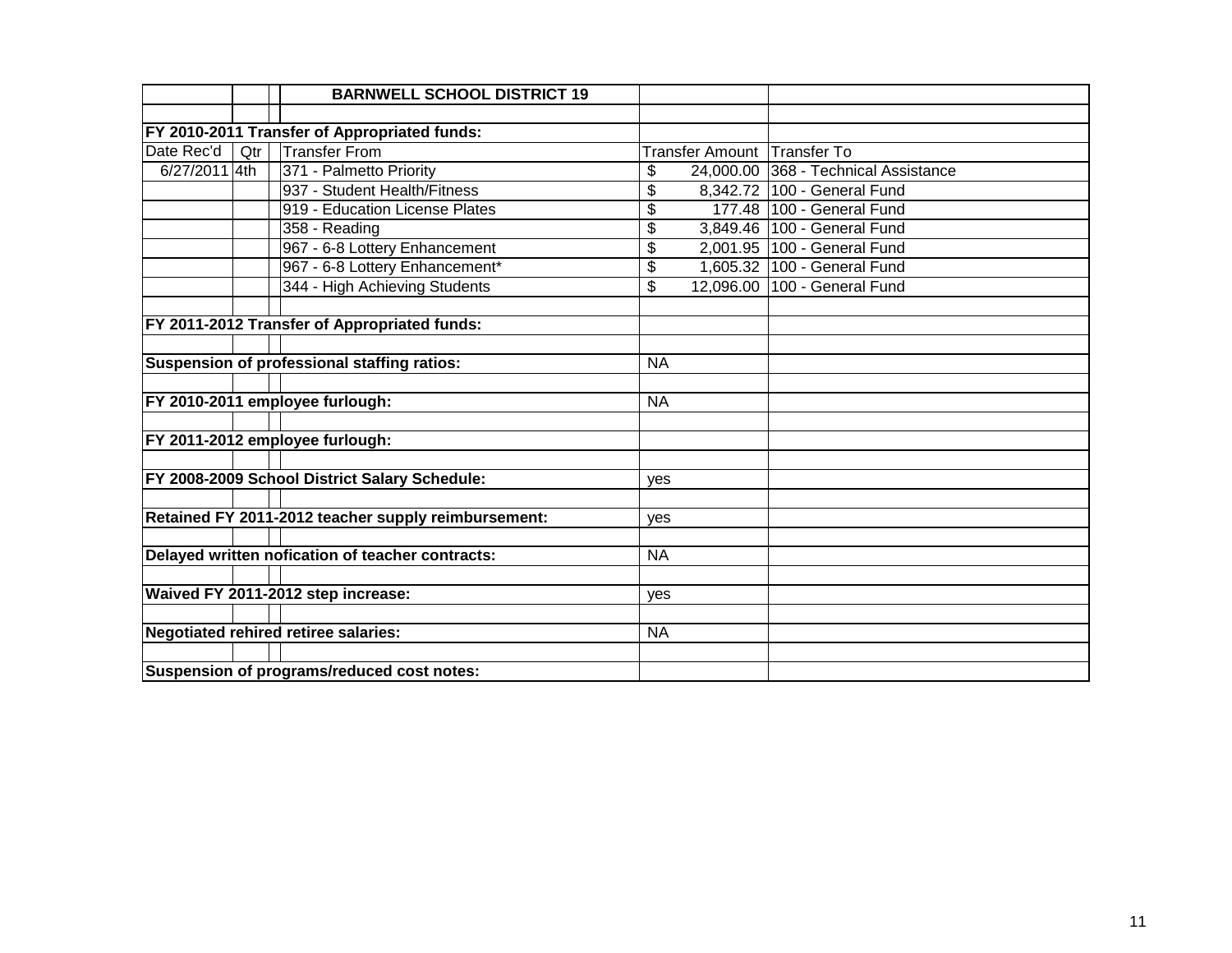|               |     | <b>BARNWELL SCHOOL DISTRICT 29</b>                  |           |          |                                |
|---------------|-----|-----------------------------------------------------|-----------|----------|--------------------------------|
|               |     |                                                     |           |          |                                |
|               |     | FY 2010-2011 Transfer of Appropriated funds:        |           |          |                                |
| Date Rec'd    | Qtr | Transfer From                                       |           |          | Transfer Amount Transfer To    |
| 4/12/2011 4th |     | 924 - CDEPP*                                        | \$        |          | 31,883.00   100 - General Fund |
|               |     | 341 - CDEPP                                         | \$        |          | 5,117.00 100 - General Fund    |
|               |     | 928 - Career Specialists*                           | \$        |          | 2,678.00 100 - General Fund    |
|               |     | 928 - Career Specialists                            | \$        | 4,181.00 | 100 - General Fund             |
|               |     | 311 - Professional Development*                     | \$        | 4,054.00 | 100 - General Fund             |
|               |     | 311 - Professional Development                      | \$        |          | 1,946.00   100 - General Fund  |
|               |     | 916 - ADEPT*                                        | \$        |          | 2,721.03 100 - General Fund    |
|               |     |                                                     |           |          |                                |
|               |     | FY 2011-2012 Transfer of Appropriated funds:        |           |          |                                |
|               |     |                                                     |           |          |                                |
|               |     | Suspension of professional staffing ratios:         | <b>NA</b> |          |                                |
|               |     |                                                     |           |          |                                |
|               |     | FY 2010-2011 employee furlough:                     | <b>NA</b> |          |                                |
|               |     |                                                     |           |          |                                |
|               |     | FY 2011-2012 employee furlough:                     |           |          |                                |
|               |     |                                                     |           |          |                                |
|               |     | FY 2008-2009 School District Salary Schedule:       | yes       |          |                                |
|               |     |                                                     |           |          |                                |
|               |     | Retained FY 2011-2012 teacher supply reimbursement: | <b>NA</b> |          |                                |
|               |     |                                                     |           |          |                                |
|               |     | Delayed written nofication of teacher contracts:    | <b>NA</b> |          |                                |
|               |     |                                                     |           |          |                                |
|               |     | Waived FY 2011-2012 step increase:                  | yes       |          |                                |
|               |     |                                                     |           |          |                                |
|               |     | <b>Negotiated rehired retiree salaries:</b>         | <b>NA</b> |          |                                |
|               |     |                                                     |           |          |                                |
|               |     | Suspension of programs/reduced cost notes:          |           |          |                                |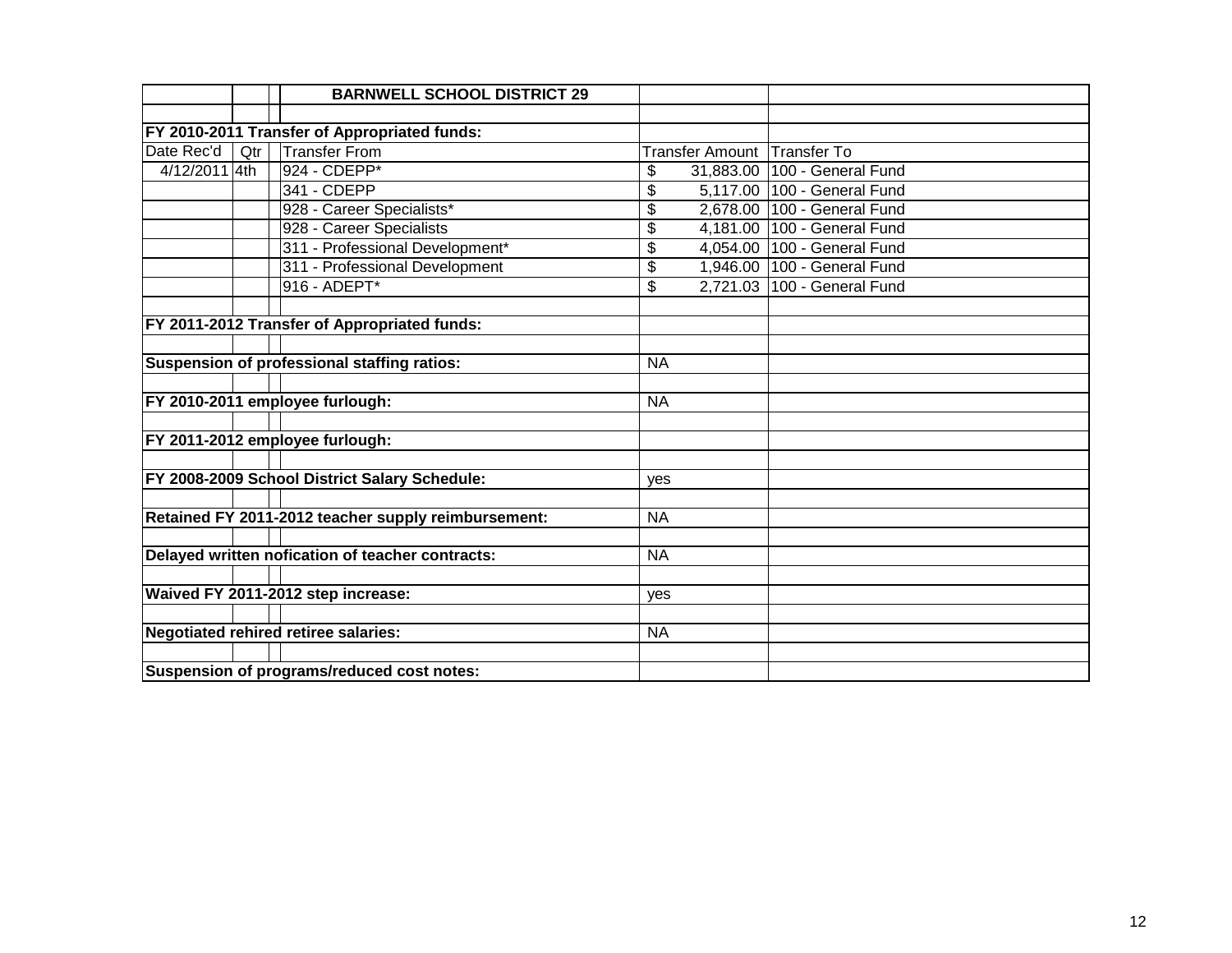|               |     | <b>BARNWELL SCHOOL DISTRICT 45</b>                  |                          |                             |                                                                                                                                                                                                          |
|---------------|-----|-----------------------------------------------------|--------------------------|-----------------------------|----------------------------------------------------------------------------------------------------------------------------------------------------------------------------------------------------------|
|               |     |                                                     |                          |                             |                                                                                                                                                                                                          |
|               |     | FY 2010-2011 Transfer of Appropriated funds:        |                          |                             |                                                                                                                                                                                                          |
| Date Rec'd    | Qtr | <b>Transfer From</b>                                |                          | Transfer Amount Transfer To |                                                                                                                                                                                                          |
| 6/29/2011 4th |     | 937 - Student Health and Fitness                    | \$                       | 25,018.72                   | 100 - General Fund                                                                                                                                                                                       |
|               |     | 960 - K-5 Lottery Enhancement                       | \$                       |                             | 203,912.24 100 - General Fund                                                                                                                                                                            |
|               |     | 967 - 6-8 Lottery Enhancement                       | \$                       |                             | 6,432.34 100 - General Fund                                                                                                                                                                              |
|               |     | 311 - Professional Development                      | \$                       |                             | 16,965.85 100 - General Fund                                                                                                                                                                             |
|               |     | 338 - Students at Risk                              | \$                       |                             | 317,972.85 100 - General Fund                                                                                                                                                                            |
|               |     | 342 - Preschool Handicapped Services                | \$                       |                             | 6,557.30 100 - General Fund                                                                                                                                                                              |
|               |     | 358 - Reading                                       | \$                       |                             | 25,976.00   100 - General Fund                                                                                                                                                                           |
|               |     | 377 - Teacher Supply                                | $\overline{\mathcal{L}}$ |                             | 46,200.00 100 - General Fund                                                                                                                                                                             |
|               |     |                                                     |                          |                             |                                                                                                                                                                                                          |
|               |     | FY 2011-2012 Transfer of Appropriated funds:        |                          |                             |                                                                                                                                                                                                          |
|               |     |                                                     |                          |                             |                                                                                                                                                                                                          |
|               |     | Suspension of professional staffing ratios:         | <b>NA</b>                |                             |                                                                                                                                                                                                          |
|               |     |                                                     |                          |                             |                                                                                                                                                                                                          |
|               |     | FY 2010-2011 employee furlough:                     | yes                      |                             | 5 teacher/10 administration                                                                                                                                                                              |
|               |     |                                                     |                          |                             |                                                                                                                                                                                                          |
|               |     | FY 2011-2012 employee furlough:                     |                          |                             |                                                                                                                                                                                                          |
|               |     |                                                     |                          |                             |                                                                                                                                                                                                          |
|               |     | FY 2008-2009 School District Salary Schedule:       | ves                      |                             |                                                                                                                                                                                                          |
|               |     |                                                     |                          |                             |                                                                                                                                                                                                          |
|               |     | Retained FY 2011-2012 teacher supply reimbursement: | yes                      |                             |                                                                                                                                                                                                          |
|               |     |                                                     |                          |                             |                                                                                                                                                                                                          |
|               |     | Delayed written nofication of teacher contracts:    | <b>NA</b>                |                             |                                                                                                                                                                                                          |
|               |     |                                                     |                          |                             |                                                                                                                                                                                                          |
|               |     | Waived FY 2011-2012 step increase:                  | yes                      |                             |                                                                                                                                                                                                          |
|               |     |                                                     |                          |                             |                                                                                                                                                                                                          |
|               |     | <b>Negotiated rehired retiree salaries:</b>         | yes                      |                             | step 1 - 0 years experience                                                                                                                                                                              |
|               |     |                                                     |                          |                             |                                                                                                                                                                                                          |
|               |     | Suspension of programs/reduced cost notes:          |                          |                             | Reduce school supply budgets by 15%;<br>retained teacher supply funds; not providing<br>step increase to teachers; limit overtime<br>hours worked; rehired retirees at step 1; limit<br>the use of subs. |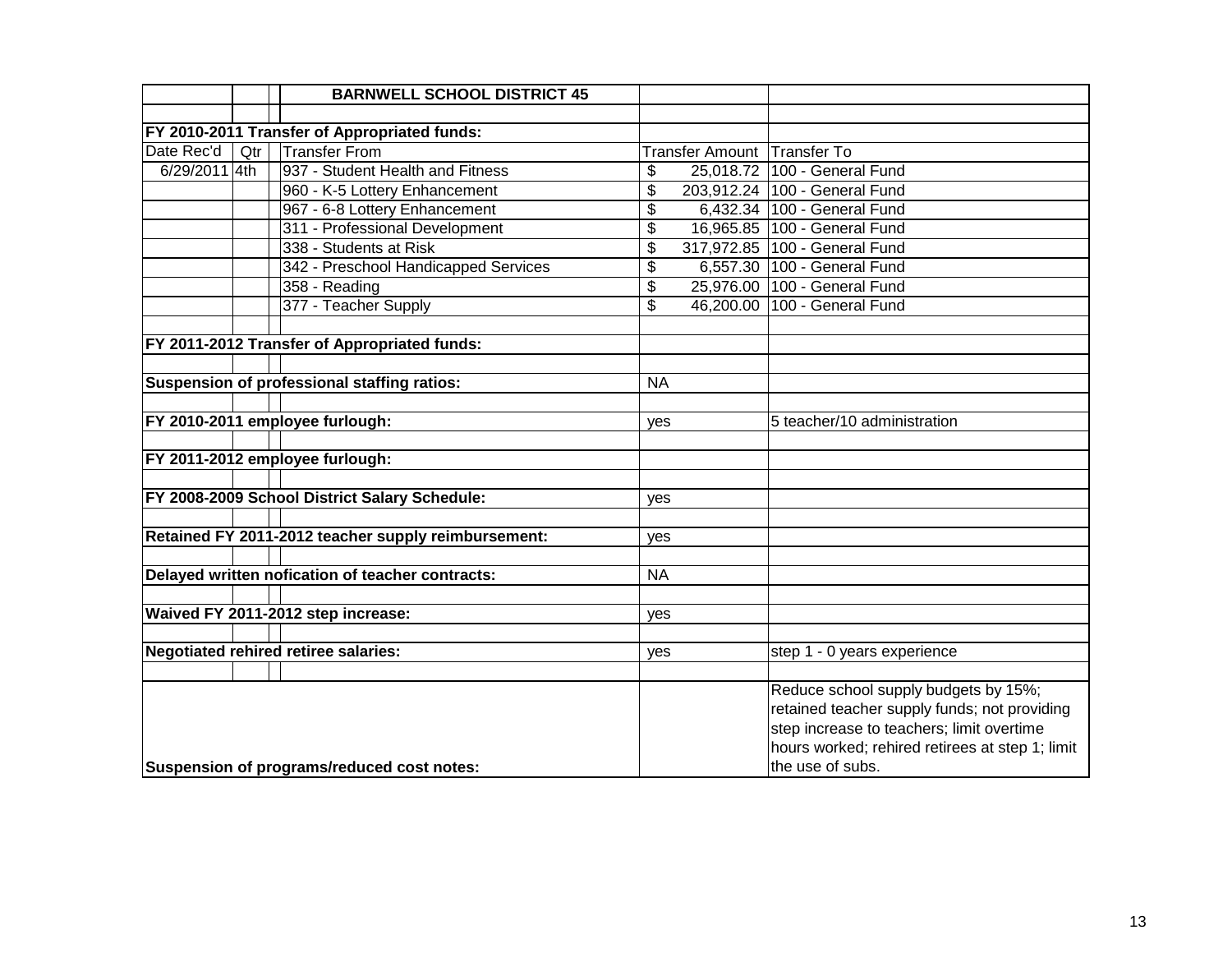| <b>BEAUFORT SCHOOL DISTRICT</b>                     |           |  |
|-----------------------------------------------------|-----------|--|
|                                                     |           |  |
| <b>FY 2010-2011 Transfer of Appropriated funds:</b> |           |  |
|                                                     |           |  |
| <b>FY 2011-2012 Transfer of Appropriated funds:</b> |           |  |
|                                                     |           |  |
| Suspension of professional staffing ratios:         | <b>NA</b> |  |
|                                                     |           |  |
| FY 2010-2011 employee furlough:                     | <b>NA</b> |  |
|                                                     |           |  |
| FY 2011-2012 employee furlough:                     |           |  |
|                                                     |           |  |
| FY 2008-2009 School District Salary Schedule:       | yes       |  |
|                                                     |           |  |
| Retained FY 2011-2012 teacher supply reimbursement: | <b>NA</b> |  |
|                                                     |           |  |
| Delayed written nofication of teacher contracts:    | <b>NA</b> |  |
|                                                     |           |  |
| Waived FY 2011-2012 step increase:                  | yes       |  |
|                                                     |           |  |
| Negotiated rehired retiree salaries:                | <b>NA</b> |  |
|                                                     |           |  |
| Suspension of programs/reduced cost notes:          |           |  |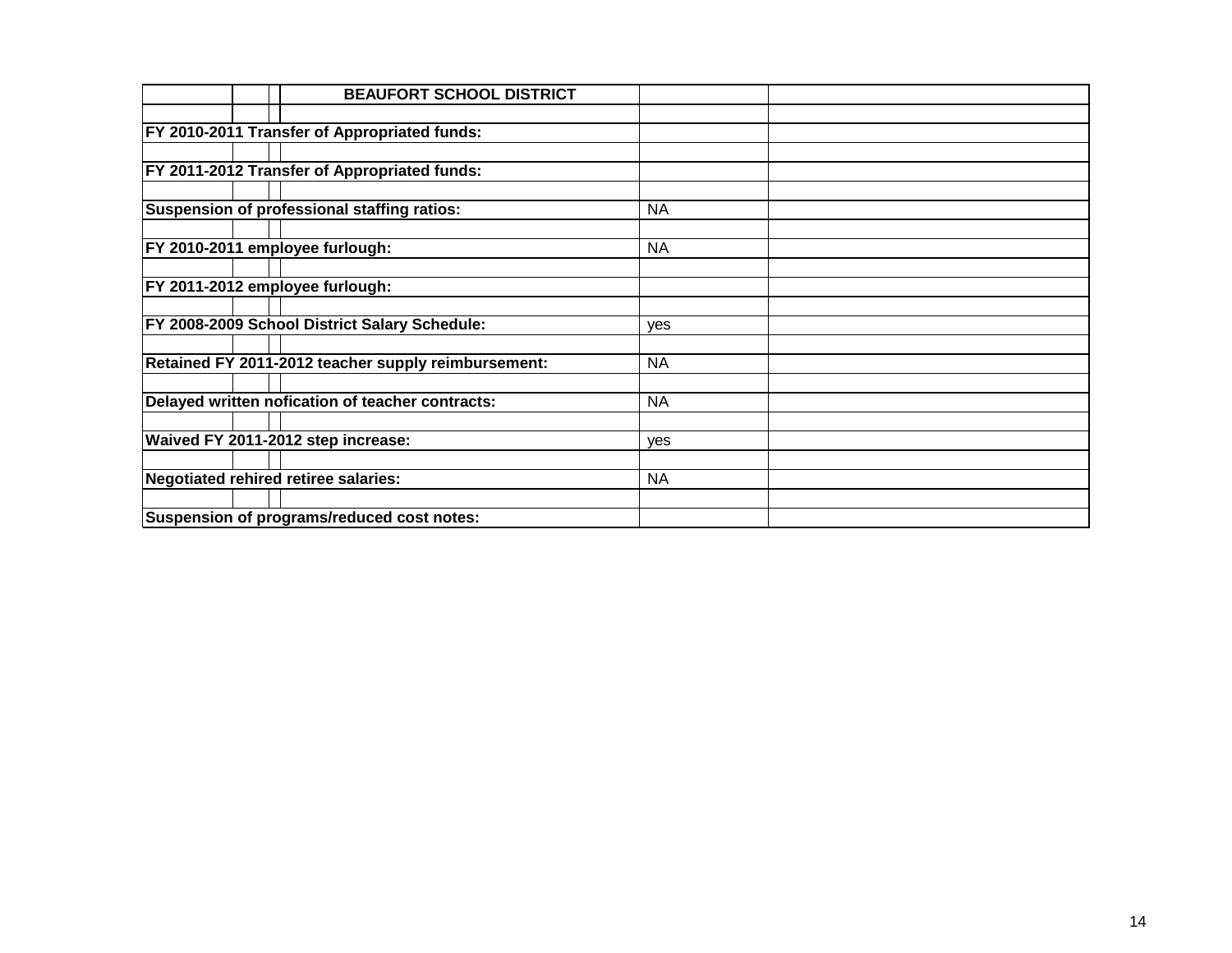|               |     | <b>BERKELEY SCHOOL DISTRICT</b>                     |           |                             |                                 |
|---------------|-----|-----------------------------------------------------|-----------|-----------------------------|---------------------------------|
|               |     |                                                     |           |                             |                                 |
|               |     | FY 2010-2011 Transfer of Appropriated funds:        |           |                             |                                 |
| Date Rec'd    | Qtr | <b>Transfer From</b>                                |           | Transfer Amount Transfer To |                                 |
| 6/17/2011 4th |     | 311 - Professional Development                      | \$        |                             | 215,000.00 100 - General Fund   |
|               |     | 338 - Students At Risk                              | \$        |                             | 2,000,000.00 100 - General Fund |
|               |     | 341 - CDEPP                                         | \$        |                             | 100,000.00 100 - General Fund   |
|               |     | 344 - High Achieving Students                       | \$        |                             | 230,000.00 100 - General Fund   |
|               |     | 358 - Reading                                       | \$        |                             | 136,000.00 100 - General Fund   |
|               |     | 399 - SC Reading Initiative                         | \$        |                             | 60,000.00 100 - General Fund    |
|               |     | 916 - ADEPT                                         | \$        |                             | 42,000.00 100 - General Fund    |
|               |     | 924 - CDEPP                                         | \$        |                             | 120,000.00 100 - General Fund   |
|               |     | 927 - EEDA 8th/9th Grade Awareness                  | \$        |                             | 1,100.00 100 - General Fund     |
|               |     | 928 - EEDA Career Specialists                       | \$        |                             | 300,000.00 100 - General Fund   |
|               |     | 936 - Student Health/Fitness - Nurses               | \$        |                             | 100,000.00 100 - General Fund   |
|               |     | 937 - Student Health/Fitness                        | \$        |                             | 50,000.00 100 - General Fund    |
|               |     | 945 - SCRI - High School                            | \$        |                             | 7,500.00 100 - General Fund     |
|               |     |                                                     |           |                             |                                 |
|               |     | FY 2011-2012 Transfer of Appropriated funds:        |           |                             |                                 |
|               |     |                                                     |           |                             |                                 |
|               |     | Suspension of professional staffing ratios:         | <b>NA</b> |                             |                                 |
|               |     |                                                     |           |                             |                                 |
|               |     | FY 2010-2011 employee furlough:                     | <b>NA</b> |                             |                                 |
|               |     |                                                     |           |                             |                                 |
|               |     | FY 2011-2012 employee furlough:                     |           |                             |                                 |
|               |     |                                                     |           |                             |                                 |
|               |     | FY 2008-2009 School District Salary Schedule:       | yes       |                             |                                 |
|               |     |                                                     |           |                             |                                 |
|               |     | Retained FY 2011-2012 teacher supply reimbursement: | <b>NA</b> |                             |                                 |
|               |     |                                                     |           |                             |                                 |
|               |     | Delayed written nofication of teacher contracts:    | <b>NA</b> |                             |                                 |
|               |     |                                                     |           |                             |                                 |
|               |     | Waived FY 2011-2012 step increase:                  | <b>NA</b> |                             |                                 |
|               |     |                                                     |           |                             |                                 |
|               |     | <b>Negotiated rehired retiree salaries:</b>         | yes       |                             | 106                             |
|               |     |                                                     |           |                             |                                 |
|               |     | Suspension of programs/reduced cost notes:          |           |                             |                                 |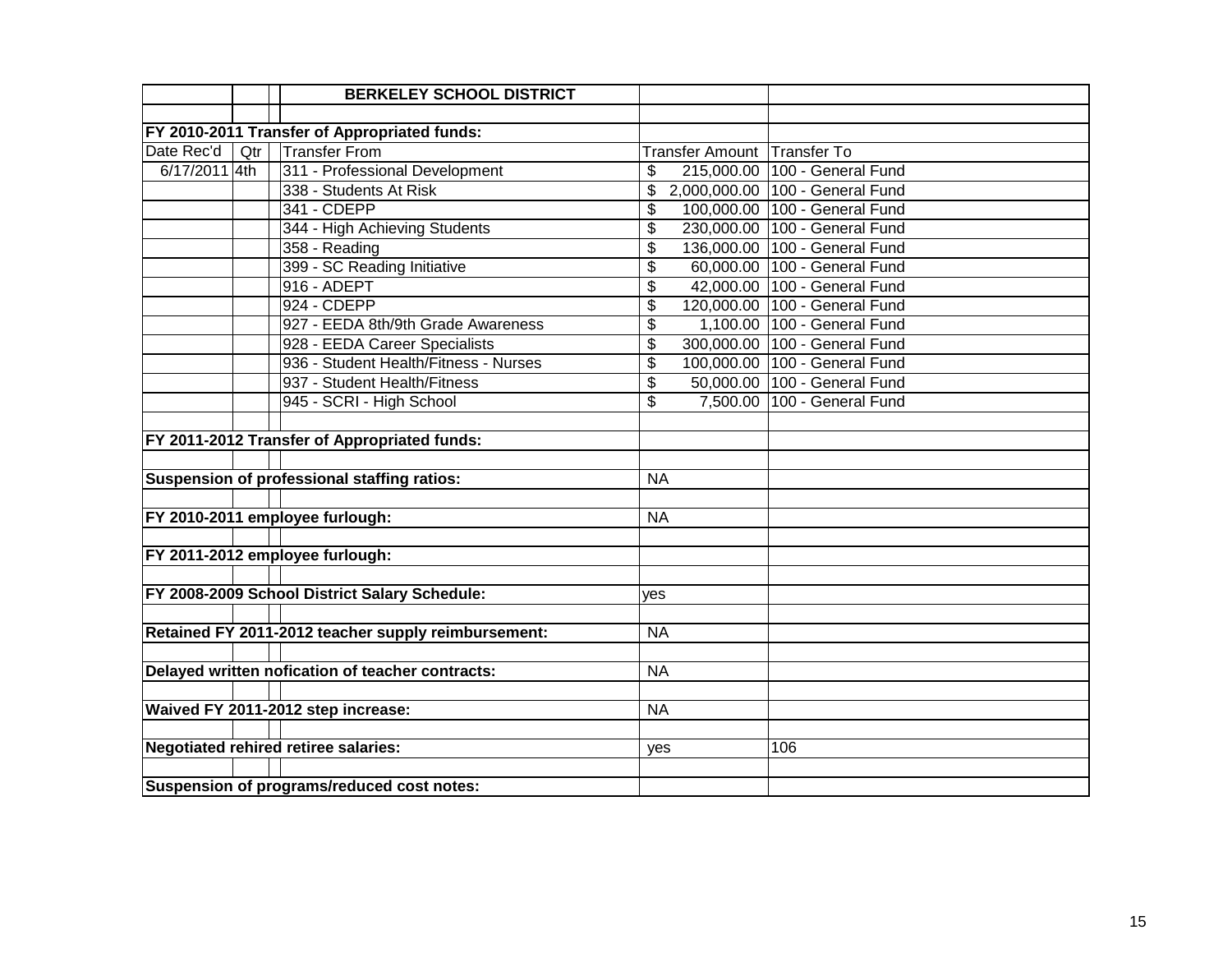|               |     | <b>CALHOUN SCHOOL DISTRICT</b>                      |            |                        |                                  |
|---------------|-----|-----------------------------------------------------|------------|------------------------|----------------------------------|
|               |     |                                                     |            |                        |                                  |
|               |     | FY 2010-2011 Transfer of Appropriated funds:        |            |                        |                                  |
| Date Rec'd    | Qtr | <b>Transfer From</b>                                |            | <b>Transfer Amount</b> | <b>Transfer To</b>               |
| 5/24/2011 4th |     | 311 - Professional Development                      | \$         | 13,771.51              | 338 - Students At Risk           |
|               |     | 344 - High Achieving Students                       | \$         |                        | 14,514.88 338 - Students At Risk |
|               |     | $358 -$ Reading                                     | \$         |                        | 2,719.20 338 - Students At Risk  |
|               |     | 378 - High Schools That Work                        | \$         |                        | 1,300.00 338 - Students At Risk  |
|               |     | 392 - School to Work Transition                     | \$         |                        | 1,110.75 338 - Students At Risk  |
|               |     |                                                     |            |                        |                                  |
|               |     | FY 2011-2012 Transfer of Appropriated funds:        |            |                        |                                  |
|               |     |                                                     |            |                        |                                  |
|               |     | Suspension of professional staffing ratios:         | <b>NA</b>  |                        |                                  |
|               |     |                                                     |            |                        |                                  |
|               |     | FY 2010-2011 employee furlough:                     | yes        |                        | 2 teacher/4 administration       |
|               |     |                                                     |            |                        |                                  |
|               |     | FY 2011-2012 employee furlough:                     |            |                        |                                  |
|               |     |                                                     |            |                        |                                  |
|               |     | FY 2008-2009 School District Salary Schedule:       | (2%) below |                        |                                  |
|               |     |                                                     |            |                        |                                  |
|               |     | Retained FY 2011-2012 teacher supply reimbursement: | <b>NA</b>  |                        |                                  |
|               |     |                                                     |            |                        |                                  |
|               |     | Delayed written nofication of teacher contracts:    | <b>NA</b>  |                        |                                  |
|               |     |                                                     |            |                        |                                  |
|               |     | Waived FY 2011-2012 step increase:                  | yes        |                        |                                  |
|               |     |                                                     |            |                        |                                  |
|               |     | <b>Negotiated rehired retiree salaries:</b>         | <b>NA</b>  |                        |                                  |
|               |     |                                                     |            |                        |                                  |
|               |     | Suspension of programs/reduced cost notes:          |            |                        |                                  |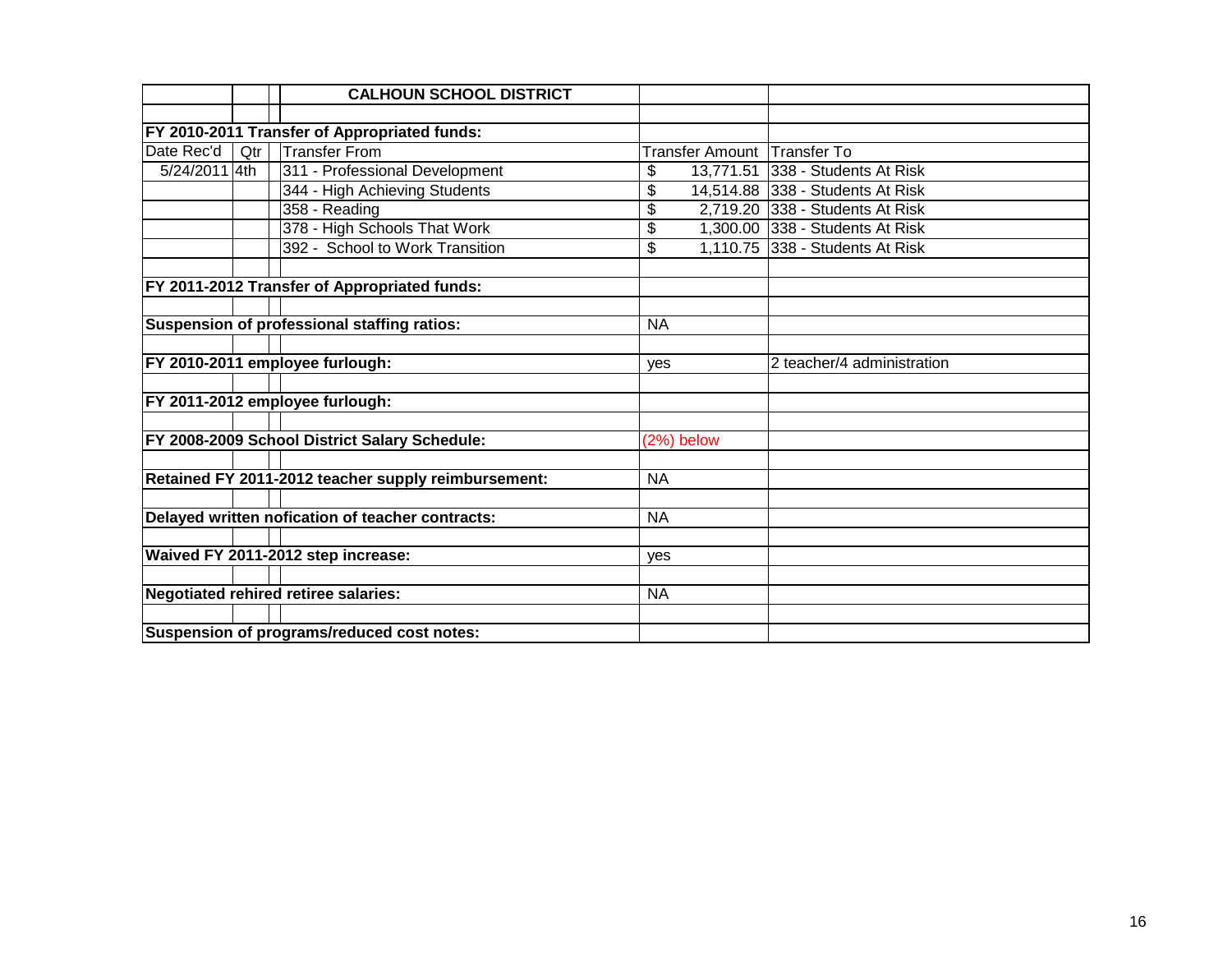|  | <b>CHARLESTON SCHOOL DISTRICT</b>                   |            |                                               |
|--|-----------------------------------------------------|------------|-----------------------------------------------|
|  |                                                     |            |                                               |
|  | <b>FY 2010-2011 Transfer of Appropriated funds:</b> |            |                                               |
|  |                                                     |            |                                               |
|  | <b>FY 2011-2012 Transfer of Appropriated funds:</b> |            |                                               |
|  |                                                     |            |                                               |
|  | Suspension of professional staffing ratios:         | <b>NA</b>  |                                               |
|  |                                                     |            |                                               |
|  | FY 2010-2011 employee furlough:                     | <b>ves</b> | 4 teacher/9 administration                    |
|  |                                                     |            |                                               |
|  | FY 2011-2012 employee furlough:                     |            |                                               |
|  |                                                     |            |                                               |
|  | FY 2008-2009 School District Salary Schedule:       | yes        |                                               |
|  |                                                     |            |                                               |
|  | Retained FY 2011-2012 teacher supply reimbursement: | <b>NA</b>  |                                               |
|  | Delayed written nofication of teacher contracts:    | <b>NA</b>  |                                               |
|  |                                                     |            |                                               |
|  | Waived FY 2011-2012 step increase:                  | yes        |                                               |
|  |                                                     |            |                                               |
|  | Negotiated rehired retiree salaries:                | <b>NA</b>  |                                               |
|  |                                                     |            |                                               |
|  |                                                     |            | Charleston Board approved a reduction of 1    |
|  |                                                     |            | day of furlough for teachers and              |
|  |                                                     |            | administrators - from 5 to 4 for teachers and |
|  | Suspension of programs/reduced cost notes:          |            | from 10 to 9 for admin - announced 10-13-10   |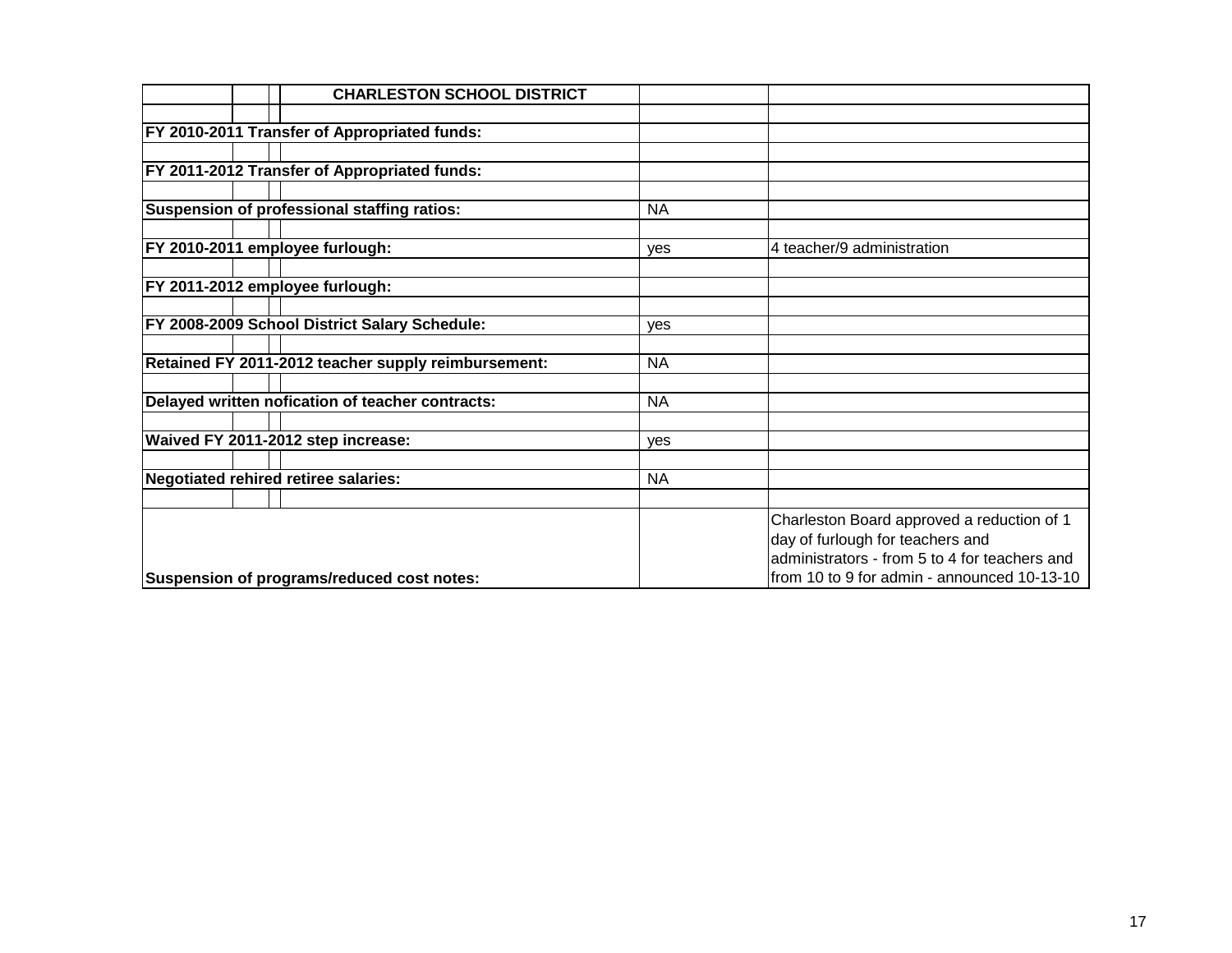|               | <b>CHEROKEE SCHOOL DISTRICT</b>                     |                             |                                 |
|---------------|-----------------------------------------------------|-----------------------------|---------------------------------|
|               |                                                     |                             |                                 |
|               | FY 2010-2011 Transfer of Appropriated funds:        |                             |                                 |
| Date Rec'd    | <b>Transfer From</b><br>Qtr                         | Transfer Amount Transfer To |                                 |
| 6/14/2001 4th | 311 - Professional Development                      | \$                          | 16,740.00 100 - General Fund    |
|               | 338 - Students at Risk                              | \$                          | 1,131,982.00 100 - General Fund |
|               | 340 - 4 Year Old Early Childhood                    | \$                          | 241,860.00 100 - General Fund   |
|               | 344 - High Achieving Students                       | \$                          | 4,842.00 100 - General Fund     |
|               | 358 - Reading                                       | \$                          | 14,624.00 100 - General Fund    |
|               | 368 - Technical Assistance                          | \$                          | 332,099.00 100 - General Fund   |
|               | 391 - Excellence In Middle Schools*                 | \$                          | 4,190.00 100 - General Fund     |
|               | 393 - Reduce Class Size*                            | \$                          | 36,894.00 100 - General Fund    |
|               | 927 - Middle/High School Awareness                  | $\overline{\mathcal{L}}$    | 5,247.00 100 - General Fund     |
|               | 928 - EEDA Career Specialists                       | $\overline{\$}$             | 203,739.00 100 - General Fund   |
|               | 933 - Formative Assessment                          | \$                          | 42,833.00 100 - General Fund    |
|               | 937 - Student Health and Fitness                    | \$                          | 4,684.00 100 - General Fund     |
|               | 938 - High Schools That Work                        | \$                          | 6,372.00 100 - General Fund     |
|               | 945 - SCRI - High Schools                           | \$                          | 65,000.00 100 - General Fund    |
|               | 960 - K-5 Lottery Enhancement                       | \$                          | 130,895.00 100 - General Fund   |
|               | 967 - 6-8 Lottery Enhancement                       | \$                          | 1,177.00 100 - General Fund     |
|               | 377 - Teacher Supply (1)                            | \$                          | 173,525.00 100 - General Fund   |
|               |                                                     |                             |                                 |
|               | FY 2011-2012 Transfer of Appropriated funds:        |                             |                                 |
|               |                                                     |                             |                                 |
|               | Suspension of professional staffing ratios:         | <b>NA</b>                   |                                 |
|               |                                                     |                             |                                 |
|               | FY 2010-2011 employee furlough:                     | <b>NA</b>                   |                                 |
|               |                                                     |                             |                                 |
|               | FY 2011-2012 employee furlough:                     |                             |                                 |
|               |                                                     |                             |                                 |
|               | FY 2008-2009 School District Salary Schedule:       | yes                         |                                 |
|               |                                                     |                             |                                 |
|               | Retained FY 2011-2012 teacher supply reimbursement: | <b>NA</b>                   |                                 |
|               |                                                     |                             |                                 |
|               | Delayed written nofication of teacher contracts:    | <b>NA</b>                   |                                 |
|               |                                                     |                             |                                 |
|               | Waived FY 2011-2012 step increase:                  | <b>NA</b>                   |                                 |
|               |                                                     |                             |                                 |
|               | Negotiated rehired retiree salaries:                | <b>NA</b>                   |                                 |
|               |                                                     |                             |                                 |
|               | Suspension of programs/reduced cost notes:          |                             |                                 |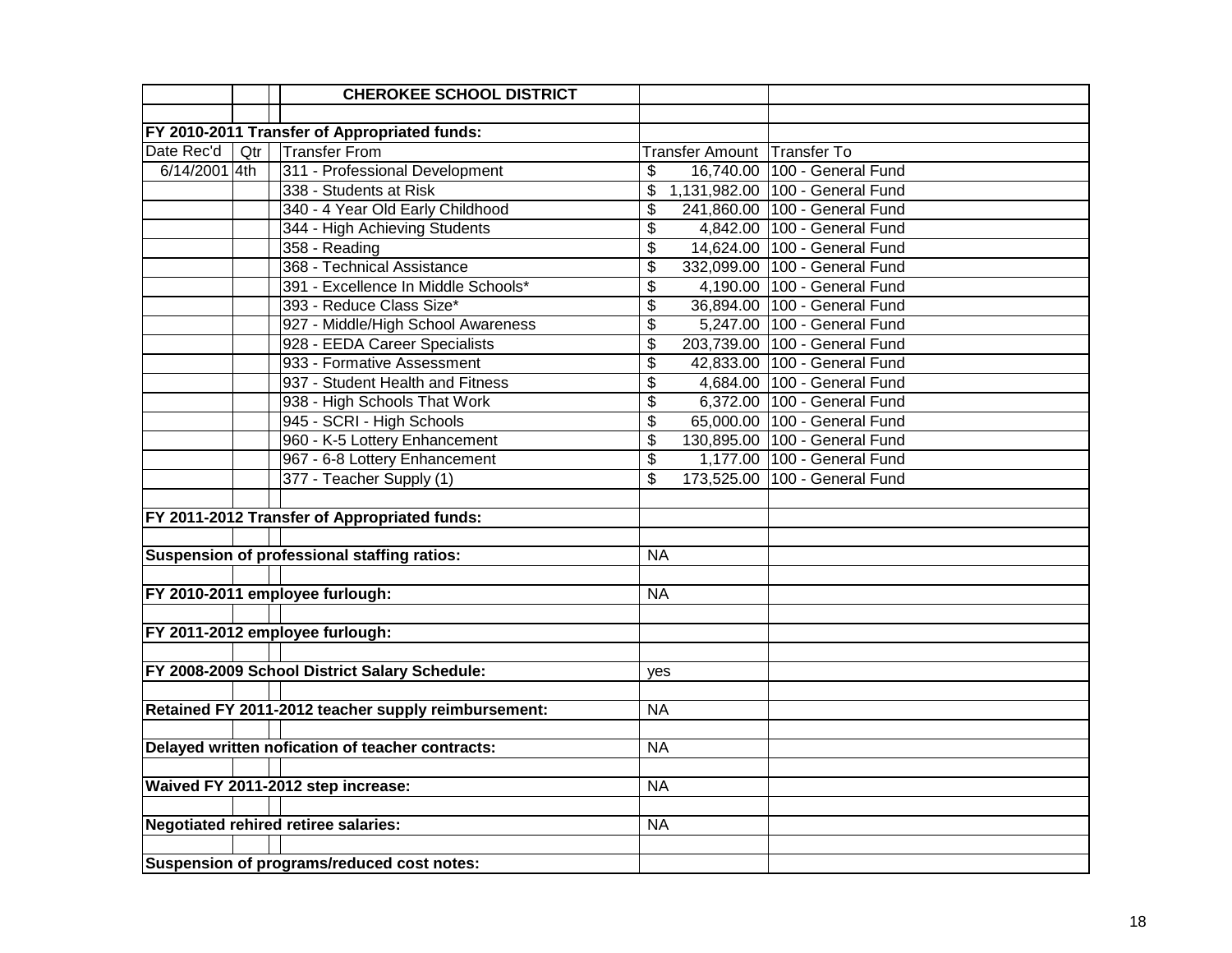|               |     | <b>CHESTER SCHOOL DISTRICT</b>                      |           |                                  |
|---------------|-----|-----------------------------------------------------|-----------|----------------------------------|
|               |     |                                                     |           |                                  |
|               |     | FY 2010-2011 Transfer of Appropriated funds:        |           |                                  |
| Date Rec'd    | Qtr | <b>Transfer From</b>                                |           | Transfer Amount Transfer To      |
| 5/24/2011 4th |     | 311 - Professional Development                      | \$        | 35,000.00 338 - Students At Risk |
|               |     | 340 - 4-Yr Old Early Childhood                      | \$        | 30,000.00 338 - Students At Risk |
|               |     | 344 - High Achieving Students                       | \$        | 20,000.00 338 - Students At Risk |
|               |     | 358 - Reading                                       | \$        | 25,000.00 338 - Students At Risk |
|               |     | 927 - 8th Grade Awareness                           | \$        | 1,400.00 338 - Students At Risk  |
|               |     | 960 - K-5 Lottery                                   | \$        | 50,000.00 338 - Students At Risk |
|               |     | 967 - 6-8 Lottery                                   | \$        | 13,200.00 338 - Students At Risk |
|               |     |                                                     |           |                                  |
|               |     | FY 2011-2012 Transfer of Appropriated funds:        |           |                                  |
|               |     |                                                     |           |                                  |
|               |     | Suspension of professional staffing ratios:         | <b>NA</b> |                                  |
|               |     |                                                     |           |                                  |
|               |     | FY 2010-2011 employee furlough:                     | <b>NA</b> |                                  |
|               |     |                                                     |           |                                  |
|               |     | FY 2011-2012 employee furlough:                     |           |                                  |
|               |     |                                                     |           |                                  |
|               |     | FY 2008-2009 School District Salary Schedule:       | yes       |                                  |
|               |     |                                                     |           |                                  |
|               |     | Retained FY 2011-2012 teacher supply reimbursement: | yes       |                                  |
|               |     |                                                     |           |                                  |
|               |     | Delayed written nofication of teacher contracts:    | <b>NA</b> |                                  |
|               |     |                                                     |           |                                  |
|               |     | Waived FY 2011-2012 step increase:                  | yes       |                                  |
|               |     |                                                     |           |                                  |
|               |     | <b>Negotiated rehired retiree salaries:</b>         | <b>NA</b> |                                  |
|               |     |                                                     |           |                                  |
|               |     | Suspension of programs/reduced cost notes:          |           |                                  |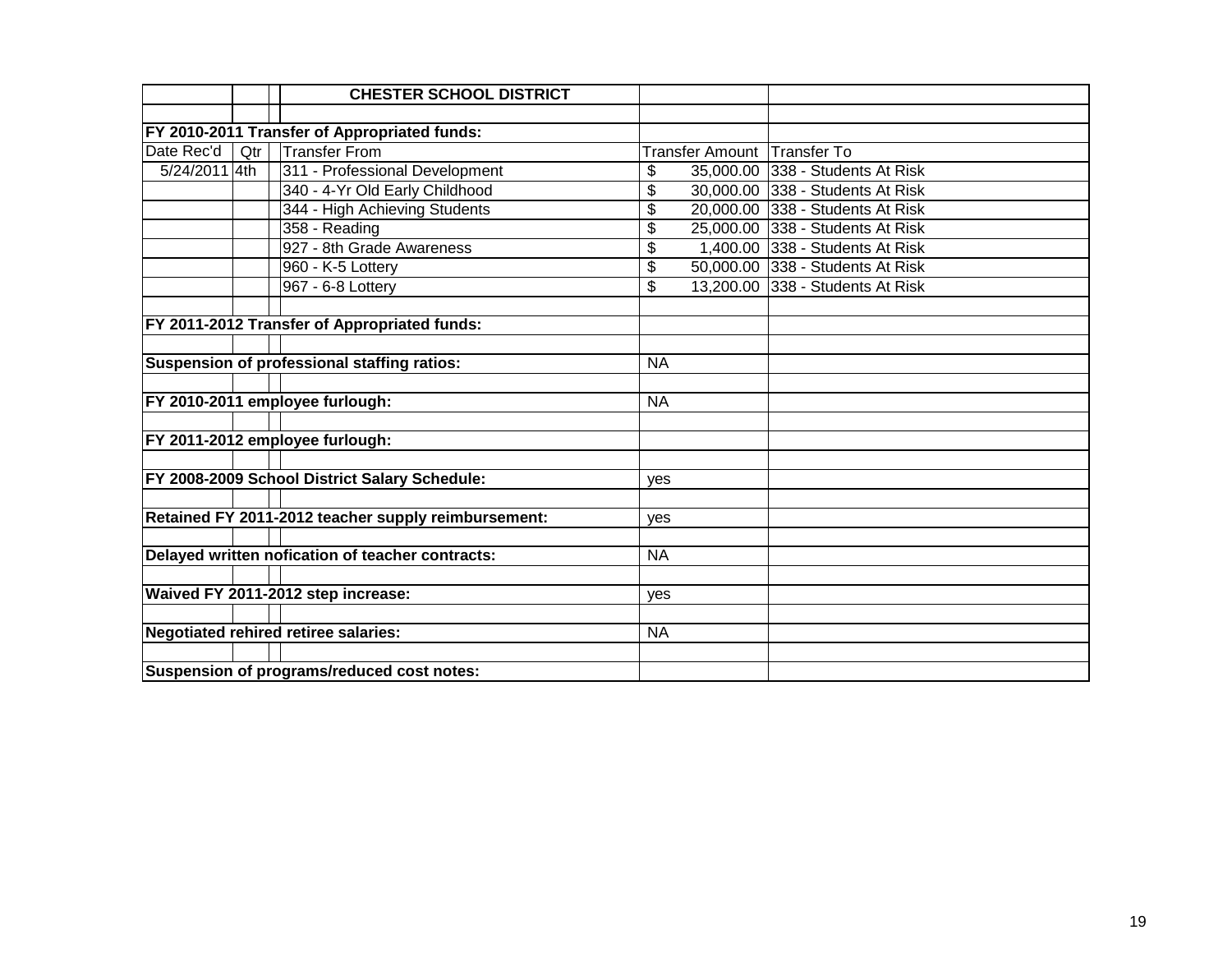| <b>CHESTERFIELD SCHOOL DISTRICT</b>                 |           |  |
|-----------------------------------------------------|-----------|--|
|                                                     |           |  |
| <b>FY 2010-2011 Transfer of Appropriated funds:</b> |           |  |
|                                                     |           |  |
| <b>FY 2011-2012 Transfer of Appropriated funds:</b> |           |  |
|                                                     |           |  |
| Suspension of professional staffing ratios:         | <b>NA</b> |  |
|                                                     |           |  |
| FY 2010-2011 employee furlough:                     | <b>NA</b> |  |
|                                                     |           |  |
| FY 2011-2012 employee furlough:                     |           |  |
|                                                     |           |  |
| FY 2008-2009 School District Salary Schedule:       | yes       |  |
|                                                     |           |  |
| Retained FY 2011-2012 teacher supply reimbursement: | <b>NA</b> |  |
|                                                     |           |  |
| Delayed written nofication of teacher contracts:    | <b>NA</b> |  |
|                                                     |           |  |
| Waived FY 2011-2012 step increase:                  | yes       |  |
|                                                     |           |  |
| Negotiated rehired retiree salaries:                | <b>NA</b> |  |
|                                                     |           |  |
| Suspension of programs/reduced cost notes:          |           |  |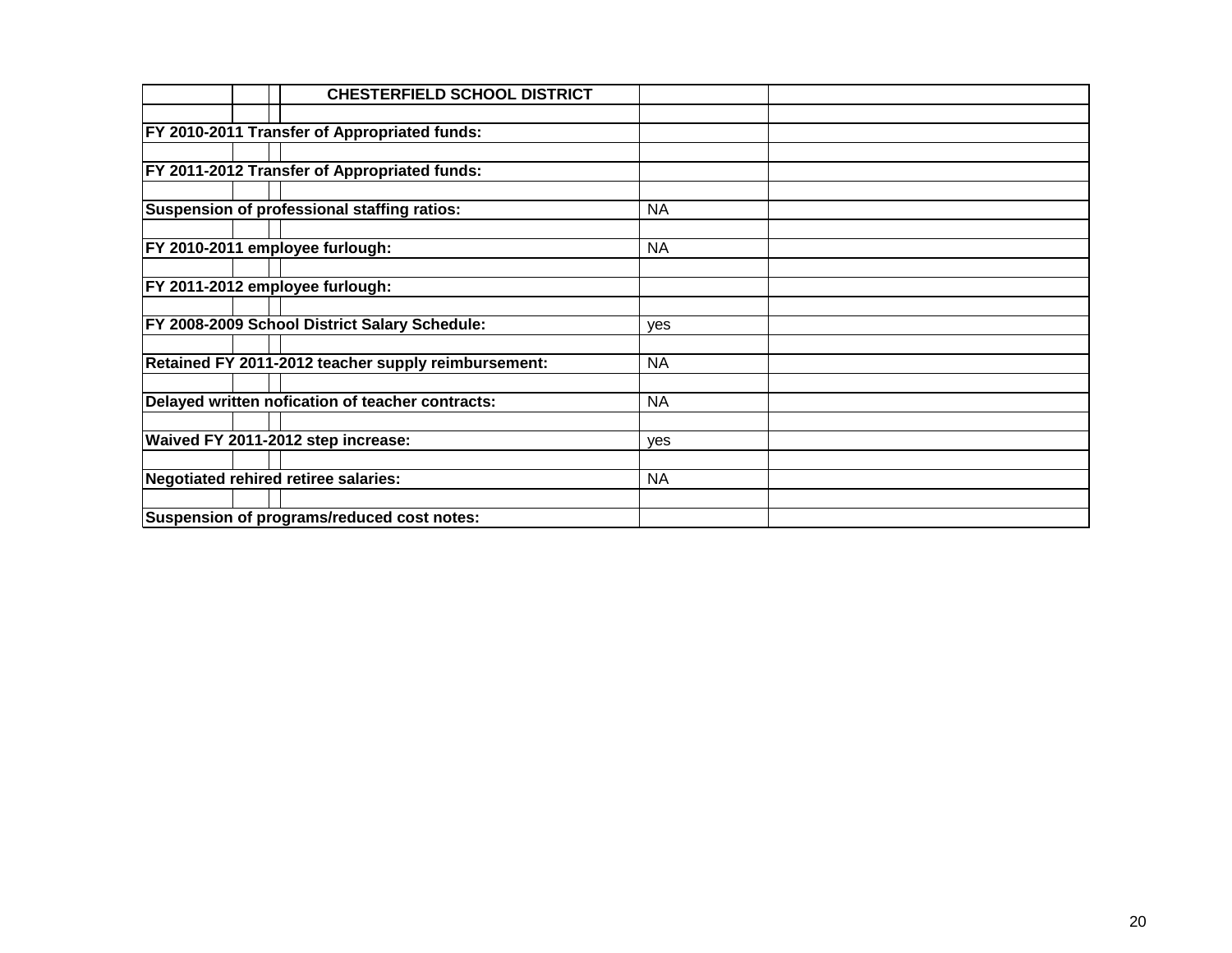| <b>CLARENDON SCHOOL DISTRICT 1</b>                  |            |  |
|-----------------------------------------------------|------------|--|
|                                                     |            |  |
| <b>FY 2010-2011 Transfer of Appropriated funds:</b> |            |  |
|                                                     |            |  |
| FY 2011-2012 Transfer of Appropriated funds:        |            |  |
|                                                     |            |  |
| Suspension of professional staffing ratios:         | <b>NA</b>  |  |
|                                                     |            |  |
| FY 2010-2011 employee furlough:                     | <b>NA</b>  |  |
|                                                     |            |  |
| FY 2011-2012 employee furlough:                     |            |  |
|                                                     |            |  |
| FY 2008-2009 School District Salary Schedule:       | .12% above |  |
|                                                     |            |  |
| Retained FY 2011-2012 teacher supply reimbursement: | <b>NA</b>  |  |
|                                                     |            |  |
| Delayed written nofication of teacher contracts:    | <b>NA</b>  |  |
|                                                     |            |  |
| Waived FY 2011-2012 step increase:                  | yes        |  |
|                                                     |            |  |
| Negotiated rehired retiree salaries:                | <b>NA</b>  |  |
| Suspension of programs/reduced cost notes:          |            |  |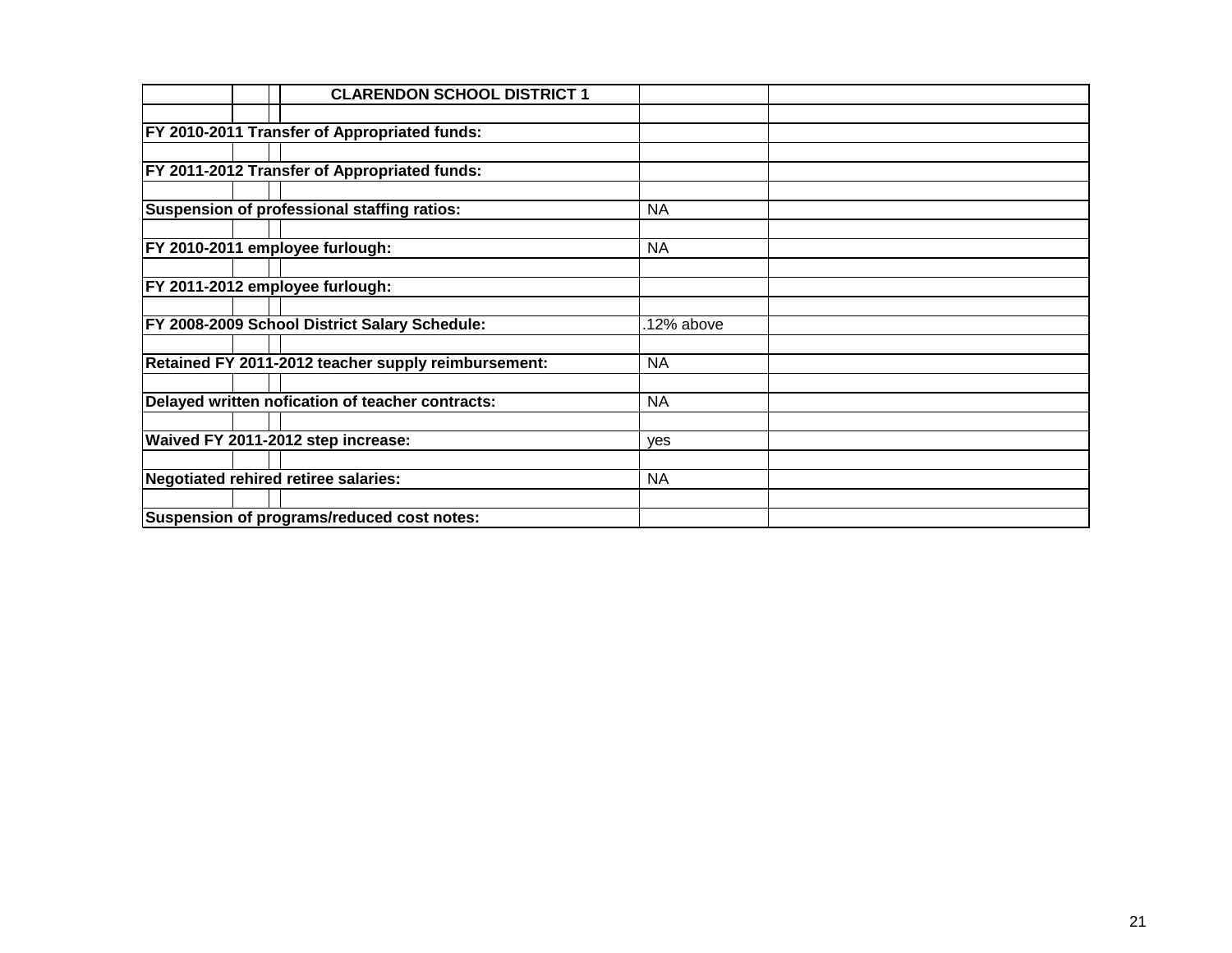|               |     | <b>CLARENDON SCHOOL DISTRICT 2</b>                  |                             |                                |
|---------------|-----|-----------------------------------------------------|-----------------------------|--------------------------------|
|               |     |                                                     |                             |                                |
|               |     | FY 2010-2011 Transfer of Appropriated funds:        |                             |                                |
| Date Rec'd    | Qtr | <b>Transfer From</b>                                | Transfer Amount Transfer To |                                |
| 3/31/2011 3rd |     | 377 - Teacher Supply (1)                            | \$<br>53,625.00             | 100 - General Fund             |
| 6/30/2011 4th |     | 919 - Education License Plates                      | \$                          | 1,110.28 100 - General Fund    |
|               |     | 300 - EAA Bus Driver Salary*                        | \$                          | 1,073.84   100 - General Fund  |
|               |     | 325 - CATE Equipment                                | \$                          | 42,569.00   100 - General Fund |
|               |     |                                                     |                             |                                |
|               |     | FY 2011-2012 Transfer of Appropriated funds:        |                             |                                |
|               |     |                                                     |                             |                                |
|               |     | Suspension of professional staffing ratios:         | <b>NA</b>                   |                                |
|               |     |                                                     |                             |                                |
|               |     | FY 2010-2011 employee furlough:                     | yes                         | 5 teacher/10 administration    |
|               |     |                                                     |                             |                                |
|               |     | FY 2011-2012 employee furlough:                     |                             |                                |
|               |     |                                                     |                             |                                |
|               |     | FY 2008-2009 School District Salary Schedule:       | ves                         |                                |
|               |     |                                                     |                             |                                |
|               |     | Retained FY 2011-2012 teacher supply reimbursement: | <b>NA</b>                   |                                |
|               |     |                                                     |                             |                                |
|               |     | Delayed written nofication of teacher contracts:    | <b>NA</b>                   |                                |
|               |     |                                                     |                             |                                |
|               |     | Waived FY 2011-2012 step increase:                  | <b>NA</b>                   |                                |
|               |     |                                                     |                             |                                |
|               |     | <b>Negotiated rehired retiree salaries:</b>         | <b>NA</b>                   |                                |
|               |     |                                                     |                             |                                |
|               |     | Suspension of programs/reduced cost notes:          |                             |                                |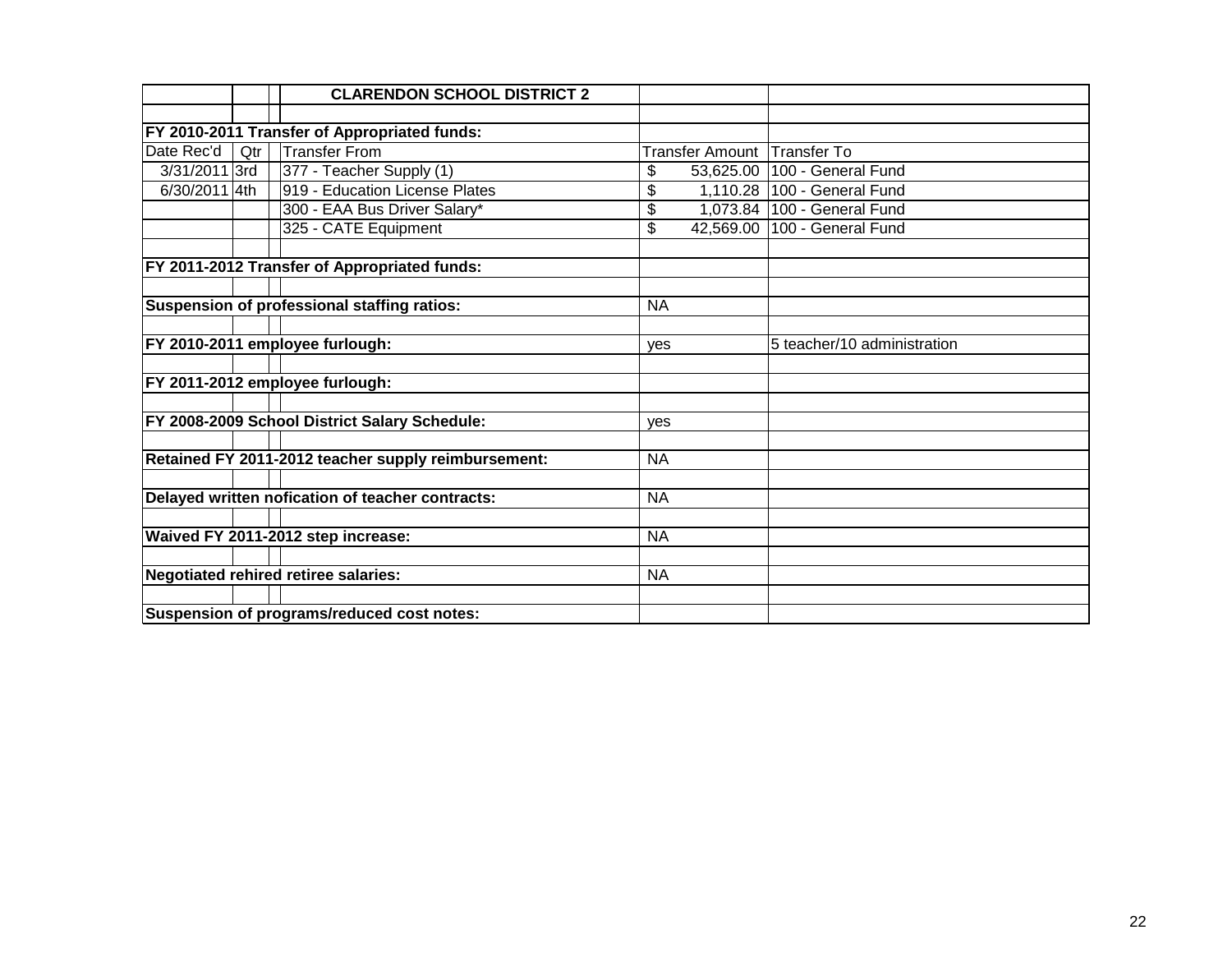|              |     | <b>CLARENDON SCHOOL DISTRICT 3</b>                  |           |                             |                                   |
|--------------|-----|-----------------------------------------------------|-----------|-----------------------------|-----------------------------------|
|              |     |                                                     |           |                             |                                   |
|              |     | FY 2010-2011 Transfer of Appropriated funds:        |           |                             |                                   |
| Date Rec'd   | Qtr | <b>Transfer From</b>                                |           | Transfer Amount Transfer To |                                   |
| 6/9/2011 4th |     | 311 - Professional Development                      | \$        |                             | 8,343.06 338 - Students At Risk   |
|              |     | 311 - Professional Development*                     | \$        |                             | 7,055.00 338 - Students At Risk   |
|              |     | 342 - Early Intervention Preschool Handicapped      | \$        |                             | 5,770.16 338 - Students At Risk   |
|              |     | 358 - Reading                                       | \$        |                             | 5,643.40 338 - Students At Risk   |
|              |     | 960 - K-5 Lottery                                   | \$        |                             | 100,000.00 338 - Students At Risk |
|              |     |                                                     |           |                             |                                   |
|              |     | FY 2011-2012 Transfer of Appropriated funds:        |           |                             |                                   |
|              |     |                                                     |           |                             |                                   |
|              |     | Suspension of professional staffing ratios:         | <b>NA</b> |                             |                                   |
|              |     |                                                     |           |                             |                                   |
|              |     | FY 2010-2011 employee furlough:                     | yes       |                             | 5 teacher/10 administration       |
|              |     |                                                     |           |                             |                                   |
|              |     | FY 2011-2012 employee furlough:                     |           |                             |                                   |
|              |     |                                                     |           |                             |                                   |
|              |     | FY 2008-2009 School District Salary Schedule:       | yes       |                             |                                   |
|              |     |                                                     |           |                             |                                   |
|              |     | Retained FY 2011-2012 teacher supply reimbursement: | <b>NA</b> |                             |                                   |
|              |     |                                                     |           |                             |                                   |
|              |     | Delayed written nofication of teacher contracts:    | <b>NA</b> |                             |                                   |
|              |     |                                                     |           |                             |                                   |
|              |     | Waived FY 2011-2012 step increase:                  | yes       |                             |                                   |
|              |     |                                                     |           |                             |                                   |
|              |     | <b>Negotiated rehired retiree salaries:</b>         | <b>NA</b> |                             |                                   |
|              |     |                                                     |           |                             |                                   |
|              |     | Suspension of programs/reduced cost notes:          |           |                             |                                   |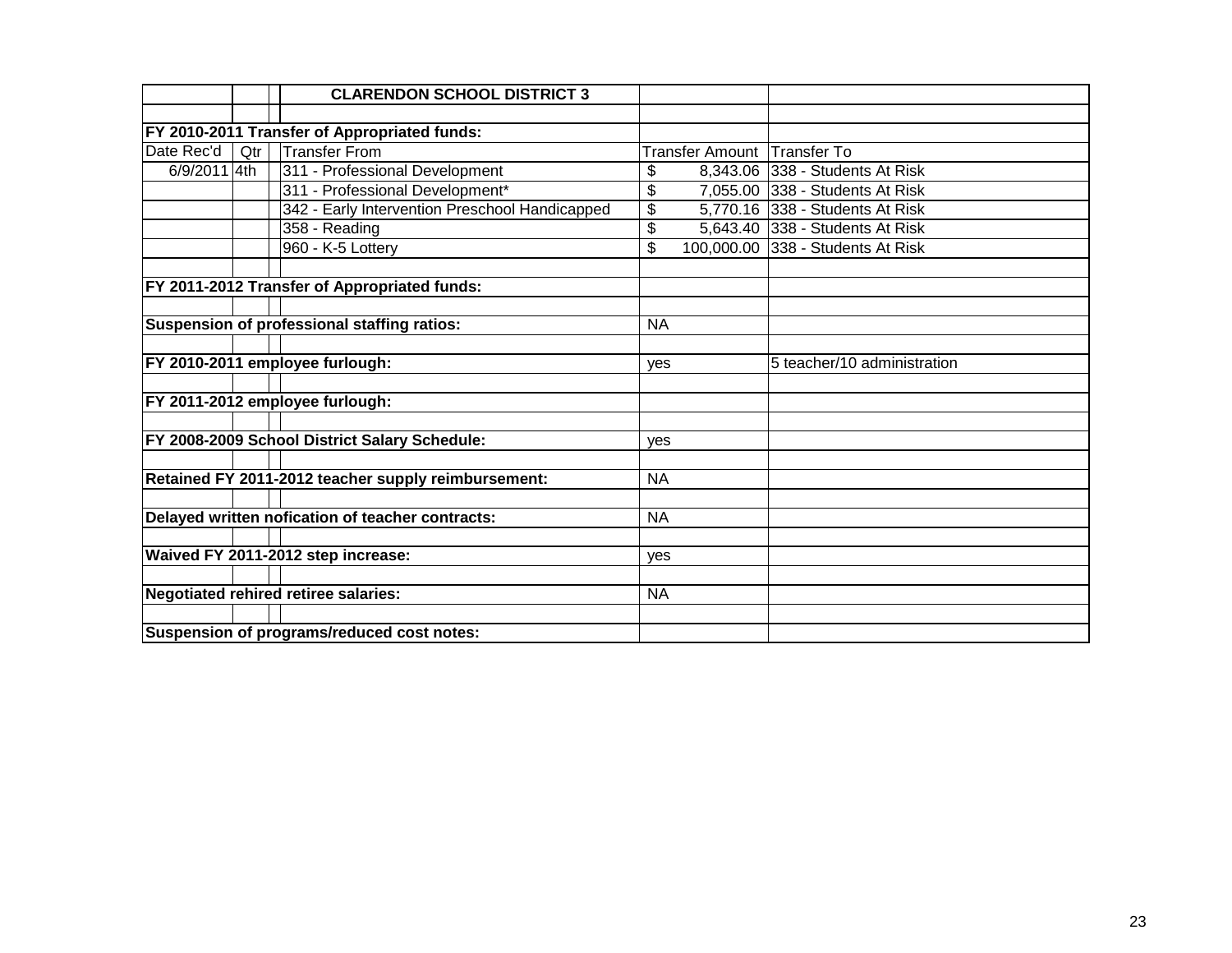|  | <b>COLLETON SCHOOL DISTRICT</b>                      |            |                             |
|--|------------------------------------------------------|------------|-----------------------------|
|  |                                                      |            |                             |
|  | <b>FY 2010-2011 Transfer of Appropriated funds:</b>  |            |                             |
|  |                                                      |            |                             |
|  | FY 2011-2012 Transfer of Appropriated funds:         |            |                             |
|  |                                                      |            |                             |
|  | Suspension of professional staffing ratios:          | <b>NA</b>  |                             |
|  |                                                      |            |                             |
|  | FY 2010-2011 employee furlough:                      | yes        | 5 teacher/10 administration |
|  |                                                      |            |                             |
|  | FY 2011-2012 employee furlough:                      |            |                             |
|  |                                                      |            |                             |
|  | <b>FY 2008-2009 School District Salary Schedule:</b> | yes        |                             |
|  |                                                      |            |                             |
|  | Retained FY 2011-2012 teacher supply reimbursement:  | <b>NA</b>  |                             |
|  |                                                      |            |                             |
|  | Delayed written nofication of teacher contracts:     | <b>NA</b>  |                             |
|  |                                                      |            |                             |
|  | Waived FY 2011-2012 step increase:                   | <b>ves</b> |                             |
|  |                                                      |            |                             |
|  | Negotiated rehired retiree salaries:                 | <b>NA</b>  |                             |
|  |                                                      |            |                             |
|  | Suspension of programs/reduced cost notes:           |            |                             |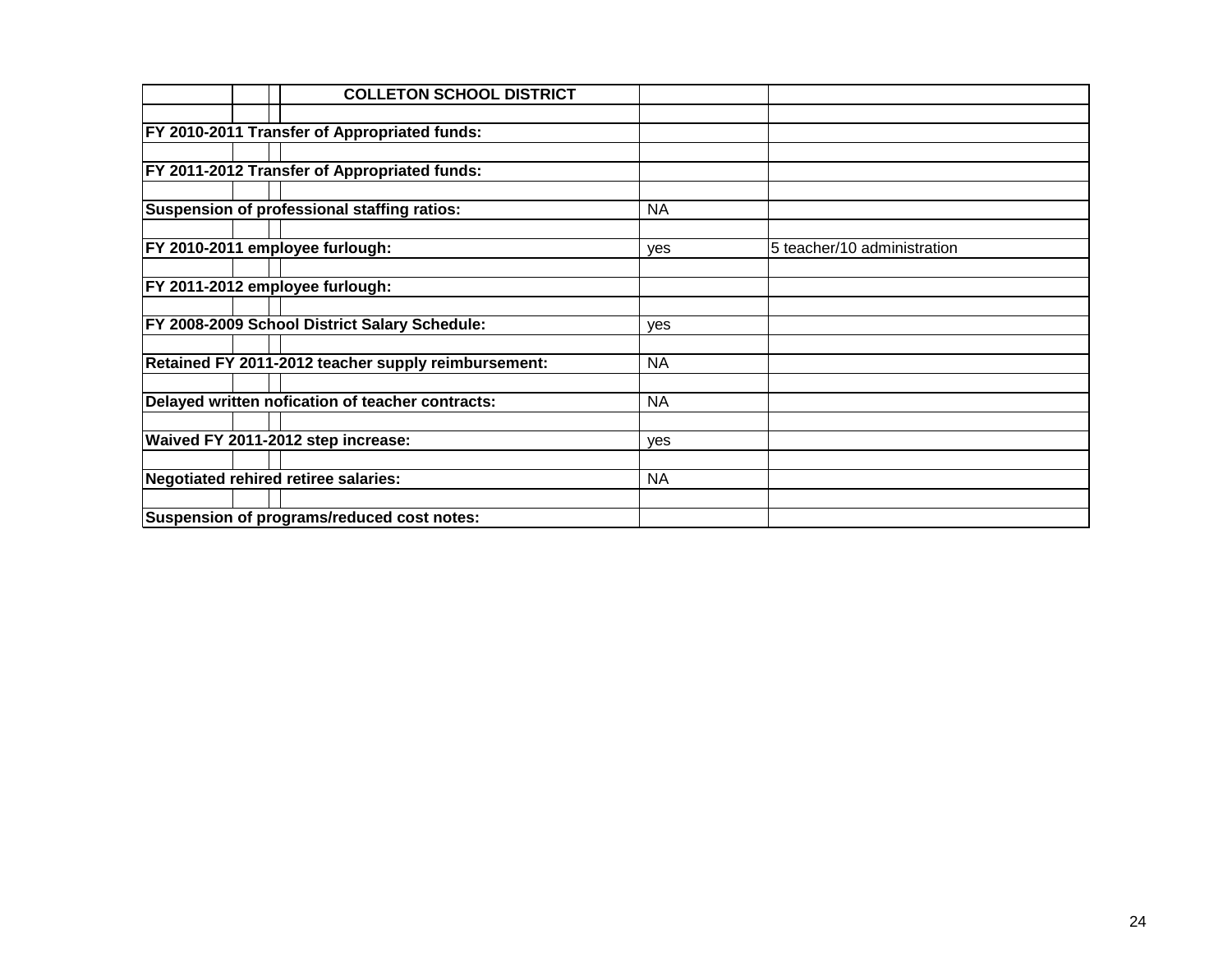|                                             |     | <b>DARLINGTON SCHOOL DISTRICT</b>                   |           |                                             |                                               |
|---------------------------------------------|-----|-----------------------------------------------------|-----------|---------------------------------------------|-----------------------------------------------|
|                                             |     |                                                     |           |                                             |                                               |
|                                             |     | FY 2010-2011 Transfer of Appropriated funds:        |           |                                             |                                               |
| Date Rec'd                                  | Qtr | <b>Transfer From</b>                                |           | Transfer Amount Transfer To                 |                                               |
| 4/20/2011 4th                               |     | 960 - K-5 Lottery*                                  | \$        |                                             | 687,510.75 338 - Students At Risk             |
|                                             |     | 368 - Technical Assistance                          | \$        |                                             | 534,997.00 338 - Students At Risk             |
|                                             |     | 967 - 6-8 Lottery Enhancement*                      | \$        |                                             | 29,024.51 338 - Students At Risk              |
| 6/14/2011 4th                               |     | 933 - Formative Assessment*                         | \$        |                                             | 52,201.65 338 - Students At Risk              |
|                                             |     | 933 - Formative Assessment                          | \$        |                                             | 51,439.04 338 - Students At Risk              |
| 4/20/2011 4th                               |     | <b>Barnwell</b>                                     | \$        |                                             | 177,501.61 338 - Students At Risk             |
|                                             |     |                                                     |           |                                             |                                               |
|                                             |     | FY 2011-2012 Transfer of Appropriated funds:        |           |                                             |                                               |
|                                             |     |                                                     |           |                                             |                                               |
|                                             |     | Suspension of professional staffing ratios:         | <b>NA</b> |                                             |                                               |
|                                             |     |                                                     |           |                                             |                                               |
|                                             |     | FY 2010-2011 employee furlough:                     | <b>NA</b> |                                             |                                               |
|                                             |     |                                                     |           |                                             |                                               |
|                                             |     | FY 2011-2012 employee furlough:                     |           |                                             |                                               |
|                                             |     |                                                     |           |                                             |                                               |
|                                             |     | FY 2008-2009 School District Salary Schedule:       | yes       |                                             |                                               |
|                                             |     |                                                     |           |                                             |                                               |
|                                             |     | Retained FY 2011-2012 teacher supply reimbursement: | <b>NA</b> |                                             |                                               |
|                                             |     |                                                     |           |                                             |                                               |
|                                             |     | Delayed written nofication of teacher contracts:    | <b>NA</b> |                                             |                                               |
|                                             |     |                                                     |           |                                             |                                               |
|                                             |     | Waived FY 2011-2012 step increase:                  | yes       |                                             |                                               |
|                                             |     |                                                     |           |                                             |                                               |
|                                             |     |                                                     |           |                                             | 5 Admin; 3 teachers; 1 maint; 1 teach asst; 2 |
| <b>Negotiated rehired retiree salaries:</b> |     | yes                                                 |           | clerical; 7 bus drivers; 9 food svc workers |                                               |
|                                             |     |                                                     |           |                                             |                                               |
|                                             |     |                                                     |           |                                             | 20% reduction in athletic supplements;        |
|                                             |     |                                                     |           |                                             | salaries for all non-teaching positions were  |
|                                             |     | Suspension of programs/reduced cost notes:          |           |                                             | frozen                                        |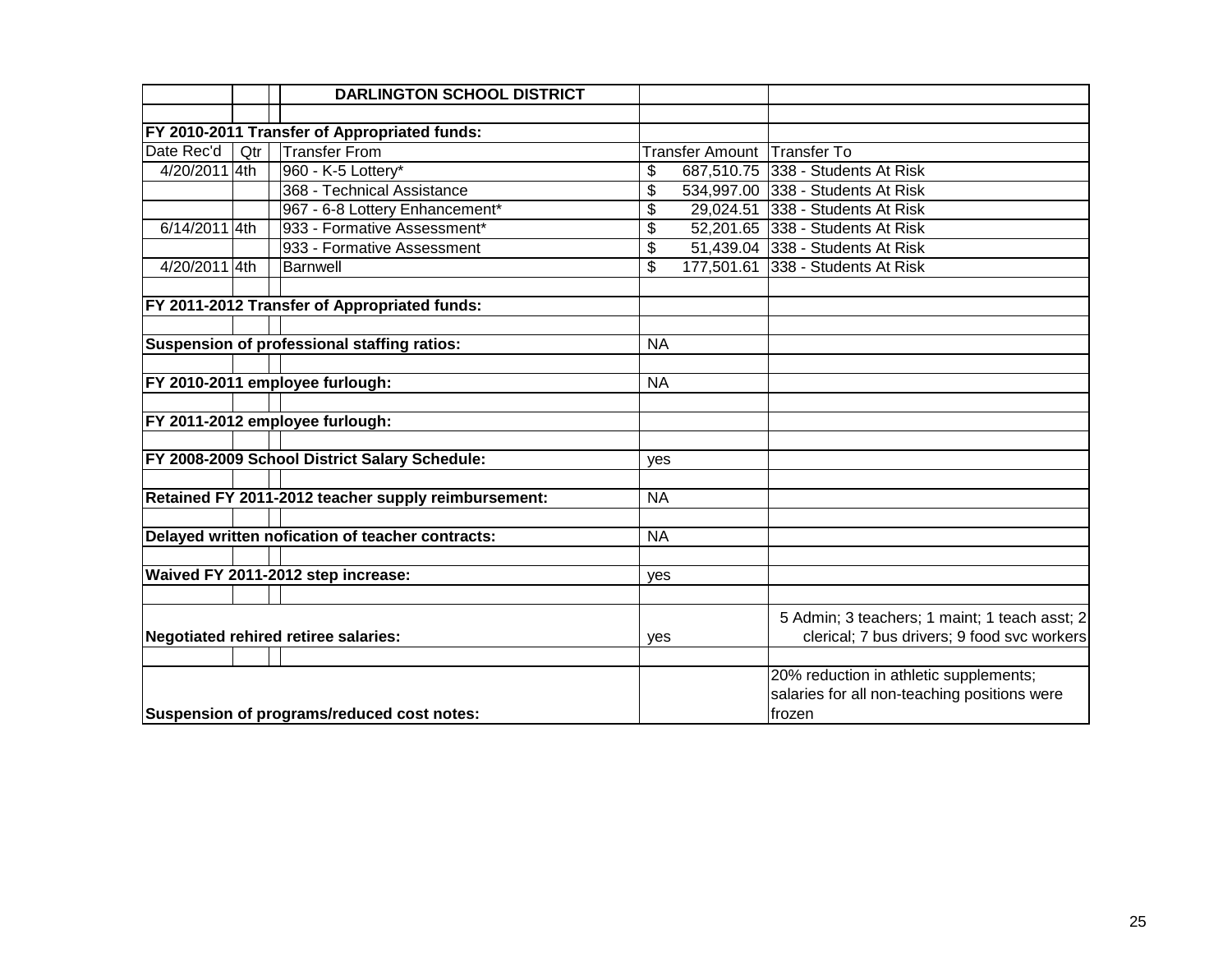|               |     | <b>DILLON SCHOOL DISTRICT 3</b>                     |                        |                                     |
|---------------|-----|-----------------------------------------------------|------------------------|-------------------------------------|
|               |     |                                                     |                        |                                     |
|               |     | FY 2010-2011 Transfer of Appropriated funds:        |                        |                                     |
| Date Rec'd    | Qtr | <b>Transfer From</b>                                | <b>Transfer Amount</b> | Transfer To                         |
| 6/30/2011 4th |     | 377 - Teacher Supply (1)                            | \$<br>28,600.00        | 100 - General Fund                  |
|               |     |                                                     |                        |                                     |
|               |     | FY 2011-2012 Transfer of Appropriated funds:        |                        |                                     |
|               |     |                                                     |                        |                                     |
|               |     | Suspension of professional staffing ratios:         | yes                    |                                     |
|               |     |                                                     |                        |                                     |
|               |     | FY 2010-2011 employee furlough:                     | <b>ves</b>             | 5 teacher/10 administration         |
|               |     |                                                     |                        |                                     |
|               |     | FY 2011-2012 employee furlough:                     |                        |                                     |
|               |     |                                                     |                        |                                     |
|               |     | FY 2008-2009 School District Salary Schedule:       | yes                    |                                     |
|               |     |                                                     |                        |                                     |
|               |     | Retained FY 2011-2012 teacher supply reimbursement: | <b>NA</b>              |                                     |
|               |     |                                                     |                        |                                     |
|               |     | Delayed written nofication of teacher contracts:    | <b>NA</b>              |                                     |
|               |     |                                                     |                        |                                     |
|               |     | Waived FY 2011-2012 step increase:                  | <b>NA</b>              |                                     |
|               |     |                                                     |                        |                                     |
|               |     | <b>Negotiated rehired retiree salaries:</b>         | <b>NA</b>              |                                     |
|               |     |                                                     |                        |                                     |
|               |     |                                                     |                        | Elementary School performance bonus |
|               |     | Suspension of programs/reduced cost notes:          |                        | suspended                           |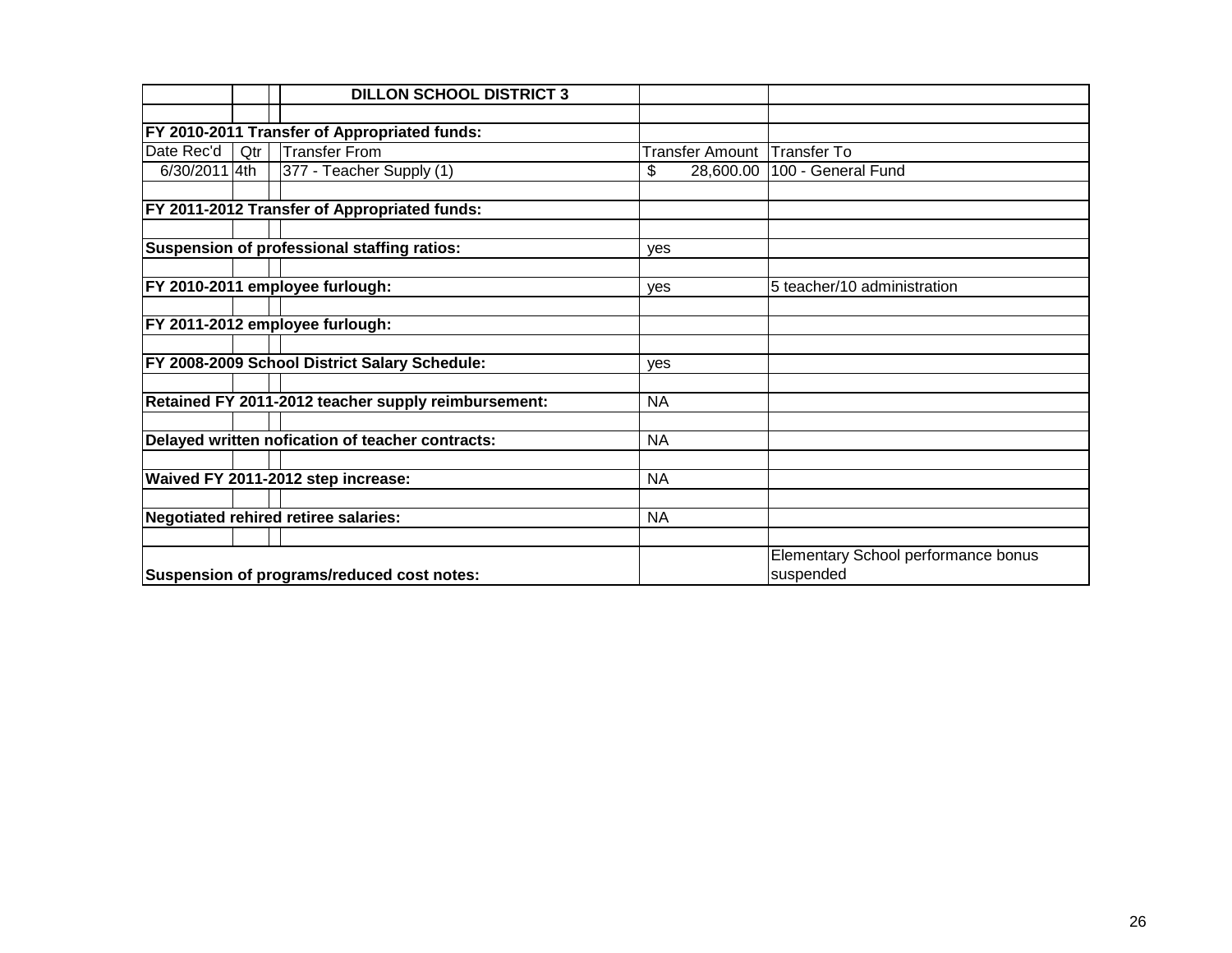|               |     | <b>DILLON SCHOOL DISTRICT 4</b>              |                                      |                                  |
|---------------|-----|----------------------------------------------|--------------------------------------|----------------------------------|
|               |     |                                              |                                      |                                  |
|               |     | FY 2010-2011 Transfer of Appropriated funds: |                                      |                                  |
| Date Rec'd    | Qtr | <b>Transfer From</b>                         |                                      | Transfer Amount Transfer To      |
| 6/28/2011 4th |     | 311 - Professional Development               | \$                                   | 7,177.09 100 - General Fund      |
|               |     | 338 - Students at Risk*                      | \$                                   | 55,744.00 100 - General Fund     |
|               |     | 341 - CDEPP*                                 | \$                                   | 44,939.84 100 - General Fund     |
|               |     | 342 - Handicapped Students Services          | \$                                   | 4,238.03 100 - General Fund      |
|               |     | 358 - Reading                                | \$                                   | 18,455.06 100 - General Fund     |
|               |     | 368 - Technical Assistance                   | $\overline{\$}$                      | 76,732.14 100 - General Fund     |
|               |     | 937 - Student Health and Fitness             | \$                                   | 8,450.33 100 - General Fund      |
|               |     | 960 - K-5 Lottery Enhancement*               | $\overline{\mathfrak{s}}$            | 98,009.00 100 - General Fund     |
|               |     | 967 - 6-8 Lottery Enhancement*               | $\overline{\boldsymbol{\mathsf{S}}}$ | 6,228.30 100 - General Fund      |
| 6/27/2011 4th |     | 371 - Palmetto Priority                      | \$                                   | 51,872.00 338 - Students At Risk |
|               |     | 368 - Technical Assistance                   | \$                                   | 74,950.00 338 - Students At Risk |
|               |     | 311 - Professional Development*              | \$                                   | 13,041.30 338 - Students At Risk |
|               |     | 326 - Science Kit Refurbishment*             | \$                                   | 20,444.00 338 - Students At Risk |
|               |     | 398 - Flex Cost Savings (Assessment)         | \$                                   | 9,293.50 338 - Students At Risk  |
|               |     | 967 - 6-8 Lottery Enhancement*               | \$                                   | 8,663.53 338 - Students At Risk  |
|               |     | 358 - Reading                                | \$                                   | 30,127.33 338 - Students At Risk |
|               |     | 358 - Reading*                               | \$                                   | 4,804.57 338 - Students At Risk  |
|               |     | 926 - EEDA At Risk*                          | \$                                   | 49,372.89 338 - Students At Risk |
|               |     | 908- Refurbish Science Kits*                 | \$                                   | 7,255.40 338 - Students At Risk  |
|               |     | 916 - ADEPT                                  | \$                                   | 5,717.16 338 - Students At Risk  |
|               |     | 916 - ADEPT*                                 | \$                                   | 648.47 338 - Students At Risk    |
|               |     | 905 - CATE Equipment*                        | \$                                   | 9,578.12 338 - Students At Risk  |
|               |     | 905 - CATE Equipment                         | \$                                   | 4,228.86 338 - Students At Risk  |
|               |     | 362 - Adult Ed Basic*                        | \$                                   | 2,180.61 338 - Students At Risk  |
|               |     | 364 - Adult Ed YAP*                          | \$                                   | 5,371.53 338 - Students At Risk  |
|               |     | 399 - EIA Misc*                              | \$                                   | 2,564.94 338 - Students At Risk  |
|               |     | 933 - Formative Assessment                   | \$                                   | 17,029.58 338 - Students At Risk |
|               |     | 933 - Formative Assessment*                  | \$                                   | 18,169.75 338 - Students At Risk |
|               |     | 924 - CDEPP*                                 | \$                                   | 24,014.20 338 - Students At Risk |
|               |     |                                              |                                      |                                  |
|               |     | FY 2011-2012 Transfer of Appropriated funds: |                                      |                                  |
|               |     |                                              |                                      |                                  |
|               |     | Suspension of professional staffing ratios:  | <b>NA</b>                            |                                  |
|               |     |                                              |                                      |                                  |
|               |     | FY 2010-2011 employee furlough:              | yes                                  | 5 teacher/10 administration      |
|               |     |                                              |                                      |                                  |
|               |     | FY 2011-2012 employee furlough:              |                                      |                                  |
|               |     |                                              |                                      |                                  |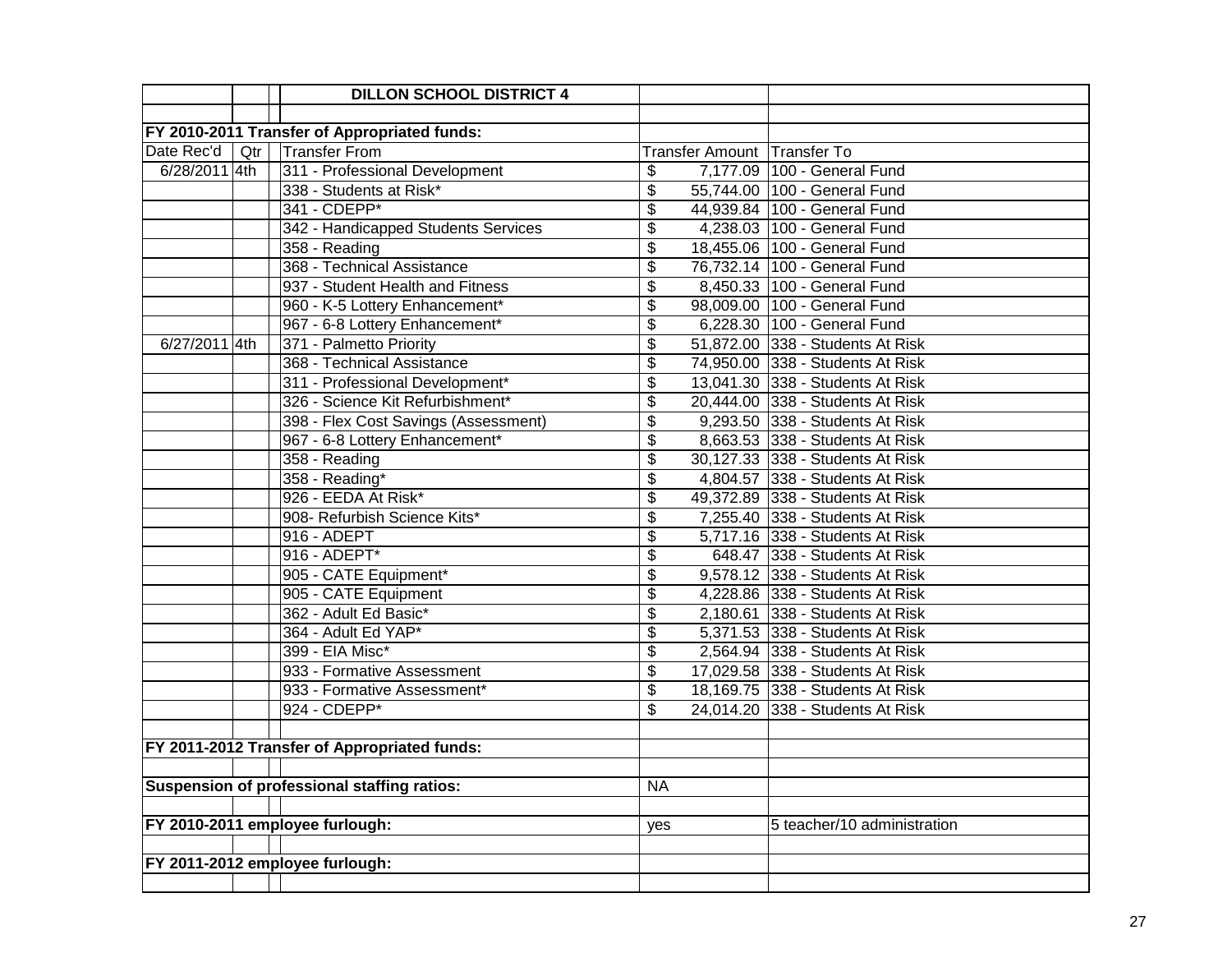| <b>DILLON SCHOOL DISTRICT 4 CONTINUED</b>            |           |                                |
|------------------------------------------------------|-----------|--------------------------------|
|                                                      |           |                                |
| <b>FY 2008-2009 School District Salary Schedule:</b> | yes       |                                |
|                                                      |           |                                |
| Retained FY 2011-2012 teacher supply reimbursement:  | <b>NA</b> |                                |
|                                                      |           |                                |
| Delayed written nofication of teacher contracts:     | <b>NA</b> |                                |
|                                                      |           |                                |
| Waived FY 2011-2012 step increase:                   | <b>NA</b> |                                |
|                                                      |           |                                |
| Negotiated rehired retiree salaries:                 |           | 7 (Dillon 1) and 39 (Dillon 2) |
|                                                      |           |                                |
| Suspension of programs/reduced cost notes:           |           |                                |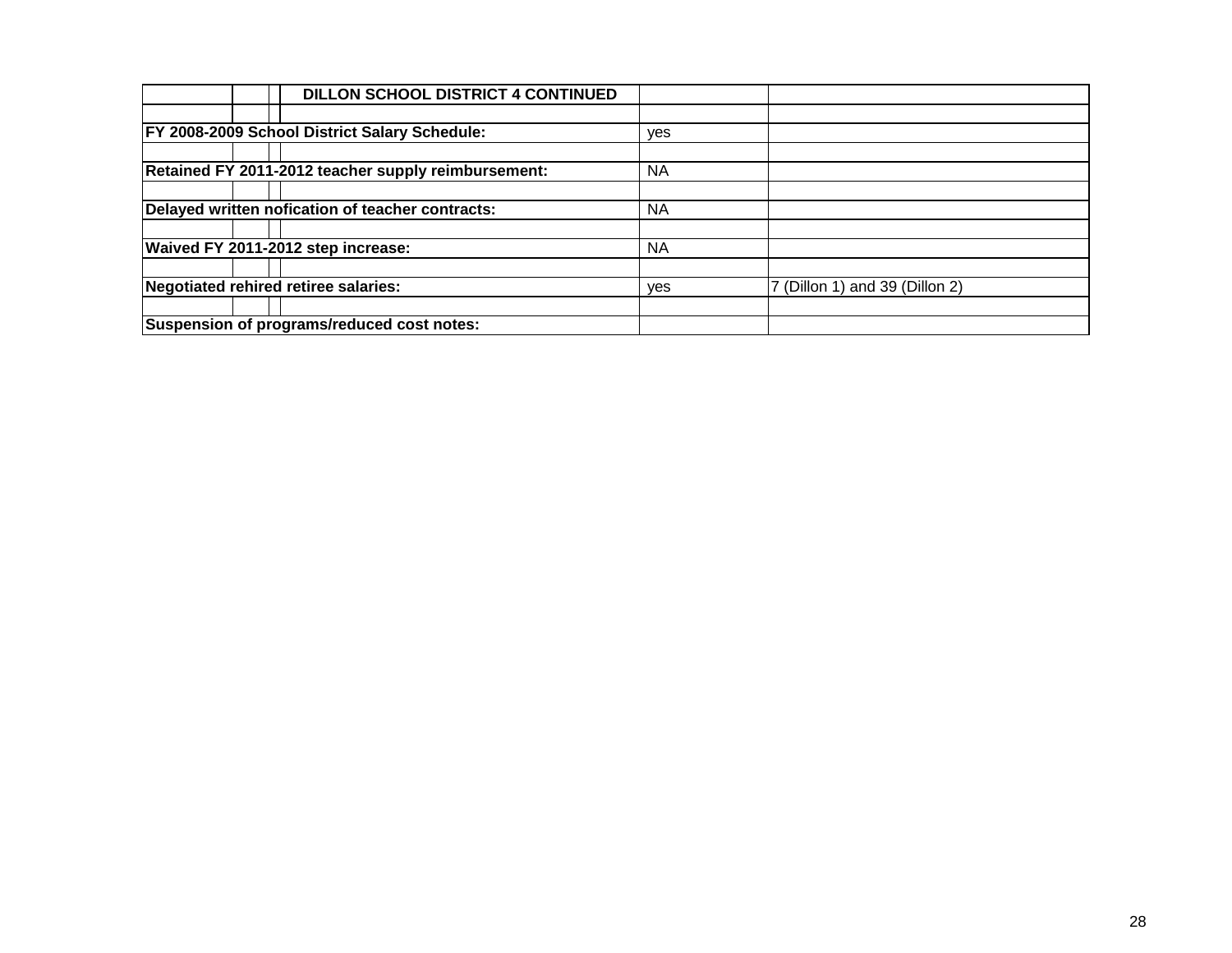|               |     | <b>DORCHESTER SCHOOL DISTRICT 2</b>                 |           |                               |                                 |
|---------------|-----|-----------------------------------------------------|-----------|-------------------------------|---------------------------------|
|               |     |                                                     |           |                               |                                 |
|               |     | FY 2010-2011 Transfer of Appropriated funds:        |           |                               |                                 |
| Date Rec'd    | Qtr | <b>Transfer From</b>                                |           | Transfer Amount   Transfer To |                                 |
| 6/27/2011 4th |     | 311 - Professional Development*                     | \$        |                               | 161,451.36 100 - General Fund   |
|               |     | 338 - Students at Risk                              | \$        |                               | 1,206,891.78 100 - General Fund |
|               |     | 338 - Students at Risk                              | \$        |                               | 88,828.39 100 - General Fund    |
|               |     | 344 - High Achieving Students                       | \$        |                               | 794,288.78 100 - General Fund   |
|               |     | 358 - Reading                                       | \$        |                               | 116,497.15 100 - General Fund   |
|               |     | 358 - Reading*                                      | \$        |                               | 30,490.26 100 - General Fund    |
|               |     | 368 - Technical Assistance                          | \$        |                               | 75,450.00 100 - General Fund    |
|               |     | 398 - Flex Cost Savings (Assessment)                | \$        |                               | 57,954.34 100 - General Fund    |
|               |     | 933 - Formative Assessments                         | \$        |                               | 39,727.79 100 - General Fund    |
|               |     | 933 - Formative Assessments*                        | \$        |                               | 50,786.49 100 - General Fund    |
|               |     | 960 - K-5 Lottery Enhancement                       | \$        |                               | 1,000,000.00 100 - General Fund |
|               |     | 967 - 6-8 Lottery Enhancement*                      | \$        |                               | 58,218.31 100 - General Fund    |
|               |     |                                                     |           |                               |                                 |
|               |     | FY 2011-2012 Transfer of Appropriated funds:        |           |                               |                                 |
|               |     |                                                     |           |                               |                                 |
|               |     | Suspension of professional staffing ratios:         | <b>NA</b> |                               |                                 |
|               |     |                                                     |           |                               |                                 |
|               |     | FY 2010-2011 employee furlough:                     | <b>NA</b> |                               |                                 |
|               |     |                                                     |           |                               |                                 |
|               |     | FY 2011-2012 employee furlough:                     |           |                               |                                 |
|               |     |                                                     |           |                               |                                 |
|               |     | FY 2008-2009 School District Salary Schedule:       | yes       |                               |                                 |
|               |     |                                                     |           |                               |                                 |
|               |     | Retained FY 2011-2012 teacher supply reimbursement: | <b>NA</b> |                               |                                 |
|               |     |                                                     |           |                               |                                 |
|               |     | Delayed written nofication of teacher contracts:    | <b>NA</b> |                               |                                 |
|               |     |                                                     |           |                               |                                 |
|               |     | Waived FY 2011-2012 step increase:                  | <b>NA</b> |                               |                                 |
|               |     |                                                     |           |                               |                                 |
|               |     | <b>Negotiated rehired retiree salaries:</b>         | <b>NA</b> |                               |                                 |
|               |     |                                                     |           |                               |                                 |
|               |     | Suspension of programs/reduced cost notes:          |           |                               |                                 |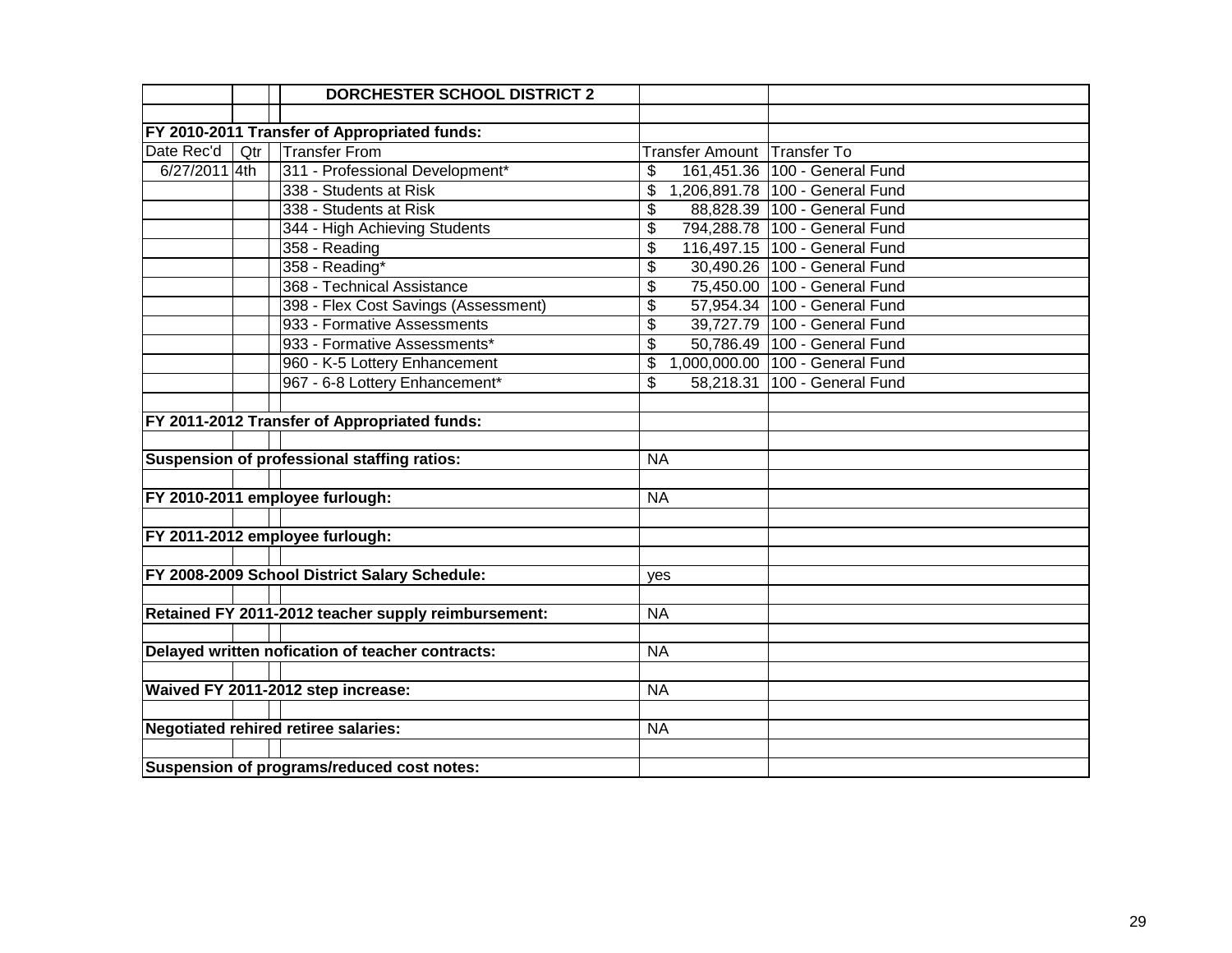|                                      | <b>DORCHESTER SCHOOL DISTRICT 4</b>                 |           |  |
|--------------------------------------|-----------------------------------------------------|-----------|--|
|                                      |                                                     |           |  |
|                                      | <b>FY 2010-2011 Transfer of Appropriated funds:</b> |           |  |
|                                      |                                                     |           |  |
|                                      | <b>FY 2011-2012 Transfer of Appropriated funds:</b> |           |  |
|                                      |                                                     |           |  |
|                                      | Suspension of professional staffing ratios:         | <b>NA</b> |  |
|                                      |                                                     |           |  |
| FY 2010-2011 employee furlough:      |                                                     | <b>NA</b> |  |
|                                      |                                                     |           |  |
| FY 2011-2012 employee furlough:      |                                                     |           |  |
|                                      |                                                     |           |  |
|                                      | FY 2008-2009 School District Salary Schedule:       | yes       |  |
|                                      |                                                     |           |  |
|                                      | Retained FY 2011-2012 teacher supply reimbursement: | <b>NA</b> |  |
|                                      |                                                     |           |  |
|                                      | Delayed written nofication of teacher contracts:    | <b>NA</b> |  |
|                                      | Waived FY 2011-2012 step increase:                  | <b>NA</b> |  |
|                                      |                                                     |           |  |
| Negotiated rehired retiree salaries: |                                                     | <b>NA</b> |  |
|                                      |                                                     |           |  |
|                                      | Suspension of programs/reduced cost notes:          |           |  |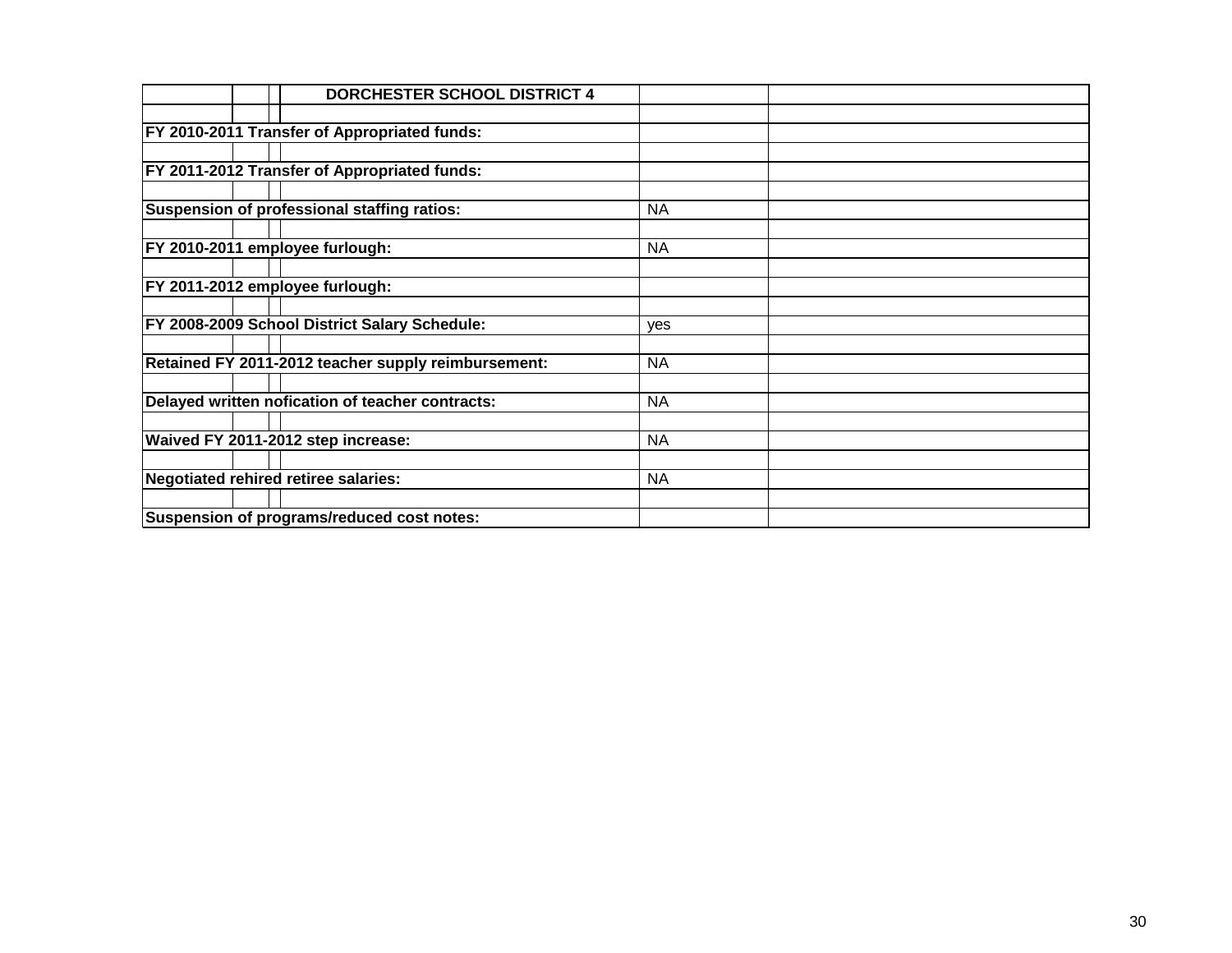|                                            |     | <b>EDGEFIELD SCHOOL DISTRICT</b>                    |           |                                                                                                                                                                                 |                                  |
|--------------------------------------------|-----|-----------------------------------------------------|-----------|---------------------------------------------------------------------------------------------------------------------------------------------------------------------------------|----------------------------------|
|                                            |     |                                                     |           |                                                                                                                                                                                 |                                  |
|                                            |     | FY 2010-2011 Transfer of Appropriated funds:        |           |                                                                                                                                                                                 |                                  |
| Date Rec'd                                 | Qtr | <b>Transfer From</b>                                |           | <b>Transfer Amount</b>                                                                                                                                                          | Transfer To                      |
| 6/20/2011 4th                              |     | 916 - ADEPT                                         | \$        |                                                                                                                                                                                 | 7,500.00 338 - Students At Risk  |
|                                            |     | 311 - Professional Development                      | \$        |                                                                                                                                                                                 | 27,123.00 338 - Students At Risk |
|                                            |     | 368 - Technical Assistance                          | \$        |                                                                                                                                                                                 | 31,233.12 338 - Students At Risk |
|                                            |     | 368 - Technical Assistance                          | \$        |                                                                                                                                                                                 | 108,766.00 960 - K-5 Lottery     |
|                                            |     | 358 - Reading*                                      | \$        |                                                                                                                                                                                 | 24,073.68 960 - K-5 Lottery      |
|                                            |     |                                                     |           |                                                                                                                                                                                 |                                  |
|                                            |     | FY 2011-2012 Transfer of Appropriated funds:        |           |                                                                                                                                                                                 |                                  |
|                                            |     |                                                     |           |                                                                                                                                                                                 |                                  |
|                                            |     | Suspension of professional staffing ratios:         | yes       |                                                                                                                                                                                 | All areas                        |
|                                            |     |                                                     |           |                                                                                                                                                                                 |                                  |
|                                            |     | FY 2010-2011 employee furlough:                     | yes       |                                                                                                                                                                                 | 3 teacher/6 administration       |
|                                            |     |                                                     |           |                                                                                                                                                                                 |                                  |
|                                            |     | FY 2011-2012 employee furlough:                     |           |                                                                                                                                                                                 |                                  |
|                                            |     |                                                     |           |                                                                                                                                                                                 |                                  |
|                                            |     | FY 2008-2009 School District Salary Schedule:       | yes       |                                                                                                                                                                                 |                                  |
|                                            |     |                                                     |           |                                                                                                                                                                                 |                                  |
|                                            |     | Retained FY 2011-2012 teacher supply reimbursement: | <b>NA</b> |                                                                                                                                                                                 |                                  |
|                                            |     |                                                     |           |                                                                                                                                                                                 |                                  |
|                                            |     | Delayed written nofication of teacher contracts:    | <b>NA</b> |                                                                                                                                                                                 |                                  |
|                                            |     |                                                     |           |                                                                                                                                                                                 |                                  |
|                                            |     | Waived FY 2011-2012 step increase:                  | <b>NA</b> |                                                                                                                                                                                 |                                  |
|                                            |     | <b>Negotiated rehired retiree salaries:</b>         | <b>NA</b> |                                                                                                                                                                                 |                                  |
|                                            |     |                                                     |           |                                                                                                                                                                                 | 2 - Retirees were not rehired    |
|                                            |     |                                                     |           |                                                                                                                                                                                 |                                  |
| Suspension of programs/reduced cost notes: |     |                                                     |           | 1 Art position combined thus saving 1.0 FTE;<br>Retirees were not rehired; travel, contracted<br>services, supply and dues budgets cut and<br>spending frozen wherever possible |                                  |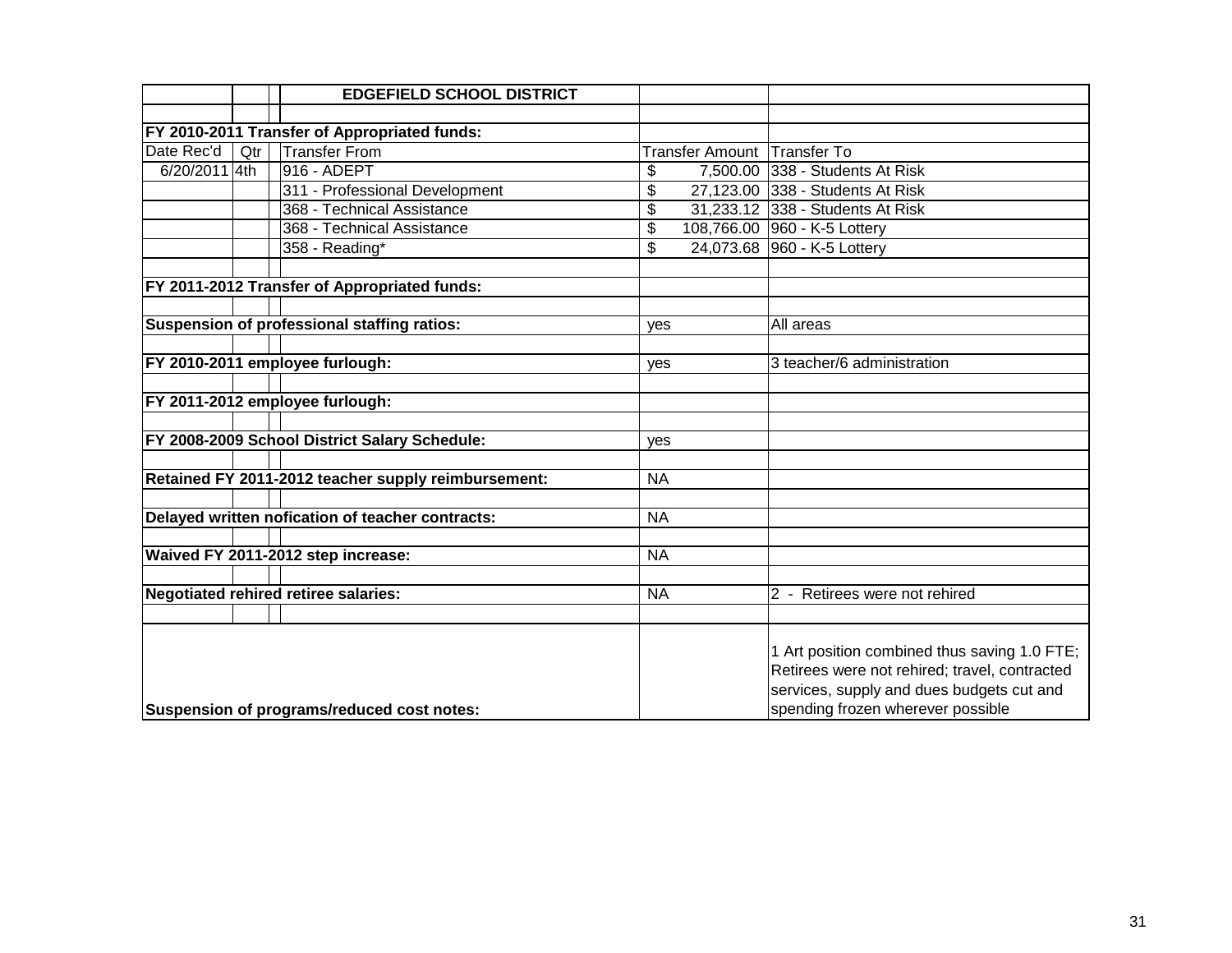|               |     | <b>FAIRFIELD SCHOOL DISTRICT</b>                    |                          |                             |                                            |
|---------------|-----|-----------------------------------------------------|--------------------------|-----------------------------|--------------------------------------------|
|               |     |                                                     |                          |                             |                                            |
|               |     | FY 2010-2011 Transfer of Appropriated funds:        |                          |                             |                                            |
| Date Rec'd    | Qtr | <b>Transfer From</b>                                |                          | Transfer Amount Transfer To |                                            |
| 6/29/2011 4th |     | 311 - Professional Development*                     | \$                       |                             | 16,996.53 344 - High Achieving Students    |
|               |     | 342 - Preschool Handicapped Services *              | \$                       |                             | 12,000.00 344 - High Achieving Students    |
|               |     | 365 - Adult Ed Literacy*                            | \$                       |                             | 8,750.13 344 - High Achieving Students     |
|               |     | 933 - Formative Assessment*                         | \$                       |                             | 580.52 344 - High Achieving Students       |
|               |     | 967 - 6-8 Lottery Enhancement*                      | $\overline{\mathcal{S}}$ |                             | 6,102.35 344 - High Achieving Students     |
|               |     | 358 - Reading*                                      | \$                       |                             | 18,702.91 340 - 4 Year Old Early Childhood |
|               |     | 927 - EEDA Middle/High School Awareness*            | \$                       |                             | 1,515.84 340 - 4 Year Old Early Childhood  |
|               |     | 908 - Science Kit Refurbishment*                    | $\overline{\$}$          |                             | 10,816.54 920 - Young Adult Education      |
|               |     | 916 - ADEPT*                                        | \$                       |                             | 4,427.62 920 - Young Adult Education       |
|               |     | 926 - EEDA At Risk*                                 | \$                       |                             | 6,000.00 920 - Young Adult Education       |
|               |     | 938 - High Schools That Work*                       | \$                       |                             | 5,349.19 100 - General Fund                |
|               |     | 939 - Library Allocation*                           | \$                       |                             | 958.74 100 - General Fund                  |
|               |     | 960 - K-5 Lottery Enhancement*                      | \$                       |                             | 170,828.19 100 - General Fund              |
|               |     |                                                     |                          |                             |                                            |
|               |     | FY 2011-2012 Transfer of Appropriated funds:        |                          |                             |                                            |
|               |     |                                                     |                          |                             |                                            |
|               |     | Suspension of professional staffing ratios:         | <b>NA</b>                |                             |                                            |
|               |     |                                                     |                          |                             |                                            |
|               |     | FY 2010-2011 employee furlough:                     | <b>NA</b>                |                             |                                            |
|               |     |                                                     |                          |                             |                                            |
|               |     | FY 2011-2012 employee furlough:                     |                          |                             |                                            |
|               |     |                                                     |                          |                             |                                            |
|               |     | FY 2008-2009 School District Salary Schedule:       | yes                      |                             |                                            |
|               |     |                                                     |                          |                             |                                            |
|               |     | Retained FY 2011-2012 teacher supply reimbursement: | <b>NA</b>                |                             |                                            |
|               |     |                                                     |                          |                             |                                            |
|               |     | Delayed written nofication of teacher contracts:    | <b>NA</b>                |                             |                                            |
|               |     |                                                     |                          |                             |                                            |
|               |     | Waived FY 2011-2012 step increase:                  | <b>NA</b>                |                             |                                            |
|               |     |                                                     |                          |                             |                                            |
|               |     | <b>Negotiated rehired retiree salaries:</b>         | <b>NA</b>                |                             |                                            |
|               |     |                                                     |                          |                             |                                            |
|               |     | Suspension of programs/reduced cost notes:          |                          |                             |                                            |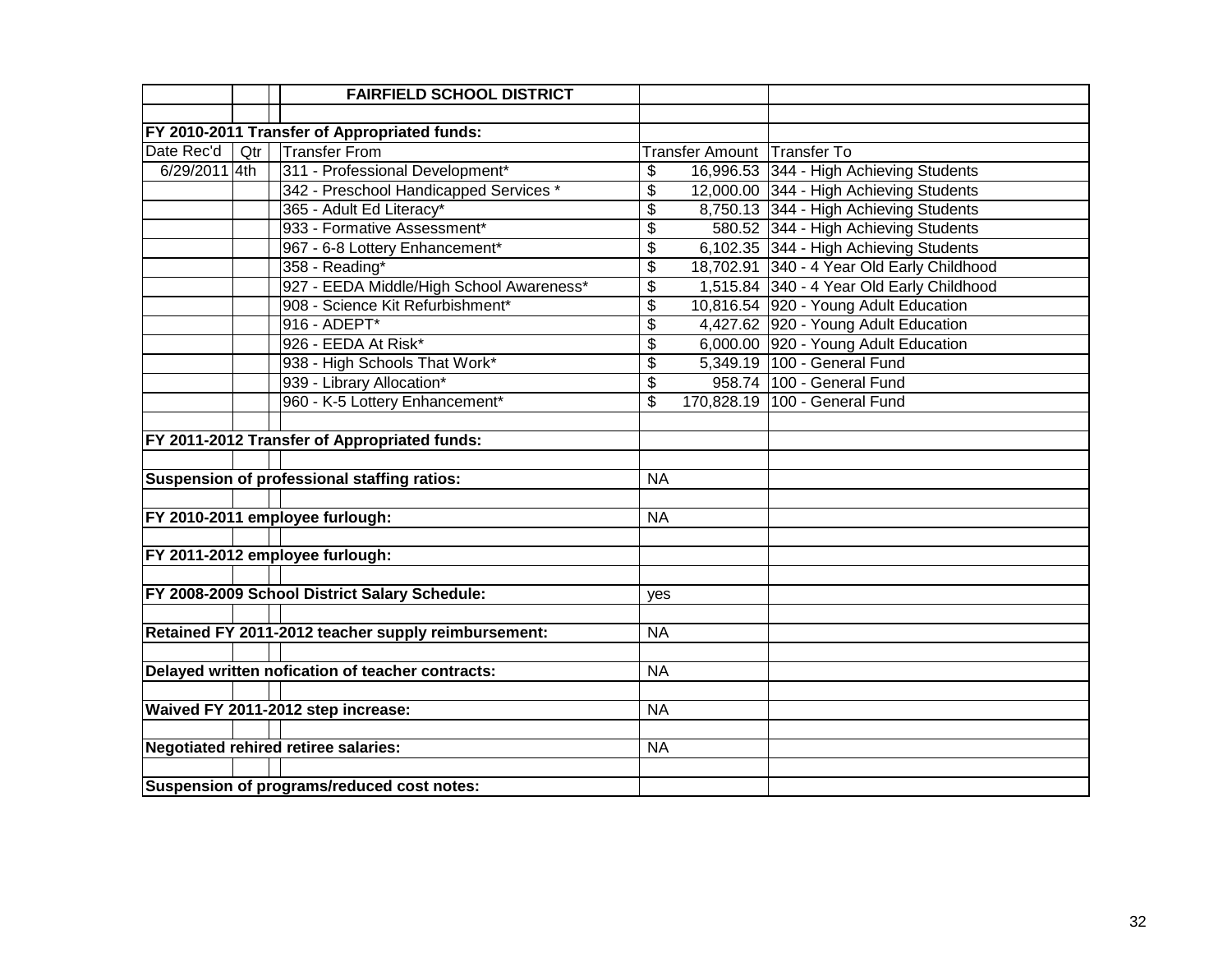|               |     | <b>FLORENCE SCHOOL DISTRICT 1</b>                   |                             |                                       |
|---------------|-----|-----------------------------------------------------|-----------------------------|---------------------------------------|
|               |     |                                                     |                             |                                       |
|               |     | FY 2010-2011 Transfer of Appropriated funds:        |                             |                                       |
| Date Rec'd    | Qtr | <b>Transfer From</b>                                | Transfer Amount Transfer To |                                       |
| 6/22/2011 4th |     | 960 - K-5 Lottery Enhancement                       | 846,634.00<br>\$            | 100 - General Fund                    |
|               |     | 967 - 6-8 Lottery Enhancement                       | \$                          | 37,906.00   100 - General Fund        |
|               |     | 338 - Students At Risk                              | \$                          | 2,260,844.00 100 - General Fund       |
|               |     | 311 - Professional Development                      | \$<br>238,383.00            | 100 - General Fund                    |
|               |     |                                                     |                             |                                       |
|               |     | FY 2011-2012 Transfer of Appropriated funds:        |                             |                                       |
|               |     |                                                     |                             |                                       |
|               |     | Suspension of professional staffing ratios:         | <b>NA</b>                   |                                       |
|               |     |                                                     |                             |                                       |
|               |     | FY 2010-2011 employee furlough:                     | <b>NA</b>                   |                                       |
|               |     |                                                     |                             |                                       |
|               |     | FY 2011-2012 employee furlough:                     |                             |                                       |
|               |     |                                                     |                             |                                       |
|               |     | FY 2008-2009 School District Salary Schedule:       | yes                         |                                       |
|               |     |                                                     |                             |                                       |
|               |     | Retained FY 2011-2012 teacher supply reimbursement: | <b>NA</b>                   |                                       |
|               |     |                                                     |                             |                                       |
|               |     | Delayed written nofication of teacher contracts:    | <b>NA</b>                   |                                       |
|               |     |                                                     |                             |                                       |
|               |     | Waived FY 2011-2012 step increase:                  | ves                         |                                       |
|               |     |                                                     |                             |                                       |
|               |     | <b>Negotiated rehired retiree salaries:</b>         | <b>NA</b>                   |                                       |
|               |     |                                                     |                             |                                       |
|               |     | Suspension of programs/reduced cost notes:          |                             | All Department budgets reduced by 15% |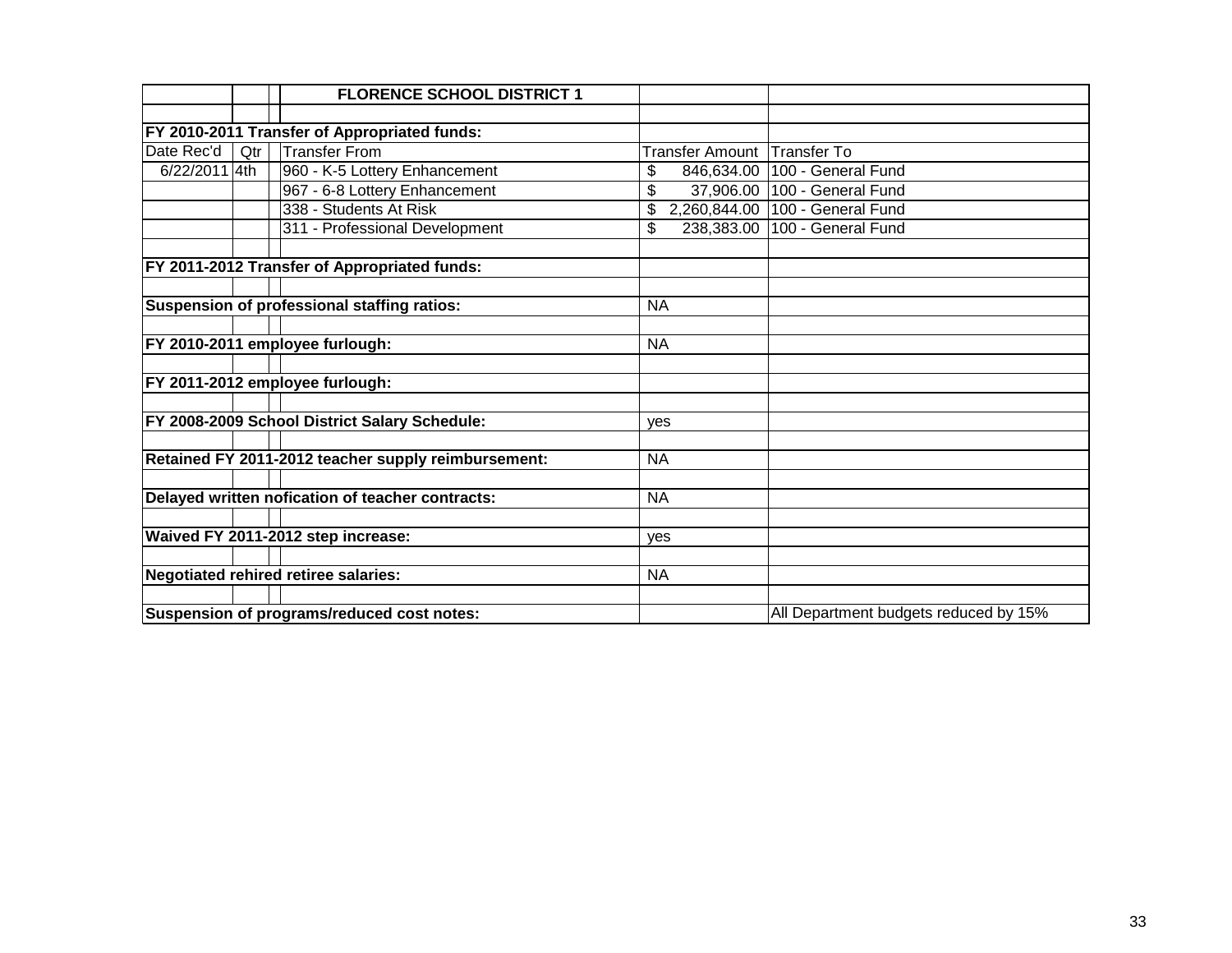| <b>FLORENCE SCHOOL DISTRICT 2</b>                   |           |                                                |
|-----------------------------------------------------|-----------|------------------------------------------------|
|                                                     |           |                                                |
| <b>FY 2010-2011 Transfer of Appropriated funds:</b> |           |                                                |
|                                                     |           |                                                |
| <b>FY 2011-2012 Transfer of Appropriated funds:</b> |           |                                                |
|                                                     |           |                                                |
| Suspension of professional staffing ratios:         | <b>NA</b> |                                                |
|                                                     |           |                                                |
| FY 2010-2011 employee furlough:                     | yes       | 5 teacher/10 administration                    |
|                                                     |           |                                                |
| FY 2011-2012 employee furlough:                     |           |                                                |
|                                                     |           |                                                |
| FY 2008-2009 School District Salary Schedule:       | yes       |                                                |
|                                                     |           |                                                |
| Retained FY 2011-2012 teacher supply reimbursement: | <b>NA</b> |                                                |
|                                                     |           |                                                |
| Delayed written nofication of teacher contracts:    | <b>NA</b> |                                                |
|                                                     |           |                                                |
| Waived FY 2011-2012 step increase:                  | yes       |                                                |
|                                                     |           |                                                |
| Negotiated rehired retiree salaries:                | yes       | 0 years experience                             |
|                                                     |           |                                                |
|                                                     |           | One RIF position; paying retirees on 0 years   |
|                                                     |           | experience; restructured grade levels at       |
|                                                     |           | elem/middle schools; did not replace 3 retired |
| Suspension of programs/reduced cost notes:          |           | teachers                                       |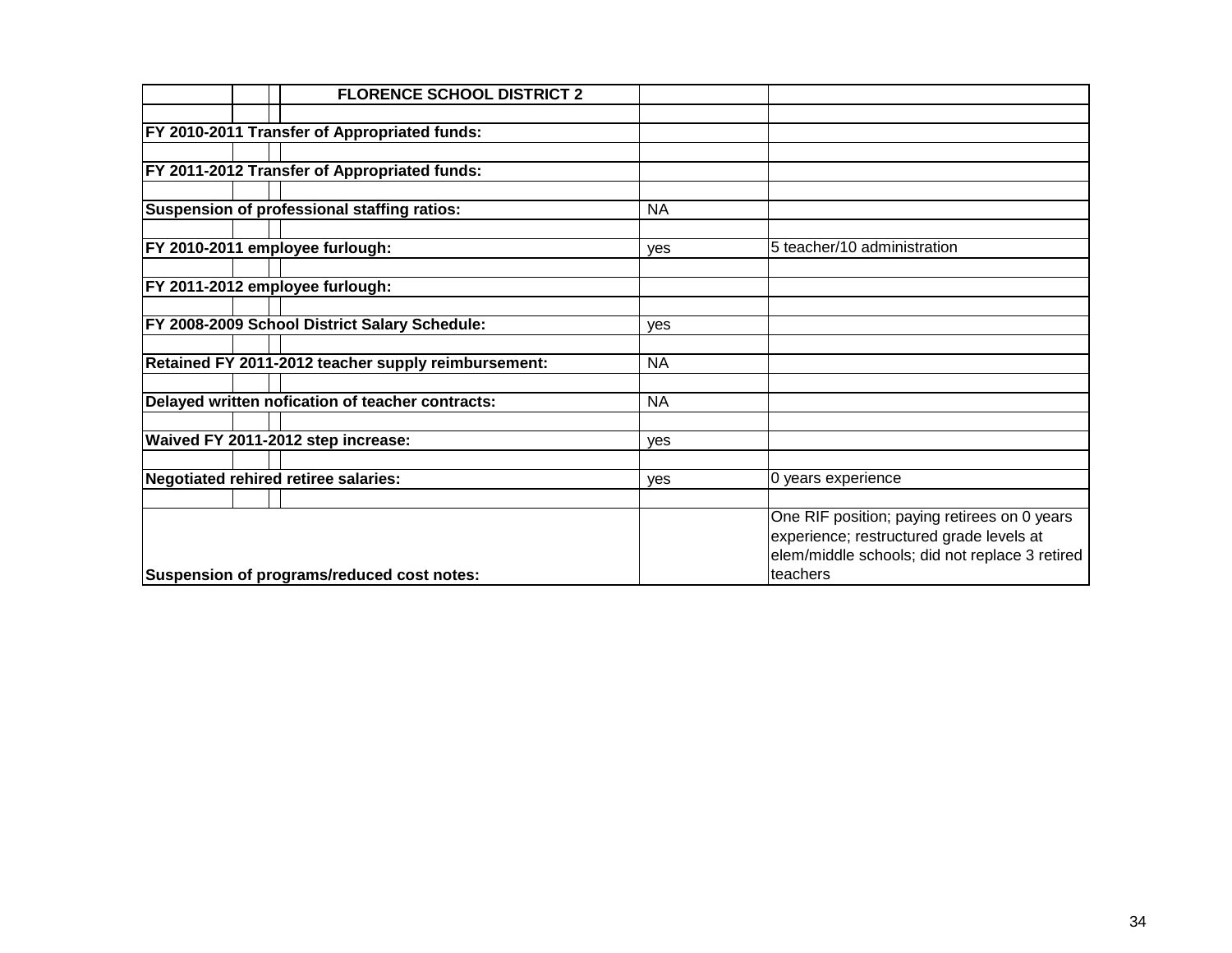|               |     | <b>FLORENCE SCHOOL DISTRICT 3</b>                   |                 |                                    |
|---------------|-----|-----------------------------------------------------|-----------------|------------------------------------|
|               |     |                                                     |                 |                                    |
|               |     | FY 2010-2011 Transfer of Appropriated funds:        |                 |                                    |
| Date Rec'd    | Qtr | <b>Transfer From</b>                                | Transfer Amount | <b>Transfer To</b>                 |
| 6/30/2011 4th |     | 398 - Flex Cost Savings                             | \$              | 9,776.54   100 - General Fund      |
|               |     | 368 - Technical Assistance                          | \$              | 320,564.00 371 - Palmetto Priority |
|               |     |                                                     |                 |                                    |
|               |     | FY 2011-2012 Transfer of Appropriated funds:        |                 |                                    |
|               |     |                                                     |                 |                                    |
|               |     | Suspension of professional staffing ratios:         | <b>NA</b>       |                                    |
|               |     |                                                     |                 |                                    |
|               |     | FY 2010-2011 employee furlough:                     | <b>NA</b>       |                                    |
|               |     |                                                     |                 |                                    |
|               |     | FY 2011-2012 employee furlough:                     |                 |                                    |
|               |     |                                                     |                 |                                    |
|               |     | FY 2008-2009 School District Salary Schedule:       | yes             |                                    |
|               |     |                                                     |                 |                                    |
|               |     | Retained FY 2011-2012 teacher supply reimbursement: | <b>NA</b>       |                                    |
|               |     |                                                     |                 |                                    |
|               |     | Delayed written nofication of teacher contracts:    | <b>NA</b>       |                                    |
|               |     |                                                     |                 |                                    |
|               |     | Waived FY 2011-2012 step increase:                  | yes             |                                    |
|               |     |                                                     |                 |                                    |
|               |     | Negotiated rehired retiree salaries:                | ves             | 25                                 |
|               |     |                                                     |                 |                                    |
|               |     | Suspension of programs/reduced cost notes:          |                 |                                    |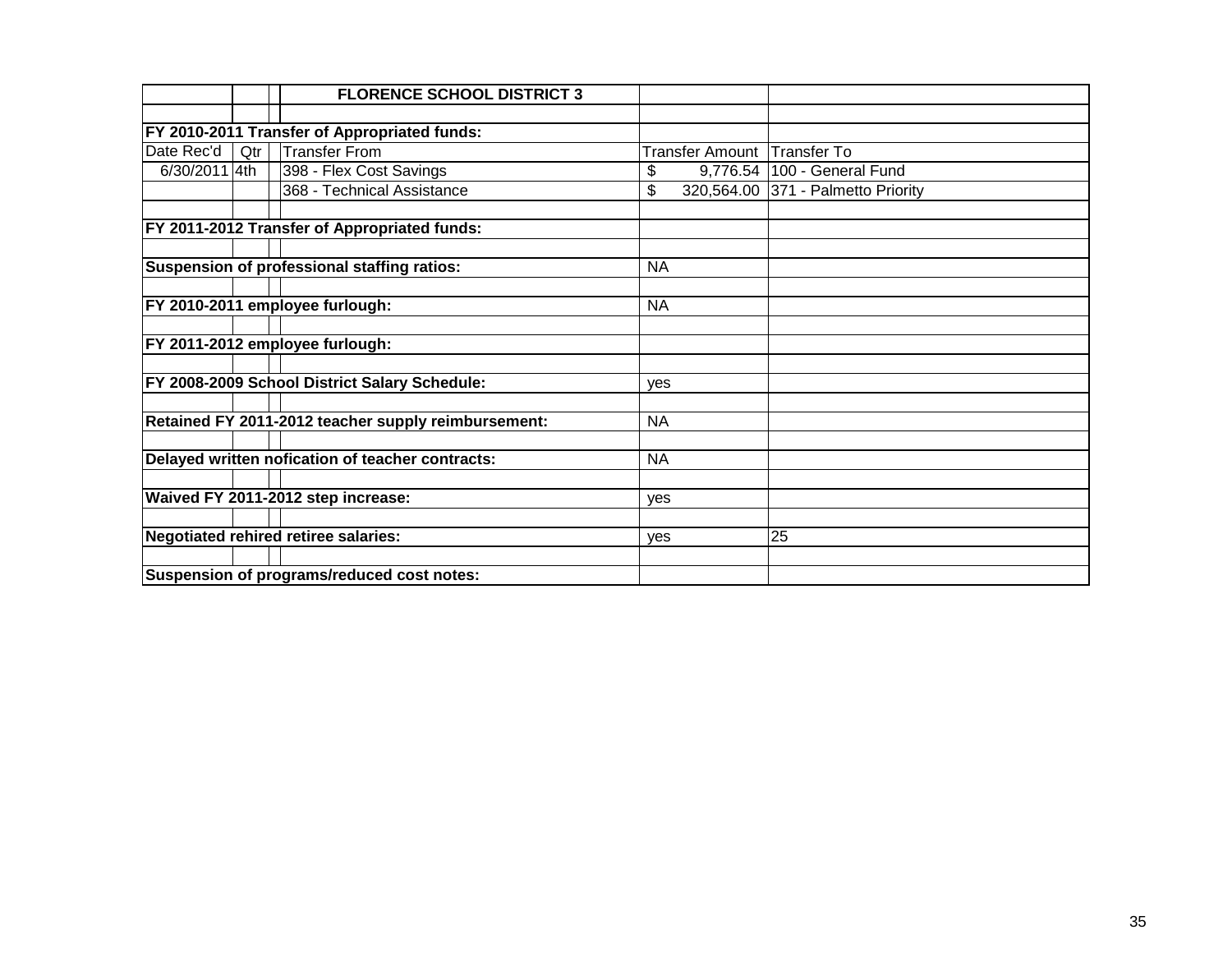|               |     | <b>FLORENCE SCHOOL DISTRICT 4</b>                   |                 |                                   |
|---------------|-----|-----------------------------------------------------|-----------------|-----------------------------------|
|               |     |                                                     |                 |                                   |
|               |     | FY 2010-2011 Transfer of Appropriated funds:        |                 |                                   |
| Date Rec'd    | Qtr | <b>Transfer From</b>                                | Transfer Amount | Transfer To                       |
| 9/24/2010 1st |     | 368 - Technical Assistance                          | \$              | 148,908.00 338 - Students At Risk |
|               |     | FY 2011-2012 Transfer of Appropriated funds:        |                 |                                   |
|               |     | Suspension of professional staffing ratios:         | <b>NA</b>       |                                   |
|               |     |                                                     |                 |                                   |
|               |     | FY 2010-2011 employee furlough:                     | <b>NA</b>       |                                   |
|               |     |                                                     |                 |                                   |
|               |     | FY 2011-2012 employee furlough:                     |                 |                                   |
|               |     |                                                     |                 |                                   |
|               |     | FY 2008-2009 School District Salary Schedule:       | yes             |                                   |
|               |     | Retained FY 2011-2012 teacher supply reimbursement: | <b>NA</b>       |                                   |
|               |     | Delayed written nofication of teacher contracts:    | <b>NA</b>       |                                   |
|               |     |                                                     |                 |                                   |
|               |     | Waived FY 2011-2012 step increase:                  | <b>ves</b>      |                                   |
|               |     |                                                     |                 |                                   |
|               |     | Negotiated rehired retiree salaries:                | <b>NA</b>       |                                   |
|               |     |                                                     |                 |                                   |
|               |     | Suspension of programs/reduced cost notes:          |                 |                                   |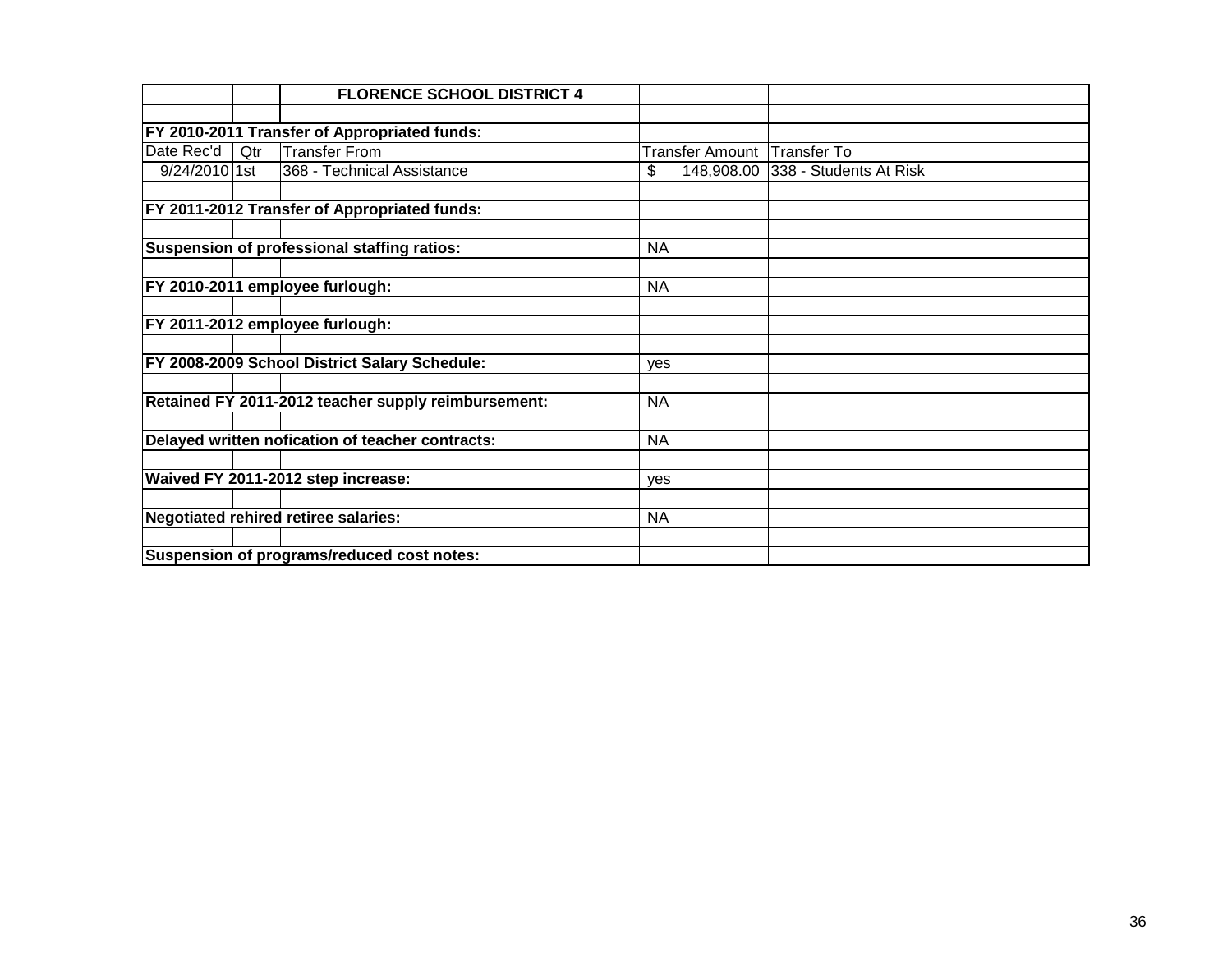|                                            |     | <b>FLORENCE SCHOOL DISTRICT 5</b>                   |            |                             |                                           |
|--------------------------------------------|-----|-----------------------------------------------------|------------|-----------------------------|-------------------------------------------|
|                                            |     |                                                     |            |                             |                                           |
|                                            |     | FY 2010-2011 Transfer of Appropriated funds:        |            |                             |                                           |
| Date Rec'd                                 | Qtr | <b>Transfer From</b>                                |            | Transfer Amount Transfer To |                                           |
| 6/29/2011 4th                              |     | 311 - Professional Development                      | \$         |                             | 10,000.00 338 - Students At Risk          |
|                                            |     | 326 - Science Kit Refurbishment                     | \$         |                             | 7,981.00 338 - Students At Risk           |
|                                            |     | 368 - Technical Assistance                          | \$         |                             | 90,063.41 338 - Students At Risk          |
|                                            |     | 937 - Student Health and Fitness                    | \$         |                             | 14,238.94 338 - Students At Risk          |
|                                            |     | 960 - K-5 Lottery Enhancement                       | \$         |                             | 75,000.00 344 - High Achieving Students   |
|                                            |     | 933 - Formative Assessment                          | \$         |                             | 5,719.00 338 - Students At Risk           |
|                                            |     |                                                     |            |                             |                                           |
|                                            |     | FY 2011-2012 Transfer of Appropriated funds:        |            |                             |                                           |
|                                            |     |                                                     |            |                             |                                           |
|                                            |     | Suspension of professional staffing ratios:         | <b>NA</b>  |                             |                                           |
|                                            |     |                                                     |            |                             |                                           |
|                                            |     | FY 2010-2011 employee furlough:                     | <b>ves</b> |                             | 5 teacher/ 10 administration              |
|                                            |     |                                                     |            |                             |                                           |
|                                            |     | FY 2011-2012 employee furlough:                     |            |                             |                                           |
|                                            |     |                                                     |            |                             |                                           |
|                                            |     | FY 2008-2009 School District Salary Schedule:       | yes        |                             |                                           |
|                                            |     |                                                     |            |                             |                                           |
|                                            |     | Retained FY 2011-2012 teacher supply reimbursement: | <b>NA</b>  |                             |                                           |
|                                            |     |                                                     |            |                             |                                           |
|                                            |     | Delayed written nofication of teacher contracts:    | <b>NA</b>  |                             |                                           |
|                                            |     |                                                     |            |                             |                                           |
|                                            |     | Waived FY 2011-2012 step increase:                  | yes        |                             |                                           |
|                                            |     |                                                     |            |                             |                                           |
|                                            |     | <b>Negotiated rehired retiree salaries:</b>         | yes        |                             | 10                                        |
|                                            |     |                                                     |            |                             |                                           |
|                                            |     |                                                     |            |                             | reduced budgets for travel, supplies, and |
|                                            |     |                                                     |            |                             | subs; implemented energy cost-saving      |
| Suspension of programs/reduced cost notes: |     |                                                     |            |                             | measures                                  |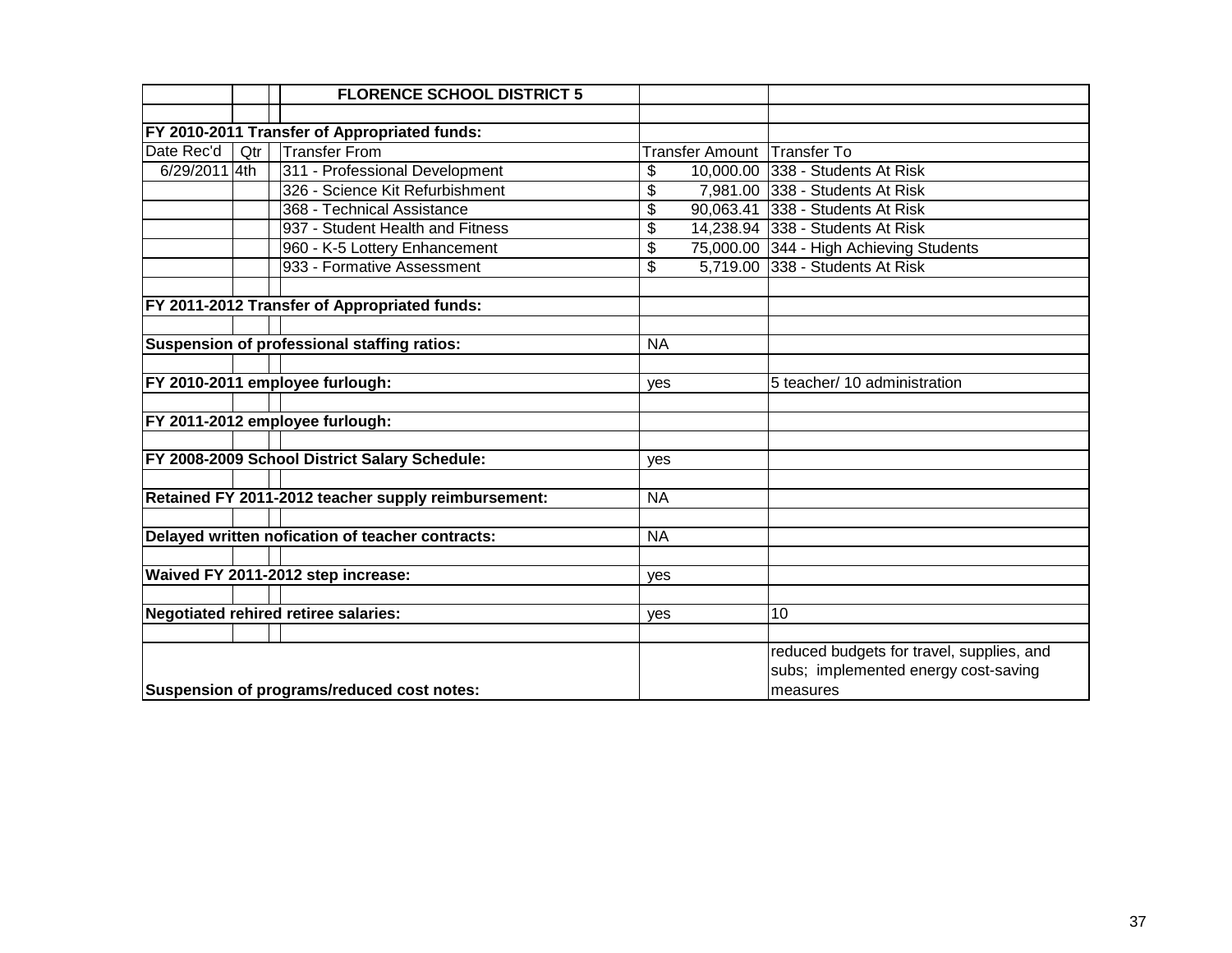|               |     | <b>GEORGETOWN SCHOOL DISTRICT</b>                   |            |               |                                                 |
|---------------|-----|-----------------------------------------------------|------------|---------------|-------------------------------------------------|
|               |     |                                                     |            |               |                                                 |
|               |     | FY 2010-2011 Transfer of Appropriated funds:        |            |               |                                                 |
| Date Rec'd    | Qtr | <b>Transfer From</b>                                |            |               | Transfer Amount Transfer To                     |
| 4/22/2011 4th |     | <b>Barnwell</b>                                     | \$         | 16,838.23     | 100 - General Fund                              |
|               |     |                                                     |            |               |                                                 |
|               |     | FY 2011-2012 Transfer of Appropriated funds:        |            |               |                                                 |
|               |     |                                                     |            |               |                                                 |
|               |     | Suspension of professional staffing ratios:         | <b>NA</b>  |               |                                                 |
|               |     |                                                     |            |               |                                                 |
|               |     | FY 2010-2011 employee furlough:                     | <b>NA</b>  |               |                                                 |
|               |     |                                                     |            |               |                                                 |
|               |     | FY 2011-2012 employee furlough:                     |            |               |                                                 |
|               |     |                                                     |            |               |                                                 |
|               |     | FY 2008-2009 School District Salary Schedule:       |            | (2.17%) below |                                                 |
|               |     | Retained FY 2011-2012 teacher supply reimbursement: |            |               |                                                 |
|               |     |                                                     | <b>ves</b> |               |                                                 |
|               |     | Delayed written nofication of teacher contracts:    | <b>NA</b>  |               |                                                 |
|               |     |                                                     |            |               |                                                 |
|               |     | Waived FY 2011-2012 step increase:                  | yes        |               |                                                 |
|               |     |                                                     |            |               |                                                 |
|               |     | Negotiated rehired retiree salaries:                | yes        |               | <b>Yes - 13</b>                                 |
|               |     |                                                     |            |               |                                                 |
|               |     |                                                     |            |               | Reduced contracted services; eliminated         |
|               |     |                                                     |            |               | tuition reimbursement for staff; reduced travel |
|               |     |                                                     |            |               | and conference attendance; eliminated           |
|               |     | Suspension of programs/reduced cost notes:          |            |               | district teacher center                         |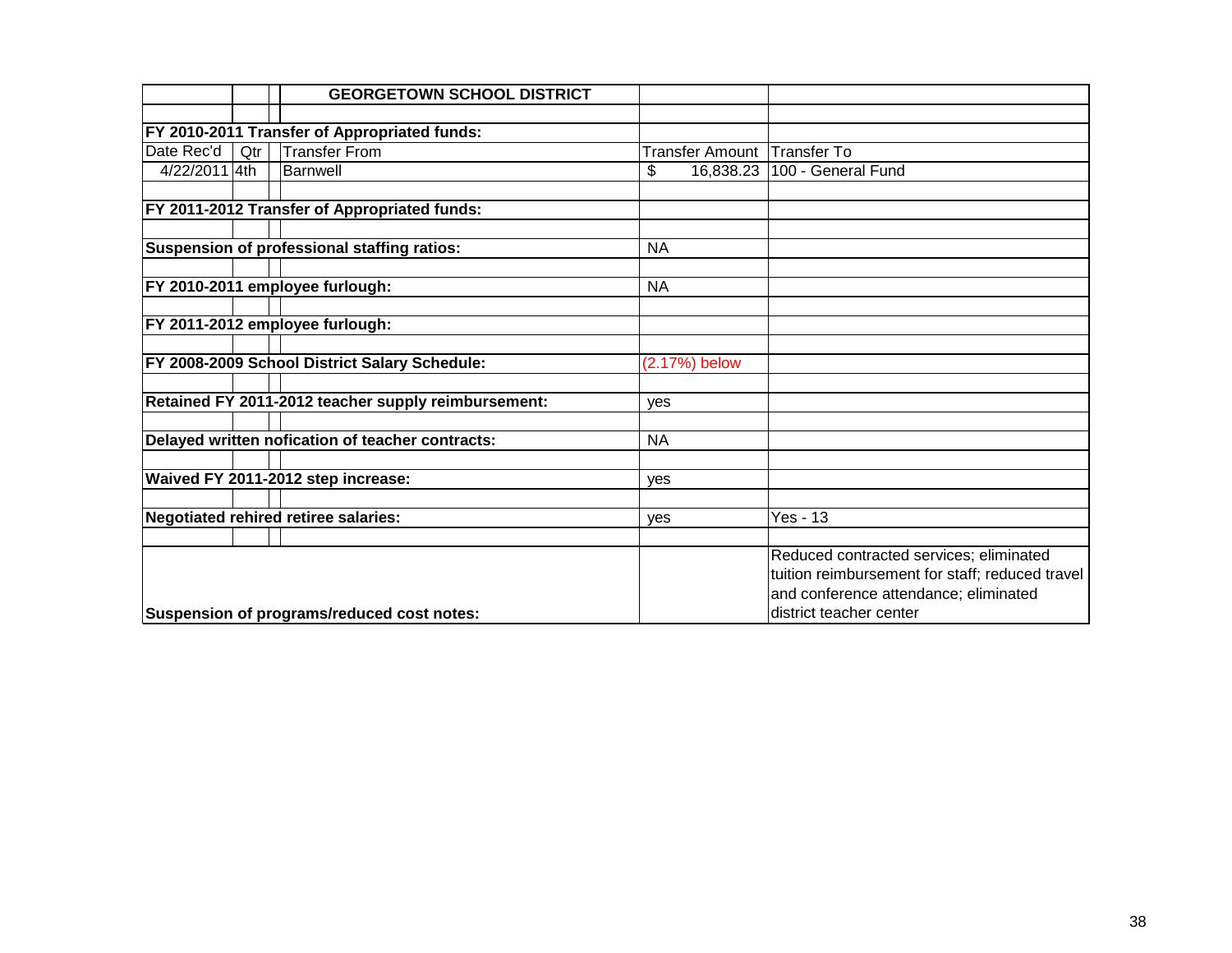|               |     | <b>GREENVILLE SCHOOL DISTRICT</b>                   |           |                             |                                               |
|---------------|-----|-----------------------------------------------------|-----------|-----------------------------|-----------------------------------------------|
|               |     |                                                     |           |                             |                                               |
|               |     | FY 2010-2011 Transfer of Appropriated funds:        |           |                             |                                               |
| Date Rec'd    | Qtr | <b>Transfer From</b>                                |           | Transfer Amount Transfer To |                                               |
| 6/29/2011 4th |     | 377 - Teacher Supply (1)                            | \$        |                             | 1,208,625.00 100 - General Fund               |
|               |     | 311 - Professional Development*                     | \$        |                             | 109,540.19 344 - High Achieving Students      |
|               |     | 358 - Reading*                                      | \$        |                             | 99,576.25 344 - High Achieving Students       |
|               |     | 392 - Work Based Learning*                          | \$        |                             | 122,319.00 344 - High Achieving Students      |
|               |     | 368 - Technical Assistance*                         | \$        |                             | 1,271,519.22 340 - 4 Year Old Early Childhood |
|               |     | 368 - Technical Assistance*                         | \$        |                             | 904,080.00 338 - Students At Risk             |
|               |     | 371 - Palmetto Priority*                            | \$        |                             | 212,570.18 338 - Students At Risk             |
|               |     | 905 - CATE Equipment*                               | \$        |                             | 455,544.62 338 - Students At Risk             |
|               |     | 926 - EEDA At Risk*                                 | \$        |                             | 22,185.86 330 - Handicapped Student Services  |
|               |     | 937 - Student Health and Fitness                    | \$        |                             | 718,394.00 960 - K-5 Lottery Enhancement      |
|               |     | 378 - High Schools That Work*                       | \$        |                             | 103,110.00 960 - K-5 Lottery Enhancement      |
|               |     | 967 - 6-8 Lottery Enhancement                       | \$        |                             | 354,510.29 960 - K-5 Lottery Enhancement      |
|               |     |                                                     |           |                             |                                               |
|               |     | FY 2011-2012 Transfer of Appropriated funds:        |           |                             |                                               |
|               |     |                                                     |           |                             |                                               |
|               |     | Suspension of professional staffing ratios:         | <b>NA</b> |                             |                                               |
|               |     |                                                     |           |                             |                                               |
|               |     | FY 2010-2011 employee furlough:                     | <b>NA</b> |                             |                                               |
|               |     |                                                     |           |                             |                                               |
|               |     | FY 2011-2012 employee furlough:                     |           |                             |                                               |
|               |     |                                                     |           |                             |                                               |
|               |     | FY 2008-2009 School District Salary Schedule:       | yes       |                             |                                               |
|               |     |                                                     |           |                             |                                               |
|               |     | Retained FY 2011-2012 teacher supply reimbursement: | <b>NA</b> |                             |                                               |
|               |     |                                                     |           |                             |                                               |
|               |     | Delayed written nofication of teacher contracts:    | <b>NA</b> |                             |                                               |
|               |     |                                                     |           |                             |                                               |
|               |     | Waived FY 2011-2012 step increase:                  | <b>NA</b> |                             |                                               |
|               |     |                                                     |           |                             |                                               |
|               |     | <b>Negotiated rehired retiree salaries:</b>         | <b>NA</b> |                             |                                               |
|               |     |                                                     |           |                             |                                               |
|               |     | Suspension of programs/reduced cost notes:          |           |                             |                                               |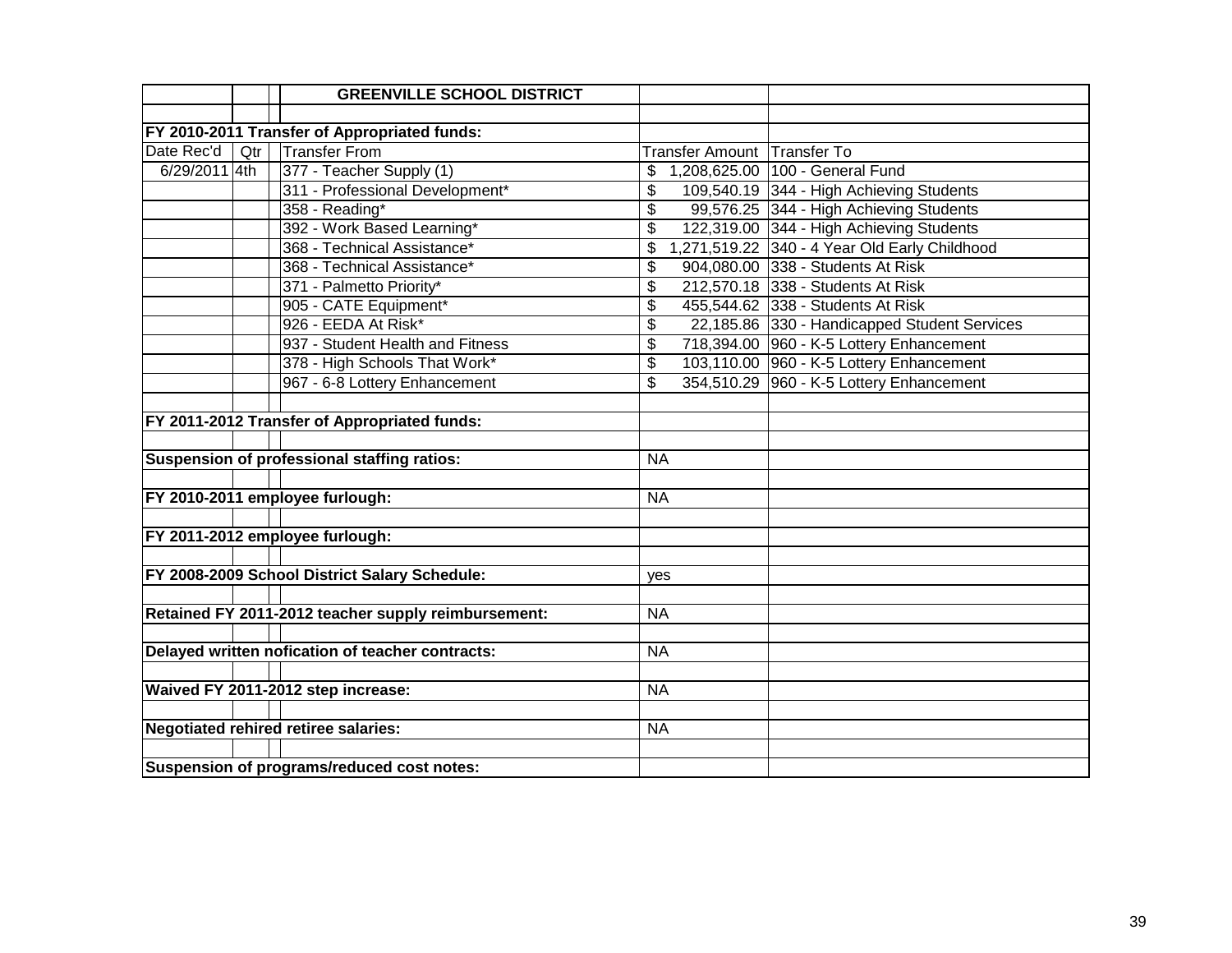|               |     | <b>GREENWOOD SCHOOL DISTRICT 50</b>                 |                        |                        |
|---------------|-----|-----------------------------------------------------|------------------------|------------------------|
|               |     |                                                     |                        |                        |
|               |     | FY 2010-2011 Transfer of Appropriated funds:        |                        |                        |
| Date Rec'd    | Qtr | <b>Transfer From</b>                                | <b>Transfer Amount</b> | <b>Transfer To</b>     |
| 1/25/2011 3rd |     | 368 - Technical Assistance                          | \$<br>445,327.52       | 100 - General Fund     |
| 5/16/2011 4th |     | 326 - Refurbish Science Kits                        | \$<br>42,028.40        | 338 - Students At Risk |
|               |     |                                                     |                        |                        |
|               |     | FY 2011-2012 Transfer of Appropriated funds:        |                        |                        |
|               |     |                                                     |                        |                        |
|               |     | Suspension of professional staffing ratios:         | <b>NA</b>              |                        |
|               |     |                                                     |                        |                        |
|               |     | FY 2010-2011 employee furlough:                     | <b>NA</b>              |                        |
|               |     |                                                     |                        |                        |
|               |     | FY 2011-2012 employee furlough:                     |                        |                        |
|               |     |                                                     |                        |                        |
|               |     | FY 2008-2009 School District Salary Schedule:       | ves                    |                        |
|               |     |                                                     |                        |                        |
|               |     | Retained FY 2011-2012 teacher supply reimbursement: | <b>NA</b>              |                        |
|               |     |                                                     |                        |                        |
|               |     | Delayed written nofication of teacher contracts:    | <b>NA</b>              |                        |
|               |     |                                                     |                        |                        |
|               |     | Waived FY 2011-2012 step increase:                  | <b>NA</b>              |                        |
|               |     |                                                     |                        |                        |
|               |     | <b>Negotiated rehired retiree salaries:</b>         | <b>NA</b>              |                        |
|               |     |                                                     |                        |                        |
|               |     | Suspension of programs/reduced cost notes:          |                        |                        |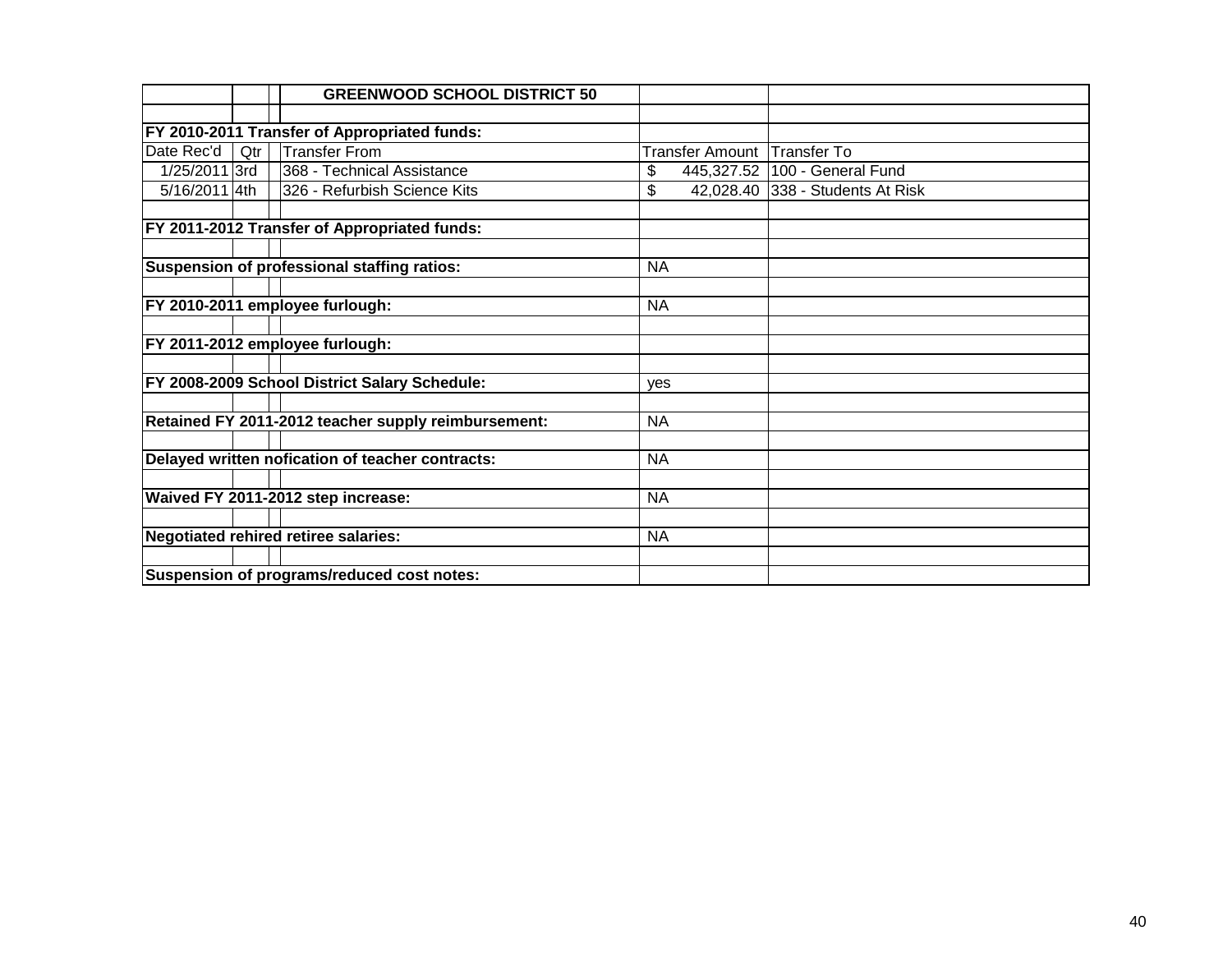|               |                                            | <b>GREENWOOD SCHOOL DISTRICT 51</b>                 |           |           |                             |
|---------------|--------------------------------------------|-----------------------------------------------------|-----------|-----------|-----------------------------|
|               |                                            |                                                     |           |           |                             |
|               |                                            | FY 2010-2011 Transfer of Appropriated funds:        |           |           |                             |
| Date Rec'd    | Qtr                                        | Transfer From                                       |           |           | Transfer Amount Transfer To |
| 4/13/2011 4th |                                            | 368 - Technical Assistance*                         | \$        | 27,450.00 | 100 - General Fund          |
|               |                                            |                                                     |           |           |                             |
|               |                                            | <b>FY 2011-2012 Transfer of Appropriated funds:</b> |           |           |                             |
|               |                                            |                                                     |           |           |                             |
|               |                                            | Suspension of professional staffing ratios:         | <b>NA</b> |           |                             |
|               |                                            |                                                     |           |           |                             |
|               |                                            | FY 2010-2011 employee furlough:                     | <b>NA</b> |           |                             |
|               |                                            |                                                     |           |           |                             |
|               |                                            | FY 2011-2012 employee furlough:                     |           |           |                             |
|               |                                            |                                                     |           |           |                             |
|               |                                            | FY 2008-2009 School District Salary Schedule:       | ves       |           |                             |
|               |                                            |                                                     |           |           |                             |
|               |                                            | Retained FY 2011-2012 teacher supply reimbursement: | yes       |           |                             |
|               |                                            |                                                     |           |           |                             |
|               |                                            | Delayed written nofication of teacher contracts:    | <b>NA</b> |           |                             |
|               |                                            |                                                     |           |           |                             |
|               |                                            | Waived FY 2011-2012 step increase:                  | <b>NA</b> |           |                             |
|               |                                            |                                                     |           |           |                             |
|               |                                            | Negotiated rehired retiree salaries:                | <b>NA</b> |           |                             |
|               |                                            |                                                     |           |           |                             |
|               | Suspension of programs/reduced cost notes: |                                                     |           |           |                             |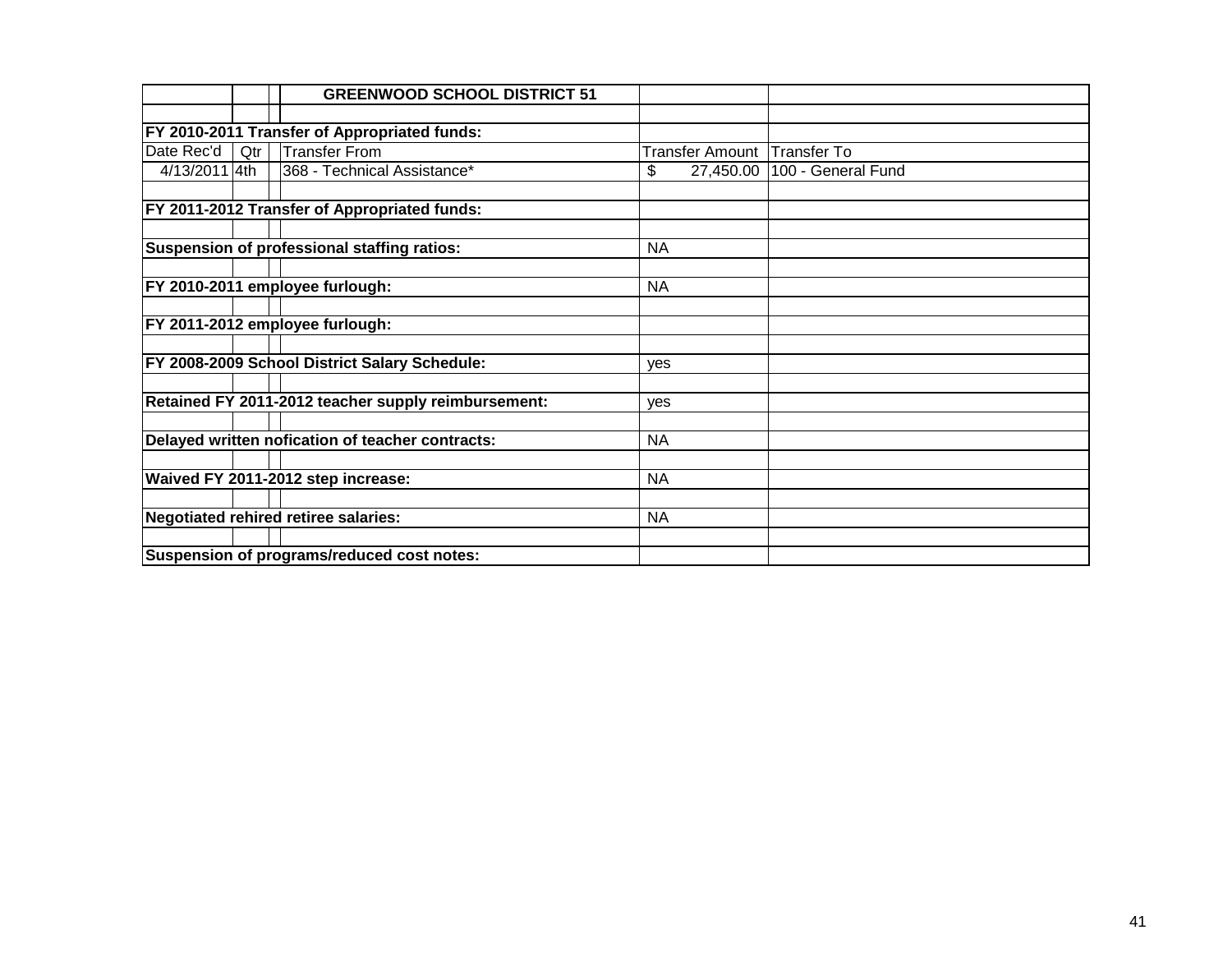|                                            |     | <b>GREENWOOD SCHOOL DISTRICT 52</b>                 |           |                                  |
|--------------------------------------------|-----|-----------------------------------------------------|-----------|----------------------------------|
|                                            |     |                                                     |           |                                  |
|                                            |     | <b>FY 2010-2011 Transfer of Appropriated funds:</b> |           |                                  |
| Date Rec'd                                 | Qtr | Transfer From                                       |           | Transfer Amount   Transfer To    |
| 6/22/2011 4th                              |     | 368 - Technical Assistance                          | \$        | 40,876.00 338 - Students At Risk |
|                                            |     |                                                     |           |                                  |
|                                            |     | FY 2011-2012 Transfer of Appropriated funds:        |           |                                  |
|                                            |     |                                                     |           |                                  |
|                                            |     | Suspension of professional staffing ratios:         | <b>NA</b> |                                  |
|                                            |     |                                                     |           |                                  |
|                                            |     | FY 2010-2011 employee furlough:                     | <b>NA</b> |                                  |
|                                            |     |                                                     |           |                                  |
|                                            |     | FY 2011-2012 employee furlough:                     |           |                                  |
|                                            |     |                                                     |           |                                  |
|                                            |     | FY 2008-2009 School District Salary Schedule:       | yes       |                                  |
|                                            |     | Retained FY 2011-2012 teacher supply reimbursement: | <b>NA</b> |                                  |
|                                            |     |                                                     |           |                                  |
|                                            |     | Delayed written nofication of teacher contracts:    | <b>NA</b> |                                  |
|                                            |     |                                                     |           |                                  |
|                                            |     | Waived FY 2011-2012 step increase:                  | <b>NA</b> |                                  |
|                                            |     |                                                     |           |                                  |
|                                            |     | Negotiated rehired retiree salaries:                | <b>NA</b> |                                  |
|                                            |     |                                                     |           |                                  |
| Suspension of programs/reduced cost notes: |     |                                                     |           |                                  |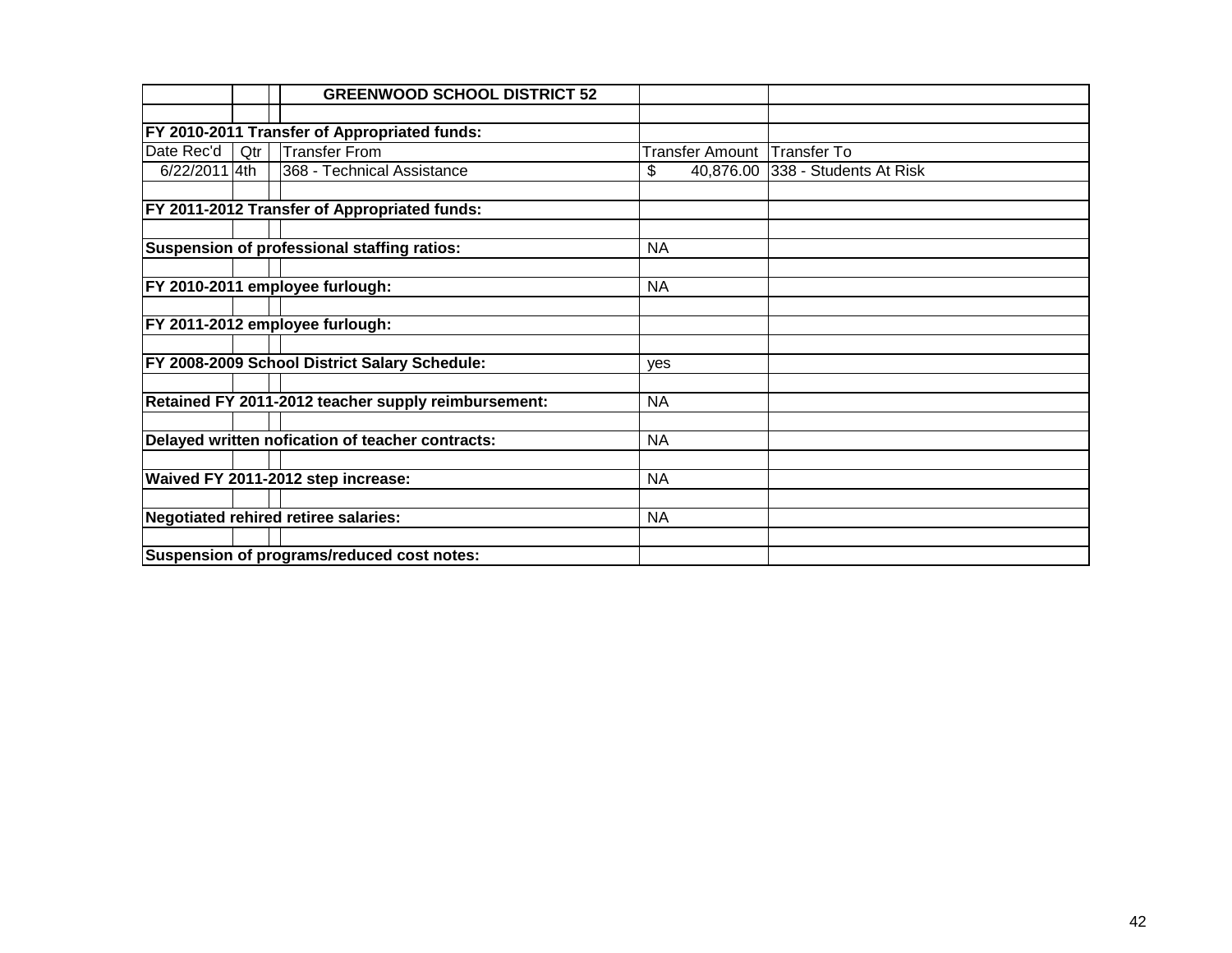|               |     | <b>HAMPTON SCHOOL DISTRICT 1</b>                    |                             |                                  |
|---------------|-----|-----------------------------------------------------|-----------------------------|----------------------------------|
|               |     |                                                     |                             |                                  |
|               |     | FY 2010-2011 Transfer of Appropriated funds:        |                             |                                  |
| Date Rec'd    | Qtr | Transfer From                                       | Transfer Amount Transfer To |                                  |
| 3/31/2011 3rd |     | 377 - Teacher Supply (1)                            | \$                          | 56,375.00 338 - Students At Risk |
|               |     |                                                     |                             |                                  |
|               |     | <b>FY 2011-2012 Transfer of Appropriated funds:</b> |                             |                                  |
|               |     |                                                     |                             |                                  |
|               |     | Suspension of professional staffing ratios:         | <b>NA</b>                   |                                  |
|               |     |                                                     |                             |                                  |
|               |     | FY 2010-2011 employee furlough:                     | <b>ves</b>                  | 5 teacher/10 administration      |
|               |     |                                                     |                             |                                  |
|               |     | FY 2011-2012 employee furlough:                     |                             |                                  |
|               |     |                                                     |                             |                                  |
|               |     | FY 2008-2009 School District Salary Schedule:       | ves                         |                                  |
|               |     |                                                     |                             |                                  |
|               |     | Retained FY 2011-2012 teacher supply reimbursement: | yes                         |                                  |
|               |     |                                                     |                             |                                  |
|               |     | Delayed written nofication of teacher contracts:    | <b>NA</b>                   |                                  |
|               |     |                                                     |                             |                                  |
|               |     | Waived FY 2011-2012 step increase:                  | yes                         |                                  |
|               |     |                                                     |                             |                                  |
|               |     | Negotiated rehired retiree salaries:                | <b>NA</b>                   |                                  |
|               |     |                                                     |                             |                                  |
|               |     | Suspension of programs/reduced cost notes:          |                             |                                  |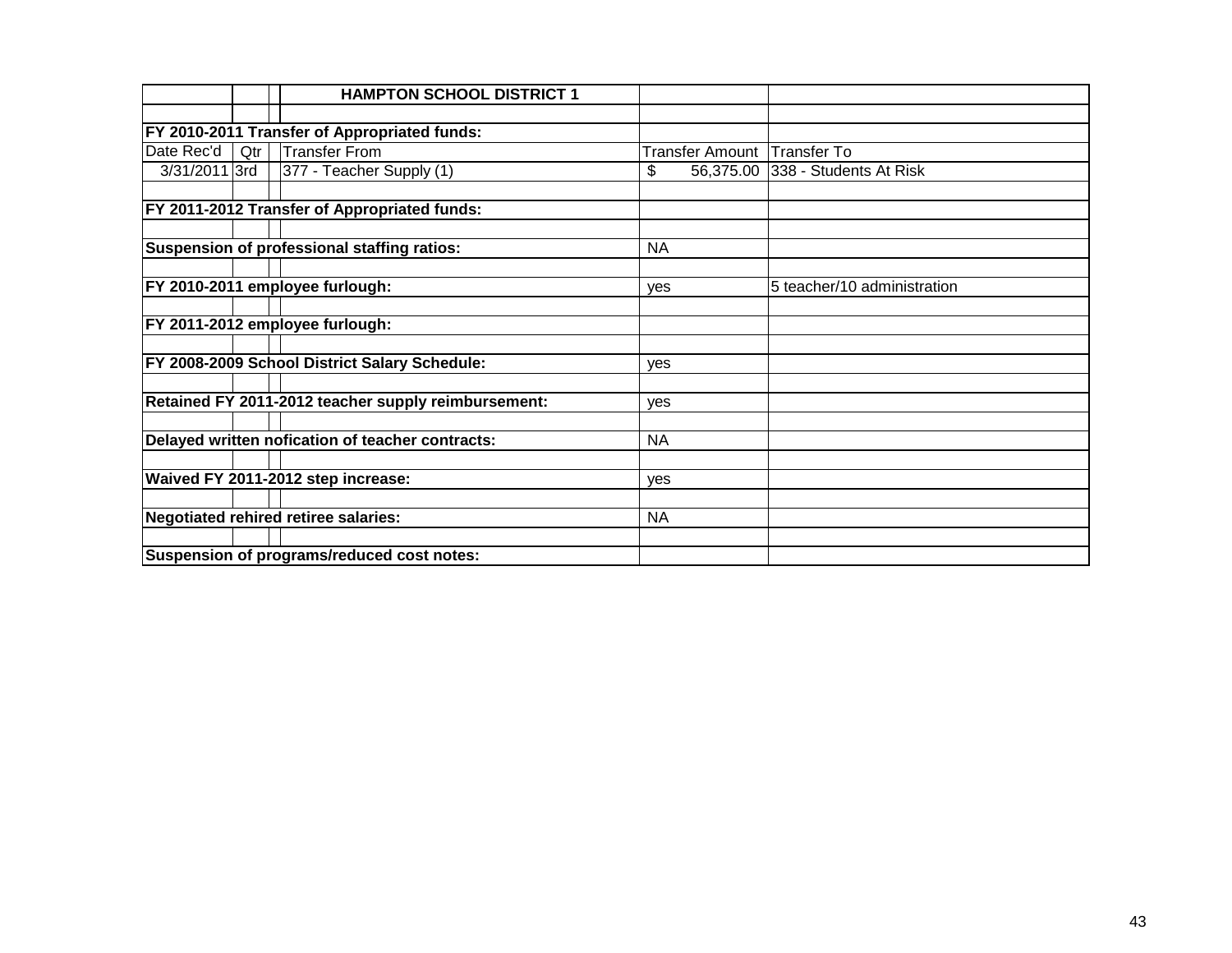| <b>HAMPTON SCHOOL DISTRICT 2</b>                    |           |  |
|-----------------------------------------------------|-----------|--|
|                                                     |           |  |
| FY 2010-2011 Transfer of Appropriated funds:        |           |  |
|                                                     |           |  |
| FY 2011-2012 Transfer of Appropriated funds:        |           |  |
|                                                     |           |  |
| Suspension of professional staffing ratios:         | <b>NA</b> |  |
|                                                     |           |  |
| FY 2010-2011 employee furlough:                     | <b>NA</b> |  |
|                                                     |           |  |
| FY 2011-2012 employee furlough:                     |           |  |
|                                                     |           |  |
| FY 2008-2009 School District Salary Schedule:       | yes       |  |
|                                                     |           |  |
| Retained FY 2011-2012 teacher supply reimbursement: | <b>NA</b> |  |
|                                                     |           |  |
| Delayed written nofication of teacher contracts:    | <b>NA</b> |  |
|                                                     |           |  |
| Waived FY 2011-2012 step increase:                  | yes       |  |
|                                                     |           |  |
| Negotiated rehired retiree salaries:                | <b>NA</b> |  |
| Suspension of programs/reduced cost notes:          |           |  |
|                                                     |           |  |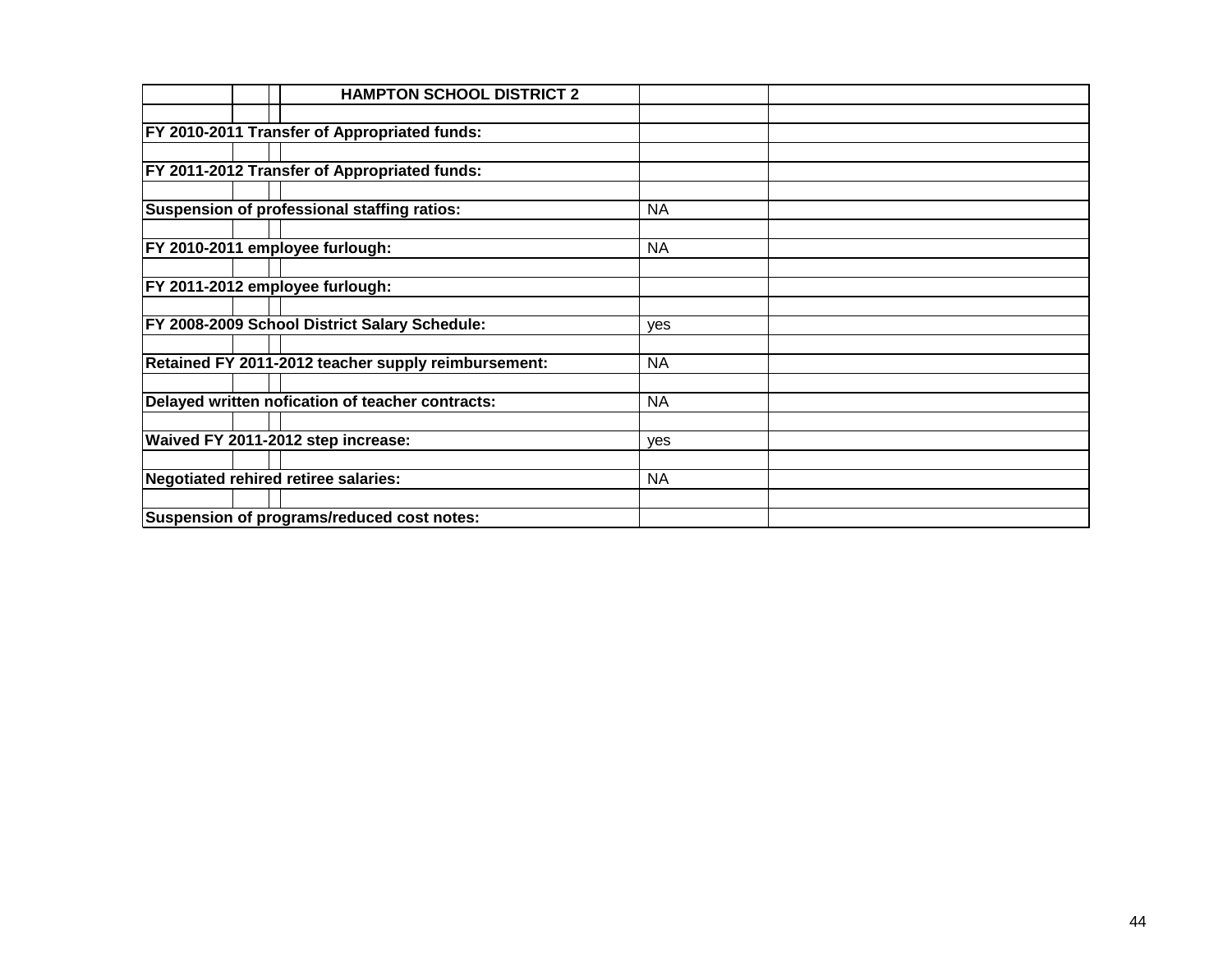|                                      | <b>HORRY SCHOOL DISTRICT</b>                        |           |  |
|--------------------------------------|-----------------------------------------------------|-----------|--|
|                                      |                                                     |           |  |
|                                      | FY 2010-2011 Transfer of Appropriated funds:        |           |  |
|                                      |                                                     |           |  |
|                                      | FY 2011-2012 Transfer of Appropriated funds:        |           |  |
|                                      |                                                     |           |  |
|                                      | Suspension of professional staffing ratios:         | <b>NA</b> |  |
|                                      |                                                     |           |  |
| FY 2010-2011 employee furlough:      |                                                     | <b>NA</b> |  |
|                                      |                                                     |           |  |
| FY 2011-2012 employee furlough:      |                                                     |           |  |
|                                      |                                                     |           |  |
|                                      | FY 2008-2009 School District Salary Schedule:       | yes       |  |
|                                      |                                                     |           |  |
|                                      | Retained FY 2011-2012 teacher supply reimbursement: | <b>NA</b> |  |
|                                      |                                                     |           |  |
|                                      | Delayed written nofication of teacher contracts:    | <b>NA</b> |  |
|                                      | Waived FY 2011-2012 step increase:                  | <b>NA</b> |  |
|                                      |                                                     |           |  |
| Negotiated rehired retiree salaries: |                                                     | <b>NA</b> |  |
|                                      |                                                     |           |  |
|                                      | Suspension of programs/reduced cost notes:          |           |  |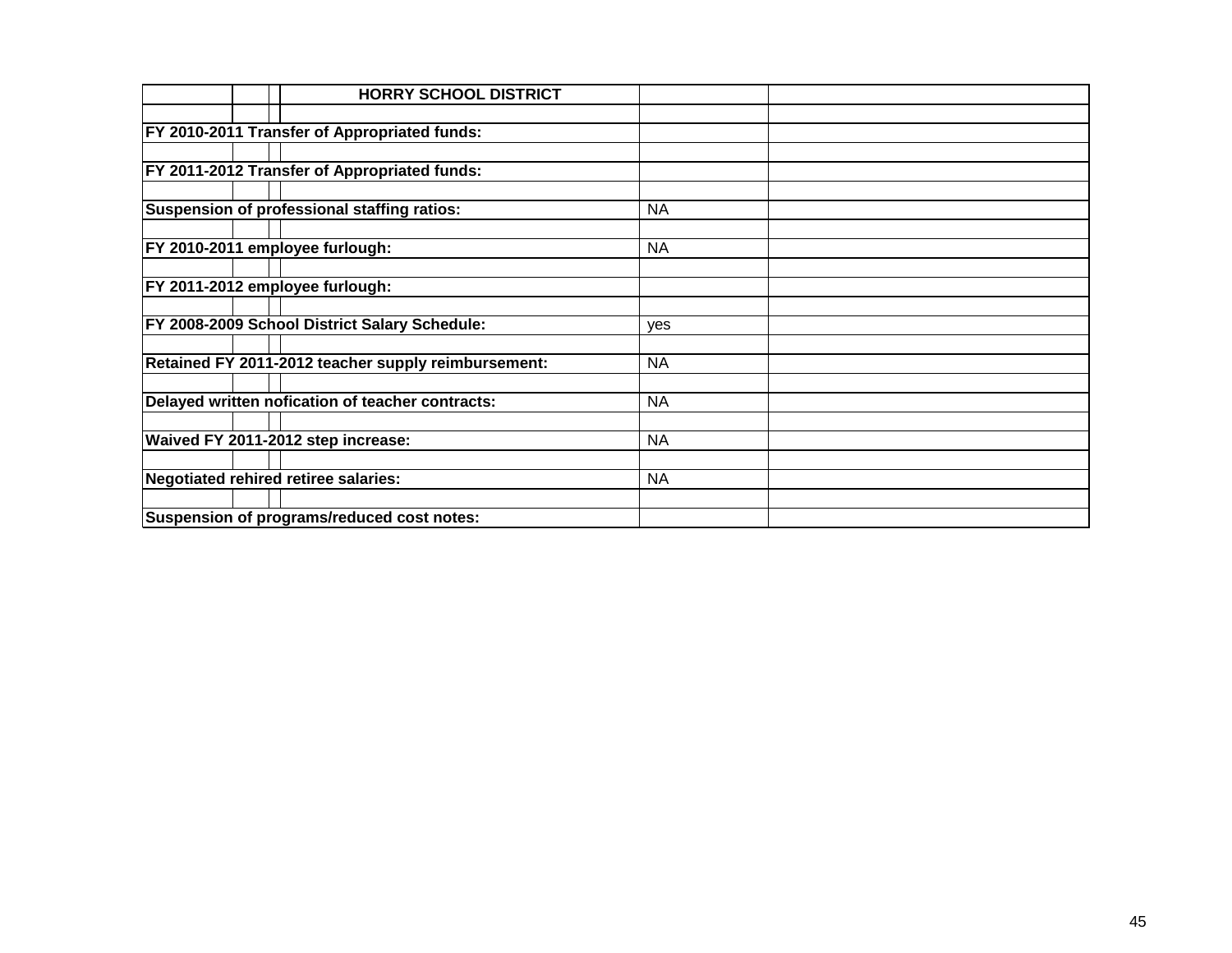|               |     | <b>JASPER SCHOOL DISTRICT</b>                       |            |                 |                                |
|---------------|-----|-----------------------------------------------------|------------|-----------------|--------------------------------|
|               |     |                                                     |            |                 |                                |
|               |     | FY 2010-2011 Transfer of Appropriated funds:        |            |                 |                                |
| Date Rec'd    | Qtr | <b>Transfer From</b>                                |            | Transfer Amount | <b>Transfer To</b>             |
| 6/22/2011 4th |     | 338 - Students At Risk                              | \$         |                 | 26,040.00   100 - General Fund |
|               |     | 368 - Technical Assistance                          | \$         | 814,168.00      | 100 - General Fund             |
|               |     | 398 - Flex Cost Savings (Assessment)                | \$         | 6,289.47        | 100 - General Fund             |
|               |     |                                                     |            |                 |                                |
|               |     | FY 2011-2012 Transfer of Appropriated funds:        |            |                 |                                |
|               |     |                                                     |            |                 |                                |
|               |     | Suspension of professional staffing ratios:         | <b>NA</b>  |                 |                                |
|               |     |                                                     |            |                 |                                |
|               |     | FY 2010-2011 employee furlough:                     | <b>NA</b>  |                 |                                |
|               |     |                                                     |            |                 |                                |
|               |     | FY 2011-2012 employee furlough:                     |            |                 |                                |
|               |     |                                                     |            |                 |                                |
|               |     | FY 2008-2009 School District Salary Schedule:       | yes        |                 |                                |
|               |     |                                                     |            |                 |                                |
|               |     | Retained FY 2011-2012 teacher supply reimbursement: | <b>NA</b>  |                 |                                |
|               |     |                                                     |            |                 |                                |
|               |     | Delayed written nofication of teacher contracts:    | <b>NA</b>  |                 |                                |
|               |     |                                                     |            |                 |                                |
|               |     | Waived FY 2011-2012 step increase:                  | <b>ves</b> |                 |                                |
|               |     |                                                     |            |                 |                                |
|               |     | <b>Negotiated rehired retiree salaries:</b>         | <b>NA</b>  |                 |                                |
|               |     |                                                     |            |                 |                                |
|               |     | Suspension of programs/reduced cost notes:          |            |                 |                                |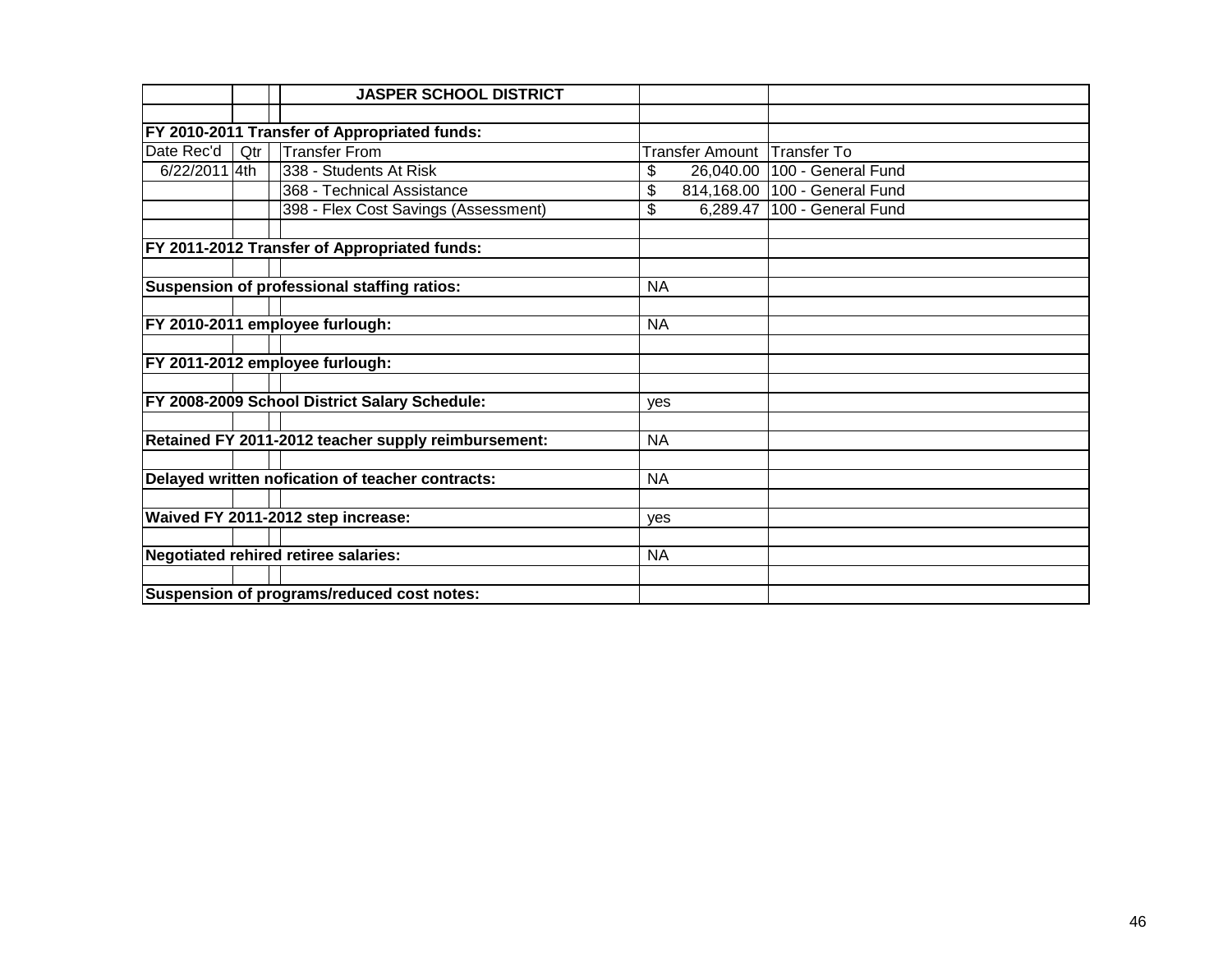|                                            |     | <b>KERSHAW SCHOOL DISTRICT</b>                      |                                      |                             |                                               |
|--------------------------------------------|-----|-----------------------------------------------------|--------------------------------------|-----------------------------|-----------------------------------------------|
|                                            |     |                                                     |                                      |                             |                                               |
|                                            |     | FY 2010-2011 Transfer of Appropriated funds:        |                                      |                             |                                               |
| Date Rec'd                                 | Qtr | <b>Transfer From</b>                                |                                      | Transfer Amount Transfer To |                                               |
| 6/22/2011 4th                              |     | 309 - Arts in Education                             | \$                                   | 11,840.00                   | 100 - General Fund                            |
|                                            |     | 311 - Professional Development*                     | \$                                   |                             | 70,368.00 100 - General Fund                  |
|                                            |     | 338 - Students at Risk*                             | \$                                   |                             | 150,000.00 100 - General Fund                 |
|                                            |     | 340 - 4 Year Old Early Childhood                    | \$                                   |                             | 264,247.10 100 - General Fund                 |
|                                            |     | 358 - Reading*                                      | $\overline{\boldsymbol{\mathsf{s}}}$ |                             | 50,000.00 100 - General Fund                  |
|                                            |     | 377 - Teacher Supply (1)                            | \$                                   |                             | 122,850.00 100 - General Fund                 |
|                                            |     | 960 - K-5 Lottery Enhancement                       | \$                                   |                             | 450,000.00 100 - General Fund                 |
|                                            |     |                                                     |                                      |                             |                                               |
|                                            |     | FY 2011-2012 Transfer of Appropriated funds:        |                                      |                             |                                               |
|                                            |     |                                                     |                                      |                             |                                               |
|                                            |     | Suspension of professional staffing ratios:         | <b>NA</b>                            |                             |                                               |
|                                            |     |                                                     |                                      |                             |                                               |
|                                            |     | FY 2010-2011 employee furlough:                     | yes                                  |                             | 5 teacher/10 administration                   |
|                                            |     |                                                     |                                      |                             |                                               |
|                                            |     | FY 2011-2012 employee furlough:                     |                                      |                             |                                               |
|                                            |     |                                                     |                                      |                             |                                               |
|                                            |     | FY 2008-2009 School District Salary Schedule:       |                                      | (1.97%) below               |                                               |
|                                            |     |                                                     |                                      |                             |                                               |
|                                            |     | Retained FY 2011-2012 teacher supply reimbursement: | yes                                  |                             |                                               |
|                                            |     |                                                     |                                      |                             |                                               |
|                                            |     | Delayed written nofication of teacher contracts:    | <b>NA</b>                            |                             |                                               |
|                                            |     |                                                     |                                      |                             |                                               |
|                                            |     | Waived FY 2011-2012 step increase:                  | yes                                  |                             |                                               |
|                                            |     |                                                     |                                      |                             |                                               |
|                                            |     | <b>Negotiated rehired retiree salaries:</b>         | yes                                  |                             | 30                                            |
|                                            |     |                                                     |                                      |                             |                                               |
|                                            |     |                                                     |                                      |                             | Eliminated curriculum coaches; outsourced 3   |
|                                            |     |                                                     |                                      |                             | drivers ed positions; reduced NBC local       |
|                                            |     |                                                     |                                      |                             | supplement to \$500; 30% reduction in travel; |
|                                            |     |                                                     |                                      |                             | 13% reduction in coaching supplements;        |
|                                            |     |                                                     |                                      |                             | eliminated arts related teams at elem level;  |
|                                            |     |                                                     |                                      |                             | reduced HS guidance counselor contract        |
| Suspension of programs/reduced cost notes: |     |                                                     |                                      |                             | days                                          |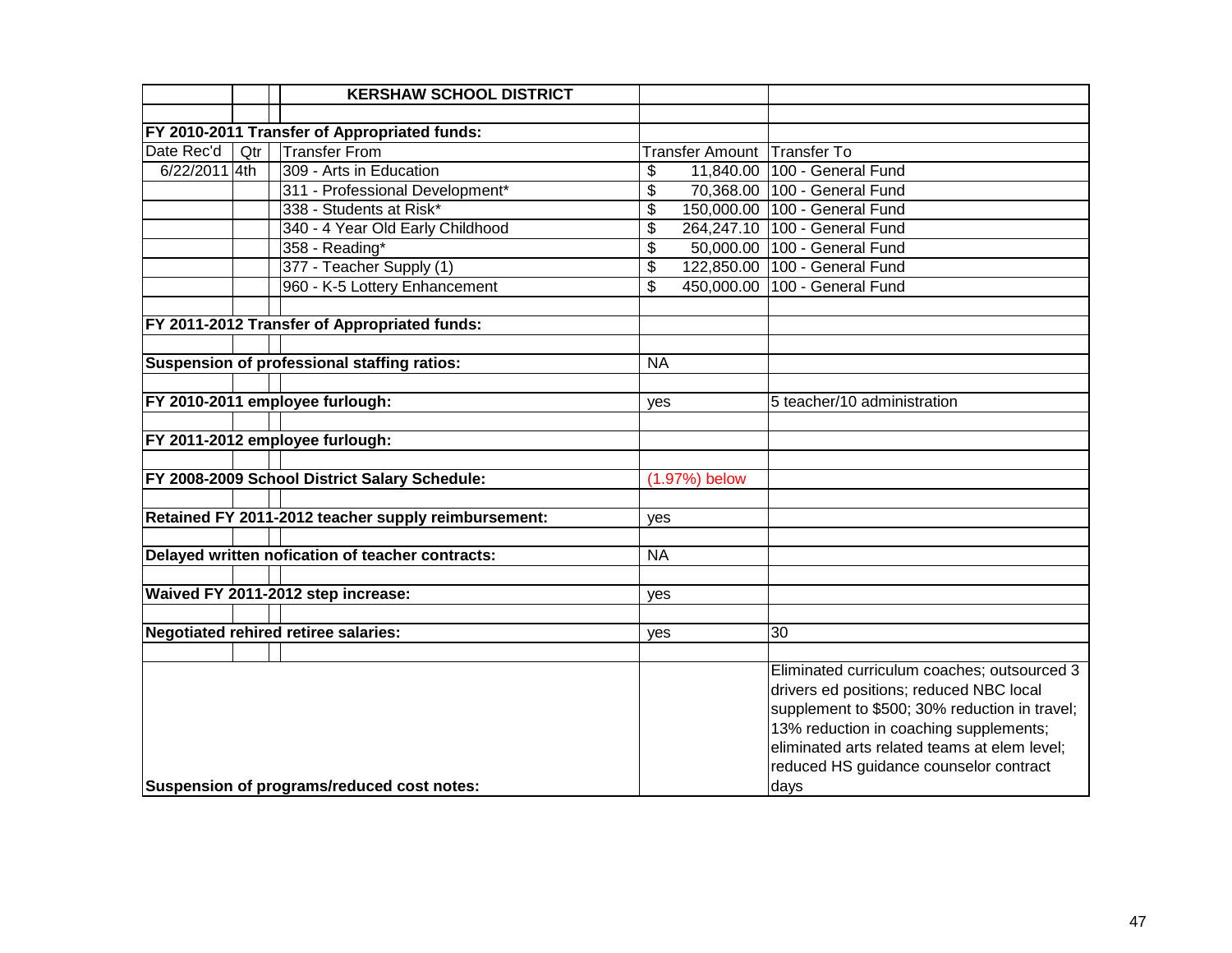|               |                                            | <b>LANCASTER SCHOOL DISTRICT</b>                    |                             |                                                 |
|---------------|--------------------------------------------|-----------------------------------------------------|-----------------------------|-------------------------------------------------|
|               |                                            |                                                     |                             |                                                 |
|               |                                            | FY 2010-2011 Transfer of Appropriated funds:        |                             |                                                 |
| Date Rec'd    | Qtr                                        | <b>Transfer From</b>                                | Transfer Amount Transfer To |                                                 |
| 6/22/2011 4th |                                            | 338 - Students at Risk*                             | \$                          | 102,696.00 340 - 4 Year Old Early Childhood     |
|               |                                            | 368 - Technical Assistance*                         | \$                          | 45,057.00 340 - 4 Year Old Early Childhood      |
|               |                                            | 960 - K-5 Lottery Enhancement                       | \$                          | 65,188.00 936 - Student Health & Fitness Nurses |
|               |                                            |                                                     |                             |                                                 |
|               |                                            | FY 2011-2012 Transfer of Appropriated funds:        |                             |                                                 |
|               |                                            |                                                     |                             |                                                 |
|               |                                            | Suspension of professional staffing ratios:         | <b>NA</b>                   |                                                 |
|               |                                            |                                                     |                             |                                                 |
|               |                                            | FY 2010-2011 employee furlough:                     | yes                         | 5 teacher/10 administration                     |
|               |                                            |                                                     |                             |                                                 |
|               |                                            | FY 2011-2012 employee furlough:                     |                             |                                                 |
|               |                                            |                                                     |                             |                                                 |
|               |                                            | FY 2008-2009 School District Salary Schedule:       | yes                         |                                                 |
|               |                                            |                                                     |                             |                                                 |
|               |                                            | Retained FY 2011-2012 teacher supply reimbursement: | <b>NA</b>                   |                                                 |
|               |                                            |                                                     |                             |                                                 |
|               |                                            | Delayed written nofication of teacher contracts:    | yes                         |                                                 |
|               |                                            |                                                     |                             |                                                 |
|               |                                            | Waived FY 2011-2012 step increase:                  | yes                         |                                                 |
|               |                                            |                                                     |                             |                                                 |
|               |                                            |                                                     |                             | 33 retiree salaries negotiated; 18 working      |
|               |                                            | <b>Negotiated rehired retiree salaries:</b>         | yes                         | retirees not rehired                            |
|               |                                            |                                                     |                             |                                                 |
|               |                                            |                                                     |                             | 31 vacant positions not filled; Elimination of  |
|               |                                            |                                                     |                             | Elementary Summer School; reduced travel        |
|               |                                            |                                                     |                             | for staff and board; dues and fees reduced;     |
|               |                                            |                                                     |                             | reduction of transportation costs for           |
|               |                                            |                                                     |                             | extracurricular and academics; low enrollment   |
|               | Suspension of programs/reduced cost notes: |                                                     |                             | courses reduced                                 |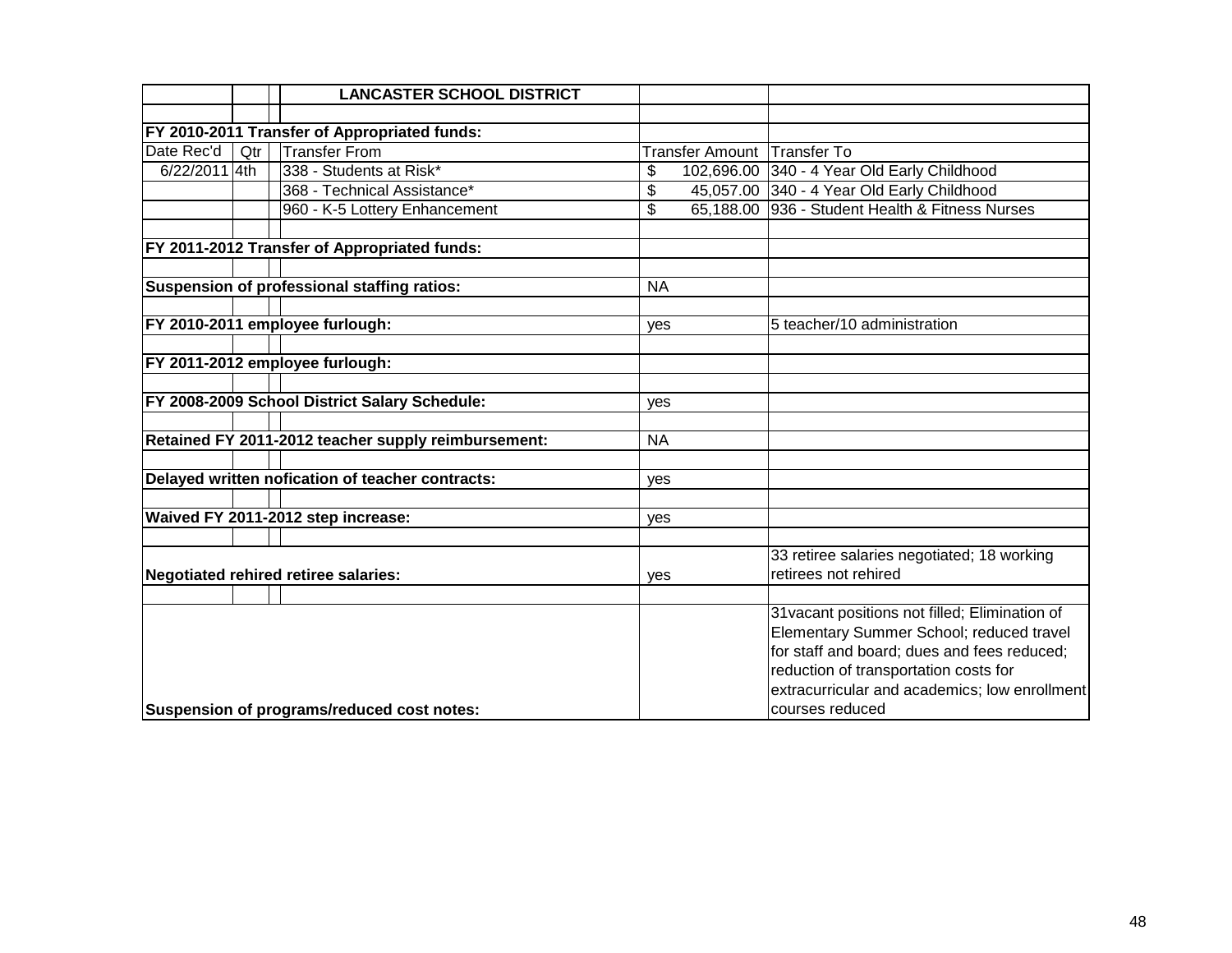|                                            |     | <b>LAURENS SCHOOL DISTRICT 55</b>                   |                 |                              |
|--------------------------------------------|-----|-----------------------------------------------------|-----------------|------------------------------|
|                                            |     |                                                     |                 |                              |
|                                            |     | <b>FY 2010-2011 Transfer of Appropriated funds:</b> |                 |                              |
| Date Rec'd                                 | Qtr | <b>Transfer From</b>                                | Transfer Amount | <b>Transfer To</b>           |
| 4/28/2011 4th                              |     | 377 - Teacher Supply (1)                            | \$<br>56,562.50 | 100 - General Fund           |
| 3/31/2011 3rd                              |     | Barnwell                                            | \$<br>13,652.80 | 500 - Building Fund          |
|                                            |     |                                                     |                 |                              |
|                                            |     | FY 2011-2012 Transfer of Appropriated funds:        |                 |                              |
|                                            |     |                                                     |                 |                              |
|                                            |     | Suspension of professional staffing ratios:         | <b>ves</b>      | All areas                    |
|                                            |     |                                                     |                 |                              |
|                                            |     | FY 2010-2011 employee furlough:                     | <b>NA</b>       |                              |
|                                            |     |                                                     |                 |                              |
|                                            |     | FY 2011-2012 employee furlough:                     |                 |                              |
|                                            |     |                                                     |                 |                              |
|                                            |     | FY 2008-2009 School District Salary Schedule:       | ves             |                              |
|                                            |     |                                                     |                 |                              |
|                                            |     | Retained FY 2011-2012 teacher supply reimbursement: | <b>NA</b>       |                              |
|                                            |     |                                                     |                 |                              |
|                                            |     | Delayed written nofication of teacher contracts:    | <b>NA</b>       |                              |
|                                            |     |                                                     |                 |                              |
|                                            |     | Waived FY 2011-2012 step increase:                  | yes             |                              |
|                                            |     |                                                     |                 |                              |
|                                            |     | Negotiated rehired retiree salaries:                | <b>NA</b>       |                              |
|                                            |     |                                                     |                 |                              |
| Suspension of programs/reduced cost notes: |     |                                                     |                 | suspended 3 year old program |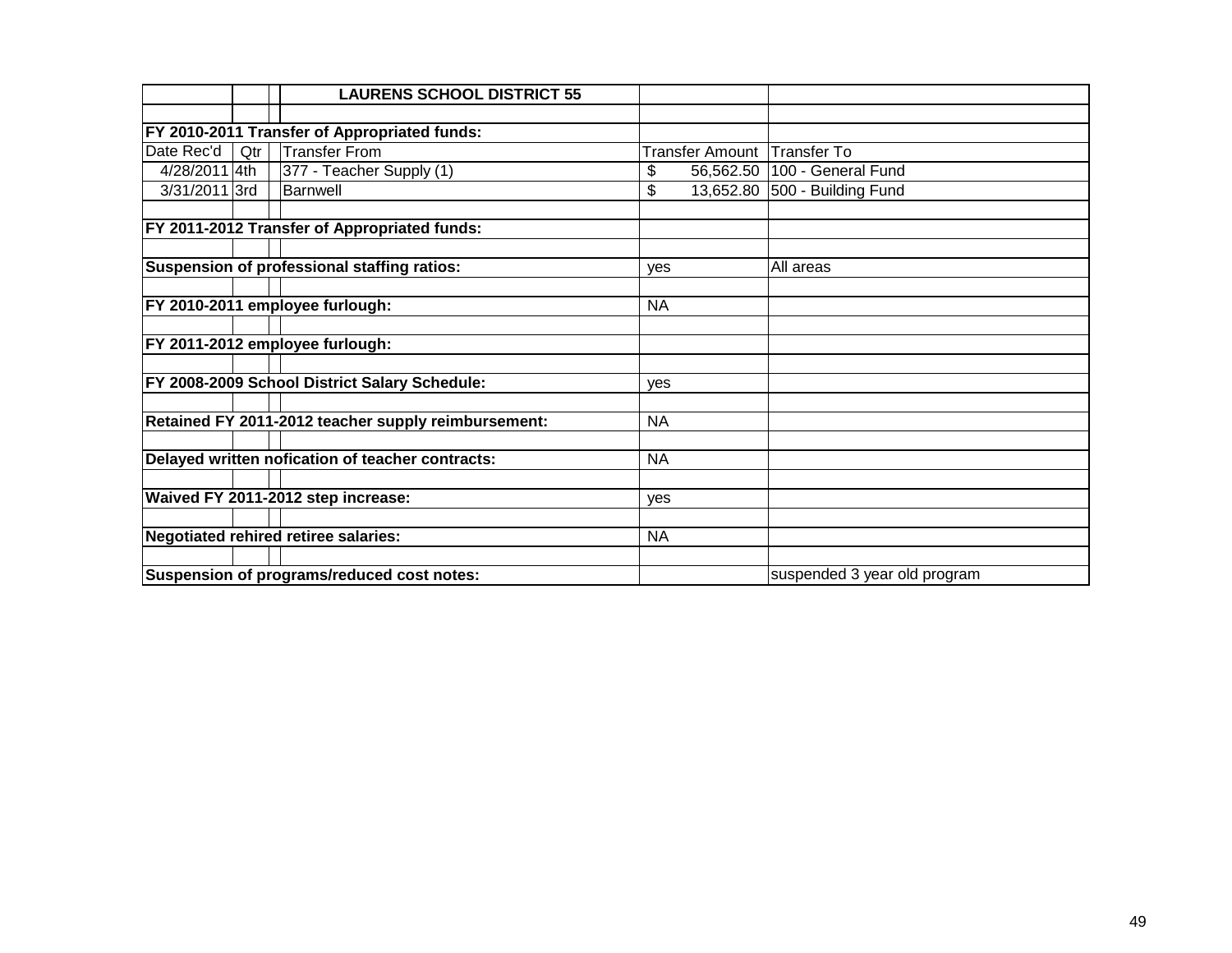|                                            |     | <b>LAURENS SCHOOL DISTRICT 56</b>                   |            |               |                                              |
|--------------------------------------------|-----|-----------------------------------------------------|------------|---------------|----------------------------------------------|
|                                            |     |                                                     |            |               |                                              |
|                                            |     | FY 2010-2011 Transfer of Appropriated funds:        |            |               |                                              |
| Date Rec'd                                 | Qtr | <b>Transfer From</b>                                |            |               | Transfer Amount Transfer To                  |
| 1/25/2011 3rd                              |     | 325 - Voc Ed Equipment                              | \$         |               | 37,081.83 392 - Work Based Learning          |
|                                            |     | 325 - Voc Ed Equipment                              | \$         |               | 45,000.00 338 - Students At Risk             |
|                                            |     | 326 - Refurbish Science Kits                        | \$         |               | 7,470.00 338 - Students At Risk              |
|                                            |     | 344 - High Achieving Students                       | \$         |               | 13,000.00 338 - Students At Risk             |
|                                            |     | $358 -$ Reading                                     | \$         |               | 7,024.00 338 - Students At Risk              |
|                                            |     | 377 - Teacher Supply (1)                            | \$         |               | 54,725.00 338 - Students At Risk             |
|                                            |     | 908 - Refurbish Science Kits*                       | \$         |               | 2,337.50 819 - Teen Lead                     |
|                                            |     | 908 - Refurbish Science Kits*                       | \$         |               | 7,264.14 100 - General Fund                  |
|                                            |     |                                                     |            |               |                                              |
|                                            |     | FY 2011-2012 Transfer of Appropriated funds:        |            |               |                                              |
|                                            |     |                                                     |            |               |                                              |
|                                            |     | Suspension of professional staffing ratios:         | <b>NA</b>  |               |                                              |
|                                            |     |                                                     |            |               |                                              |
|                                            |     | FY 2010-2011 employee furlough:                     | yes        |               | 5 teacher/10 administration                  |
|                                            |     |                                                     |            |               |                                              |
|                                            |     | FY 2011-2012 employee furlough:                     |            |               |                                              |
|                                            |     |                                                     |            |               |                                              |
|                                            |     | FY 2008-2009 School District Salary Schedule:       |            | (2.18%) below |                                              |
|                                            |     |                                                     |            |               |                                              |
|                                            |     | Retained FY 2011-2012 teacher supply reimbursement: | yes        |               |                                              |
|                                            |     |                                                     |            |               |                                              |
|                                            |     | Delayed written nofication of teacher contracts:    | yes        |               | 6                                            |
|                                            |     |                                                     |            |               |                                              |
|                                            |     | Waived FY 2011-2012 step increase:                  | <b>ves</b> |               |                                              |
|                                            |     |                                                     |            |               |                                              |
|                                            |     | <b>Negotiated rehired retiree salaries:</b>         | <b>NA</b>  |               |                                              |
|                                            |     |                                                     |            |               |                                              |
|                                            |     |                                                     |            |               | 38 RTE reductions; reduction of most         |
|                                            |     |                                                     |            |               | contracts by 5 days; elimination of numerous |
| Suspension of programs/reduced cost notes: |     |                                                     |            |               | line item budgets                            |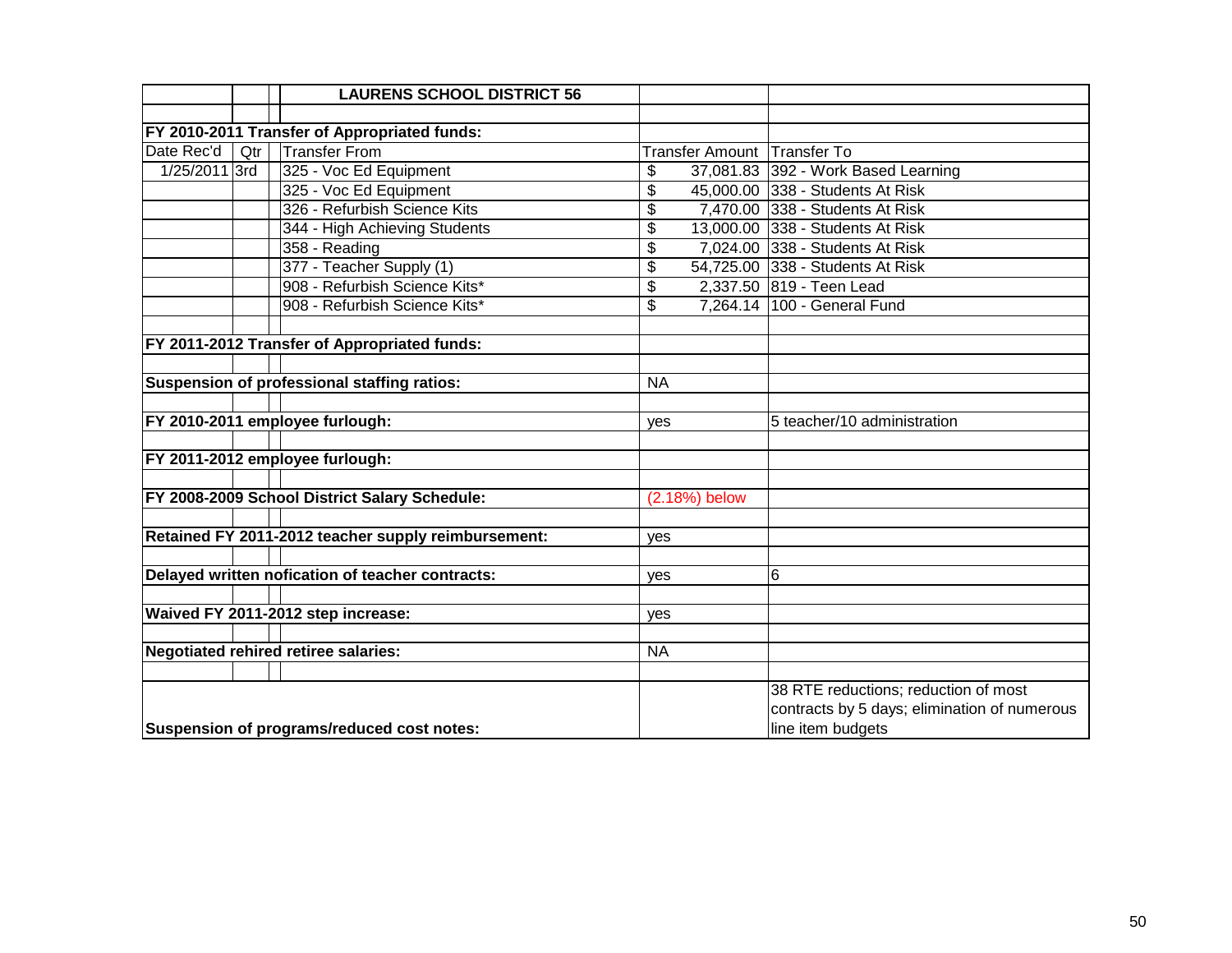|                                            |     | <b>LEE SCHOOL DISTRICT</b>                          |                 |                                   |  |
|--------------------------------------------|-----|-----------------------------------------------------|-----------------|-----------------------------------|--|
|                                            |     |                                                     |                 |                                   |  |
|                                            |     | FY 2010-2011 Transfer of Appropriated funds:        |                 |                                   |  |
| Date Rec'd                                 | Qtr | <b>Transfer From</b>                                | Transfer Amount | <b>Transfer To</b>                |  |
| 6/30/2011 4th                              |     | 368 - Technical Assistance                          | \$              | 462,638.00 338 - Students At Risk |  |
| 6/30/2011 4th                              |     | Barnwell                                            | \$              | 106,527.96 338 - Students at Risk |  |
|                                            |     |                                                     |                 |                                   |  |
|                                            |     | FY 2011-2012 Transfer of Appropriated funds:        |                 |                                   |  |
|                                            |     |                                                     |                 |                                   |  |
|                                            |     | Suspension of professional staffing ratios:         | <b>NA</b>       |                                   |  |
|                                            |     |                                                     |                 |                                   |  |
|                                            |     | FY 2010-2011 employee furlough:                     | <b>NA</b>       |                                   |  |
|                                            |     |                                                     |                 |                                   |  |
|                                            |     | FY 2011-2012 employee furlough:                     |                 |                                   |  |
|                                            |     |                                                     |                 |                                   |  |
|                                            |     | FY 2008-2009 School District Salary Schedule:       | yes             |                                   |  |
|                                            |     |                                                     |                 |                                   |  |
|                                            |     | Retained FY 2011-2012 teacher supply reimbursement: | <b>ves</b>      |                                   |  |
|                                            |     |                                                     |                 |                                   |  |
|                                            |     | Delayed written nofication of teacher contracts:    | <b>NA</b>       |                                   |  |
|                                            |     |                                                     |                 |                                   |  |
|                                            |     | Waived FY 2011-2012 step increase:                  | yes             |                                   |  |
|                                            |     |                                                     |                 |                                   |  |
|                                            |     | Negotiated rehired retiree salaries:                | <b>NA</b>       |                                   |  |
|                                            |     |                                                     |                 |                                   |  |
| Suspension of programs/reduced cost notes: |     |                                                     |                 |                                   |  |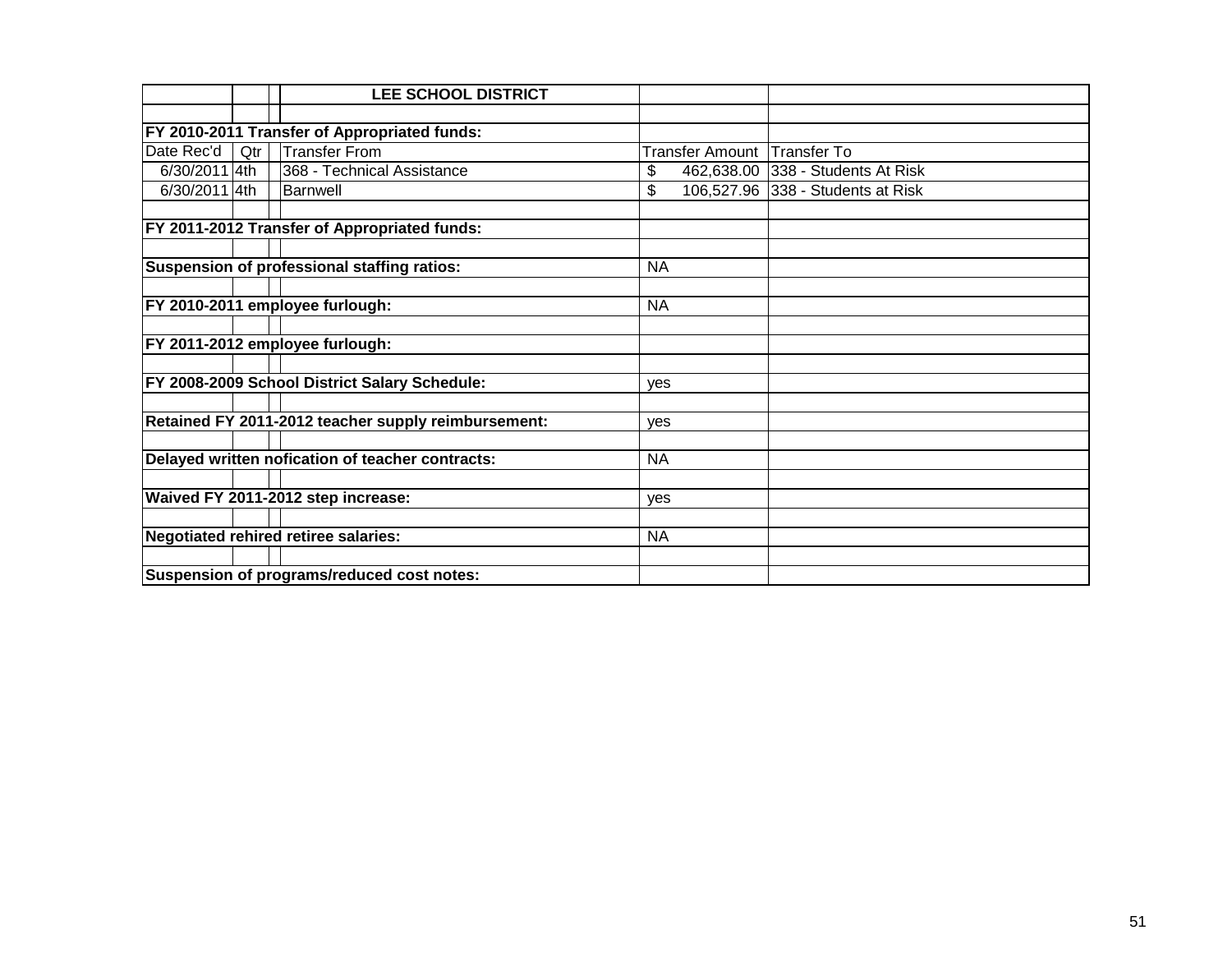|                                              |     | <b>LEXINGTON SCHOOL DISTRICT 1</b>                  |           |                        |                                                                                                                                                                                         |
|----------------------------------------------|-----|-----------------------------------------------------|-----------|------------------------|-----------------------------------------------------------------------------------------------------------------------------------------------------------------------------------------|
|                                              |     |                                                     |           |                        |                                                                                                                                                                                         |
| FY 2010-2011 Transfer of Appropriated funds: |     |                                                     |           |                        |                                                                                                                                                                                         |
| Date Rec'd                                   | Qtr | <b>Transfer From</b>                                |           | <b>Transfer Amount</b> | Transfer To                                                                                                                                                                             |
| 6/22/2011 4th                                |     | 309 - Arts in Education*                            | \$        |                        | 1,861.62 100 - General Fund                                                                                                                                                             |
|                                              |     | 378 - High Schools that Work*                       | \$        |                        | 4,049.54 100 - General Fund                                                                                                                                                             |
|                                              |     | 945 - HS Reading Initiative                         | \$        |                        | 29,982.82   100 - General Fund                                                                                                                                                          |
|                                              |     | 960 - K-5 Lottery Enhancement                       | \$        |                        | 158,434.16   100 - General Fund                                                                                                                                                         |
|                                              |     |                                                     |           |                        |                                                                                                                                                                                         |
|                                              |     | FY 2011-2012 Transfer of Appropriated funds:        |           |                        |                                                                                                                                                                                         |
|                                              |     |                                                     |           |                        |                                                                                                                                                                                         |
|                                              |     | Suspension of professional staffing ratios:         | yes       |                        |                                                                                                                                                                                         |
|                                              |     |                                                     |           |                        |                                                                                                                                                                                         |
|                                              |     | FY 2010-2011 employee furlough:                     | yes       |                        | 1 teacher/2 administration                                                                                                                                                              |
|                                              |     |                                                     |           |                        |                                                                                                                                                                                         |
|                                              |     | FY 2011-2012 employee furlough:                     |           |                        |                                                                                                                                                                                         |
|                                              |     |                                                     |           |                        |                                                                                                                                                                                         |
|                                              |     | FY 2008-2009 School District Salary Schedule:       |           | (2.34%) below          |                                                                                                                                                                                         |
|                                              |     |                                                     |           |                        |                                                                                                                                                                                         |
|                                              |     | Retained FY 2011-2012 teacher supply reimbursement: | <b>NA</b> |                        |                                                                                                                                                                                         |
|                                              |     |                                                     |           |                        |                                                                                                                                                                                         |
|                                              |     | Delayed written nofication of teacher contracts:    | yes       |                        |                                                                                                                                                                                         |
|                                              |     | Waived FY 2011-2012 step increase:                  | <b>NA</b> |                        |                                                                                                                                                                                         |
|                                              |     |                                                     |           |                        |                                                                                                                                                                                         |
|                                              |     | <b>Negotiated rehired retiree salaries:</b>         | <b>NA</b> |                        |                                                                                                                                                                                         |
|                                              |     |                                                     |           |                        |                                                                                                                                                                                         |
|                                              |     | Suspension of programs/reduced cost notes:          |           |                        | Reduced 70 positions; freeze local NBC<br>supplement; reduction of CATE supplement<br>days; increase student fees; discontinuation<br>of 5th grade band and 2nd grade world<br>language |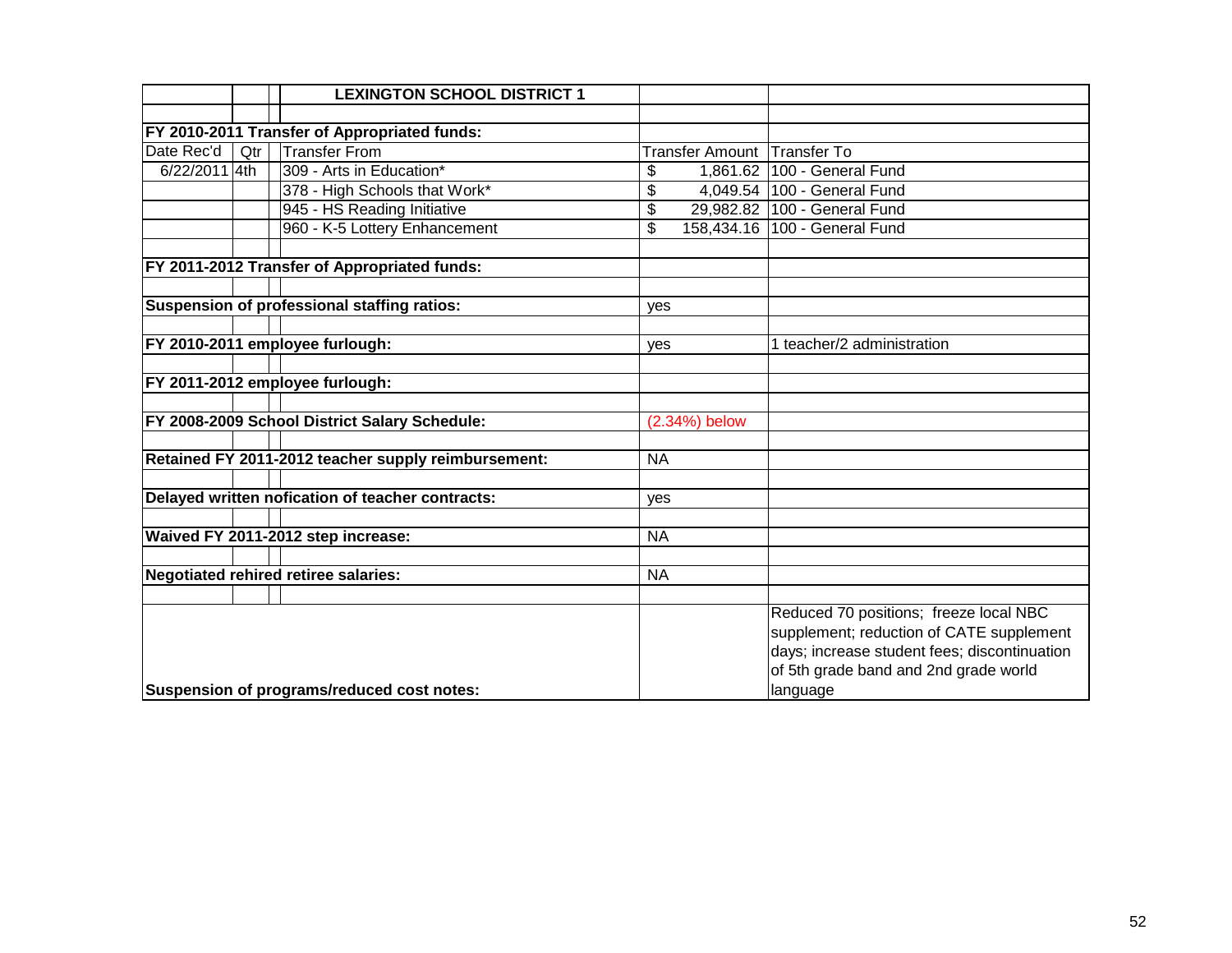|              |                                             | <b>LEXINGTON SCHOOL DISTRICT 2</b>                  |                  |                    |
|--------------|---------------------------------------------|-----------------------------------------------------|------------------|--------------------|
|              |                                             |                                                     |                  |                    |
|              |                                             | FY 2010-2011 Transfer of Appropriated funds:        |                  |                    |
| Date Rec'd   | Qtr                                         | <b>Transfer From</b>                                | Transfer Amount  | Transfer To        |
| 6/3/2011 4th |                                             | 377 - Teacher Supply (1)                            | \$<br>175,725.00 | 100 - General Fund |
|              |                                             |                                                     |                  |                    |
|              |                                             | FY 2011-2012 Transfer of Appropriated funds:        |                  |                    |
|              |                                             |                                                     |                  |                    |
|              |                                             | Suspension of professional staffing ratios:         | <b>NA</b>        |                    |
|              |                                             |                                                     |                  |                    |
|              |                                             | FY 2010-2011 employee furlough:                     | <b>NA</b>        |                    |
|              |                                             |                                                     |                  |                    |
|              |                                             | FY 2011-2012 employee furlough:                     |                  |                    |
|              |                                             |                                                     |                  |                    |
|              |                                             | FY 2008-2009 School District Salary Schedule:       | (4.46%) below    |                    |
|              |                                             |                                                     |                  |                    |
|              |                                             | Retained FY 2011-2012 teacher supply reimbursement: | <b>NA</b>        |                    |
|              |                                             |                                                     |                  |                    |
|              |                                             | Delayed written nofication of teacher contracts:    | <b>NA</b>        |                    |
|              |                                             |                                                     |                  |                    |
|              |                                             | Waived FY 2011-2012 step increase:                  | <b>NA</b>        |                    |
|              |                                             |                                                     |                  |                    |
|              | <b>Negotiated rehired retiree salaries:</b> |                                                     | <b>NA</b>        |                    |
|              |                                             |                                                     |                  |                    |
|              |                                             | Suspension of programs/reduced cost notes:          |                  |                    |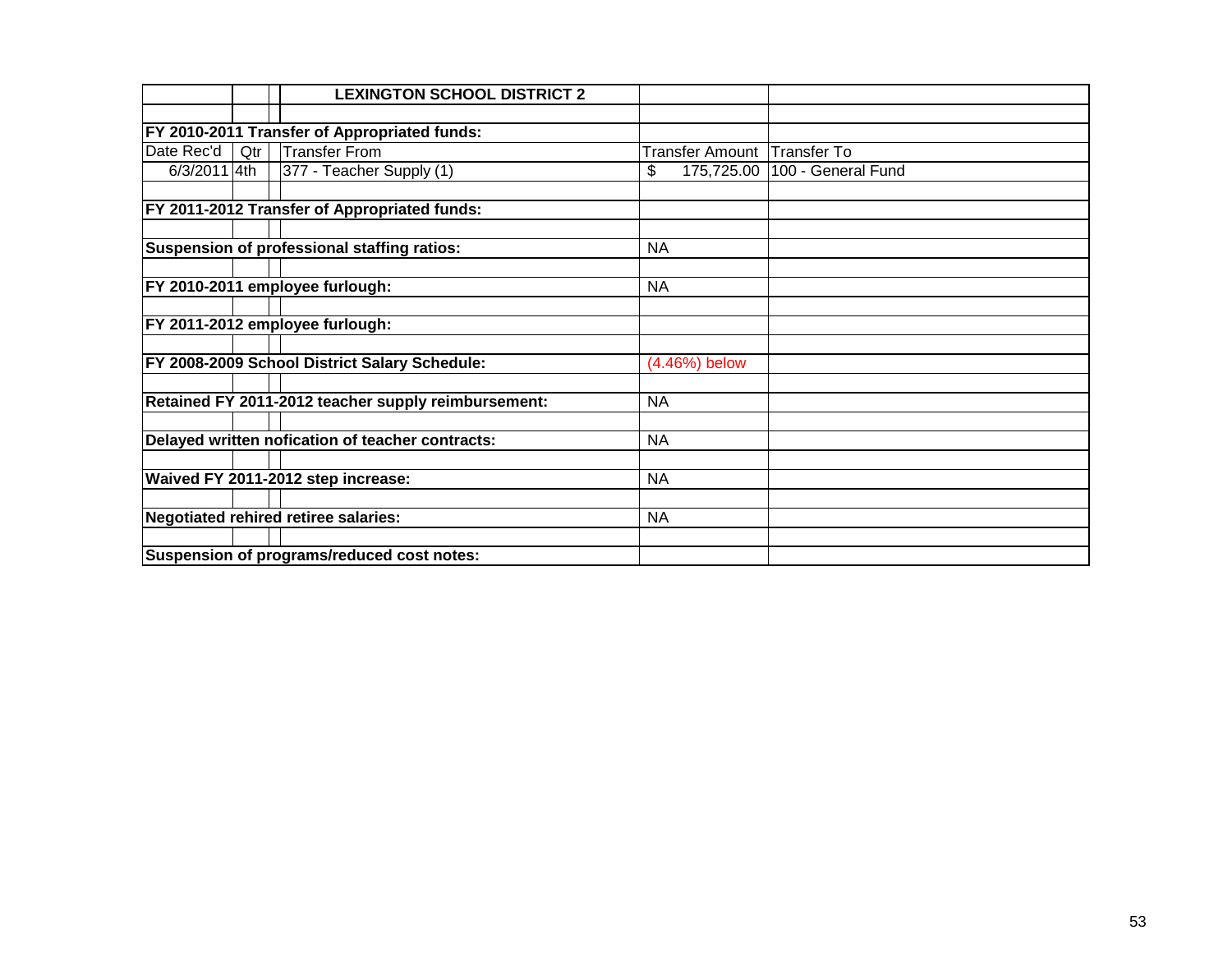|  | <b>LEXINGTON SCHOOL DISTRICT 3</b>                   |               |                                             |
|--|------------------------------------------------------|---------------|---------------------------------------------|
|  |                                                      |               |                                             |
|  | <b>FY 2010-2011 Transfer of Appropriated funds:</b>  |               |                                             |
|  |                                                      |               |                                             |
|  | FY 2011-2012 Transfer of Appropriated funds:         |               |                                             |
|  |                                                      |               |                                             |
|  | Suspension of professional staffing ratios:          | <b>NA</b>     |                                             |
|  |                                                      |               |                                             |
|  | FY 2010-2011 employee furlough:                      | yes           | 3 teacher/6 administration                  |
|  |                                                      |               |                                             |
|  | FY 2011-2012 employee furlough:                      |               |                                             |
|  |                                                      |               |                                             |
|  | <b>FY 2008-2009 School District Salary Schedule:</b> | (2.04%) below |                                             |
|  | Retained FY 2011-2012 teacher supply reimbursement:  | <b>NA</b>     |                                             |
|  |                                                      |               |                                             |
|  | Delayed written nofication of teacher contracts:     | <b>NA</b>     |                                             |
|  |                                                      |               |                                             |
|  | Waived FY 2011-2012 step increase:                   | <b>NA</b>     |                                             |
|  |                                                      |               |                                             |
|  | Negotiated rehired retiree salaries:                 | yes           | <b>Yes - 22</b>                             |
|  |                                                      |               |                                             |
|  |                                                      |               | Implemented Energy Savings Plan; reduced    |
|  |                                                      |               | school/district budgets 20%; reduced subs   |
|  |                                                      |               | and overtime budgets; reduced contract days |
|  | Suspension of programs/reduced cost notes:           |               | for some employees                          |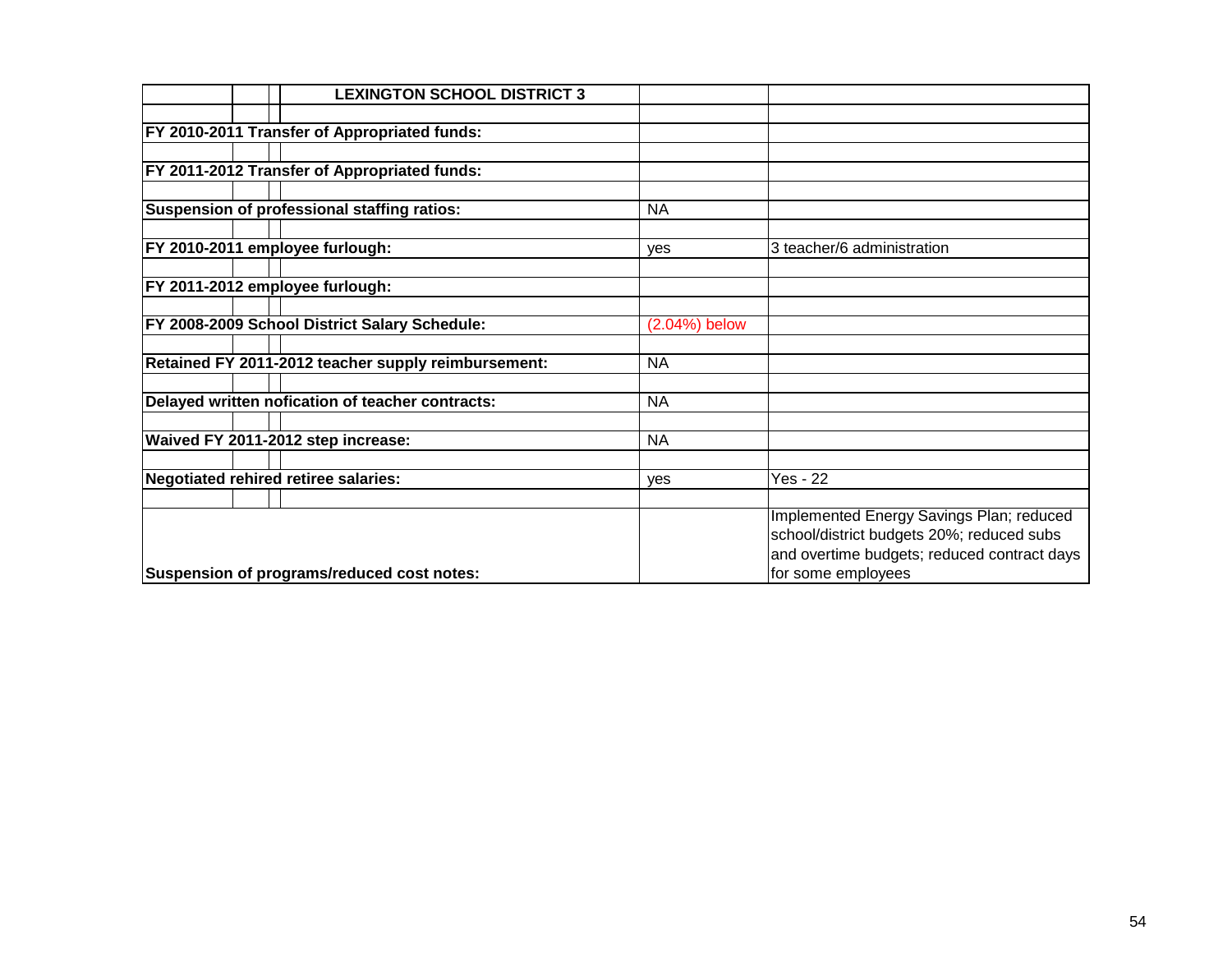|               |     | <b>LEXINGTON SCHOOL DISTRICT 4</b>                  |                 |                            |
|---------------|-----|-----------------------------------------------------|-----------------|----------------------------|
|               |     |                                                     |                 |                            |
|               |     | FY 2010-2011 Transfer of Appropriated funds:        |                 |                            |
| Date Rec'd    | Qtr | <b>Transfer From</b>                                | Transfer Amount | Transfer To                |
| 5/10/2011 4th |     | 377 - Teacher Supply (1)                            | \$<br>64,350.00 | 100 - General Fund         |
|               |     |                                                     |                 |                            |
|               |     | FY 2011-2012 Transfer of Appropriated funds:        |                 |                            |
|               |     |                                                     |                 |                            |
|               |     | Suspension of professional staffing ratios:         | <b>NA</b>       |                            |
|               |     |                                                     |                 |                            |
|               |     | FY 2010-2011 employee furlough:                     | ves             | 3 teacher/6 administration |
|               |     |                                                     |                 |                            |
|               |     | FY 2011-2012 employee furlough:                     |                 |                            |
|               |     |                                                     |                 |                            |
|               |     | FY 2008-2009 School District Salary Schedule:       | (2%) below      |                            |
|               |     |                                                     |                 |                            |
|               |     | Retained FY 2011-2012 teacher supply reimbursement: | ves             |                            |
|               |     |                                                     |                 |                            |
|               |     | Delayed written nofication of teacher contracts:    | <b>NA</b>       |                            |
|               |     |                                                     |                 |                            |
|               |     | Waived FY 2011-2012 step increase:                  | <b>NA</b>       |                            |
|               |     |                                                     |                 |                            |
|               |     | <b>Negotiated rehired retiree salaries:</b>         | <b>NA</b>       |                            |
|               |     |                                                     |                 |                            |
|               |     | Suspension of programs/reduced cost notes:          |                 |                            |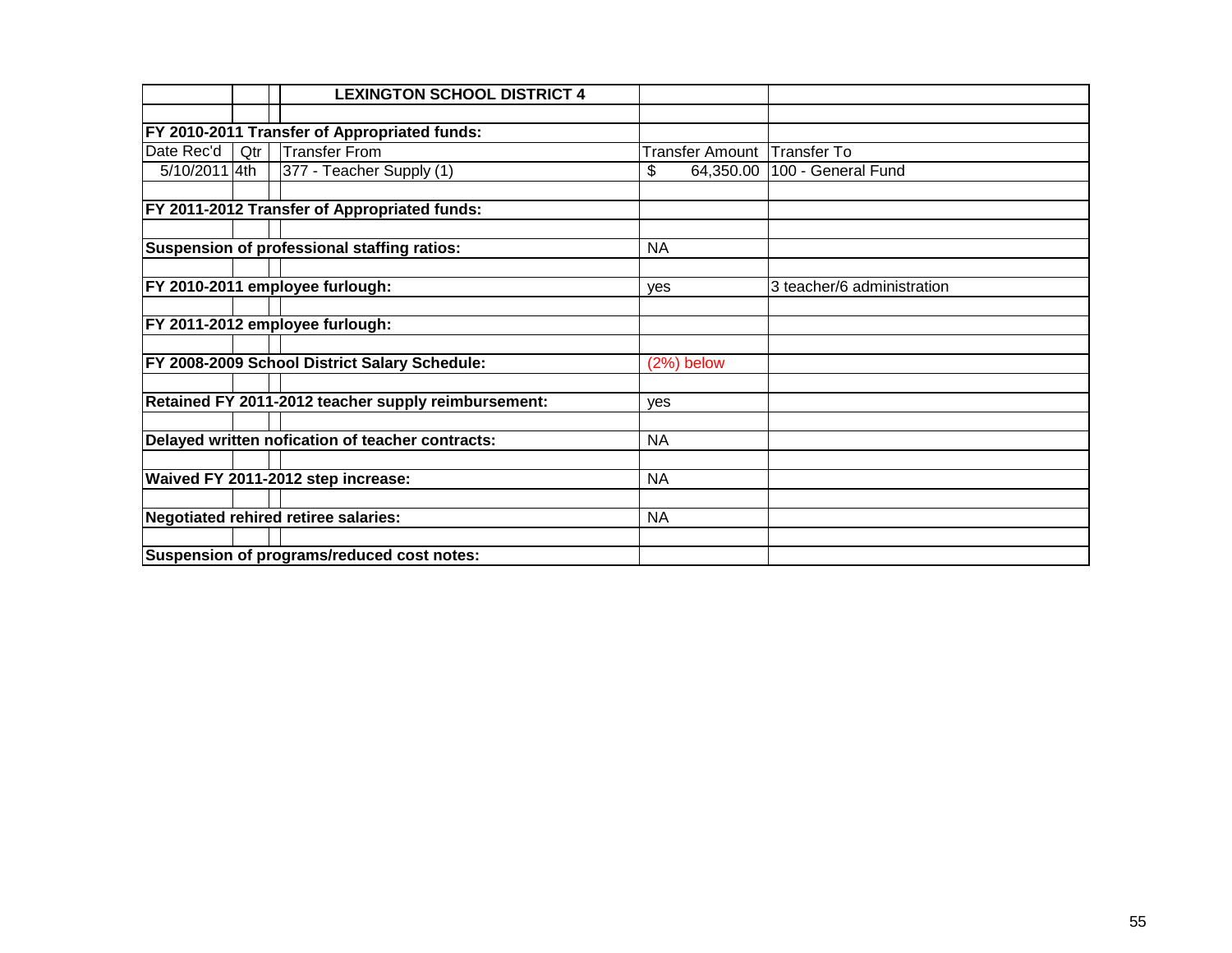|               |     | <b>LEXINGTON SCHOOL DISTRICT 5</b>                  |                        |                                            |
|---------------|-----|-----------------------------------------------------|------------------------|--------------------------------------------|
|               |     |                                                     |                        |                                            |
|               |     | FY 2010-2011 Transfer of Appropriated funds:        |                        |                                            |
| Date Rec'd    | Qtr | <b>Transfer From</b>                                | <b>Transfer Amount</b> | <b>Transfer To</b>                         |
| 7/20/2010 1st |     | 926 - Refurbishment of K-8 Science Kits             | \$<br>9,567.84         | 100 - General Fund                         |
|               |     |                                                     |                        |                                            |
|               |     | FY 2011-2012 Transfer of Appropriated funds:        |                        |                                            |
|               |     |                                                     |                        |                                            |
|               |     | Suspension of professional staffing ratios:         | <b>NA</b>              |                                            |
|               |     |                                                     |                        |                                            |
|               |     | FY 2010-2011 employee furlough:                     | ves                    | 1+ teacher/2+ administration               |
|               |     |                                                     |                        |                                            |
|               |     | FY 2011-2012 employee furlough:                     |                        |                                            |
|               |     |                                                     |                        |                                            |
|               |     | FY 2008-2009 School District Salary Schedule:       | $(1.96\%)$ below       |                                            |
|               |     |                                                     |                        |                                            |
|               |     | Retained FY 2011-2012 teacher supply reimbursement: | <b>NA</b>              |                                            |
|               |     |                                                     |                        |                                            |
|               |     | Delayed written nofication of teacher contracts:    | yes                    |                                            |
|               |     |                                                     |                        |                                            |
|               |     | Waived FY 2011-2012 step increase:                  | yes                    |                                            |
|               |     |                                                     |                        |                                            |
|               |     |                                                     |                        | All Letter of Agreement Salaries were      |
|               |     | Negotiated rehired retiree salaries:                | ves                    | negotiated (12% reduction)                 |
|               |     |                                                     |                        |                                            |
|               |     |                                                     |                        | Reduced the impact of middle school summer |
|               |     | Suspension of programs/reduced cost notes:          |                        | school.                                    |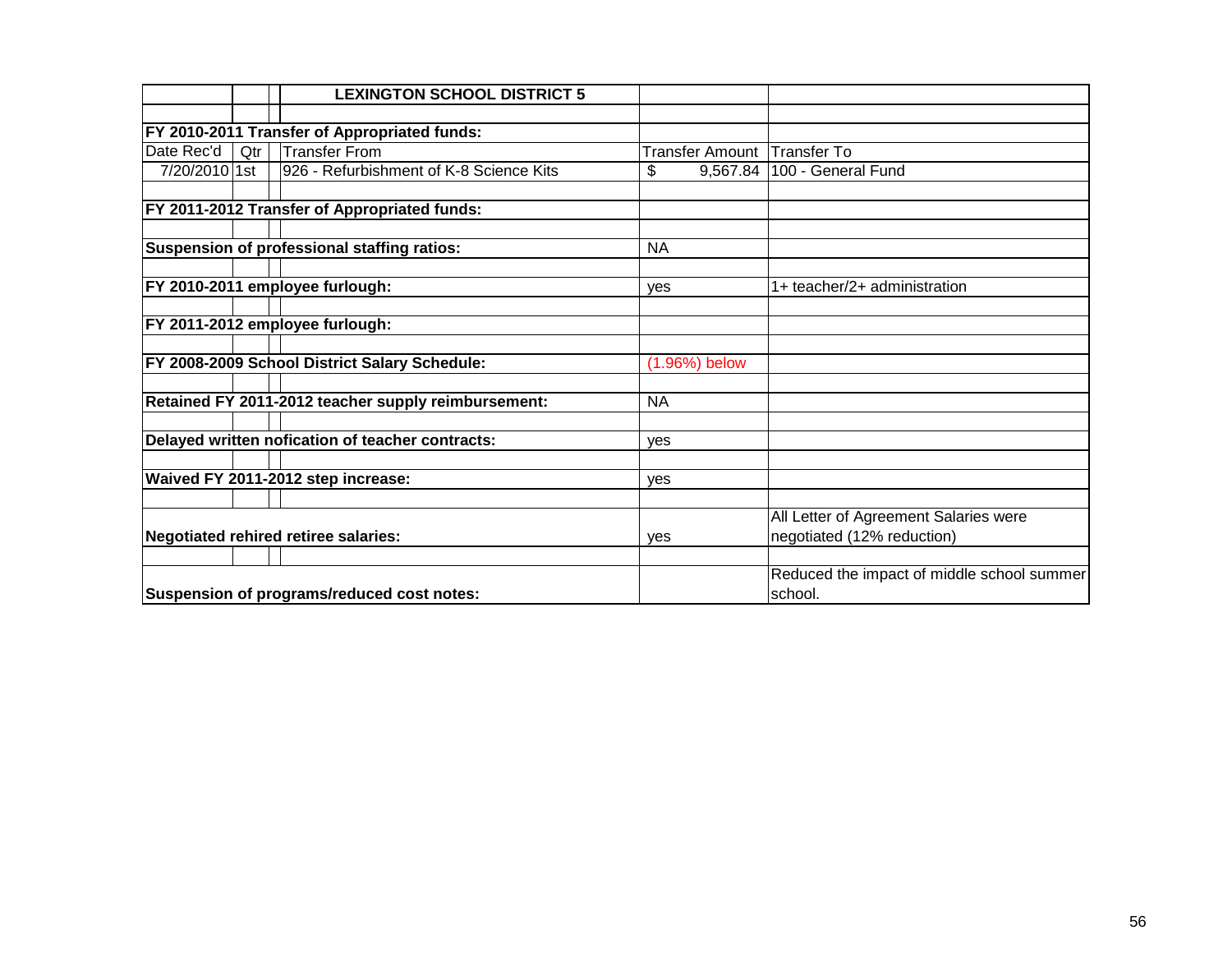| <b>McCORMICK SCHOOL DISTRICT</b>                     |           |  |
|------------------------------------------------------|-----------|--|
|                                                      |           |  |
| <b>FY 2010-2011 Transfer of Appropriated funds:</b>  |           |  |
|                                                      |           |  |
| FY 2011-2012 Transfer of Appropriated funds:         |           |  |
|                                                      |           |  |
| Suspension of professional staffing ratios:          | <b>NA</b> |  |
|                                                      |           |  |
| FY 2010-2011 employee furlough:                      | <b>NA</b> |  |
|                                                      |           |  |
| FY 2011-2012 employee furlough:                      |           |  |
|                                                      |           |  |
| <b>FY 2008-2009 School District Salary Schedule:</b> | yes       |  |
|                                                      |           |  |
| Retained FY 2011-2012 teacher supply reimbursement:  | <b>NA</b> |  |
|                                                      |           |  |
| Delayed written nofication of teacher contracts:     | <b>NA</b> |  |
|                                                      |           |  |
| Waived FY 2011-2012 step increase:                   | <b>NA</b> |  |
|                                                      |           |  |
| Negotiated rehired retiree salaries:                 | <b>NA</b> |  |
|                                                      |           |  |
| Suspension of programs/reduced cost notes:           |           |  |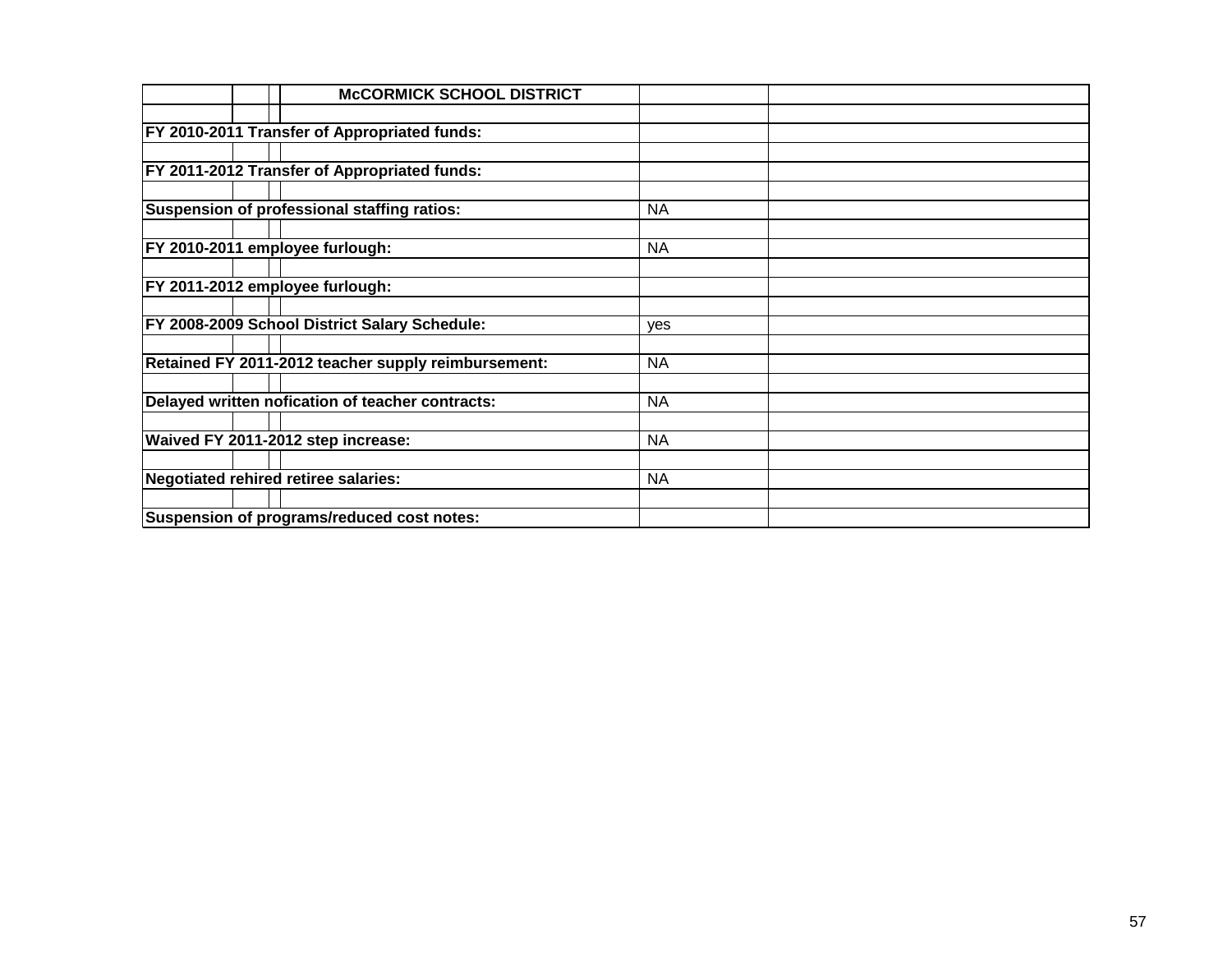|               |     | <b>MARION SCHOOL DISTRICT 1</b>                     |           |           |                                                                                         |
|---------------|-----|-----------------------------------------------------|-----------|-----------|-----------------------------------------------------------------------------------------|
|               |     |                                                     |           |           |                                                                                         |
|               |     | FY 2010-2011 Transfer of Appropriated funds:        |           |           |                                                                                         |
| Date Rec'd    | Qtr | <b>Transfer From</b>                                |           |           | Transfer Amount Transfer To                                                             |
| 1/24/2011 3rd |     | 358 - Reading*                                      | \$        | 12,205.70 | 338 - Students At Risk                                                                  |
|               |     | 311 - Professional Development *                    | \$        |           | 16,811.28 338 - Students At Risk                                                        |
|               |     | 358 - Reading                                       | \$        |           | 13,037.85 338 - Students At Risk                                                        |
|               |     | 908 - Refurbish Science Kits*                       | \$        |           | 2,849.87 338 - Students At Risk                                                         |
|               |     |                                                     |           |           |                                                                                         |
|               |     | FY 2011-2012 Transfer of Appropriated funds:        |           |           |                                                                                         |
|               |     |                                                     |           |           |                                                                                         |
|               |     | Suspension of professional staffing ratios:         | <b>NA</b> |           |                                                                                         |
|               |     |                                                     |           |           |                                                                                         |
|               |     | FY 2010-2011 employee furlough:                     | yes       |           | 5 teacher/10 administration                                                             |
|               |     | FY 2011-2012 employee furlough:                     |           |           |                                                                                         |
|               |     |                                                     |           |           |                                                                                         |
|               |     | FY 2008-2009 School District Salary Schedule:       | yes       |           |                                                                                         |
|               |     |                                                     |           |           |                                                                                         |
|               |     | Retained FY 2011-2012 teacher supply reimbursement: | <b>NA</b> |           |                                                                                         |
|               |     |                                                     |           |           |                                                                                         |
|               |     | Delayed written nofication of teacher contracts:    | <b>NA</b> |           |                                                                                         |
|               |     |                                                     |           |           |                                                                                         |
|               |     | Waived FY 2011-2012 step increase:                  | ves       |           |                                                                                         |
|               |     | <b>Negotiated rehired retiree salaries:</b>         | yes       |           | 32% reduction                                                                           |
|               |     |                                                     |           |           |                                                                                         |
|               |     |                                                     |           |           |                                                                                         |
|               |     | Suspension of programs/reduced cost notes:          |           |           | Reduced days of asst principals, secretaries;<br>special incentives no longer provided. |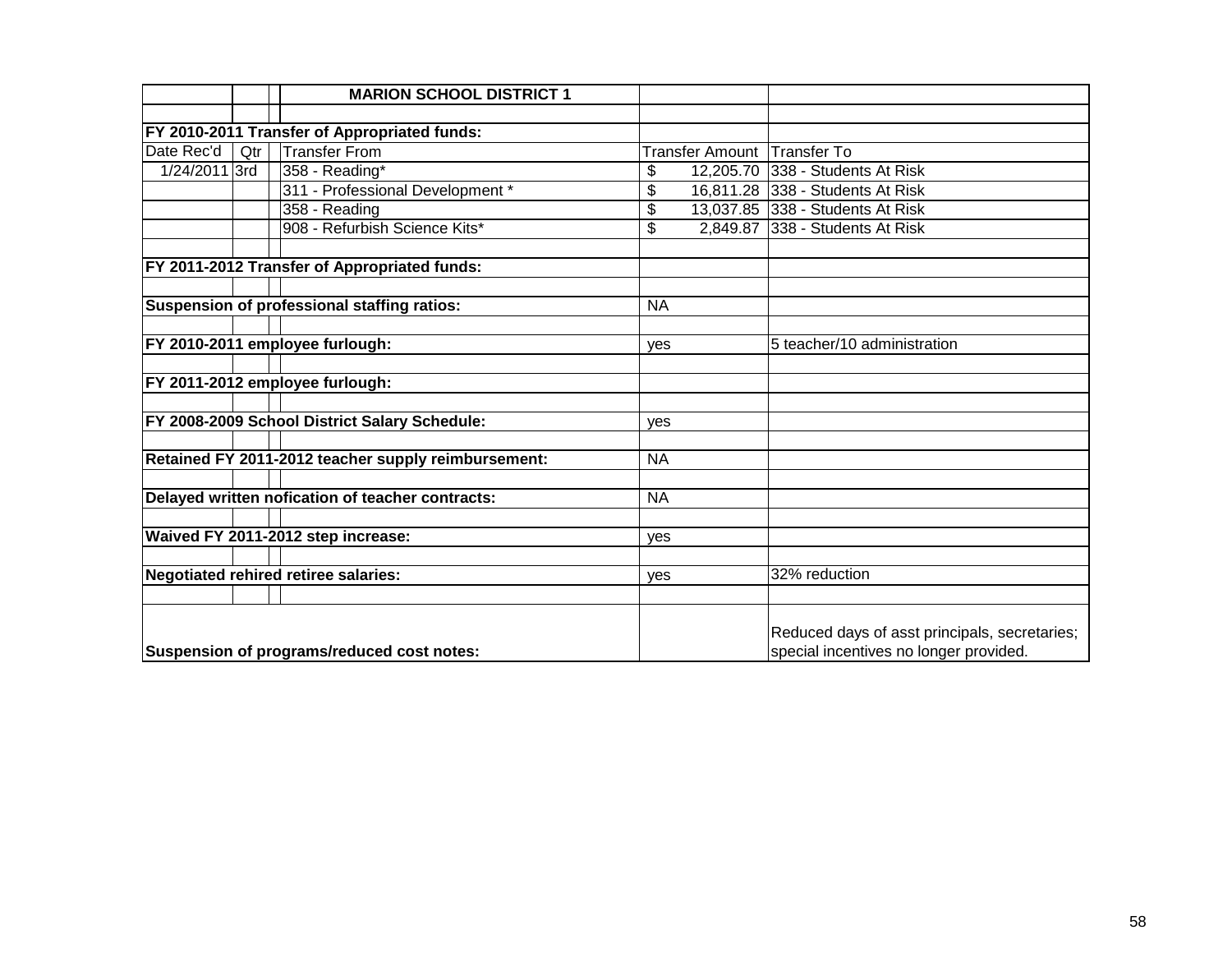|               |     | <b>MARION SCHOOL DISTRICT 2</b>                     |                              |                    |
|---------------|-----|-----------------------------------------------------|------------------------------|--------------------|
|               |     |                                                     |                              |                    |
|               |     | FY 2010-2011 Transfer of Appropriated funds:        |                              |                    |
| Date Rec'd    | Qtr | <b>Transfer From</b>                                | Transfer Amount              | <b>Transfer To</b> |
| 1/18/2011 3rd |     | 368 - Technical Assistance                          | 37,652.00<br>\$              | 100 - General Fund |
|               |     | 368 - Technical Assistance*                         | $\overline{30,052.00}$<br>\$ | 100 - General Fund |
|               |     |                                                     |                              |                    |
|               |     | FY 2011-2012 Transfer of Appropriated funds:        |                              |                    |
|               |     |                                                     |                              |                    |
|               |     | Suspension of professional staffing ratios:         | <b>NA</b>                    |                    |
|               |     |                                                     |                              |                    |
|               |     | FY 2010-2011 employee furlough:                     | <b>NA</b>                    |                    |
|               |     |                                                     |                              |                    |
|               |     | FY 2011-2012 employee furlough:                     |                              |                    |
|               |     |                                                     |                              |                    |
|               |     | FY 2008-2009 School District Salary Schedule:       | yes                          |                    |
|               |     |                                                     |                              |                    |
|               |     | Retained FY 2011-2012 teacher supply reimbursement: | <b>NA</b>                    |                    |
|               |     |                                                     |                              |                    |
|               |     | Delayed written nofication of teacher contracts:    | <b>NA</b>                    |                    |
|               |     |                                                     |                              |                    |
|               |     | Waived FY 2011-2012 step increase:                  | yes                          |                    |
|               |     |                                                     |                              |                    |
|               |     | Negotiated rehired retiree salaries:                | <b>NA</b>                    |                    |
|               |     |                                                     |                              |                    |
|               |     | Suspension of programs/reduced cost notes:          |                              |                    |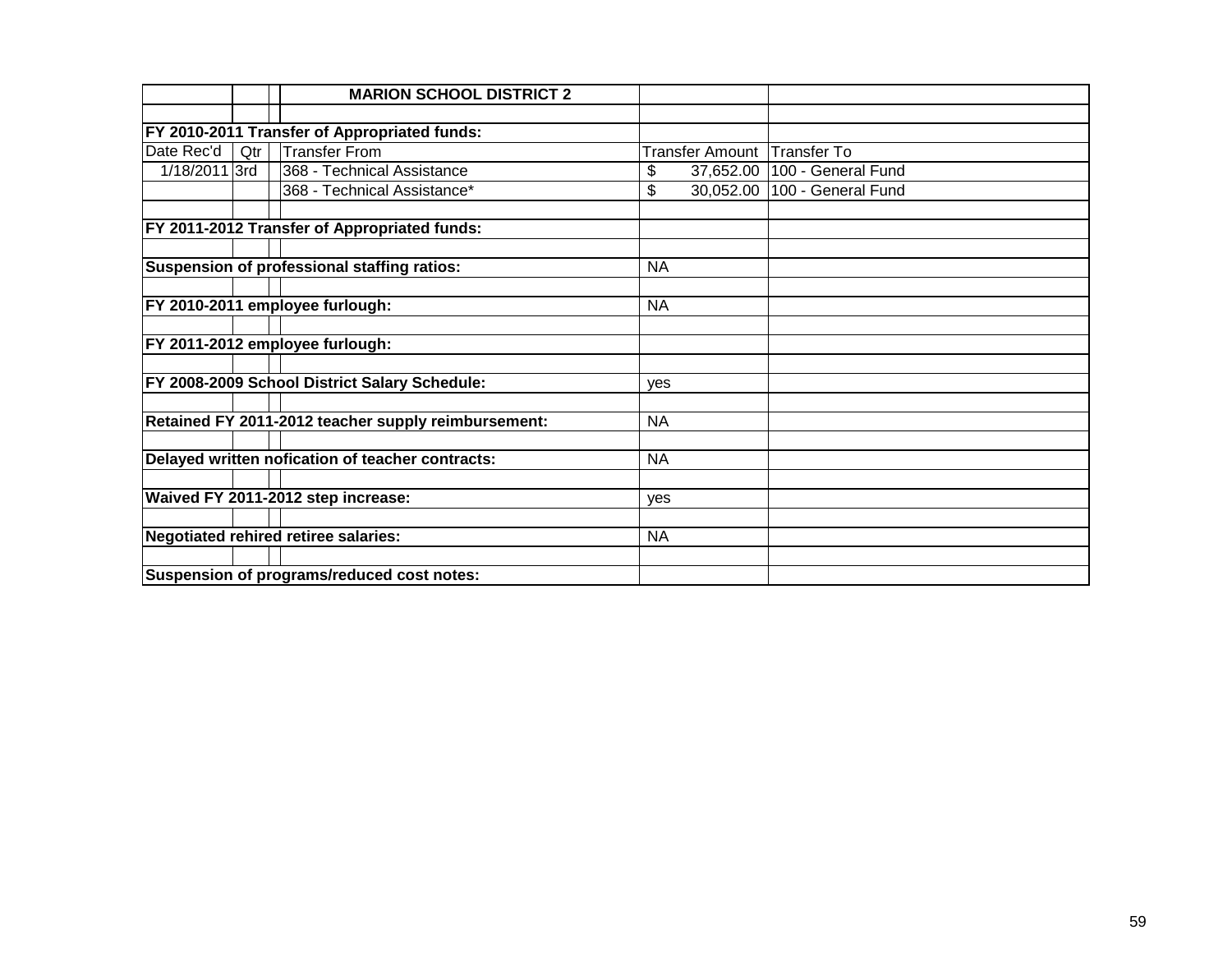|               |     | <b>MARION SCHOOL DISTRICT 7</b>                     |            |                        |                                 |
|---------------|-----|-----------------------------------------------------|------------|------------------------|---------------------------------|
|               |     |                                                     |            |                        |                                 |
|               |     | FY 2010-2011 Transfer of Appropriated funds:        |            |                        |                                 |
| Date Rec'd    | Qtr | <b>Transfer From</b>                                |            | <b>Transfer Amount</b> | Transfer To                     |
| 10/7/2010 2nd |     | 311 - Professional Development                      | \$         |                        | 5,818.90 338 - Students At Risk |
|               |     | 358 - Reading                                       | \$         |                        | 331.85 338 - Students At Risk   |
|               |     | 368 - Technical Assistance                          | \$         |                        | 24,500.00   100 - General Fund  |
|               |     |                                                     |            |                        |                                 |
|               |     | FY 2011-2012 Transfer of Appropriated funds:        |            |                        |                                 |
|               |     |                                                     |            |                        |                                 |
|               |     | Suspension of professional staffing ratios:         | <b>NA</b>  |                        |                                 |
|               |     |                                                     |            |                        |                                 |
|               |     | FY 2010-2011 employee furlough:                     | <b>NA</b>  |                        |                                 |
|               |     |                                                     |            |                        |                                 |
|               |     | FY 2011-2012 employee furlough:                     |            |                        |                                 |
|               |     |                                                     |            |                        |                                 |
|               |     | FY 2008-2009 School District Salary Schedule:       | yes        |                        |                                 |
|               |     |                                                     |            |                        |                                 |
|               |     | Retained FY 2011-2012 teacher supply reimbursement: | <b>NA</b>  |                        |                                 |
|               |     |                                                     |            |                        |                                 |
|               |     | Delayed written nofication of teacher contracts:    | <b>NA</b>  |                        |                                 |
|               |     |                                                     |            |                        |                                 |
|               |     | Waived FY 2011-2012 step increase:                  | <b>ves</b> |                        |                                 |
|               |     |                                                     |            |                        |                                 |
|               |     | <b>Negotiated rehired retiree salaries:</b>         | <b>NA</b>  |                        |                                 |
|               |     |                                                     |            |                        |                                 |
|               |     | Suspension of programs/reduced cost notes:          |            |                        |                                 |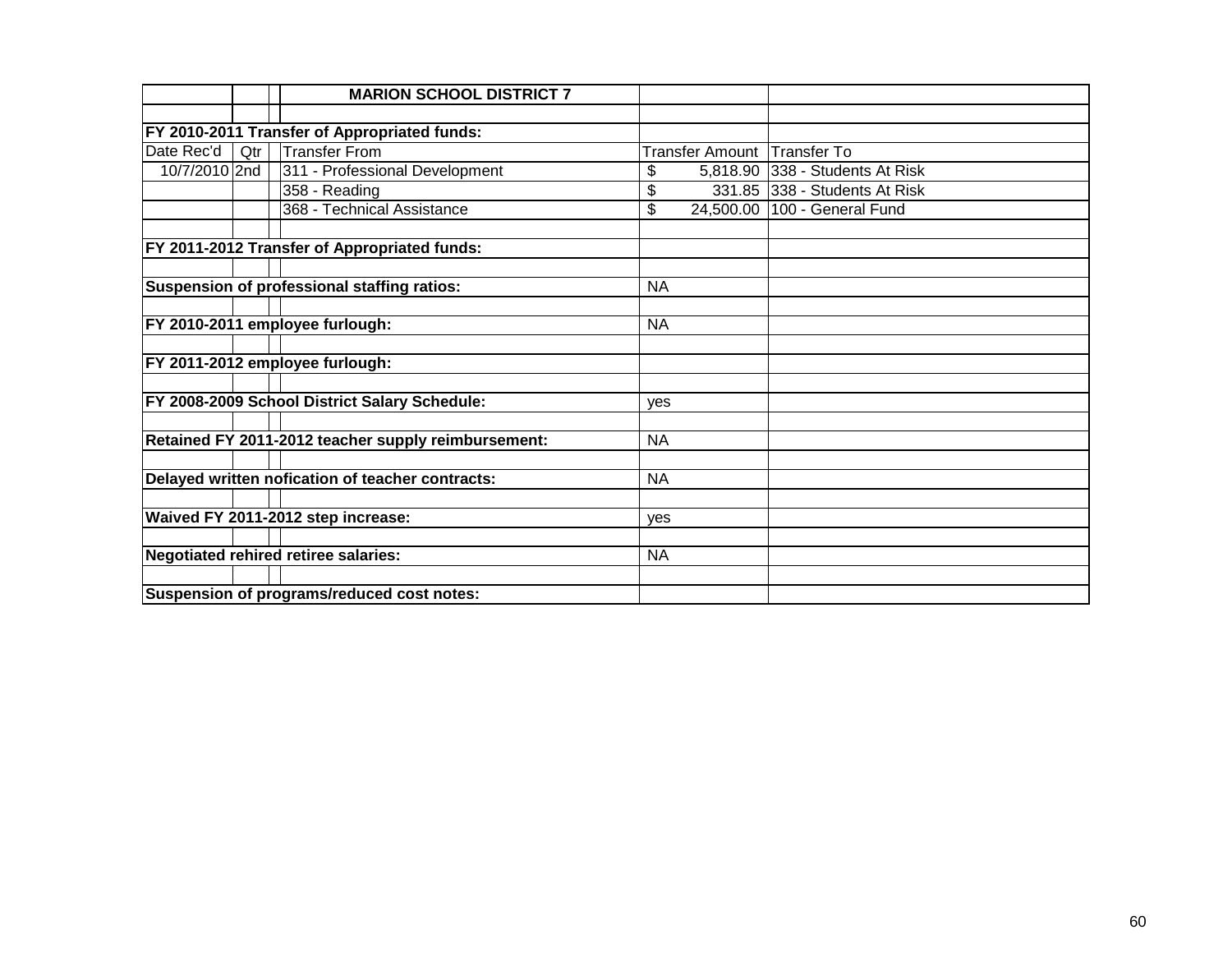|               |     | <b>MARLBORO SCHOOL DISTRICT</b>                     |                 |                    |
|---------------|-----|-----------------------------------------------------|-----------------|--------------------|
|               |     |                                                     |                 |                    |
|               |     | FY 2010-2011 Transfer of Appropriated funds:        |                 |                    |
| Date Rec'd    | Qtr | <b>Transfer From</b>                                | Transfer Amount | Transfer To        |
| 6/28/2011 4th |     | 377 - Teacher Supply (1)                            | \$<br>82,225.00 | 100 - General Fund |
|               |     | FY 2011-2012 Transfer of Appropriated funds:        |                 |                    |
|               |     |                                                     |                 |                    |
|               |     | Suspension of professional staffing ratios:         | <b>NA</b>       |                    |
|               |     |                                                     |                 |                    |
|               |     | FY 2010-2011 employee furlough:                     | <b>NA</b>       |                    |
|               |     | FY 2011-2012 employee furlough:                     |                 |                    |
|               |     | FY 2008-2009 School District Salary Schedule:       | yes             |                    |
|               |     | Retained FY 2011-2012 teacher supply reimbursement: | <b>NA</b>       |                    |
|               |     | Delayed written nofication of teacher contracts:    | <b>NA</b>       |                    |
|               |     | Waived FY 2011-2012 step increase:                  | <b>ves</b>      |                    |
|               |     |                                                     |                 |                    |
|               |     | <b>Negotiated rehired retiree salaries:</b>         | <b>NA</b>       |                    |
|               |     |                                                     |                 |                    |
|               |     | Suspension of programs/reduced cost notes:          |                 |                    |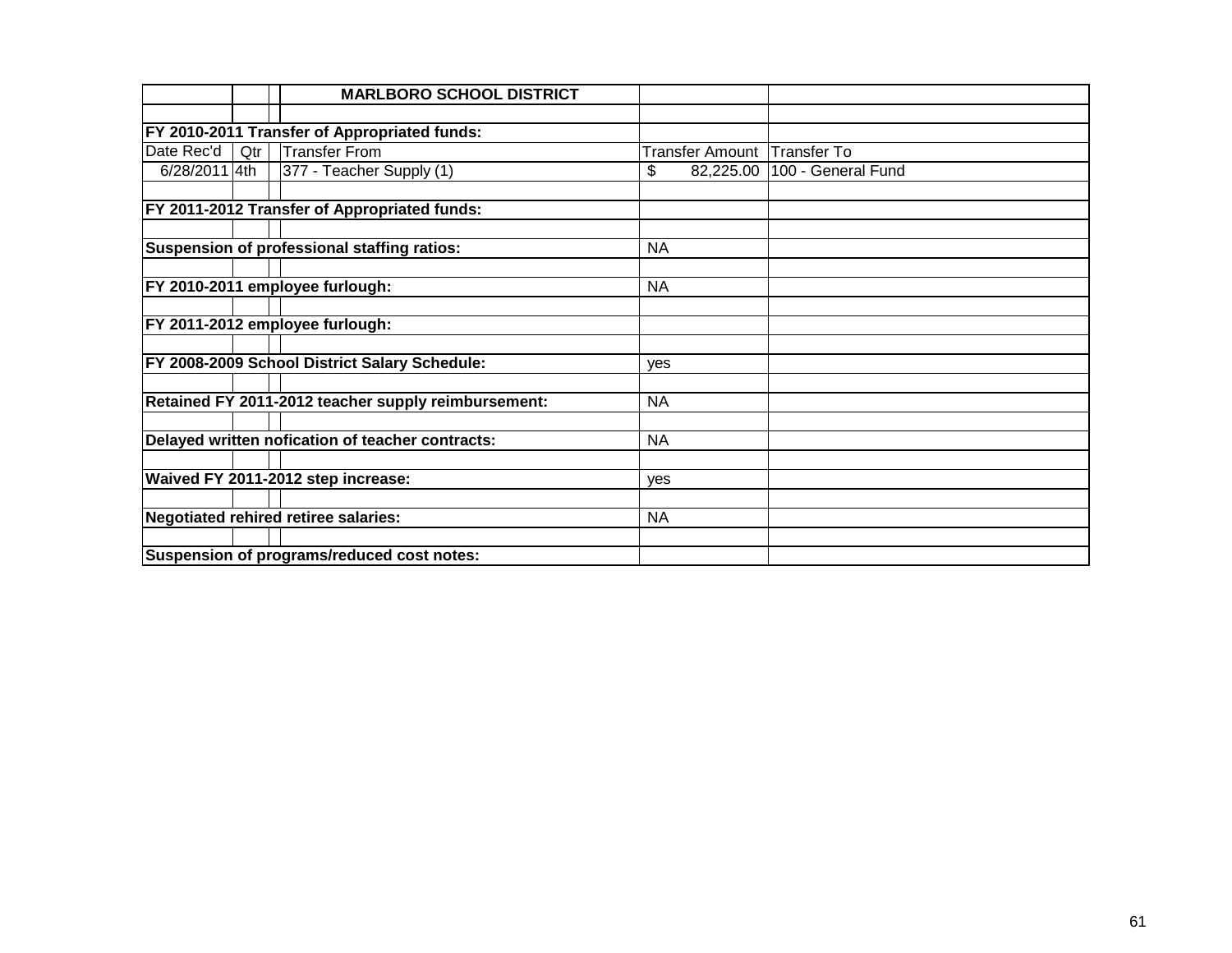|                                            |     | <b>NEWBERRY SCHOOL DISTRICT</b>                     |                                 |                                                 |
|--------------------------------------------|-----|-----------------------------------------------------|---------------------------------|-------------------------------------------------|
|                                            |     |                                                     |                                 |                                                 |
|                                            |     | FY 2010-2011 Transfer of Appropriated funds:        |                                 |                                                 |
| Date Rec'd                                 | Qtr | <b>Transfer From</b>                                |                                 | Transfer Amount Transfer To                     |
| 6/29/2011 4th                              |     | 358 - Reading                                       | \$                              | 40,655.00 340 - 4 Year Old Early Childhood      |
|                                            |     | 358 - Reading                                       | \$                              | 14,100.00 100 - General Fund                    |
|                                            |     | 368 - Technical Assistance                          | \$                              | 69,857.00 936 - Student Health/Fitness - Nurses |
|                                            |     | 368 - Technical Assistance                          | \$                              | 11,898.00 937 - Student Health and Fitness      |
|                                            |     | 344 - High Achieving Students                       | \$                              | 20,431.00 338 - Students At Risk                |
|                                            |     | 344 - High Achieving Students                       | \$                              | 19,361.00 342 - Preschool Handicapped           |
|                                            |     |                                                     |                                 |                                                 |
|                                            |     | FY 2011-2012 Transfer of Appropriated funds:        |                                 |                                                 |
|                                            |     |                                                     |                                 |                                                 |
|                                            |     | Suspension of professional staffing ratios:         | <b>NA</b>                       |                                                 |
|                                            |     |                                                     |                                 |                                                 |
|                                            |     | FY 2010-2011 employee furlough:                     | yes                             | 1 teacher/2 administration                      |
|                                            |     |                                                     |                                 |                                                 |
|                                            |     | FY 2011-2012 employee furlough:                     |                                 |                                                 |
|                                            |     |                                                     |                                 |                                                 |
|                                            |     | FY 2008-2009 School District Salary Schedule:       | yes                             |                                                 |
|                                            |     |                                                     |                                 |                                                 |
|                                            |     | Retained FY 2011-2012 teacher supply reimbursement: | <b>NA</b>                       |                                                 |
|                                            |     |                                                     |                                 |                                                 |
|                                            |     | Delayed written nofication of teacher contracts:    | <b>NA</b>                       |                                                 |
|                                            |     |                                                     |                                 |                                                 |
|                                            |     | Waived FY 2011-2012 step increase:                  | <b>NA</b>                       |                                                 |
|                                            |     |                                                     |                                 |                                                 |
|                                            |     | <b>Negotiated rehired retiree salaries:</b>         | yes                             | 19                                              |
|                                            |     |                                                     |                                 |                                                 |
|                                            |     |                                                     |                                 | Eliminated 32 positions in district; reductions |
| Suspension of programs/reduced cost notes: |     |                                                     | to all school and admin budgets |                                                 |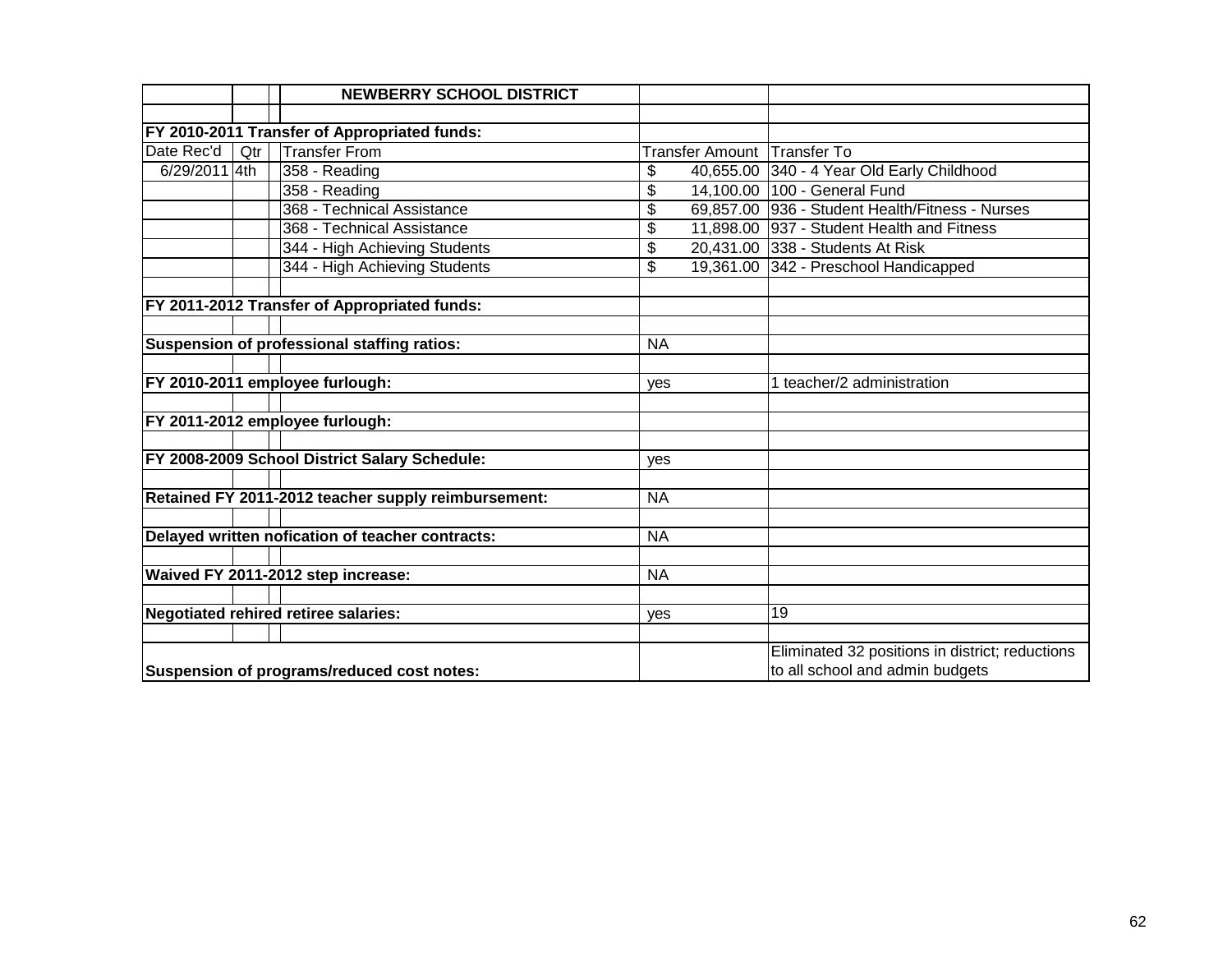| <b>OCONEE SCHOOL DISTRICT</b>                       |           |  |
|-----------------------------------------------------|-----------|--|
|                                                     |           |  |
| FY 2010-2011 Transfer of Appropriated funds:        |           |  |
|                                                     |           |  |
| FY 2011-2012 Transfer of Appropriated funds:        |           |  |
|                                                     |           |  |
| Suspension of professional staffing ratios:         | <b>NA</b> |  |
|                                                     |           |  |
| FY 2010-2011 employee furlough:                     | <b>NA</b> |  |
|                                                     |           |  |
| FY 2011-2012 employee furlough:                     |           |  |
|                                                     |           |  |
| FY 2008-2009 School District Salary Schedule:       | yes       |  |
|                                                     |           |  |
| Retained FY 2011-2012 teacher supply reimbursement: | <b>NA</b> |  |
|                                                     |           |  |
| Delayed written nofication of teacher contracts:    | <b>NA</b> |  |
|                                                     |           |  |
| Waived FY 2011-2012 step increase:                  | <b>NA</b> |  |
| Negotiated rehired retiree salaries:                | <b>NA</b> |  |
|                                                     |           |  |
| Suspension of programs/reduced cost notes:          |           |  |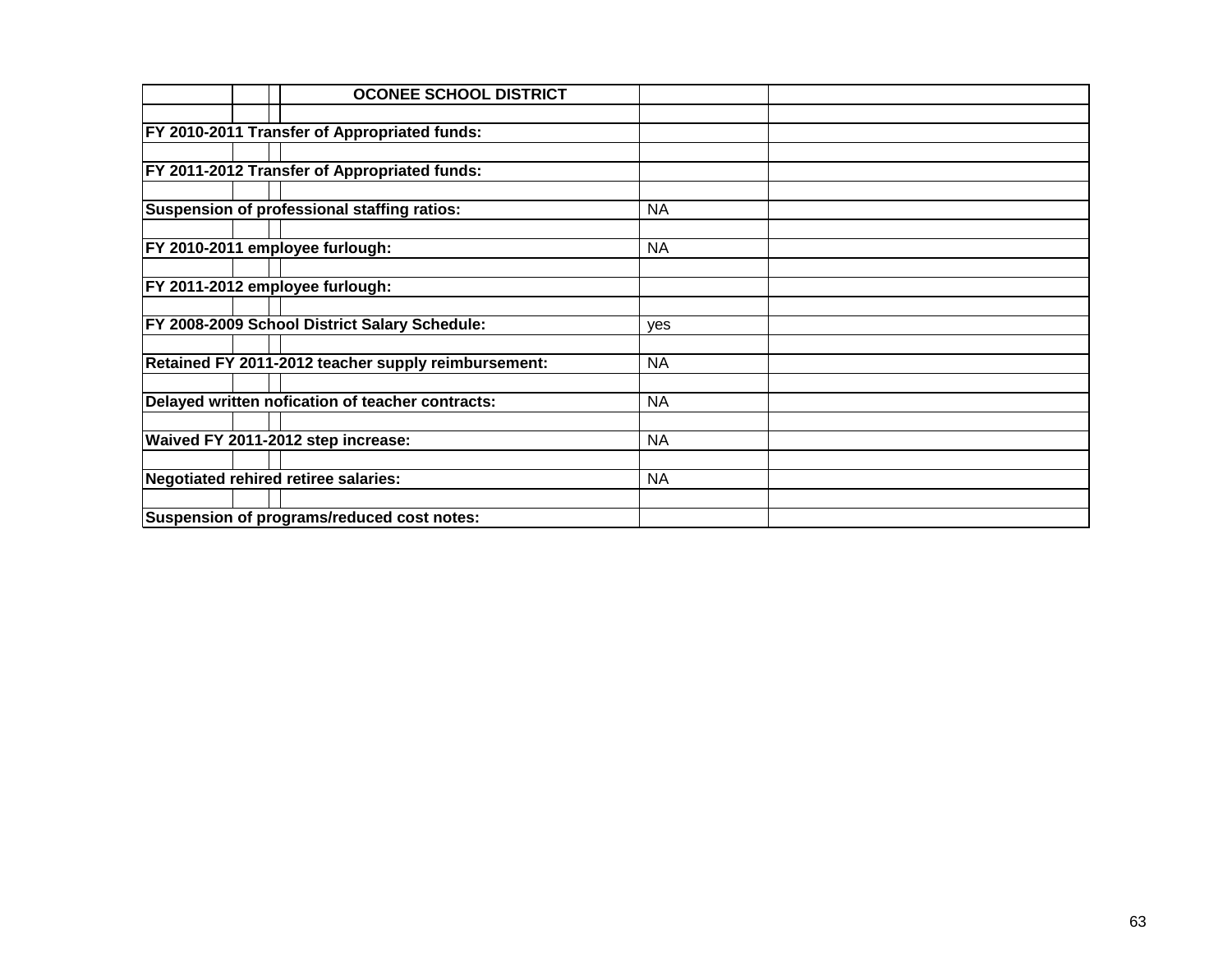|               |                                            | <b>ORANGEBURG SCHOOL DISTRICT 3</b>                 |           |                             |                                                 |  |
|---------------|--------------------------------------------|-----------------------------------------------------|-----------|-----------------------------|-------------------------------------------------|--|
|               |                                            |                                                     |           |                             |                                                 |  |
|               |                                            | FY 2010-2011 Transfer of Appropriated funds:        |           |                             |                                                 |  |
| Date Rec'd    | Qtr                                        | <b>Transfer From</b>                                |           | Transfer Amount Transfer To |                                                 |  |
| 6/15/2011 4th |                                            | 311 - Professional Development                      | \$        |                             | 25,572.93   100 - General Fund                  |  |
|               |                                            | 924 - CDEPP                                         | \$        |                             | 18,045.00 341 - CDEPP                           |  |
|               |                                            | 908 - Refurbish Science Kits                        | \$        |                             | 11,455.43 960 - K-5 Lottery Enhancement         |  |
|               |                                            | 325 - CATE Equipment                                | \$        |                             | 44,212.39 338 - Students At Risk                |  |
|               |                                            | 342 - Preschool Handicapped                         | \$        |                             | 14,132.23 936 - Student Health/Fitness - Nurses |  |
|               |                                            | 392 - School to Work                                | \$        |                             | 12,478.00 936 - Student Health/Fitness - Nurses |  |
|               |                                            | 368 - Technical Assistance                          | \$        |                             | 686,757.83 338 - Students At Risk               |  |
|               |                                            |                                                     |           |                             |                                                 |  |
|               |                                            | FY 2011-2012 Transfer of Appropriated funds:        |           |                             |                                                 |  |
|               |                                            |                                                     |           |                             |                                                 |  |
|               |                                            | Suspension of professional staffing ratios:         | <b>NA</b> |                             |                                                 |  |
|               |                                            |                                                     |           |                             |                                                 |  |
|               |                                            | FY 2010-2011 employee furlough:                     | <b>NA</b> |                             |                                                 |  |
|               |                                            |                                                     |           |                             |                                                 |  |
|               |                                            | FY 2011-2012 employee furlough:                     |           |                             |                                                 |  |
|               |                                            |                                                     |           |                             |                                                 |  |
|               |                                            | FY 2008-2009 School District Salary Schedule:       |           | (2%) below                  |                                                 |  |
|               |                                            |                                                     |           |                             |                                                 |  |
|               |                                            | Retained FY 2011-2012 teacher supply reimbursement: | <b>NA</b> |                             |                                                 |  |
|               |                                            |                                                     |           |                             |                                                 |  |
|               |                                            | Delayed written nofication of teacher contracts:    | yes       |                             |                                                 |  |
|               |                                            |                                                     |           |                             |                                                 |  |
|               |                                            | Waived FY 2011-2012 step increase:                  | yes       |                             |                                                 |  |
|               |                                            |                                                     |           |                             |                                                 |  |
|               |                                            | Negotiated rehired retiree salaries:                | yes       |                             | 20                                              |  |
|               |                                            |                                                     |           |                             |                                                 |  |
|               | Suspension of programs/reduced cost notes: |                                                     |           |                             |                                                 |  |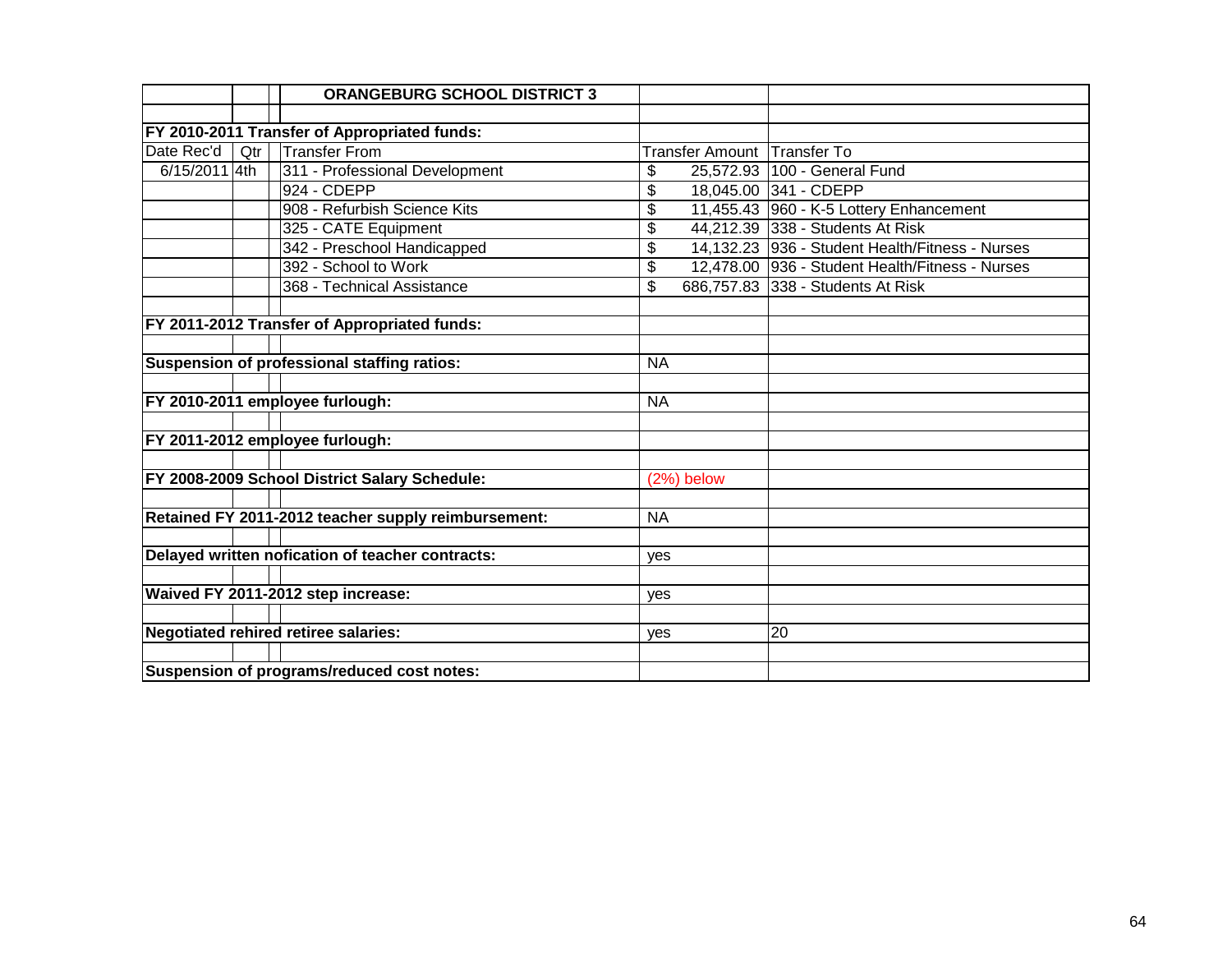|  | <b>ORANGEBURG SCHOOL DISTRICT 4</b>                  |              |                             |
|--|------------------------------------------------------|--------------|-----------------------------|
|  |                                                      |              |                             |
|  | FY 2010-2011 Transfer of Appropriated funds:         |              |                             |
|  |                                                      |              |                             |
|  | FY 2011-2012 Transfer of Appropriated funds:         |              |                             |
|  |                                                      |              |                             |
|  | Suspension of professional staffing ratios:          | <b>NA</b>    |                             |
|  |                                                      |              |                             |
|  | FY 2010-2011 employee furlough:                      | yes          | 5 teacher/10 administration |
|  |                                                      |              |                             |
|  | FY 2011-2012 employee furlough:                      |              |                             |
|  |                                                      |              |                             |
|  | <b>FY 2008-2009 School District Salary Schedule:</b> | $(2%)$ below |                             |
|  |                                                      |              |                             |
|  | Retained FY 2011-2012 teacher supply reimbursement:  | <b>NA</b>    |                             |
|  |                                                      |              |                             |
|  | Delayed written nofication of teacher contracts:     | <b>NA</b>    |                             |
|  |                                                      |              |                             |
|  | Waived FY 2011-2012 step increase:                   | yes          |                             |
|  | Negotiated rehired retiree salaries:                 | <b>NA</b>    |                             |
|  |                                                      |              |                             |
|  | Suspension of programs/reduced cost notes:           |              |                             |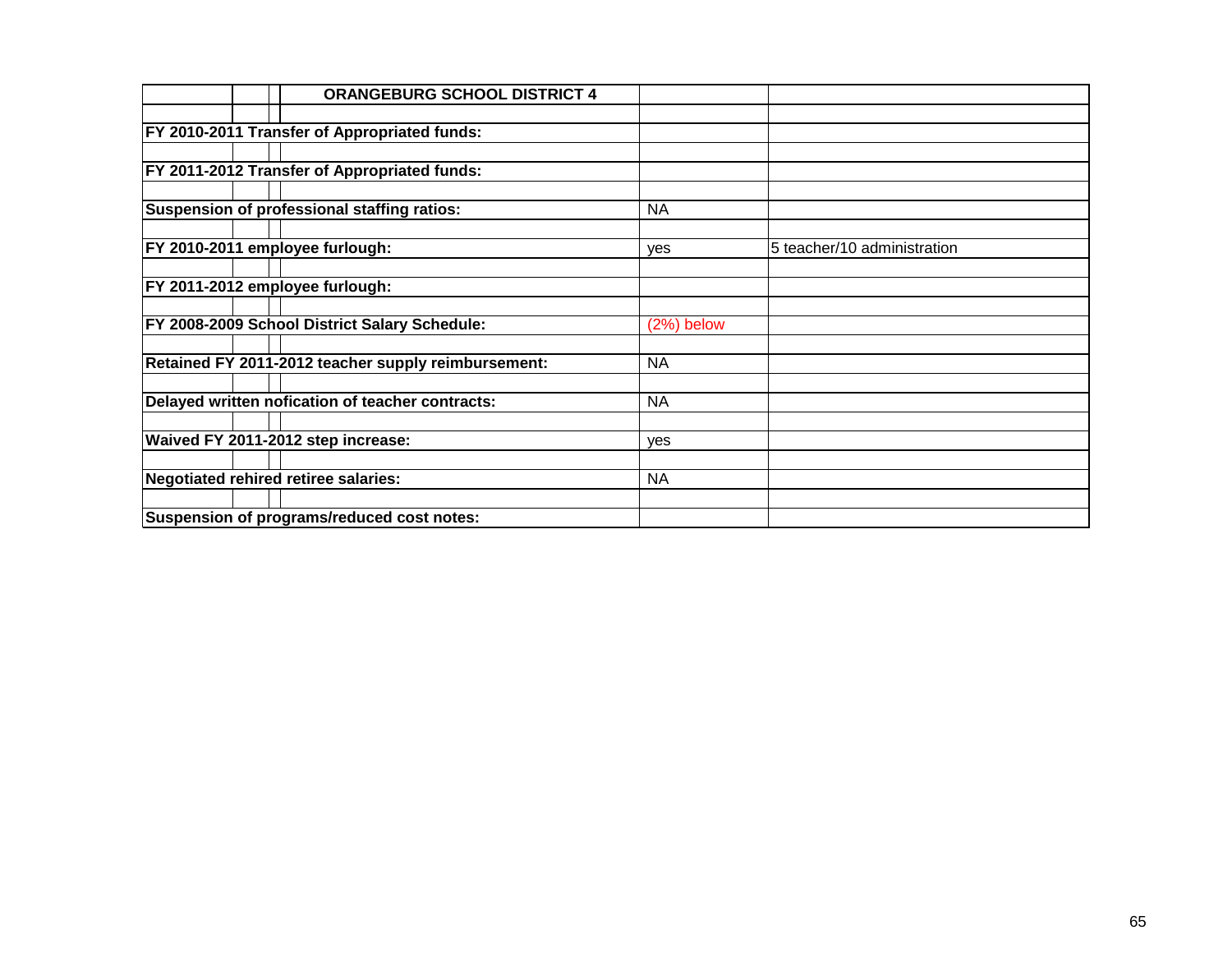|                                 | <b>ORANGEBURG SCHOOL DISTRICT 5</b>                  |              |  |
|---------------------------------|------------------------------------------------------|--------------|--|
|                                 |                                                      |              |  |
|                                 | FY 2010-2011 Transfer of Appropriated funds:         |              |  |
|                                 |                                                      |              |  |
|                                 | FY 2011-2012 Transfer of Appropriated funds:         |              |  |
|                                 |                                                      |              |  |
|                                 | Suspension of professional staffing ratios:          | <b>NA</b>    |  |
|                                 |                                                      |              |  |
| FY 2010-2011 employee furlough: |                                                      | <b>NA</b>    |  |
|                                 |                                                      |              |  |
| FY 2011-2012 employee furlough: |                                                      |              |  |
|                                 |                                                      |              |  |
|                                 | <b>FY 2008-2009 School District Salary Schedule:</b> | $(2%)$ below |  |
|                                 |                                                      |              |  |
|                                 | Retained FY 2011-2012 teacher supply reimbursement:  | <b>NA</b>    |  |
|                                 |                                                      |              |  |
|                                 | Delayed written nofication of teacher contracts:     | <b>NA</b>    |  |
|                                 |                                                      |              |  |
|                                 | Waived FY 2011-2012 step increase:                   | <b>ves</b>   |  |
|                                 |                                                      |              |  |
|                                 | Negotiated rehired retiree salaries:                 | <b>NA</b>    |  |
|                                 | Suspension of programs/reduced cost notes:           |              |  |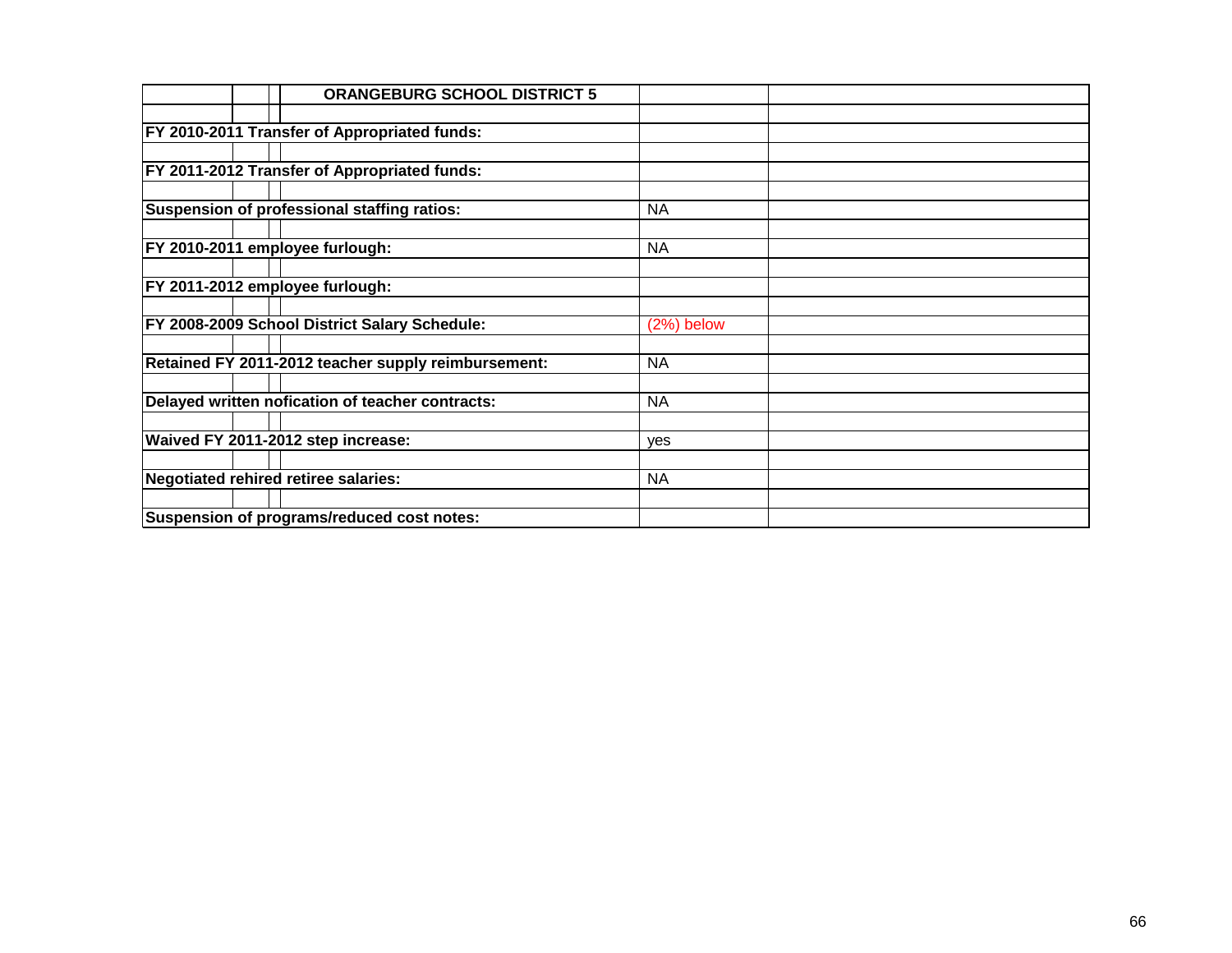|               |                                            | <b>PICKENS SCHOOL DISTRICT</b>                      |                          |                                               |  |  |  |  |
|---------------|--------------------------------------------|-----------------------------------------------------|--------------------------|-----------------------------------------------|--|--|--|--|
|               |                                            |                                                     |                          |                                               |  |  |  |  |
|               |                                            | FY 2010-2011 Transfer of Appropriated funds:        |                          |                                               |  |  |  |  |
| Date Rec'd    | Qtr                                        | <b>Transfer From</b>                                | Transfer Amount          | <b>Transfer To</b>                            |  |  |  |  |
| 5/26/2011 4th |                                            | 338 - Students At Risk*                             | 250,000.00<br>\$         | 100 - General Fund                            |  |  |  |  |
|               |                                            | 344 - High Achieving Students*                      | \$                       | 150,000.00 100 - General Fund                 |  |  |  |  |
|               |                                            | 928 - EEDA Career Specialists*                      | \$<br>100,000.00         | 100 - General Fund                            |  |  |  |  |
|               |                                            | 927 - Student Health - PE Teachers                  | \$                       | 75,000.00 100 - General Fund                  |  |  |  |  |
|               |                                            | 960 - K-5 Enhancement*                              | \$                       | 750,000.00 100 - General Fund                 |  |  |  |  |
|               |                                            | 960 - K-5 Enhancement*                              | \$                       | 110,000.00 100 - General Fund                 |  |  |  |  |
|               |                                            | 928 - EEDA Career Specialists*                      | \$                       | 25,000.00 936 - Student Health/Fitness Nurses |  |  |  |  |
| 6/16/2011 4th |                                            | 927 - Student Health - PE Teachers                  | $\overline{\mathcal{L}}$ | 65,000.00 936 - Student Health/Fitness Nurses |  |  |  |  |
|               |                                            |                                                     |                          |                                               |  |  |  |  |
|               |                                            | FY 2011-2012 Transfer of Appropriated funds:        |                          |                                               |  |  |  |  |
|               |                                            |                                                     |                          |                                               |  |  |  |  |
|               |                                            | Suspension of professional staffing ratios:         | <b>NA</b>                |                                               |  |  |  |  |
|               |                                            |                                                     |                          |                                               |  |  |  |  |
|               |                                            | FY 2010-2011 employee furlough:                     | <b>NA</b>                |                                               |  |  |  |  |
|               |                                            |                                                     |                          |                                               |  |  |  |  |
|               |                                            | FY 2011-2012 employee furlough:                     |                          |                                               |  |  |  |  |
|               |                                            |                                                     |                          |                                               |  |  |  |  |
|               |                                            | FY 2008-2009 School District Salary Schedule:       | (2.19%) below            |                                               |  |  |  |  |
|               |                                            |                                                     |                          |                                               |  |  |  |  |
|               |                                            | Retained FY 2011-2012 teacher supply reimbursement: | <b>NA</b>                |                                               |  |  |  |  |
|               |                                            |                                                     |                          |                                               |  |  |  |  |
|               |                                            | Delayed written nofication of teacher contracts:    | <b>NA</b>                |                                               |  |  |  |  |
|               |                                            |                                                     |                          |                                               |  |  |  |  |
|               |                                            | Waived FY 2011-2012 step increase:                  | yes                      |                                               |  |  |  |  |
|               |                                            |                                                     |                          |                                               |  |  |  |  |
|               |                                            | <b>Negotiated rehired retiree salaries:</b>         | <b>NA</b>                |                                               |  |  |  |  |
|               |                                            |                                                     |                          |                                               |  |  |  |  |
|               | Suspension of programs/reduced cost notes: |                                                     |                          |                                               |  |  |  |  |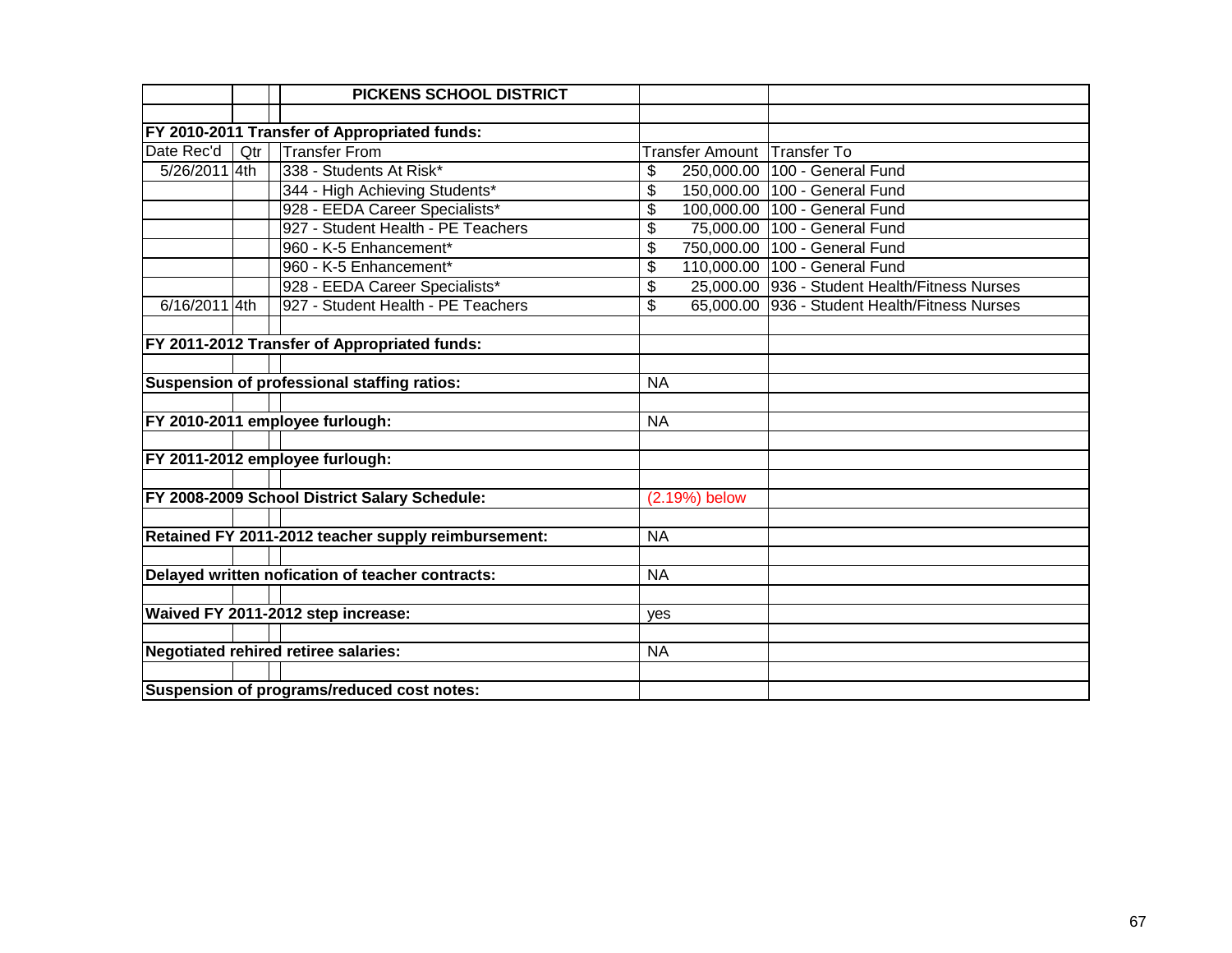|               |     | <b>RICHLAND SCHOOL DISTRICT 1</b>                   |                        |                                              |
|---------------|-----|-----------------------------------------------------|------------------------|----------------------------------------------|
|               |     |                                                     |                        |                                              |
|               |     | FY 2010-2011 Transfer of Appropriated funds:        |                        |                                              |
| Date Rec'd    | Qtr | <b>Transfer From</b>                                | <b>Transfer Amount</b> | Transfer To                                  |
| 6/15/2011 4th |     | 368 - Technical Assistance                          | \$<br>94,260.00        | 100 - General Fund                           |
|               |     |                                                     |                        |                                              |
|               |     | FY 2011-2012 Transfer of Appropriated funds:        |                        |                                              |
|               |     |                                                     |                        |                                              |
|               |     | Suspension of professional staffing ratios:         | <b>NA</b>              |                                              |
|               |     |                                                     |                        |                                              |
|               |     | FY 2010-2011 employee furlough:                     | <b>NA</b>              |                                              |
|               |     |                                                     |                        |                                              |
|               |     | FY 2011-2012 employee furlough:                     |                        |                                              |
|               |     |                                                     |                        |                                              |
|               |     | FY 2008-2009 School District Salary Schedule:       | yes                    |                                              |
|               |     |                                                     |                        |                                              |
|               |     | Retained FY 2011-2012 teacher supply reimbursement: | <b>NA</b>              |                                              |
|               |     |                                                     |                        |                                              |
|               |     | Delayed written nofication of teacher contracts:    | <b>NA</b>              |                                              |
|               |     |                                                     |                        |                                              |
|               |     | Waived FY 2011-2012 step increase:                  | <b>NA</b>              |                                              |
|               |     |                                                     |                        |                                              |
|               |     | <b>Negotiated rehired retiree salaries:</b>         | yes                    | 78.5 certified; 65 non-certified             |
|               |     |                                                     |                        |                                              |
|               |     |                                                     |                        | Reduced travel; reduced transportation costs |
|               |     | Suspension of programs/reduced cost notes:          |                        | for extracurricular competitions             |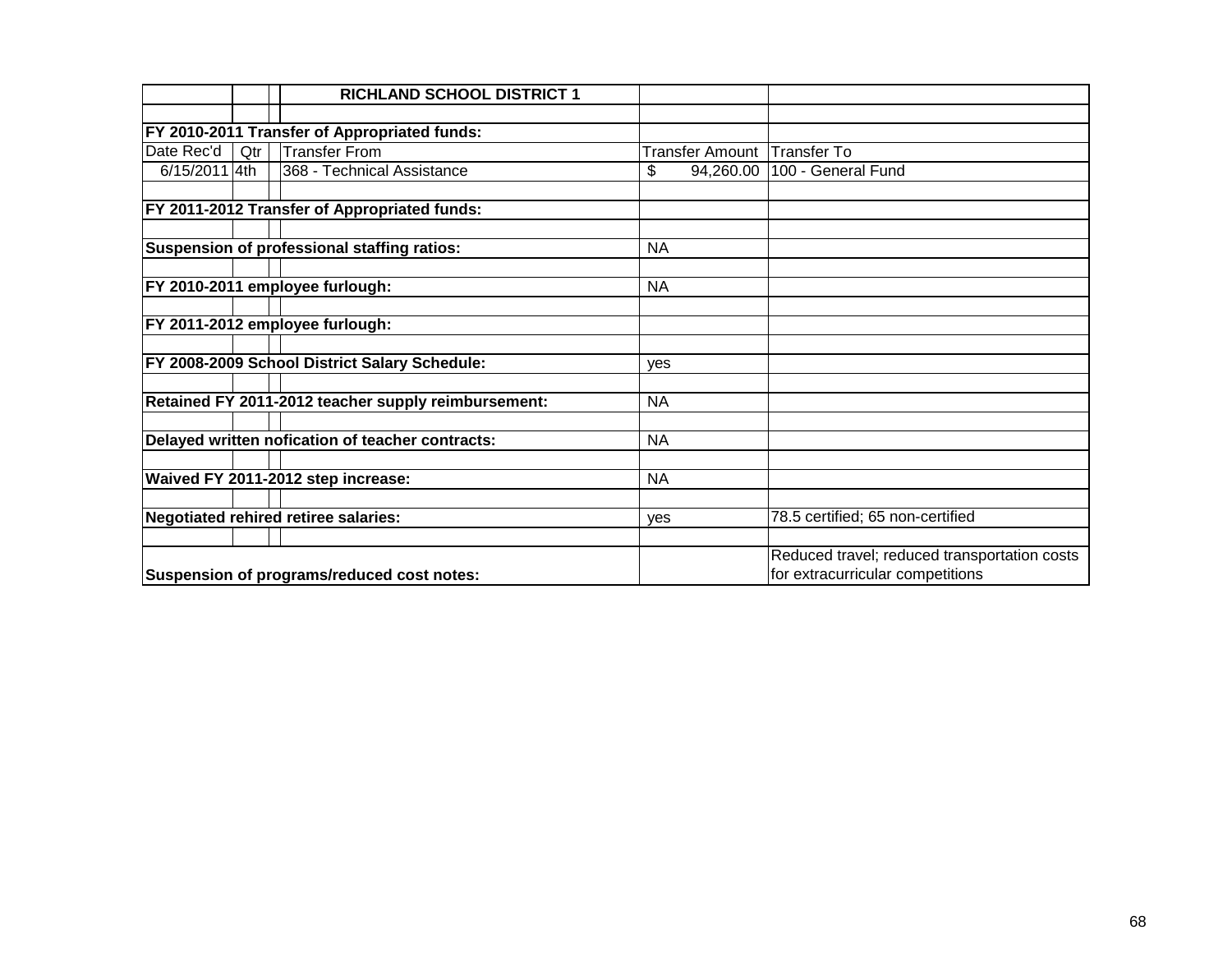|  | <b>RICHLAND SCHOOL DISTRICT 2</b>                    |           |                            |
|--|------------------------------------------------------|-----------|----------------------------|
|  |                                                      |           |                            |
|  | <b>FY 2010-2011 Transfer of Appropriated funds:</b>  |           |                            |
|  |                                                      |           |                            |
|  | FY 2011-2012 Transfer of Appropriated funds:         |           |                            |
|  |                                                      |           |                            |
|  | Suspension of professional staffing ratios:          | <b>NA</b> |                            |
|  |                                                      |           |                            |
|  | FY 2010-2011 employee furlough:                      | yes       | 1 teacher/2 administration |
|  |                                                      |           |                            |
|  | FY 2011-2012 employee furlough:                      |           |                            |
|  |                                                      |           |                            |
|  | <b>FY 2008-2009 School District Salary Schedule:</b> | 1% above  |                            |
|  |                                                      |           |                            |
|  | Retained FY 2011-2012 teacher supply reimbursement:  | <b>NA</b> |                            |
|  |                                                      |           |                            |
|  | Delayed written nofication of teacher contracts:     | <b>NA</b> |                            |
|  |                                                      |           |                            |
|  | Waived FY 2011-2012 step increase:                   | <b>NA</b> |                            |
|  |                                                      |           |                            |
|  | Negotiated rehired retiree salaries:                 | <b>NA</b> |                            |
|  |                                                      |           |                            |
|  | Suspension of programs/reduced cost notes:           |           |                            |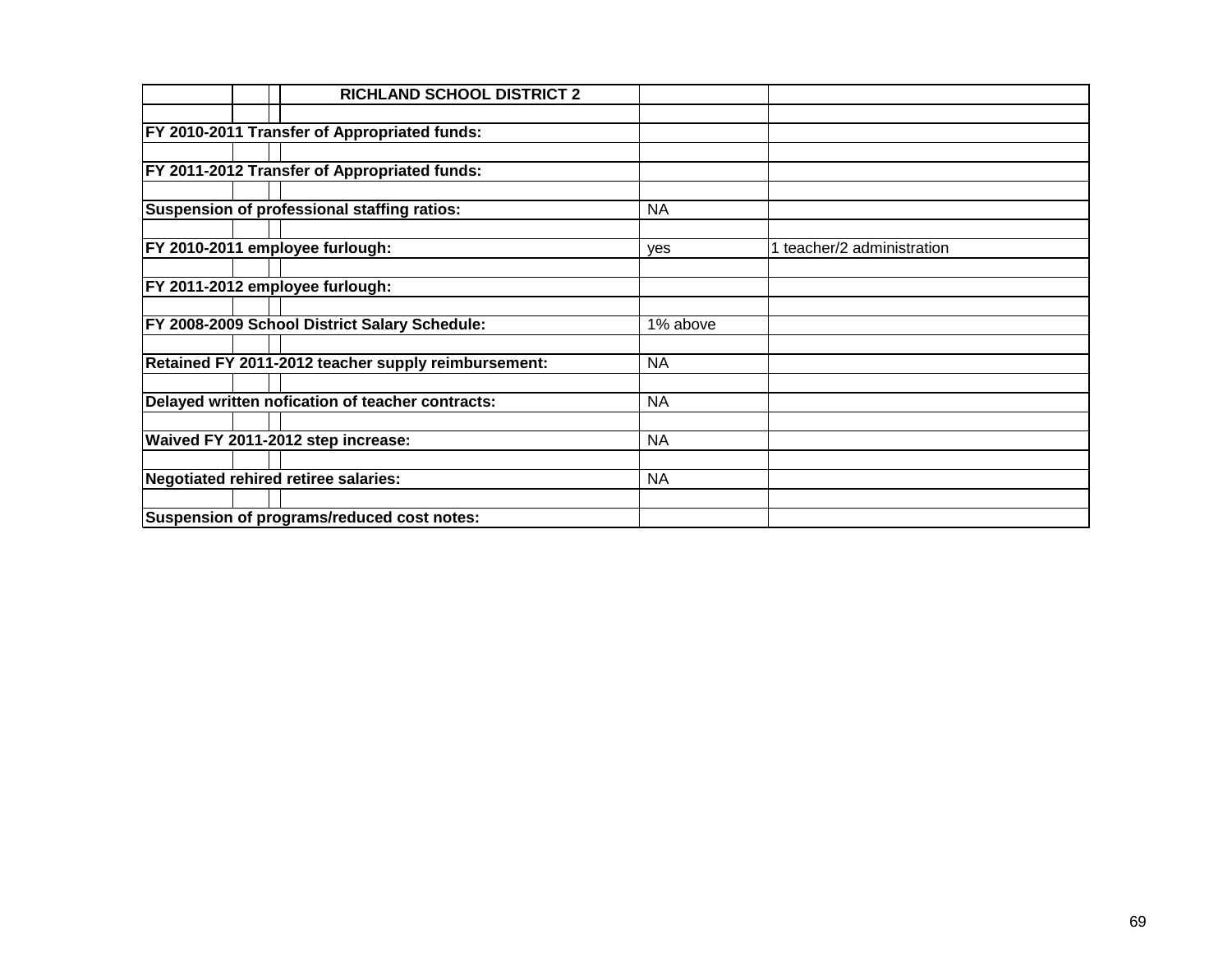|                                            |     | <b>SALUDA SCHOOL DISTRICT</b>                       |                        |                              |
|--------------------------------------------|-----|-----------------------------------------------------|------------------------|------------------------------|
|                                            |     |                                                     |                        |                              |
|                                            |     | FY 2010-2011 Transfer of Appropriated funds:        |                        |                              |
| Date Rec'd                                 | Qtr | <b>Transfer From</b>                                | <b>Transfer Amount</b> | <b>Transfer To</b>           |
| 6/22/2011 4th                              |     | 342 - Preschool Children with Disabilities          | \$<br>8,073.66         | 100 - General Fund           |
|                                            |     | K-5 Lottery Enhancement                             | \$<br>36,000.00        | 100 - General Fund           |
|                                            |     | 311 - Professional Development                      | \$<br>11,467.04        | 100 - General Fund           |
|                                            |     | 326 - Refurbish Science Kits                        | \$                     | 10,372.23 100 - General Fund |
|                                            |     | 358 - Reading                                       | \$                     | 9,709.24 100 - General Fund  |
|                                            |     | 377 - Teacher Supply (1)                            | \$                     | 44,000.00 100 - General Fund |
|                                            |     |                                                     |                        |                              |
|                                            |     | FY 2011-2012 Transfer of Appropriated funds:        |                        |                              |
|                                            |     |                                                     |                        |                              |
|                                            |     | Suspension of professional staffing ratios:         | <b>NA</b>              |                              |
|                                            |     |                                                     |                        |                              |
|                                            |     | FY 2010-2011 employee furlough:                     | yes                    | 3 teacher/6 administration   |
|                                            |     |                                                     |                        |                              |
|                                            |     | FY 2011-2012 employee furlough:                     |                        |                              |
|                                            |     |                                                     |                        |                              |
|                                            |     | FY 2008-2009 School District Salary Schedule:       | ves                    |                              |
|                                            |     |                                                     |                        |                              |
|                                            |     | Retained FY 2011-2012 teacher supply reimbursement: | ves                    |                              |
|                                            |     |                                                     |                        |                              |
|                                            |     | Delayed written nofication of teacher contracts:    | <b>ves</b>             |                              |
|                                            |     |                                                     |                        |                              |
|                                            |     | Waived FY 2011-2012 step increase:                  | yes                    |                              |
|                                            |     |                                                     |                        |                              |
|                                            |     | Negotiated rehired retiree salaries:                | yes                    | 4                            |
|                                            |     |                                                     |                        |                              |
| Suspension of programs/reduced cost notes: |     |                                                     |                        |                              |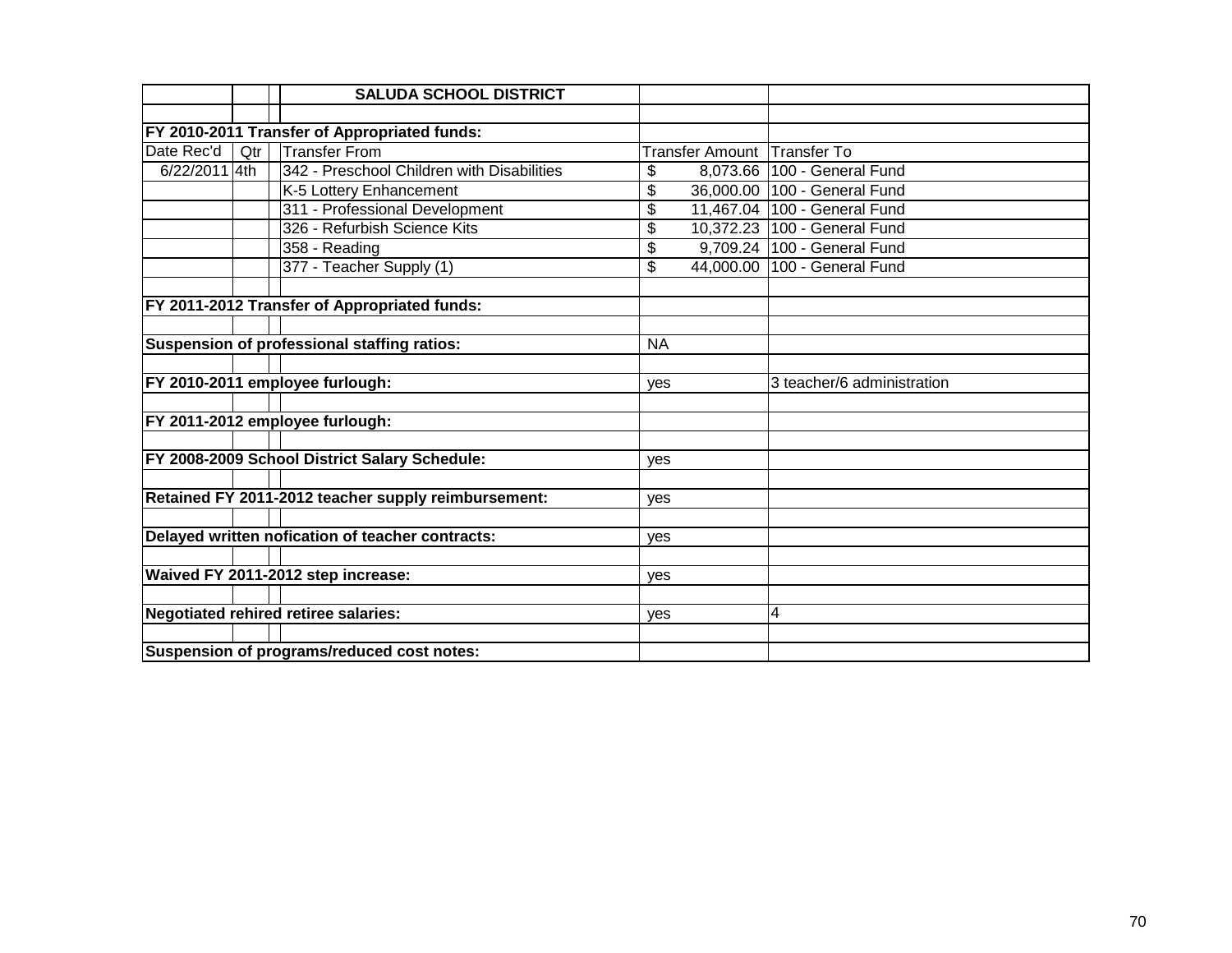|               |     | <b>SPARTANBURG SCHOOL DISTRICT 1</b>                |            |                        |                                                |
|---------------|-----|-----------------------------------------------------|------------|------------------------|------------------------------------------------|
|               |     |                                                     |            |                        |                                                |
|               |     | FY 2010-2011 Transfer of Appropriated funds:        |            |                        |                                                |
| Date Rec'd    | Qtr | <b>Transfer From</b>                                |            | <b>Transfer Amount</b> | <b>Transfer To</b>                             |
| 5/12/2011 4th |     | 325 - CATE Equipment                                | \$         | 40,882.00              | 100 - General Fund                             |
|               |     |                                                     |            |                        |                                                |
|               |     | FY 2011-2012 Transfer of Appropriated funds:        |            |                        |                                                |
|               |     |                                                     |            |                        |                                                |
|               |     | Suspension of professional staffing ratios:         | <b>NA</b>  |                        |                                                |
|               |     |                                                     |            |                        |                                                |
|               |     | FY 2010-2011 employee furlough:                     | <b>ves</b> |                        | 5 teacher/10 administration                    |
|               |     |                                                     |            |                        |                                                |
|               |     | FY 2011-2012 employee furlough:                     |            |                        |                                                |
|               |     |                                                     |            |                        |                                                |
|               |     | FY 2008-2009 School District Salary Schedule:       | ves        |                        |                                                |
|               |     |                                                     |            |                        |                                                |
|               |     | Retained FY 2011-2012 teacher supply reimbursement: | <b>NA</b>  |                        |                                                |
|               |     |                                                     |            |                        |                                                |
|               |     | Delayed written nofication of teacher contracts:    | <b>NA</b>  |                        |                                                |
|               |     |                                                     |            |                        |                                                |
|               |     | Waived FY 2011-2012 step increase:                  | <b>NA</b>  |                        |                                                |
|               |     |                                                     |            |                        |                                                |
|               |     | <b>Negotiated rehired retiree salaries:</b>         | <b>NA</b>  |                        |                                                |
|               |     |                                                     |            |                        |                                                |
|               |     |                                                     |            |                        | technology replacement delayed; conference     |
|               |     |                                                     |            |                        | travel limited; non-essential initiatives have |
|               |     | Suspension of programs/reduced cost notes:          |            |                        | been reduced or frozen                         |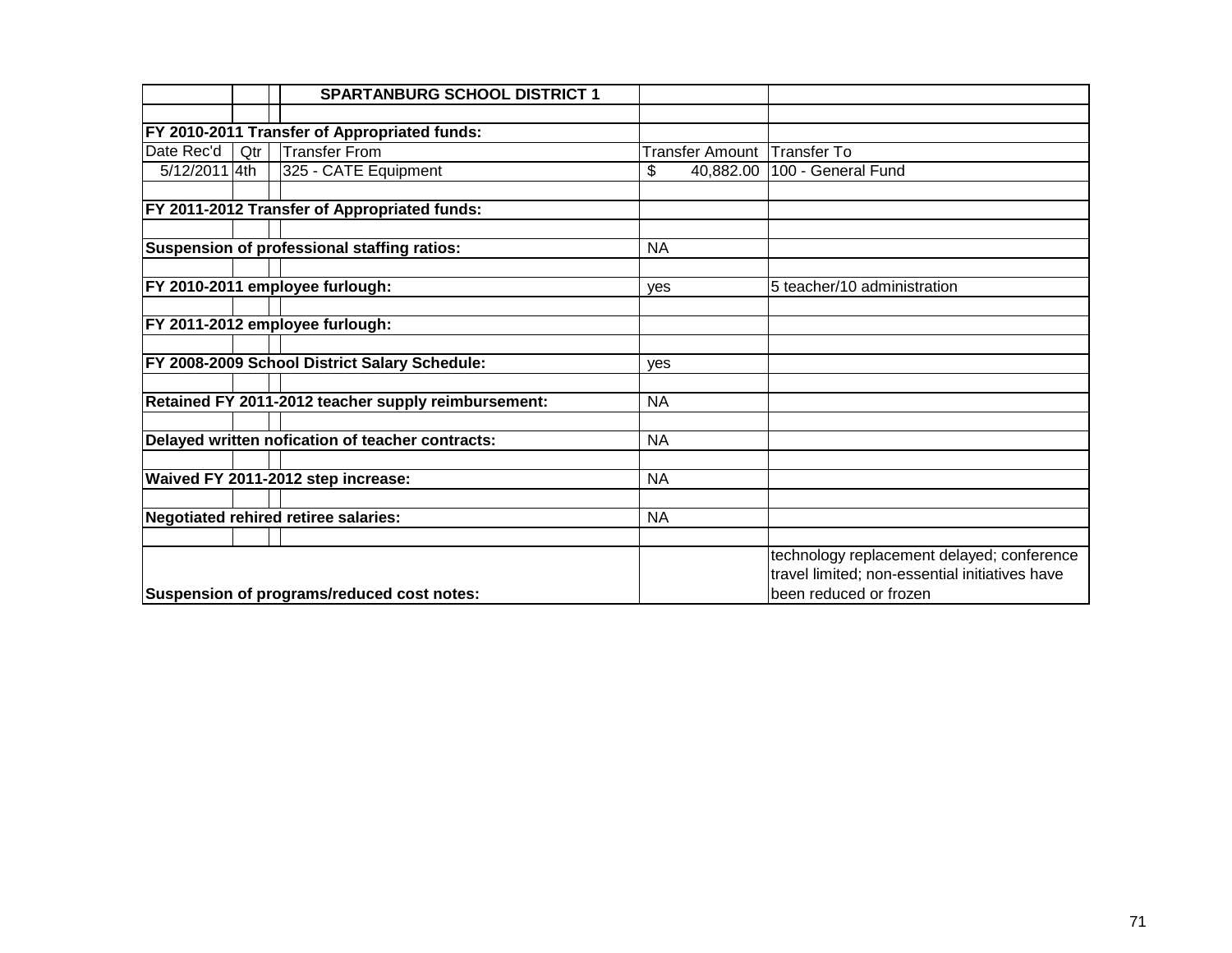|  | <b>SPARTANBURG SCHOOL DISTRICT 2</b>                |           |                                    |
|--|-----------------------------------------------------|-----------|------------------------------------|
|  |                                                     |           |                                    |
|  | <b>FY 2010-2011 Transfer of Appropriated funds:</b> |           |                                    |
|  |                                                     |           |                                    |
|  | <b>FY 2011-2012 Transfer of Appropriated funds:</b> |           |                                    |
|  |                                                     |           |                                    |
|  | Suspension of professional staffing ratios:         | <b>NA</b> |                                    |
|  |                                                     |           |                                    |
|  | FY 2010-2011 employee furlough:                     | yes       | 5 teacher/10 administration        |
|  |                                                     |           |                                    |
|  | FY 2011-2012 employee furlough:                     |           |                                    |
|  |                                                     |           |                                    |
|  | FY 2008-2009 School District Salary Schedule:       | yes       |                                    |
|  |                                                     |           |                                    |
|  | Retained FY 2011-2012 teacher supply reimbursement: | <b>NA</b> |                                    |
|  |                                                     |           |                                    |
|  | Delayed written nofication of teacher contracts:    | <b>NA</b> |                                    |
|  |                                                     |           |                                    |
|  | Waived FY 2011-2012 step increase:                  | <b>NA</b> |                                    |
|  |                                                     |           |                                    |
|  | Negotiated rehired retiree salaries:                | yes       | 38 staff - 15% reduction in pay    |
|  |                                                     |           |                                    |
|  |                                                     |           | Reduced maintenance and technology |
|  | Suspension of programs/reduced cost notes:          |           | budgets                            |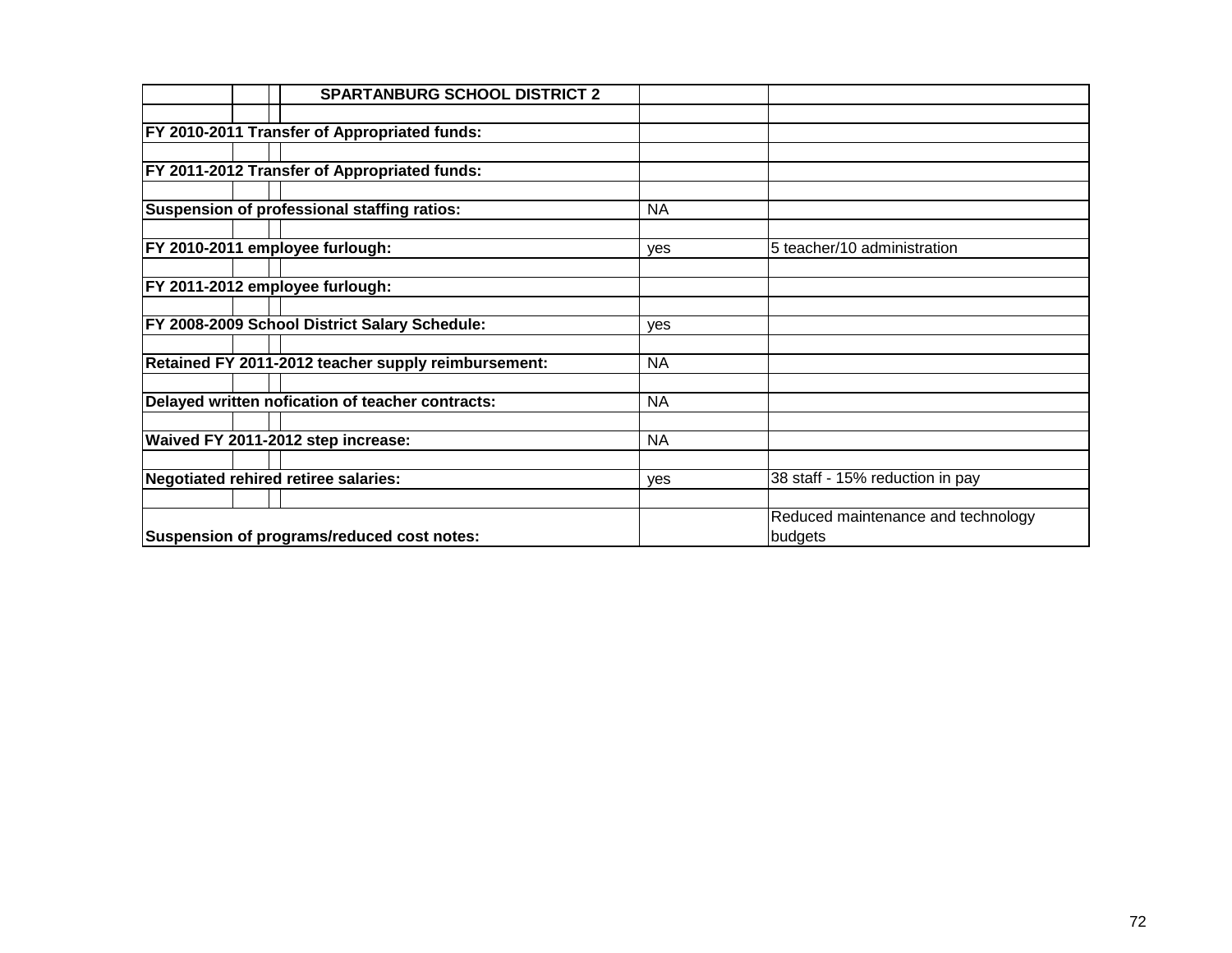|              |     | <b>SPARTANBURG SCHOOL DISTRICT 3</b>                |           |                                                |
|--------------|-----|-----------------------------------------------------|-----------|------------------------------------------------|
|              |     |                                                     |           |                                                |
|              |     | FY 2010-2011 Transfer of Appropriated funds:        |           |                                                |
| Date Rec'd   | Qtr | <b>Transfer From</b>                                |           | Transfer Amount Transfer To                    |
| 6/8/2011 4th |     | 342 - Preschool Children with Disabilities          | \$        | 5,800.00 936 - Student Health/Fitness - Nurses |
|              |     | 342 - Preschool Children with Disabilities          | \$        | 6,500.00 340 - 4 Year Old Early Childhood      |
|              |     | 342 - Preschool Children with Disabilities          | \$        | 2,100.00 937 - Student Health/Fitness          |
|              |     | 342 - Preschool Children with Disabilities          | \$        | 6,836.72 338 - Students At Risk                |
|              |     |                                                     |           |                                                |
|              |     | FY 2011-2012 Transfer of Appropriated funds:        |           |                                                |
|              |     |                                                     |           |                                                |
|              |     | Suspension of professional staffing ratios:         | <b>NA</b> |                                                |
|              |     | FY 2010-2011 employee furlough:                     |           | 5 teacher/10 administration                    |
|              |     |                                                     | yes       |                                                |
|              |     | FY 2011-2012 employee furlough:                     |           |                                                |
|              |     |                                                     |           |                                                |
|              |     | FY 2008-2009 School District Salary Schedule:       | yes       |                                                |
|              |     |                                                     |           |                                                |
|              |     | Retained FY 2011-2012 teacher supply reimbursement: | <b>NA</b> |                                                |
|              |     |                                                     |           |                                                |
|              |     | Delayed written nofication of teacher contracts:    | <b>NA</b> |                                                |
|              |     |                                                     |           |                                                |
|              |     | Waived FY 2011-2012 step increase:                  | <b>NA</b> |                                                |
|              |     |                                                     |           |                                                |
|              |     | <b>Negotiated rehired retiree salaries:</b>         | yes       | 32 (15% reduction)                             |
|              |     |                                                     |           |                                                |
|              |     | Suspension of programs/reduced cost notes:          |           |                                                |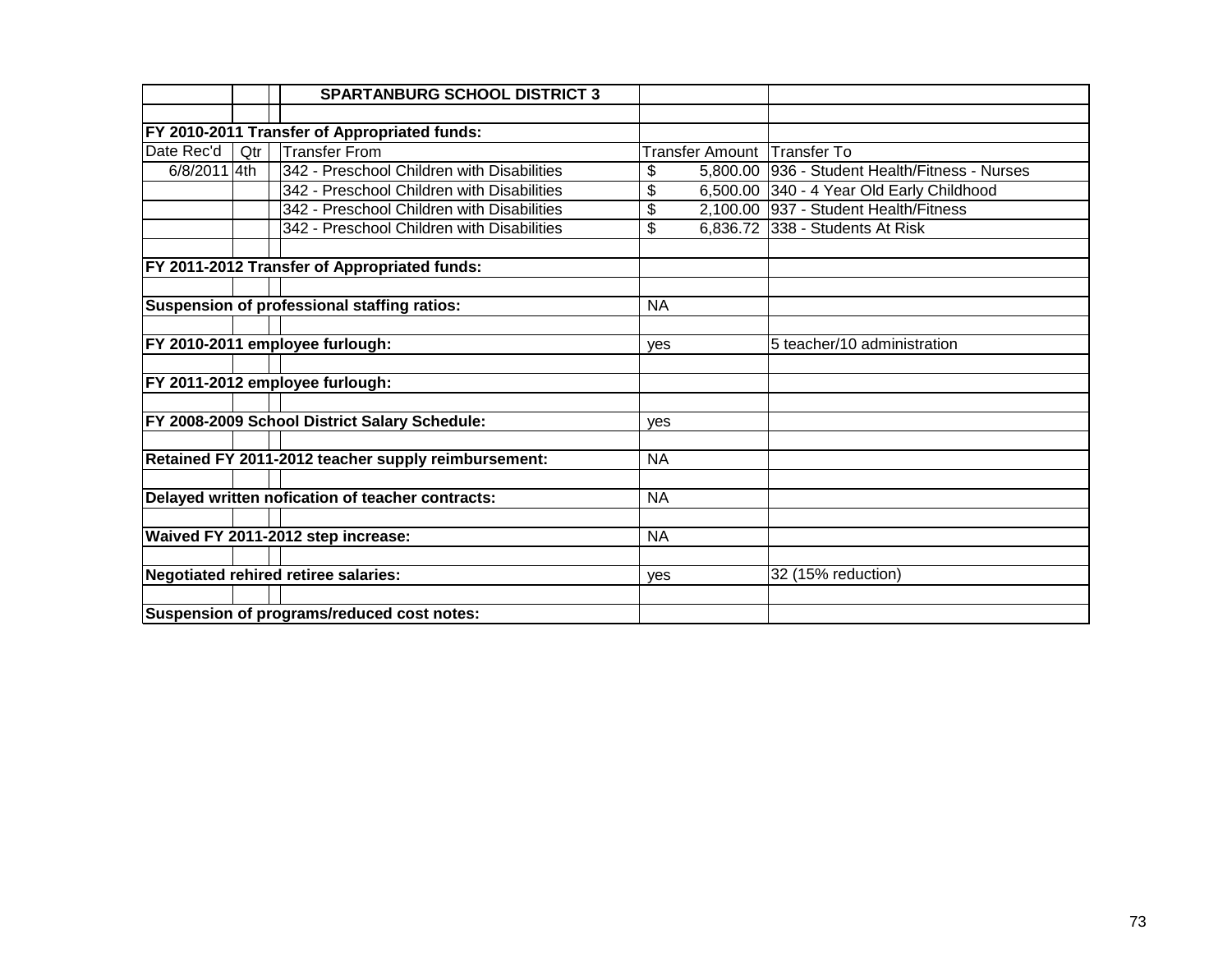|               |     | <b>SPARTANBURG SCHOOL DISTRICT 4</b>                |                 |                                  |
|---------------|-----|-----------------------------------------------------|-----------------|----------------------------------|
|               |     |                                                     |                 |                                  |
|               |     | FY 2010-2011 Transfer of Appropriated funds:        |                 |                                  |
| Date Rec'd    | Qtr | <b>Transfer From</b>                                |                 | Transfer Amount Transfer To      |
| 2/22/2011 3rd |     | 344 - High Achieving Students *                     | \$              | 32,264.86   100 - General Fund   |
|               |     | 908 - Refurbish Science Kits*                       | \$              | 13,420.74 338 - Students At Risk |
|               |     | 326 - Refurbish Science Kits                        | \$              | 16,295.00 338 - Students At Risk |
| 6/10/2011 4th |     | 916 - ADEPT*                                        | \$              | 2,391.66 338 - Students At Risk  |
|               |     | $916 - ADEPT$                                       | \$              | 1,633.47 338 - Students At Risk  |
|               |     | 358 - Reading                                       | $\overline{\$}$ | 28,159.18 338 - Students At Risk |
|               |     | 358 - Reading*                                      | \$              | 12,087.08 338 - Students At Risk |
|               |     |                                                     |                 |                                  |
|               |     | FY 2011-2012 Transfer of Appropriated funds:        |                 |                                  |
|               |     |                                                     |                 |                                  |
|               |     | Suspension of professional staffing ratios:         | <b>NA</b>       |                                  |
|               |     |                                                     |                 |                                  |
|               |     | FY 2010-2011 employee furlough:                     | yes             | 5 teacher/10 administration      |
|               |     |                                                     |                 |                                  |
|               |     | FY 2011-2012 employee furlough:                     |                 |                                  |
|               |     |                                                     |                 |                                  |
|               |     | FY 2008-2009 School District Salary Schedule:       | ves             |                                  |
|               |     |                                                     |                 |                                  |
|               |     | Retained FY 2011-2012 teacher supply reimbursement: | <b>NA</b>       |                                  |
|               |     |                                                     |                 |                                  |
|               |     | Delayed written nofication of teacher contracts:    | <b>NA</b>       |                                  |
|               |     |                                                     |                 |                                  |
|               |     | Waived FY 2011-2012 step increase:                  | <b>NA</b>       |                                  |
|               |     |                                                     |                 |                                  |
|               |     | <b>Negotiated rehired retiree salaries:</b>         | <b>NA</b>       |                                  |
|               |     |                                                     |                 |                                  |
|               |     | Suspension of programs/reduced cost notes:          |                 |                                  |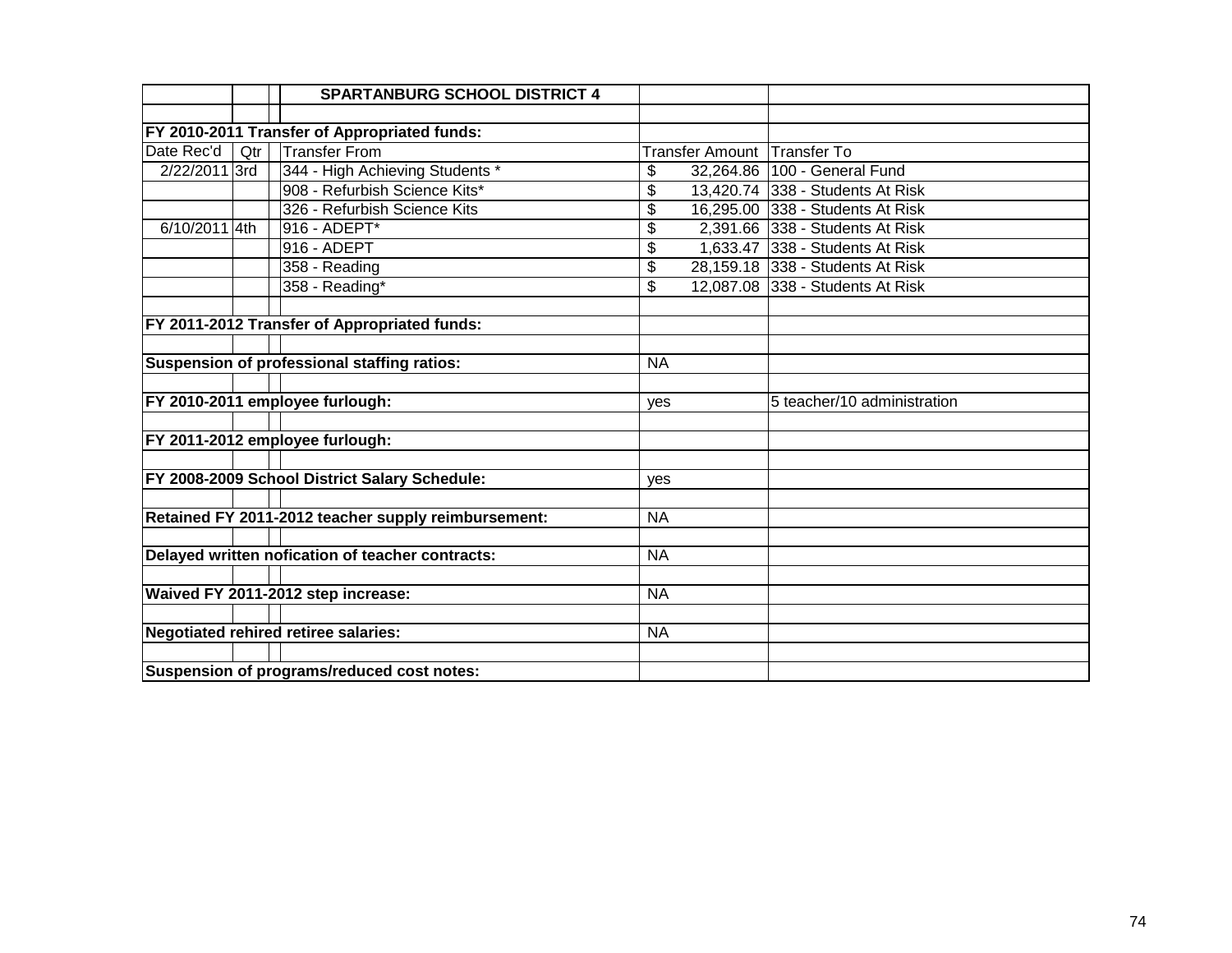| <b>SPARTANBURG SCHOOL DISTRICT 5</b>                |            |                                                                                                                                                                                                                                             |
|-----------------------------------------------------|------------|---------------------------------------------------------------------------------------------------------------------------------------------------------------------------------------------------------------------------------------------|
|                                                     |            |                                                                                                                                                                                                                                             |
| FY 2010-2011 Transfer of Appropriated funds:        |            |                                                                                                                                                                                                                                             |
|                                                     |            |                                                                                                                                                                                                                                             |
| FY 2011-2012 Transfer of Appropriated funds:        |            |                                                                                                                                                                                                                                             |
|                                                     |            |                                                                                                                                                                                                                                             |
| Suspension of professional staffing ratios:         | <b>NA</b>  |                                                                                                                                                                                                                                             |
|                                                     |            |                                                                                                                                                                                                                                             |
| FY 2010-2011 employee furlough:                     | yes        | 5 teacher/10 administration                                                                                                                                                                                                                 |
|                                                     |            |                                                                                                                                                                                                                                             |
| FY 2011-2012 employee furlough:                     |            |                                                                                                                                                                                                                                             |
| FY 2008-2009 School District Salary Schedule:       | <b>ves</b> |                                                                                                                                                                                                                                             |
|                                                     |            |                                                                                                                                                                                                                                             |
| Retained FY 2011-2012 teacher supply reimbursement: | <b>NA</b>  |                                                                                                                                                                                                                                             |
|                                                     |            |                                                                                                                                                                                                                                             |
| Delayed written nofication of teacher contracts:    | <b>NA</b>  |                                                                                                                                                                                                                                             |
|                                                     |            |                                                                                                                                                                                                                                             |
| Waived FY 2011-2012 step increase:                  | <b>NA</b>  |                                                                                                                                                                                                                                             |
|                                                     |            |                                                                                                                                                                                                                                             |
| Negotiated rehired retiree salaries:                | <b>NA</b>  |                                                                                                                                                                                                                                             |
|                                                     |            |                                                                                                                                                                                                                                             |
| Suspension of programs/reduced cost notes:          |            | Reduced supply/equipment budgets; reduced<br>supplementing the employee's health<br>insurance premiums; reducing attendance<br>incentives; eliminated 6 para professional<br>positions; eliminated 8 certified positions;<br>reduced travel |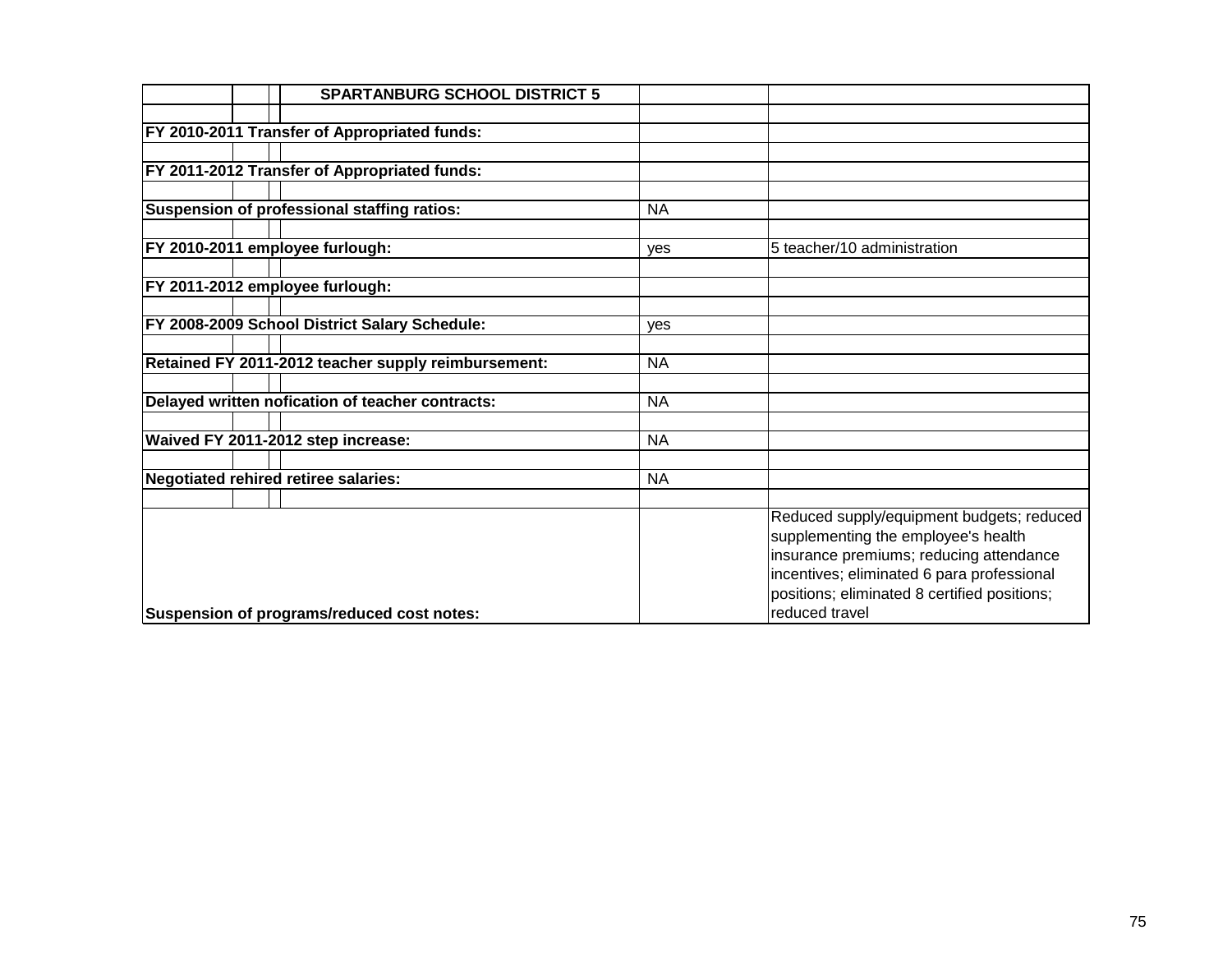|              |     | <b>SPARTANBURG SCHOOL DISTRICT 6</b>                |           |                                                                                                                                                                                                                                 |
|--------------|-----|-----------------------------------------------------|-----------|---------------------------------------------------------------------------------------------------------------------------------------------------------------------------------------------------------------------------------|
|              |     |                                                     |           |                                                                                                                                                                                                                                 |
|              |     | FY 2010-2011 Transfer of Appropriated funds:        |           |                                                                                                                                                                                                                                 |
| Date Rec'd   | Qtr | <b>Transfer From</b>                                |           | Transfer Amount Transfer To                                                                                                                                                                                                     |
| 6/7/2011 4th |     | 311 - Professional Development                      | \$        | 47,005.00 330 - Handicapped Student Services                                                                                                                                                                                    |
|              |     | 342 - Early Intervention Preschool                  | \$        | 22,172.00 340 - 4 Year Old Early Childhood                                                                                                                                                                                      |
|              |     | 338 - Students At Risk                              | \$        | 75,421.00 340 - 4 Year Old Early Childhood                                                                                                                                                                                      |
|              |     | 338 - Students At Risk                              | \$        | 91,992.00 344 - High Achieving Students                                                                                                                                                                                         |
|              |     | FY 2011-2012 Transfer of Appropriated funds:        |           |                                                                                                                                                                                                                                 |
|              |     |                                                     |           |                                                                                                                                                                                                                                 |
|              |     | Suspension of professional staffing ratios:         | yes       |                                                                                                                                                                                                                                 |
|              |     | FY 2010-2011 employee furlough:                     | yes       | 5 teacher/10 administration                                                                                                                                                                                                     |
|              |     | FY 2011-2012 employee furlough:                     |           |                                                                                                                                                                                                                                 |
|              |     |                                                     |           |                                                                                                                                                                                                                                 |
|              |     | FY 2008-2009 School District Salary Schedule:       | yes       |                                                                                                                                                                                                                                 |
|              |     |                                                     |           |                                                                                                                                                                                                                                 |
|              |     | Retained FY 2011-2012 teacher supply reimbursement: | <b>NA</b> |                                                                                                                                                                                                                                 |
|              |     | Delayed written nofication of teacher contracts:    |           |                                                                                                                                                                                                                                 |
|              |     |                                                     | yes       |                                                                                                                                                                                                                                 |
|              |     | Waived FY 2011-2012 step increase:                  | <b>NA</b> |                                                                                                                                                                                                                                 |
|              |     |                                                     |           |                                                                                                                                                                                                                                 |
|              |     | <b>Negotiated rehired retiree salaries:</b>         | yes       | 78                                                                                                                                                                                                                              |
|              |     |                                                     |           |                                                                                                                                                                                                                                 |
|              |     | Suspension of programs/reduced cost notes:          |           | Delayed Maintenance vehicle replacement<br>schedule; eliminated overnight travel unless<br>required by grant; delayed computer<br>replacement schedule; suspended tuition<br>reimbursement unless in program before<br>07/01/09 |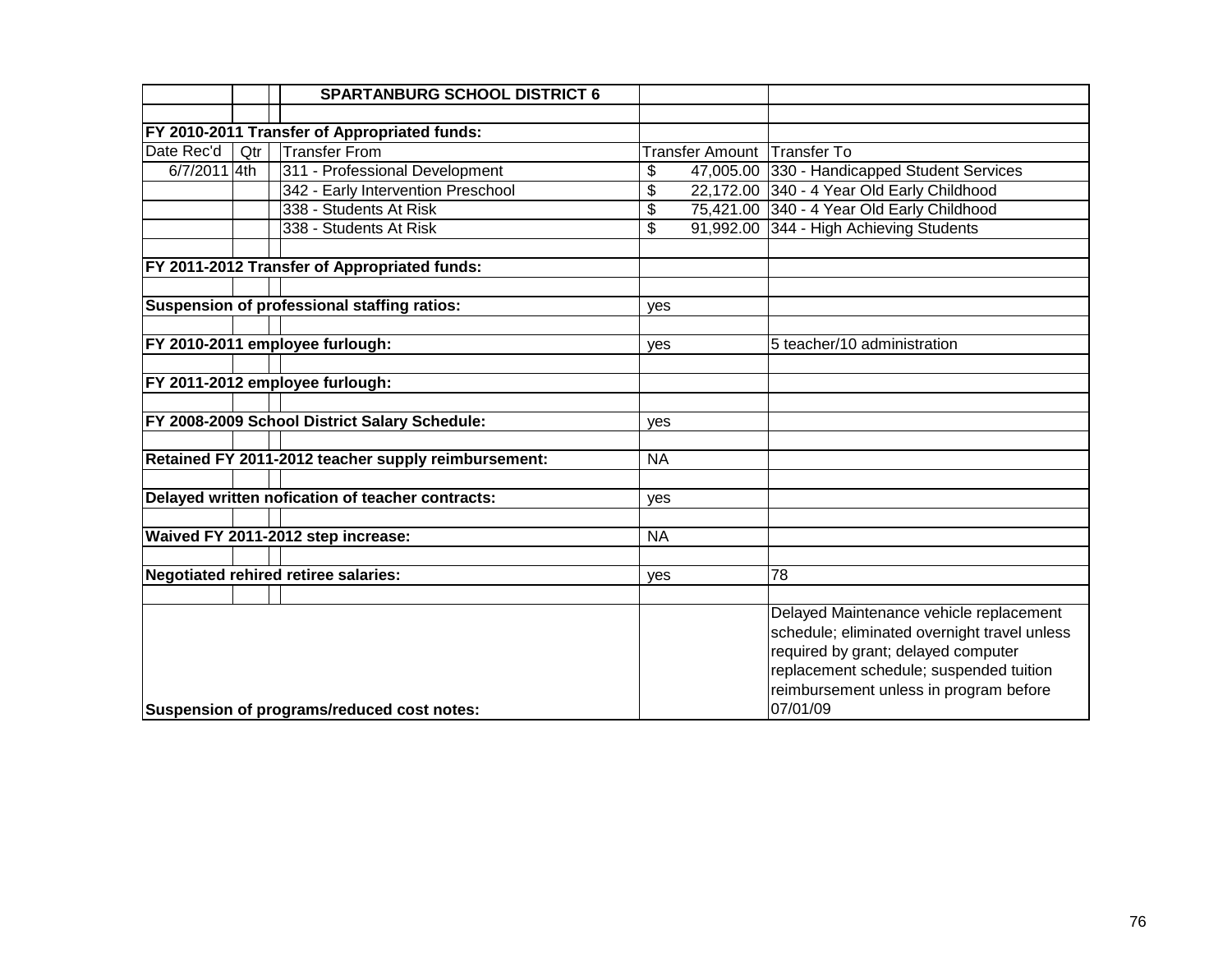| <b>SPARTANBURG SCHOOL DISTRICT 7</b>                |           |                                              |
|-----------------------------------------------------|-----------|----------------------------------------------|
|                                                     |           |                                              |
| <b>FY 2010-2011 Transfer of Appropriated funds:</b> |           |                                              |
|                                                     |           |                                              |
| <b>FY 2011-2012 Transfer of Appropriated funds:</b> |           |                                              |
|                                                     |           |                                              |
| Suspension of professional staffing ratios:         | <b>NA</b> |                                              |
|                                                     |           |                                              |
| FY 2010-2011 employee furlough:                     | yes       | 5 teacher/10 administration                  |
|                                                     |           |                                              |
| FY 2011-2012 employee furlough:                     |           |                                              |
|                                                     |           |                                              |
| FY 2008-2009 School District Salary Schedule:       | yes       |                                              |
| Retained FY 2011-2012 teacher supply reimbursement: | <b>NA</b> |                                              |
|                                                     |           |                                              |
| Delayed written nofication of teacher contracts:    | <b>NA</b> |                                              |
|                                                     |           |                                              |
| Waived FY 2011-2012 step increase:                  | <b>NA</b> |                                              |
|                                                     |           |                                              |
| Negotiated rehired retiree salaries:                | <b>NA</b> |                                              |
|                                                     |           |                                              |
|                                                     |           | Reduced budgets for supplies, equipment,     |
|                                                     |           | travel and training, maintenance; eliminated |
|                                                     |           | some positions; closed some facitlies and    |
| Suspension of programs/reduced cost notes:          |           | realigned others.                            |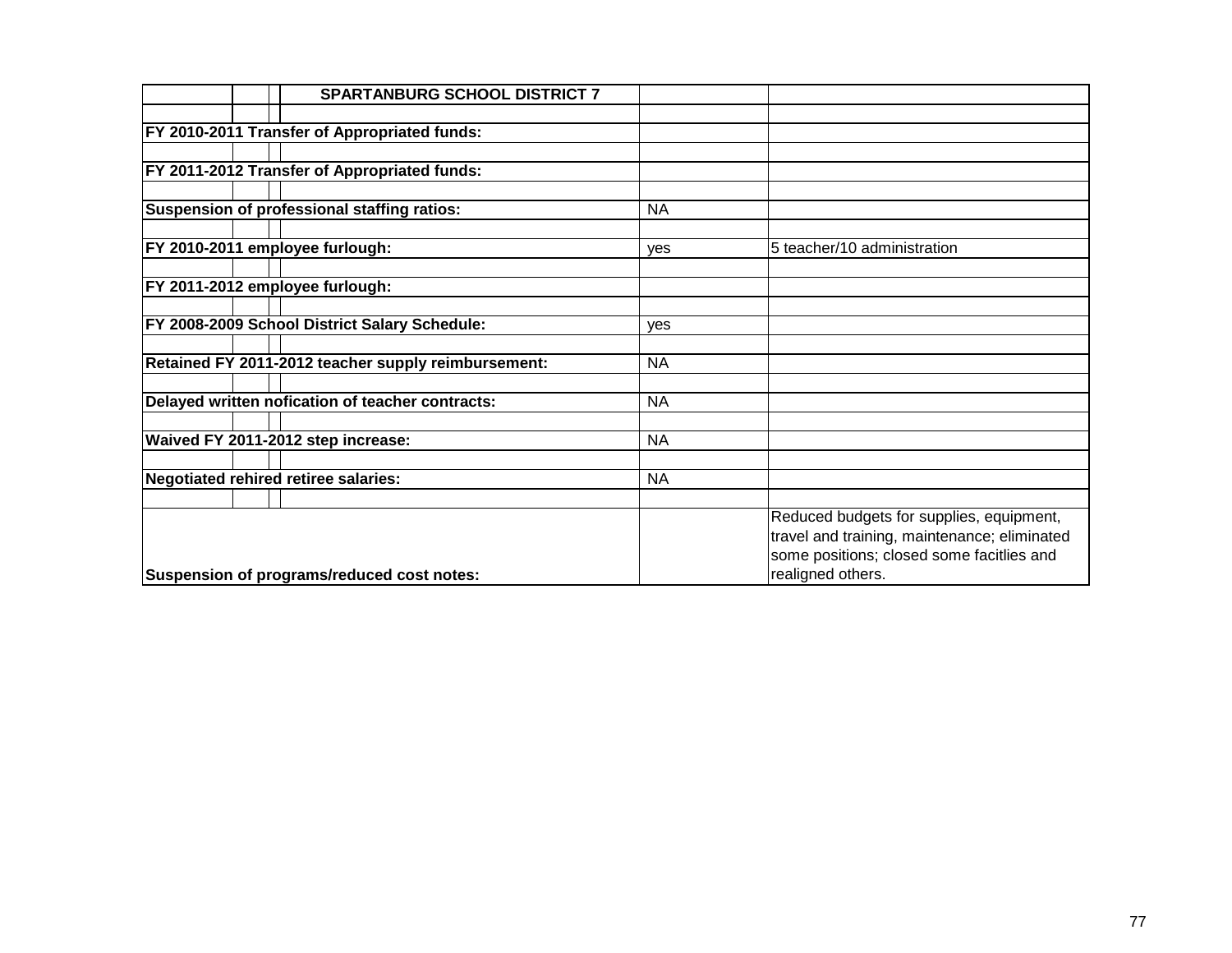|                |     | <b>SUMTER SCHOOL DISTRICT</b>                 |                                                                  |
|----------------|-----|-----------------------------------------------|------------------------------------------------------------------|
|                |     |                                               |                                                                  |
|                |     | FY 2010-2011 Transfer of Appropriated funds:  |                                                                  |
| Date Rec'd     | Qtr | <b>Transfer From</b>                          | Transfer Amount Transfer To                                      |
| 4/12/2011 4th  |     | 311 - Professional Development*               | \$<br>13,283.00 100 - General Fund                               |
|                |     | 325 - Career & Technology Equipment*          | \$<br>4,966.00 100 - General Fund                                |
|                |     | 338 - Students At Risk*                       | 38,866.00 100 - General Fund<br>\$                               |
|                |     | 368 - Technical Assistance*                   | \$<br>82,033.00 100 - General Fund                               |
|                |     | 919 - Apple Tags*                             | 4,149.00 100 - General Fund<br>\$                                |
|                |     | 926 - EEDA Supplemental*                      | \$<br>4,295.00 100 - General Fund                                |
|                |     | 927 - EEDA 8th Grade Awareness*               | $\overline{\$}$<br>1,346.00 100 - General Fund                   |
|                |     | 933 - Formative Assessment*                   | $\overline{\boldsymbol{\theta}}$<br>41,673.00 100 - General Fund |
|                |     | 960 - K-5 Enhancement*                        | $\overline{\mathcal{L}}$<br>61,793.00 100 - General Fund         |
|                |     | 311 - Professional Development                | 53,581.00 100 - General Fund<br>\$                               |
|                |     | 326 - Science Kit Refurbishment               | 33,977.00 100 - General Fund<br>\$                               |
|                |     | 338 - Students At Risk                        | 203,550.00 100 - General Fund<br>\$                              |
|                |     | 344 - High Achieving Students                 | \$<br>193,011.00 100 - General Fund                              |
|                |     | 358 - Reading                                 | 39,500.00 100 - General Fund<br>\$                               |
|                |     | 368 - Technical Assistance                    | \$<br>196,587.00 100 - General Fund                              |
|                |     | 916 - ADEPT                                   | \$<br>11,083.00 100 - General Fund                               |
|                |     | 919 - Apple Tags                              | 1,614.00 100 - General Fund<br>\$                                |
|                |     | 933 - Formative Assessment                    | 45,532.00 100 - General Fund<br>\$                               |
|                |     | 937 - Student Health and Fitness              | \$<br>33,000.00 100 - General Fund                               |
|                |     | 960 - K-5 Enhancement                         | \$<br>587,402.00 100 - General Fund                              |
|                |     | 967 - 6-8 Enhancement                         | 20,771.00 100 - General Fund<br>\$                               |
|                |     | 377 - Teacher Supply (1)                      | 147,675.00 100 - General Fund<br>\$                              |
| 12/17/2010 2nd |     | 330 - Trainable Mentally Handicapped Services | \$<br>9,301.30 338 - Students At Risk                            |
|                |     | 340 - 4-Year Old Early Childhood              | $\overline{\mathbf{e}}$<br>67,662.44 338 - Students At Risk      |
|                |     | 342 - Preschool Handicapped Services          | \$<br>37,128.65 338 - Students At Risk                           |
|                |     | 937 - Student Health and Fitness              | \$<br>134,332.95 338 - Students At Risk                          |
|                |     | 960 - K-5 Lottery                             | \$<br>46,227.25 338 - Students At Risk                           |
|                |     | 960 - K-5 Lottery                             | \$<br>100,701.92 344 - High Achieving Students                   |
|                |     | 960 - K-5 Lottery                             | $\overline{\mathbf{e}}$<br>30,652.43 358 - Reading               |
|                |     | 967 - 6-8 Lottery                             | 1,212.17 358 - Reading<br>\$                                     |
|                |     | 967 - 6-8 Lottery                             | 36,759.99 936 - Student Health - Nurses<br>\$                    |
|                |     |                                               |                                                                  |
|                |     | FY 2011-2012 Transfer of Appropriated funds:  |                                                                  |
|                |     |                                               |                                                                  |
|                |     | Suspension of professional staffing ratios:   | <b>NA</b>                                                        |
|                |     |                                               |                                                                  |
|                |     | FY 2010-2011 employee furlough:               | <b>NA</b>                                                        |
|                |     |                                               |                                                                  |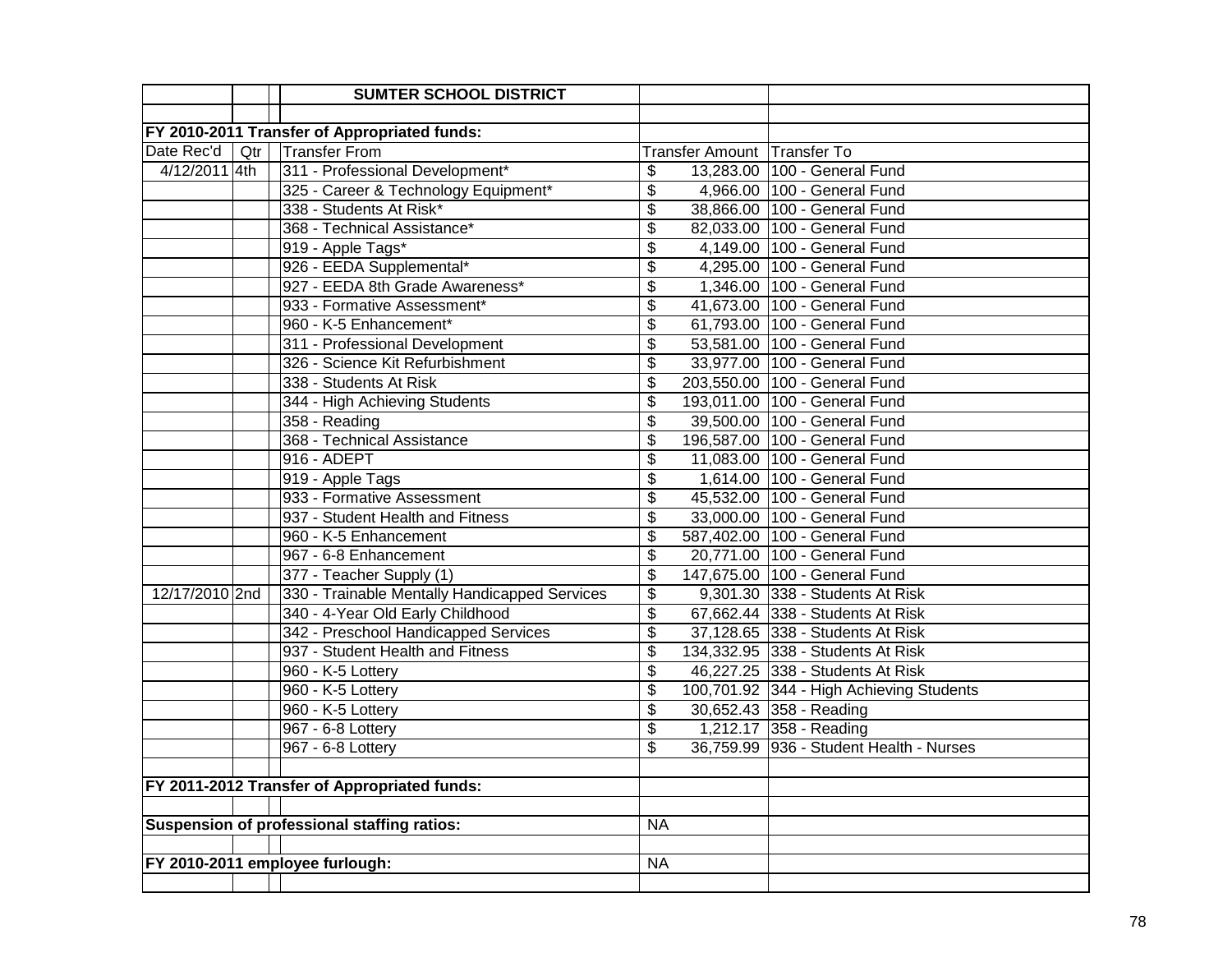| SUMTER SCHOOL DISTRICT CONT                         |           |                                            |
|-----------------------------------------------------|-----------|--------------------------------------------|
|                                                     |           |                                            |
| FY 2011-2012 employee furlough:                     |           |                                            |
|                                                     |           |                                            |
| FY 2008-2009 School District Salary Schedule:       | yes       |                                            |
|                                                     |           |                                            |
| Retained FY 2011-2012 teacher supply reimbursement: | yes       |                                            |
|                                                     |           |                                            |
| Delayed written nofication of teacher contracts:    | <b>NA</b> |                                            |
|                                                     |           |                                            |
| Waived FY 2011-2012 step increase:                  | yes       |                                            |
|                                                     |           |                                            |
| Negotiated rehired retiree salaries:                | <b>NA</b> |                                            |
|                                                     |           |                                            |
|                                                     |           | Conference not required by SCDE or grants; |
| Suspension of programs/reduced cost notes:          |           | food for meetings; use of subs             |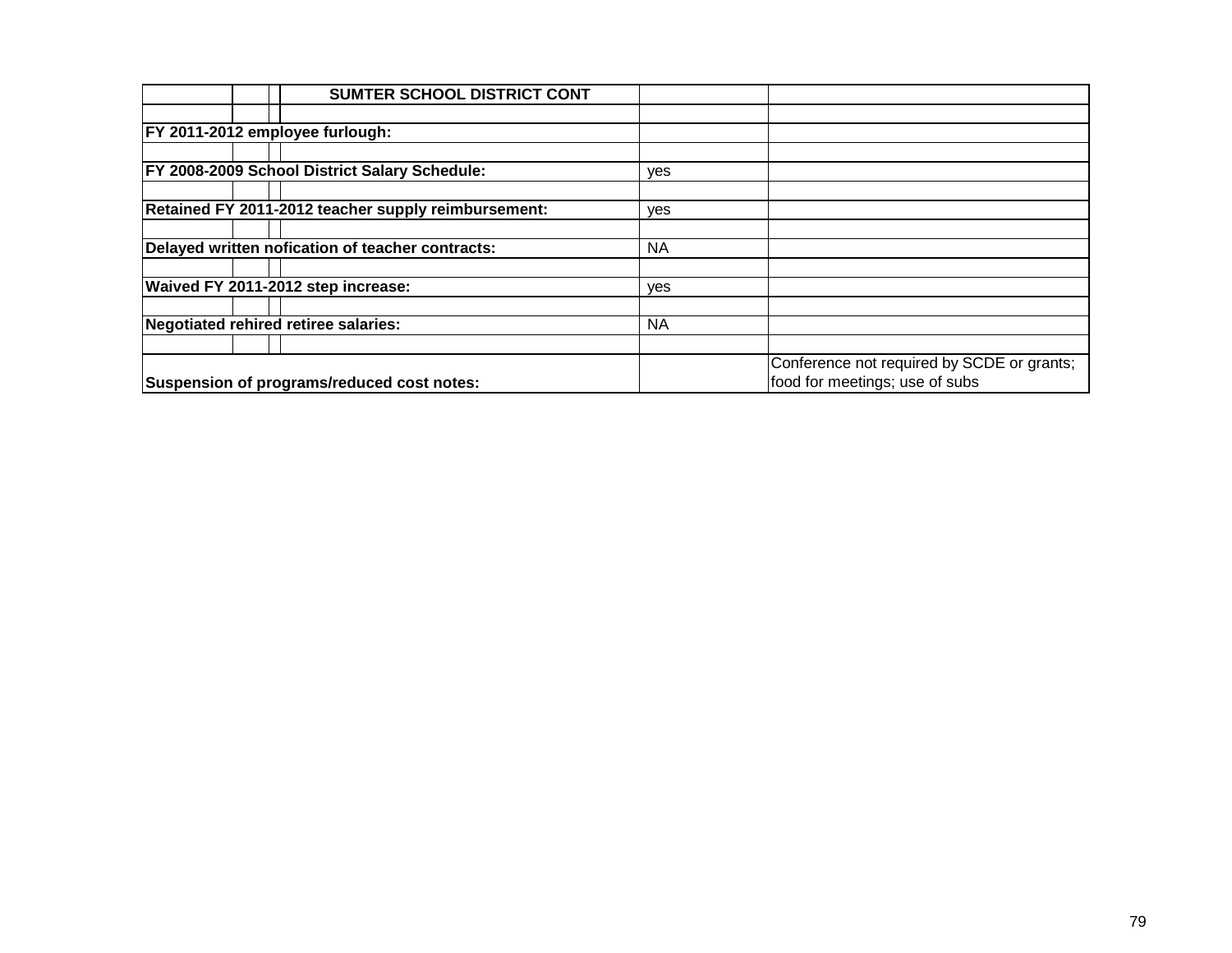|               |     | <b>UNION SCHOOL DISTRICT</b>                        |                        |                                        |
|---------------|-----|-----------------------------------------------------|------------------------|----------------------------------------|
|               |     |                                                     |                        |                                        |
|               |     | FY 2010-2011 Transfer of Appropriated funds:        |                        |                                        |
| Date Rec'd    | Qtr | <b>Transfer From</b>                                | <b>Transfer Amount</b> | <b>Transfer To</b>                     |
| 6/28/2011 4th |     | 311 - Professional Development                      | \$                     | 18,630.33 338 - Students At Risk       |
|               |     | 340 - 4 Year Old Early Childhood                    | \$                     | 151,250.57 338 - Students At Risk      |
|               |     | 368 - Technical Assistance                          | \$                     | 301,186.00 338 - Students At Risk      |
|               |     | 967 - 6-8 Enhancement                               | \$                     | 12,207.35 960 - K-5 Enhancement        |
|               |     |                                                     |                        |                                        |
|               |     | FY 2011-2012 Transfer of Appropriated funds:        |                        |                                        |
|               |     |                                                     |                        |                                        |
|               |     | Suspension of professional staffing ratios:         | <b>NA</b>              |                                        |
|               |     |                                                     |                        |                                        |
|               |     | FY 2010-2011 employee furlough:                     | <b>NA</b>              |                                        |
|               |     |                                                     |                        |                                        |
|               |     | FY 2011-2012 employee furlough:                     |                        |                                        |
|               |     |                                                     |                        |                                        |
|               |     | FY 2008-2009 School District Salary Schedule:       | ves                    |                                        |
|               |     |                                                     |                        |                                        |
|               |     | Retained FY 2011-2012 teacher supply reimbursement: | <b>NA</b>              |                                        |
|               |     |                                                     |                        |                                        |
|               |     | Delayed written nofication of teacher contracts:    | <b>NA</b>              |                                        |
|               |     |                                                     |                        |                                        |
|               |     | Waived FY 2011-2012 step increase:                  | <b>NA</b>              |                                        |
|               |     |                                                     |                        |                                        |
|               |     | <b>Negotiated rehired retiree salaries:</b>         | yes                    | 12                                     |
|               |     |                                                     |                        |                                        |
|               |     | Suspension of programs/reduced cost notes:          |                        | Driver Education; K-5 Foreign Language |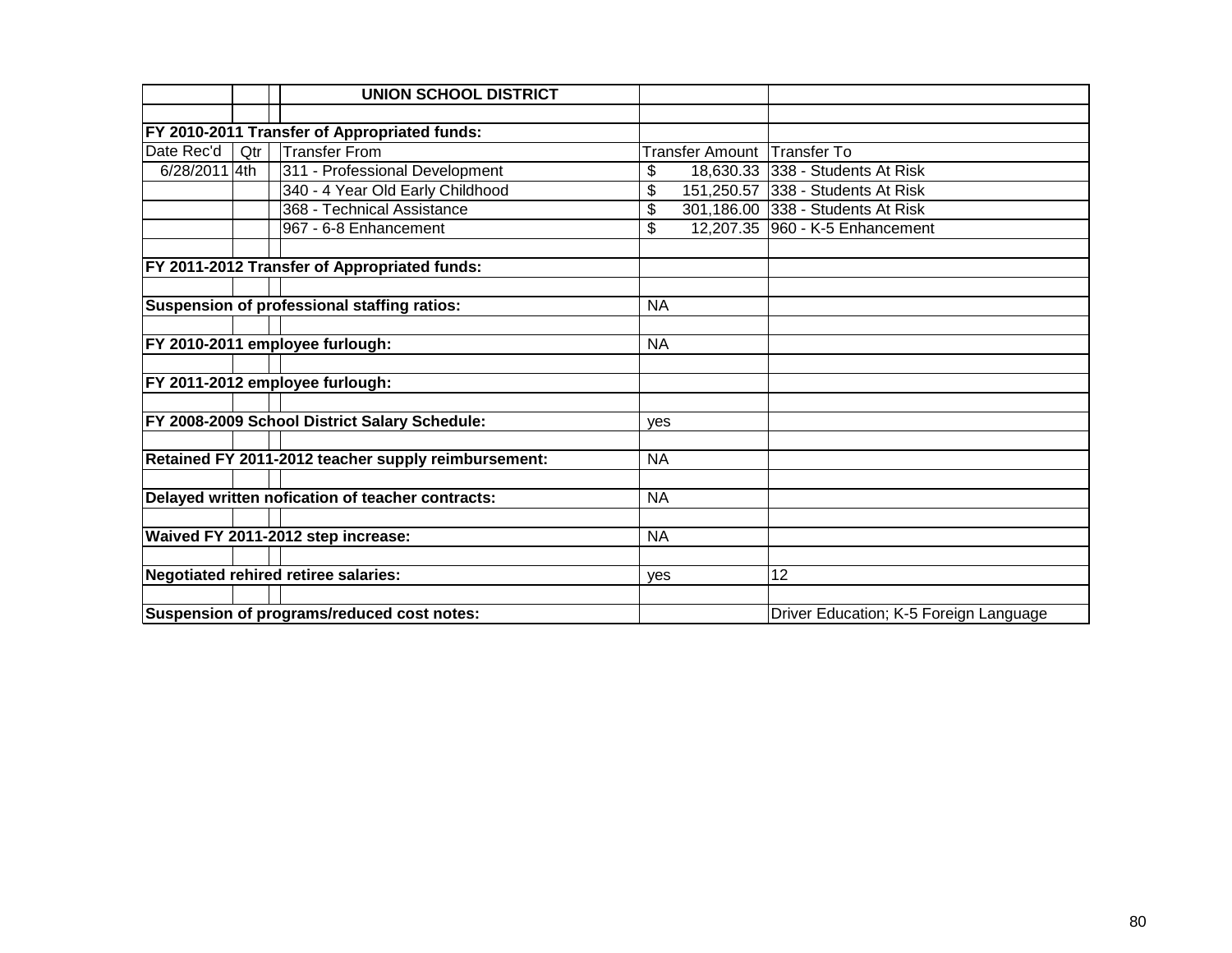| <b>WILLIAMSBURG SCHOOL DISTRICT</b>                 |           |                                           |
|-----------------------------------------------------|-----------|-------------------------------------------|
|                                                     |           |                                           |
| <b>FY 2010-2011 Transfer of Appropriated funds:</b> |           |                                           |
|                                                     |           |                                           |
| <b>FY 2011-2012 Transfer of Appropriated funds:</b> |           |                                           |
|                                                     |           |                                           |
| Suspension of professional staffing ratios:         | <b>NA</b> |                                           |
|                                                     |           |                                           |
| FY 2010-2011 employee furlough:                     | yes       | 1 teacher/2 administration                |
|                                                     |           |                                           |
| FY 2011-2012 employee furlough:                     |           |                                           |
|                                                     |           |                                           |
| FY 2008-2009 School District Salary Schedule:       | yes       |                                           |
|                                                     |           |                                           |
| Retained FY 2011-2012 teacher supply reimbursement: | yes       |                                           |
| Delayed written nofication of teacher contracts:    | <b>NA</b> |                                           |
|                                                     |           |                                           |
| Waived FY 2011-2012 step increase:                  | yes       |                                           |
|                                                     |           |                                           |
| Negotiated rehired retiree salaries:                | <b>NA</b> |                                           |
|                                                     |           |                                           |
|                                                     |           | freeze on non-essential General Fund      |
|                                                     |           | spending; freeze on non-essential hiring; |
|                                                     |           | reduction in use of subs;                 |
| Suspension of programs/reduced cost notes:          |           | termination/reduction of travel           |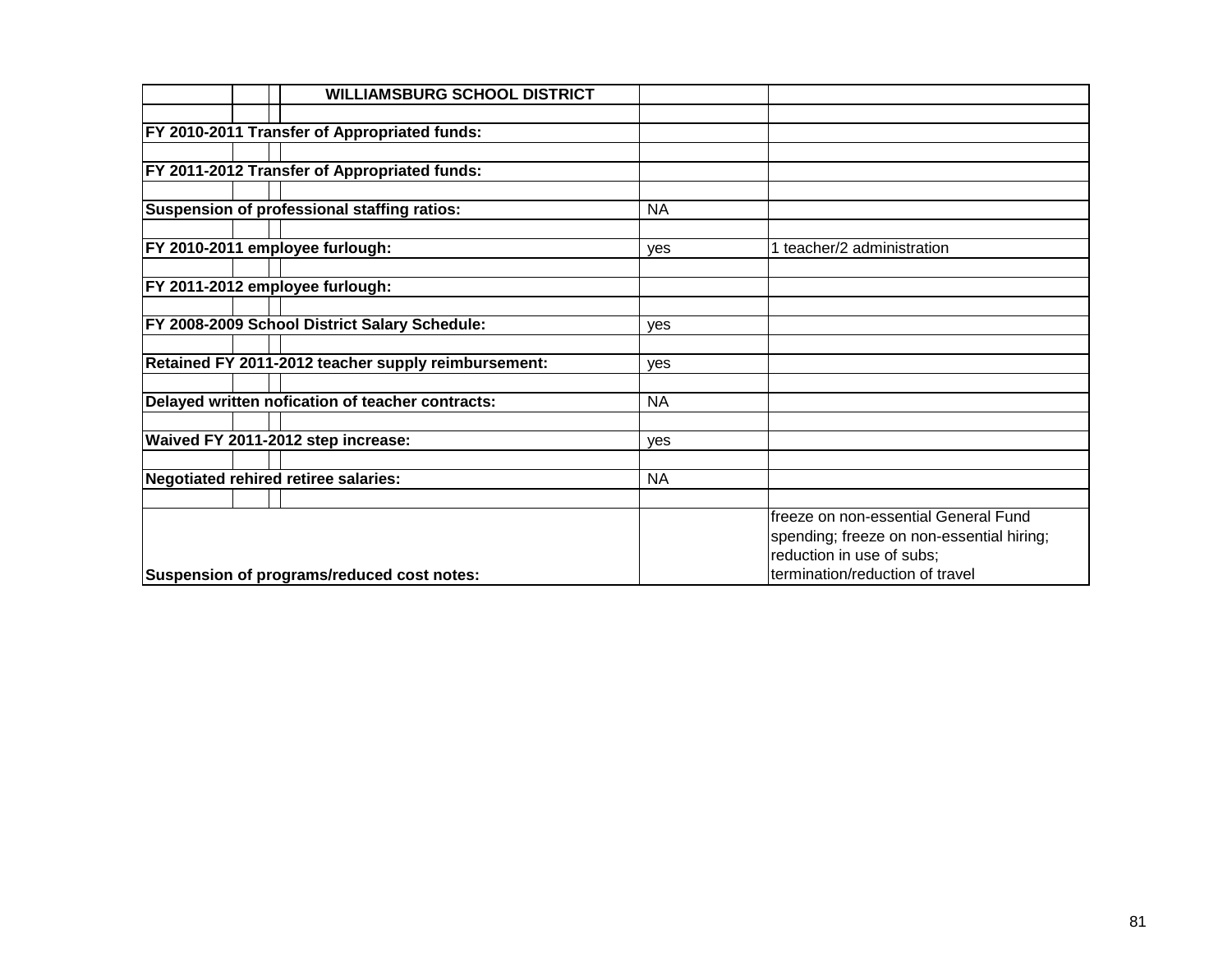|               |     | <b>YORK SCHOOL DISTRICT 1</b>                       |                        |                                                                                                                                                                                                                |
|---------------|-----|-----------------------------------------------------|------------------------|----------------------------------------------------------------------------------------------------------------------------------------------------------------------------------------------------------------|
|               |     |                                                     |                        |                                                                                                                                                                                                                |
|               |     | FY 2010-2011 Transfer of Appropriated funds:        |                        |                                                                                                                                                                                                                |
| Date Rec'd    | Qtr | <b>Transfer From</b>                                | <b>Transfer Amount</b> | <b>Transfer To</b>                                                                                                                                                                                             |
| 3/28/2011 3rd |     | 377 - Teacher Supply (1)                            | 103,125.00<br>\$       | 100 - General Fund                                                                                                                                                                                             |
|               |     |                                                     |                        |                                                                                                                                                                                                                |
|               |     | FY 2011-2012 Transfer of Appropriated funds:        |                        |                                                                                                                                                                                                                |
|               |     |                                                     |                        |                                                                                                                                                                                                                |
|               |     | <b>Suspension of professional staffing ratios:</b>  | <b>NA</b>              |                                                                                                                                                                                                                |
|               |     |                                                     |                        |                                                                                                                                                                                                                |
|               |     | FY 2010-2011 employee furlough:                     | yes                    | 5 teacher/10 administration                                                                                                                                                                                    |
|               |     |                                                     |                        |                                                                                                                                                                                                                |
|               |     | FY 2011-2012 employee furlough:                     |                        |                                                                                                                                                                                                                |
|               |     |                                                     |                        |                                                                                                                                                                                                                |
|               |     | FY 2008-2009 School District Salary Schedule:       | ves                    |                                                                                                                                                                                                                |
|               |     |                                                     |                        |                                                                                                                                                                                                                |
|               |     | Retained FY 2011-2012 teacher supply reimbursement: | yes                    |                                                                                                                                                                                                                |
|               |     |                                                     |                        |                                                                                                                                                                                                                |
|               |     | Delayed written nofication of teacher contracts:    | <b>NA</b>              |                                                                                                                                                                                                                |
|               |     |                                                     |                        |                                                                                                                                                                                                                |
|               |     | Waived FY 2011-2012 step increase:                  | <b>NA</b>              |                                                                                                                                                                                                                |
|               |     |                                                     |                        |                                                                                                                                                                                                                |
|               |     | <b>Negotiated rehired retiree salaries:</b>         | yes                    | 59                                                                                                                                                                                                             |
|               |     |                                                     |                        |                                                                                                                                                                                                                |
|               |     | Suspension of programs/reduced cost notes:          |                        | Restricted travel; implemented aggressive<br>energy conservation; eliminated elem<br>summer school; scaled back field trips;<br>eliminated some supplements; required all<br>employees to be on direct deposit |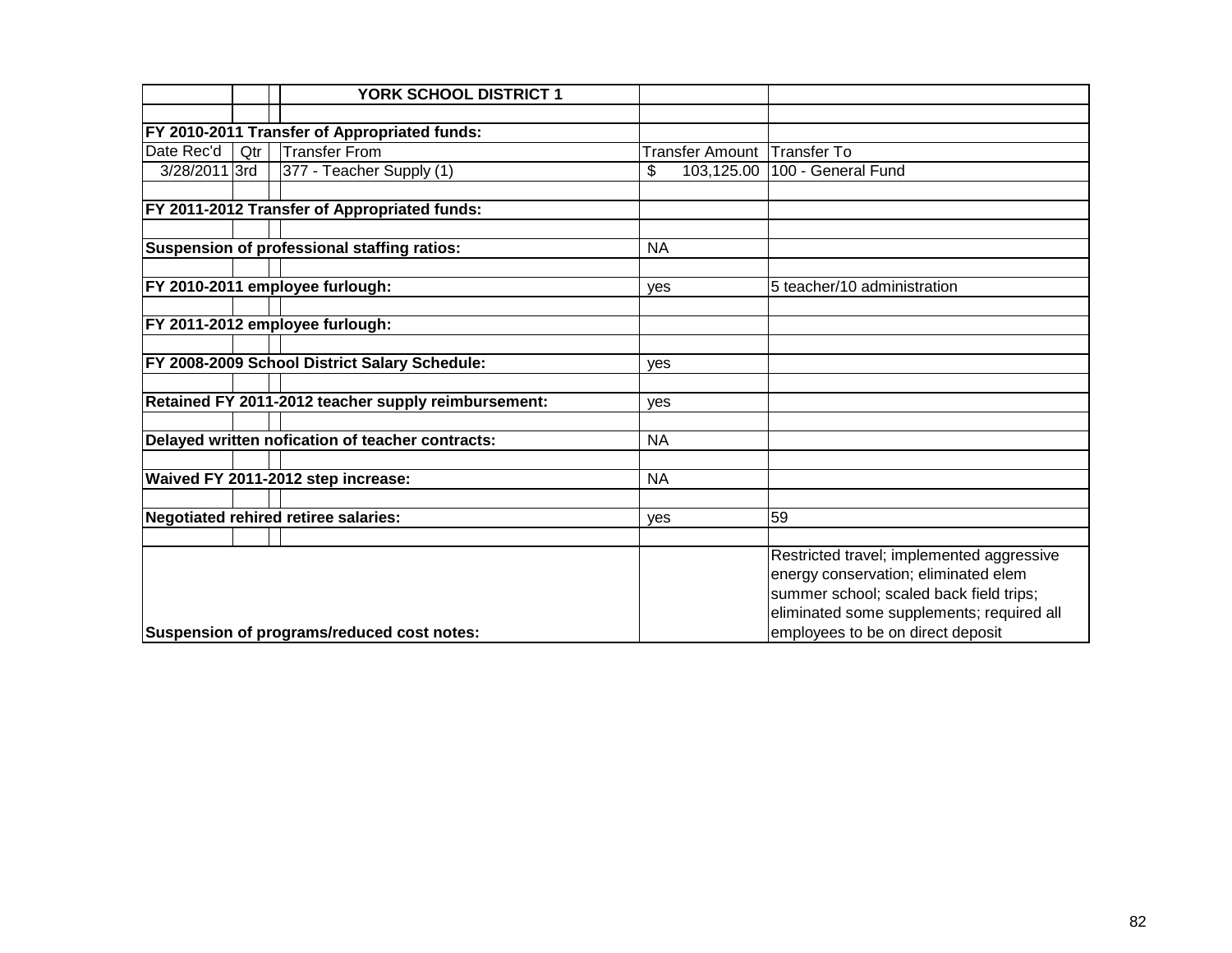|                                                     | <b>YORK SCHOOL DISTRICT 2</b> |                  |  |
|-----------------------------------------------------|-------------------------------|------------------|--|
|                                                     |                               |                  |  |
| <b>FY 2010-2011 Transfer of Appropriated funds:</b> |                               |                  |  |
|                                                     |                               |                  |  |
| FY 2011-2012 Transfer of Appropriated funds:        |                               |                  |  |
|                                                     |                               |                  |  |
| Suspension of professional staffing ratios:         |                               | <b>NA</b>        |  |
|                                                     |                               |                  |  |
| FY 2010-2011 employee furlough:                     |                               | <b>NA</b>        |  |
|                                                     |                               |                  |  |
| FY 2011-2012 employee furlough:                     |                               |                  |  |
|                                                     |                               |                  |  |
| FY 2008-2009 School District Salary Schedule:       |                               | $(2.20\%)$ below |  |
|                                                     |                               |                  |  |
| Retained FY 2011-2012 teacher supply reimbursement: |                               | <b>NA</b>        |  |
| Delayed written nofication of teacher contracts:    |                               | <b>NA</b>        |  |
|                                                     |                               |                  |  |
| Waived FY 2011-2012 step increase:                  |                               | <b>NA</b>        |  |
| <b>Negotiated rehired retiree salaries:</b>         |                               | <b>NA</b>        |  |
|                                                     |                               |                  |  |
| Suspension of programs/reduced cost notes:          |                               |                  |  |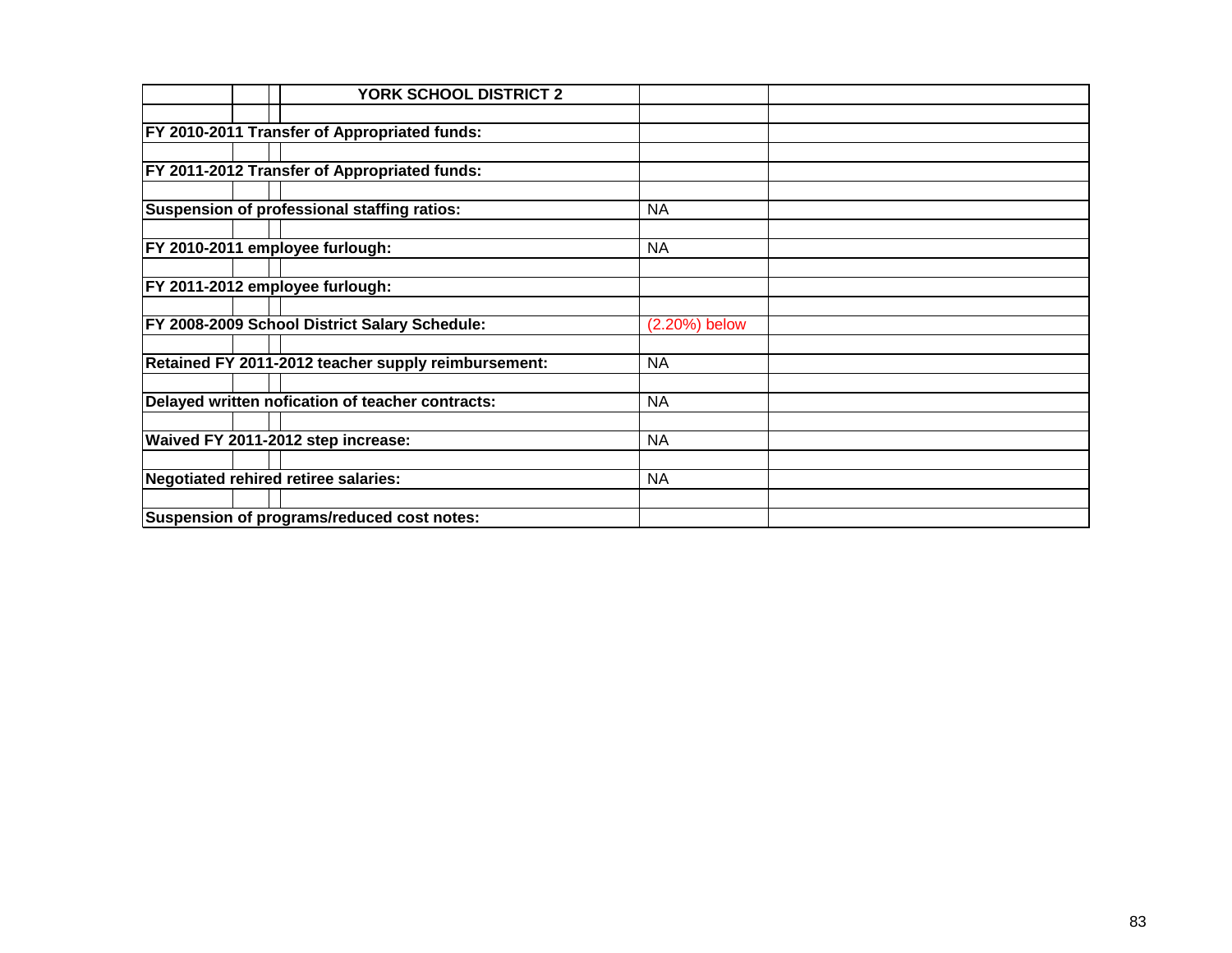|               |     | <b>YORK SCHOOL DISTRICT 3</b>                       |           |                 |                                               |
|---------------|-----|-----------------------------------------------------|-----------|-----------------|-----------------------------------------------|
|               |     |                                                     |           |                 |                                               |
|               |     | FY 2010-2011 Transfer of Appropriated funds:        |           |                 |                                               |
| Date Rec'd    | Qtr | <b>Transfer From</b>                                |           | Transfer Amount | <b>Transfer To</b>                            |
| 6/29/2011 4th |     | 338 - Students At Risk                              | \$        | 53,018.00       | 330 - Handicapped Student Services            |
|               |     | 338 - Students At Risk                              | \$        | 5,480.00        | 342 - Preschool Handicapped                   |
|               |     |                                                     |           |                 |                                               |
|               |     | FY 2011-2012 Transfer of Appropriated funds:        |           |                 |                                               |
|               |     | Suspension of professional staffing ratios:         | <b>NA</b> |                 |                                               |
|               |     |                                                     |           |                 |                                               |
|               |     | FY 2010-2011 employee furlough:                     | yes       |                 | 5 teacher/10 administration                   |
|               |     |                                                     |           |                 |                                               |
|               |     | FY 2011-2012 employee furlough:                     |           |                 |                                               |
|               |     |                                                     |           |                 |                                               |
|               |     | FY 2008-2009 School District Salary Schedule:       |           | (2.20%) below   |                                               |
|               |     |                                                     | <b>NA</b> |                 |                                               |
|               |     | Retained FY 2011-2012 teacher supply reimbursement: |           |                 |                                               |
|               |     | Delayed written nofication of teacher contracts:    | yes       |                 |                                               |
|               |     |                                                     |           |                 |                                               |
|               |     | Waived FY 2011-2012 step increase:                  | yes       |                 |                                               |
|               |     |                                                     |           |                 |                                               |
|               |     | Negotiated rehired retiree salaries:                | yes       |                 | 99                                            |
|               |     |                                                     |           |                 |                                               |
|               |     |                                                     |           |                 | reduced 166.23 positions; reduced             |
|               |     |                                                     |           |                 | professional development and student field    |
|               |     |                                                     |           |                 | studies; implemented school fees for athletic |
|               |     |                                                     |           |                 | and academic supplies; restructure custodial  |
|               |     | Suspension of programs/reduced cost notes:          |           |                 | contract; eliminated overtime                 |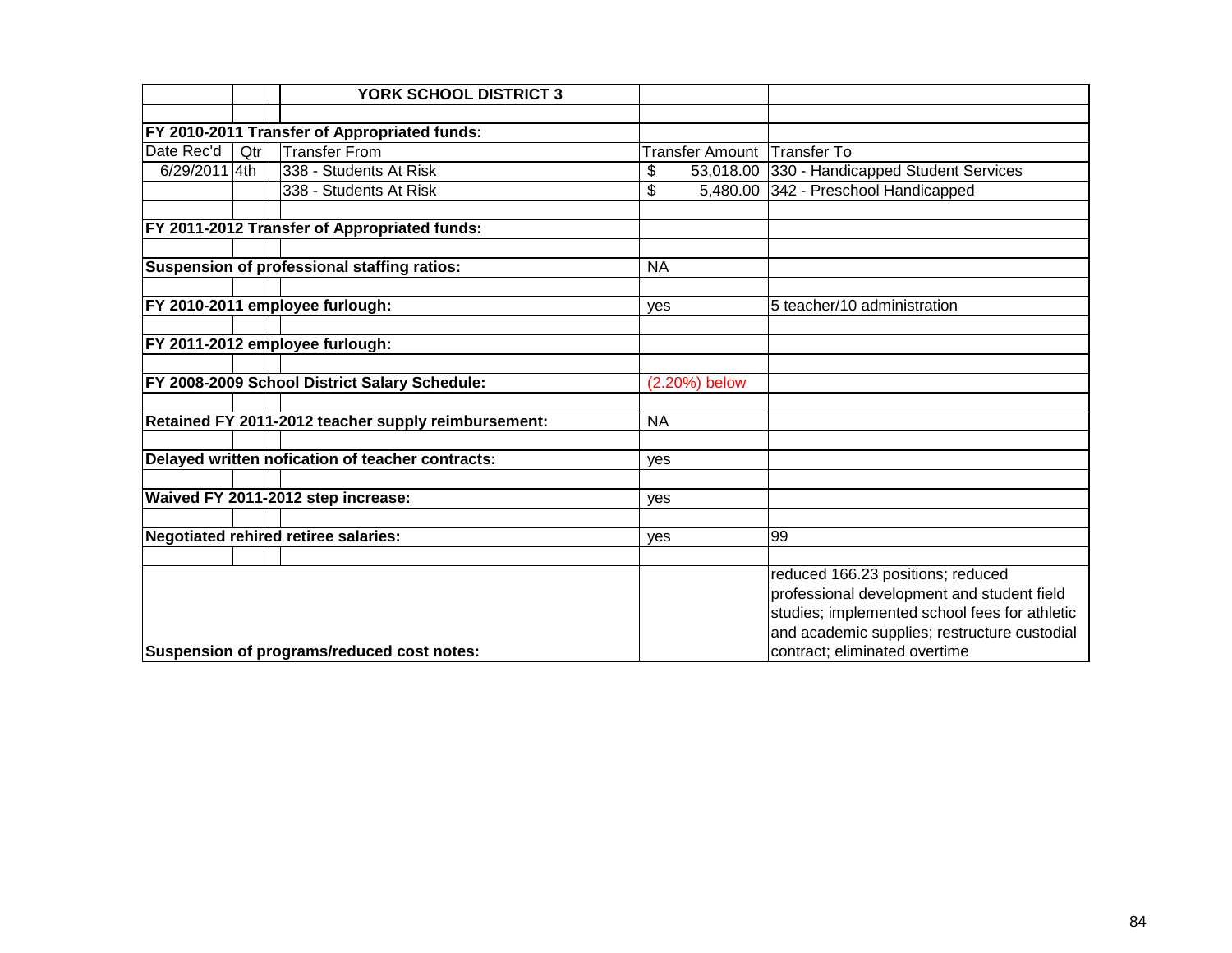|               |     | <b>YORK SCHOOL DISTRICT 4</b>                       |                             |                                                |
|---------------|-----|-----------------------------------------------------|-----------------------------|------------------------------------------------|
|               |     |                                                     |                             |                                                |
|               |     | FY 2010-2011 Transfer of Appropriated funds:        |                             |                                                |
| Date Rec'd    | Qtr | <b>Transfer From</b>                                | Transfer Amount Transfer To |                                                |
| 3/30/2011 3rd |     | 377 - Teacher Supply (1)                            | \$                          | 200,475.00   100 - General Fund                |
|               |     |                                                     |                             |                                                |
|               |     | FY 2011-2012 Transfer of Appropriated funds:        |                             |                                                |
|               |     |                                                     |                             |                                                |
|               |     | Suspension of professional staffing ratios:         | <b>NA</b>                   |                                                |
|               |     |                                                     |                             |                                                |
|               |     | FY 2010-2011 employee furlough:                     | ves                         | 2 teacher/4 administration                     |
|               |     |                                                     |                             |                                                |
|               |     | FY 2011-2012 employee furlough:                     |                             |                                                |
|               |     | FY 2008-2009 School District Salary Schedule:       |                             |                                                |
|               |     |                                                     | ves                         |                                                |
|               |     | Retained FY 2011-2012 teacher supply reimbursement: | <b>NA</b>                   |                                                |
|               |     |                                                     |                             |                                                |
|               |     | Delayed written nofication of teacher contracts:    | <b>NA</b>                   |                                                |
|               |     |                                                     |                             |                                                |
|               |     | Waived FY 2011-2012 step increase:                  | <b>NA</b>                   |                                                |
|               |     |                                                     |                             |                                                |
|               |     | <b>Negotiated rehired retiree salaries:</b>         | <b>NA</b>                   |                                                |
|               |     |                                                     |                             |                                                |
|               |     |                                                     |                             | increased instructional fees; reduced local NB |
|               |     |                                                     |                             | supplement; contract days for for admin        |
|               |     |                                                     |                             | reduced; eliminated membership dues;           |
|               |     | Suspension of programs/reduced cost notes:          |                             | reduced school supply funds                    |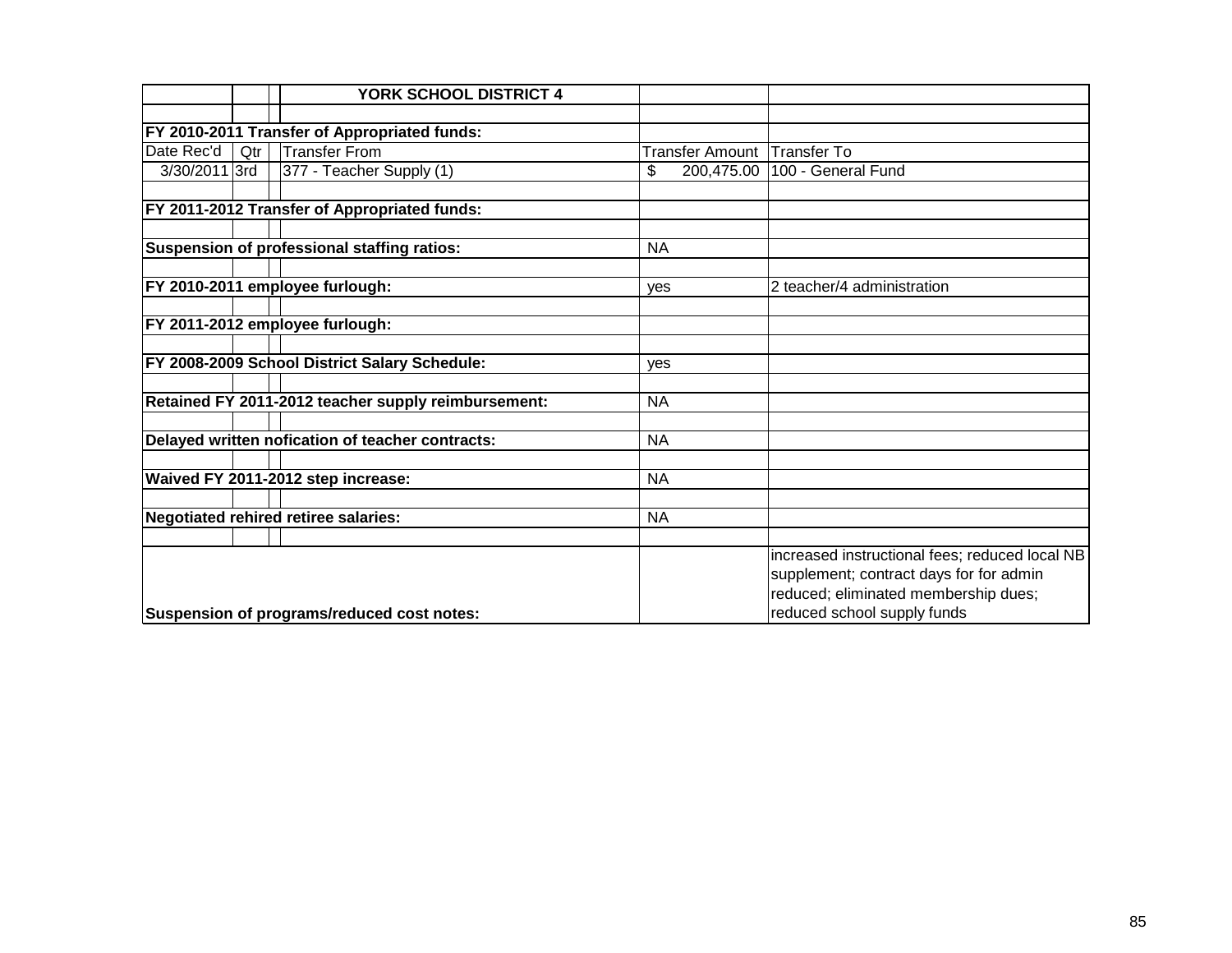|                                      | <b>SC PUBLIC CHARTER SCHOOL DISTRICT</b>            |           |  |
|--------------------------------------|-----------------------------------------------------|-----------|--|
|                                      |                                                     |           |  |
|                                      | <b>FY 2010-2011 Transfer of Appropriated funds:</b> |           |  |
|                                      |                                                     |           |  |
|                                      | FY 2011-2012 Transfer of Appropriated funds:        |           |  |
|                                      |                                                     |           |  |
|                                      | Suspension of professional staffing ratios:         | <b>NA</b> |  |
|                                      |                                                     |           |  |
| FY 2010-2011 employee furlough:      |                                                     | <b>NA</b> |  |
|                                      |                                                     |           |  |
| FY 2011-2012 employee furlough:      |                                                     |           |  |
|                                      |                                                     |           |  |
|                                      | FY 2008-2009 School District Salary Schedule:       | <b>NA</b> |  |
|                                      |                                                     |           |  |
|                                      | Retained FY 2011-2012 teacher supply reimbursement: | <b>NA</b> |  |
|                                      |                                                     |           |  |
|                                      | Delayed written nofication of teacher contracts:    | <b>NA</b> |  |
| Waived FY 2011-2012 step increase:   |                                                     | <b>NA</b> |  |
|                                      |                                                     |           |  |
| Negotiated rehired retiree salaries: |                                                     | <b>NA</b> |  |
|                                      |                                                     |           |  |
|                                      | Suspension of programs/reduced cost notes:          |           |  |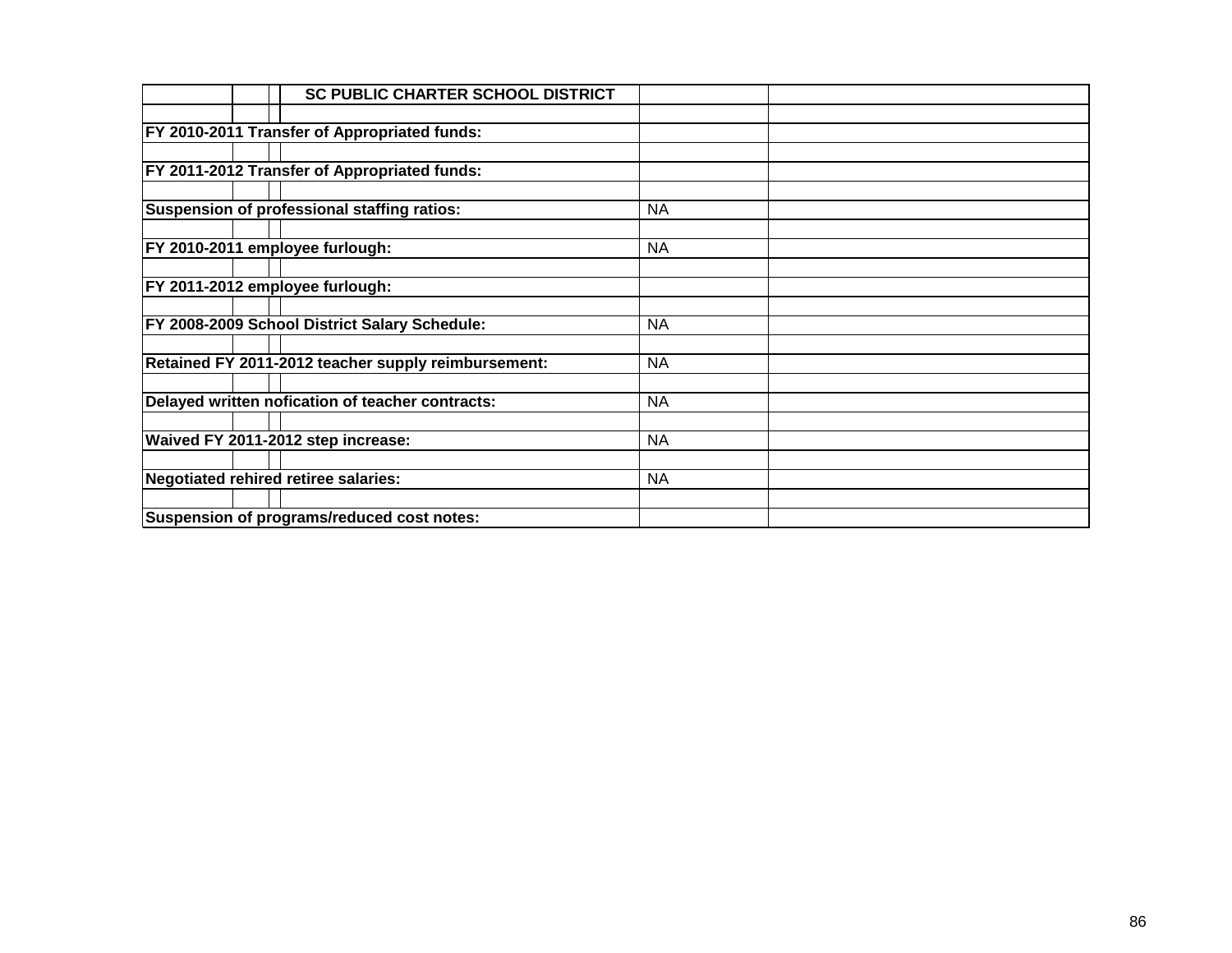| <b>SC SCHOOL FOR THE DEAF AND BLIND</b>             |           |
|-----------------------------------------------------|-----------|
|                                                     |           |
| <b>FY 2010-2011 Transfer of Appropriated funds:</b> |           |
|                                                     |           |
| FY 2011-2012 Transfer of Appropriated funds:        |           |
|                                                     |           |
| Suspension of professional staffing ratios:         | <b>NA</b> |
|                                                     |           |
| FY 2010-2011 employee furlough:                     | <b>NA</b> |
|                                                     |           |
| FY 2011-2012 employee furlough:                     |           |
|                                                     |           |
| FY 2008-2009 School District Salary Schedule:       | <b>NA</b> |
|                                                     |           |
| Retained FY 2011-2012 teacher supply reimbursement: | <b>NA</b> |
|                                                     |           |
| Delayed written nofication of teacher contracts:    | <b>NA</b> |
| Waived FY 2011-2012 step increase:                  | <b>NA</b> |
|                                                     |           |
| Negotiated rehired retiree salaries:                | <b>NA</b> |
|                                                     |           |
| Suspension of programs/reduced cost notes:          |           |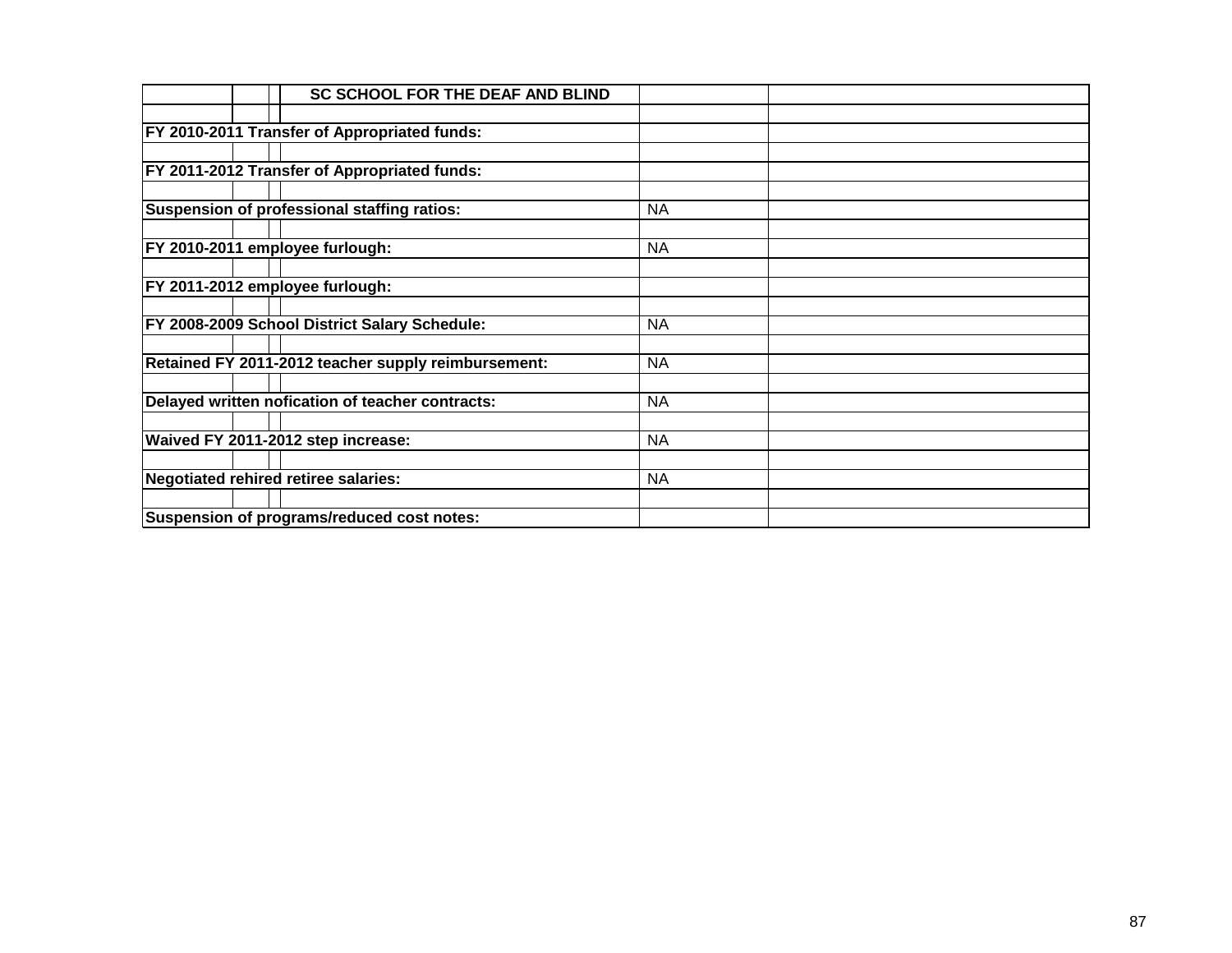|            |     | DEPARTMENT OF JUVENILE JUSTICE                      |                 |                                                 |
|------------|-----|-----------------------------------------------------|-----------------|-------------------------------------------------|
|            |     |                                                     |                 |                                                 |
|            |     | FY 2010-2011 Transfer of Appropriated funds:        |                 |                                                 |
| Date Rec'd | Qtr | <b>Transfer From</b>                                |                 | Transfer Amount Transfer To                     |
| 1/25/2011  |     | 908 - Refurbish Science Kits                        | \$              | 3,214.00 100 - General Fund (EFA)               |
|            |     | 927 - 8th/9th Grade Awareness                       | \$              | 2,071.00 100 - General Fund (EFA)               |
|            |     | 960 - K-5 Lottery                                   | \$              | 60,083.00 100 - General Fund (EFA)              |
|            |     | 967 - 6-8 Lottery                                   | \$              | 2,229.00 100 - General Fund (EFA)               |
|            |     | 311 - Professional Development                      | \$              | 5,046.00 100 - General Fund (EFA)               |
|            |     | 325 - CATE Equipment                                | $\overline{\$}$ | 35,000.00 100 - General Fund (EFA)              |
|            |     | 378 - High Schools That Work                        | \$              | 593.00 100 - General Fund (EFA)                 |
|            |     | FY 2011-2012 Transfer of Appropriated funds:        |                 |                                                 |
|            |     |                                                     |                 |                                                 |
|            |     | Suspension of professional staffing ratios:         | <b>NA</b>       |                                                 |
|            |     |                                                     |                 |                                                 |
|            |     | FY 2010-2011 employee furlough:                     | yes             | 7 teacher/7 administration                      |
|            |     |                                                     |                 |                                                 |
|            |     | FY 2011-2012 employee furlough:                     |                 |                                                 |
|            |     |                                                     |                 |                                                 |
|            |     | FY 2008-2009 School District Salary Schedule:       | yes             |                                                 |
|            |     | Retained FY 2011-2012 teacher supply reimbursement: | <b>NA</b>       |                                                 |
|            |     |                                                     |                 |                                                 |
|            |     | Delayed written nofication of teacher contracts:    | <b>NA</b>       |                                                 |
|            |     |                                                     |                 |                                                 |
|            |     | Waived FY 2011-2012 step increase:                  | yes             |                                                 |
|            |     |                                                     |                 |                                                 |
|            |     | <b>Negotiated rehired retiree salaries:</b>         | <b>NA</b>       |                                                 |
|            |     |                                                     |                 |                                                 |
|            |     |                                                     |                 | Furloughs are the same across the board;        |
|            |     |                                                     |                 | reduced part-time personnel who provide and     |
|            |     |                                                     |                 | supervise recreational sports, extra-curricular |
|            |     |                                                     |                 | and therapeutic programs for students; Supt     |
|            |     |                                                     |                 | will take 10 furlough days; 18 positions        |
|            |     |                                                     |                 | remain vacant as a result of resignations or    |
|            |     | Suspension of programs/reduced cost notes:          |                 | reduction in force.                             |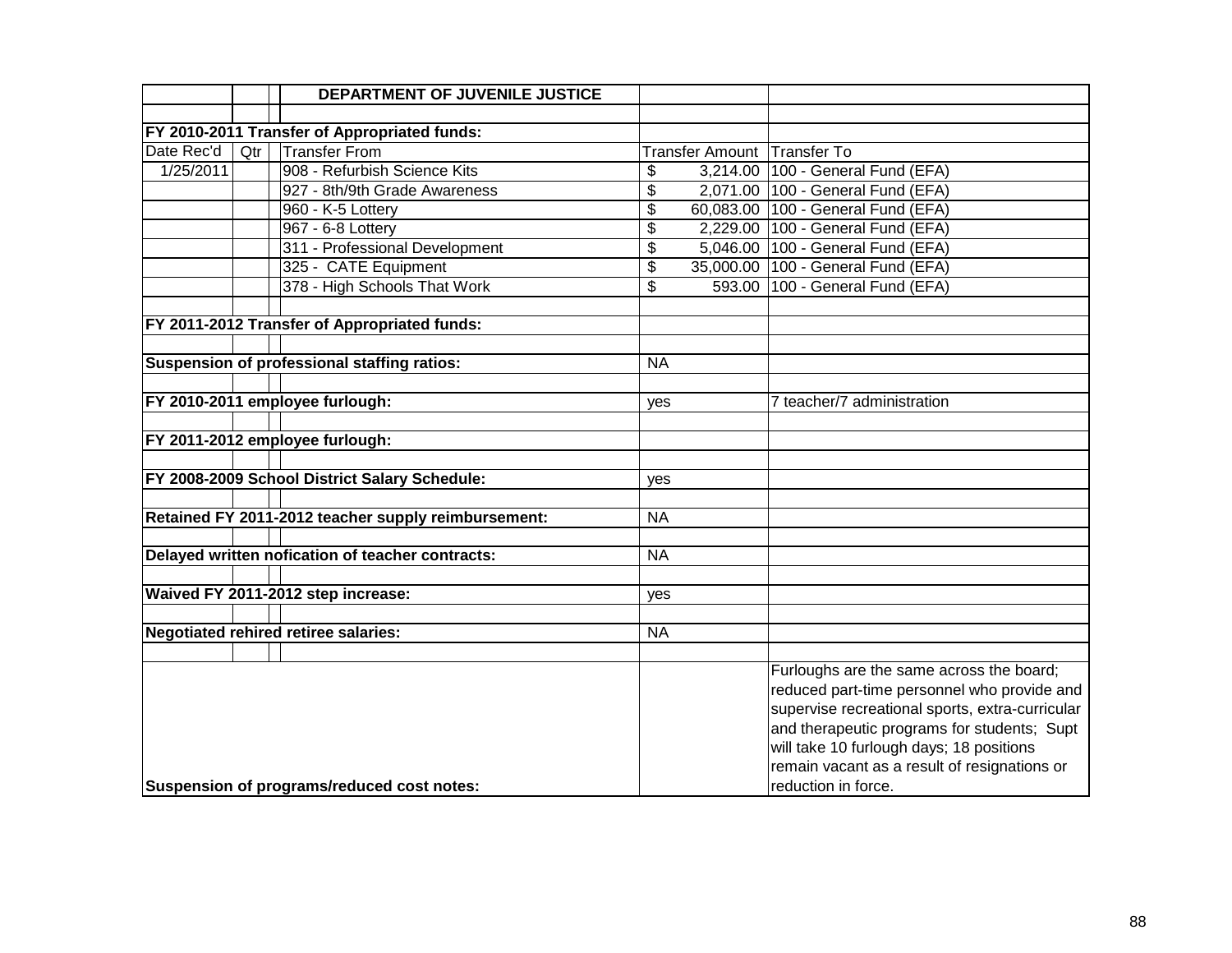| <b>PALMETTO UNIFIED</b>                              |            |  |
|------------------------------------------------------|------------|--|
|                                                      |            |  |
| <b>FY 2010-2011 Transfer of Appropriated funds:</b>  |            |  |
|                                                      |            |  |
| FY 2011-2012 Transfer of Appropriated funds:         |            |  |
|                                                      |            |  |
| Suspension of professional staffing ratios:          | <b>NA</b>  |  |
|                                                      |            |  |
| FY 2010-2011 employee furlough:                      | <b>NA</b>  |  |
|                                                      |            |  |
| FY 2011-2012 employee furlough:                      |            |  |
|                                                      |            |  |
| <b>FY 2008-2009 School District Salary Schedule:</b> | .54% above |  |
|                                                      |            |  |
| Retained FY 2011-2012 teacher supply reimbursement:  | <b>ves</b> |  |
|                                                      |            |  |
| Delayed written nofication of teacher contracts:     | <b>NA</b>  |  |
|                                                      |            |  |
| Waived FY 2011-2012 step increase:                   | yes        |  |
|                                                      |            |  |
| Negotiated rehired retiree salaries:                 | <b>NA</b>  |  |
| Suspension of programs/reduced cost notes:           |            |  |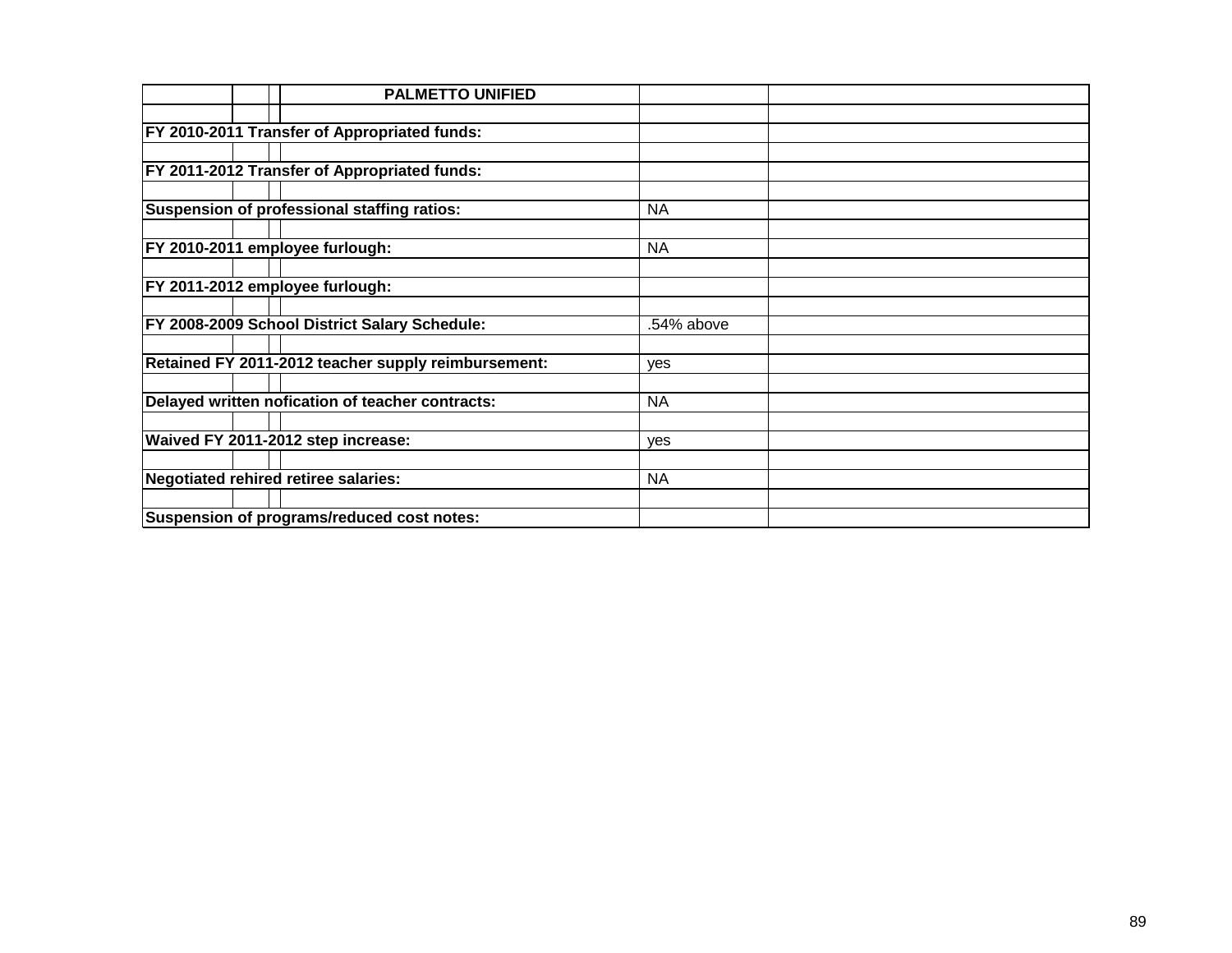|                 |            | <b>TOTAL AMOUNT TRANSFERRED</b>     | \$38,723,215.65 |  |
|-----------------|------------|-------------------------------------|-----------------|--|
|                 |            |                                     |                 |  |
|                 |            |                                     |                 |  |
| <b>SOURCES:</b> |            |                                     |                 |  |
|                 | SDE        | $10-11$ flexbility rpt.xls          | 11/14/11 email  |  |
|                 | <b>SDE</b> | Intent Florm TS-SS.xls (FY 2011-12) | 11/14/11 email  |  |
|                 | <b>SDE</b> | <b>FY 2009 MS.xls</b>               | 11/14/11 email  |  |
|                 | SDE        | <b>FY 2011 MS.xls</b>               | 11/14/11 email  |  |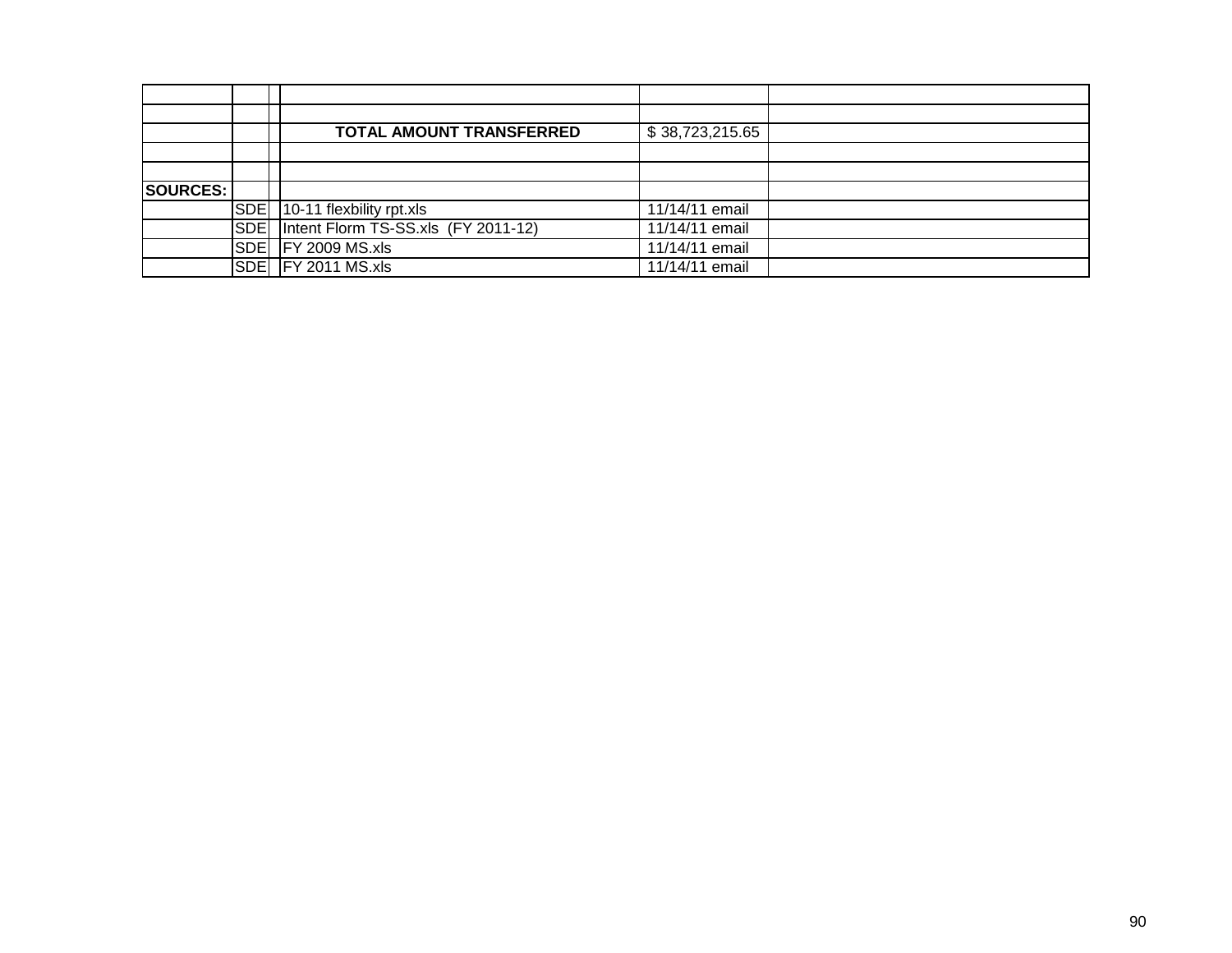## **1.43 and 1A.41 Barnwell Flexiblity Requests**

| District   | Approval of<br><b>Board</b> | Date Rec'd | <b>Current Balance</b> |      | Transfer Amount | Transfer To                       | Percentage<br>of Transfer |
|------------|-----------------------------|------------|------------------------|------|-----------------|-----------------------------------|---------------------------|
| Darlington |                             | 4/20/2011  | \$<br>177.501.61       | -SS  |                 | 177,501,61 338 - Students at Risk | 100.00%                   |
| Georgetown |                             | 4/22/2011  | 16838.23               |      |                 | 16838.23 100 - General Fund       | 100.00%                   |
| Laurens 55 |                             | 3/31/2011  | \$<br>13.652.80        | - \$ |                 | 13,652.80 500 - Building Fund     | 100.00%                   |
| Lee        |                             | 6/30/2011  | 106.527.96             | S    |                 | 106,527.96 338 - Students at Risk | 100.00%                   |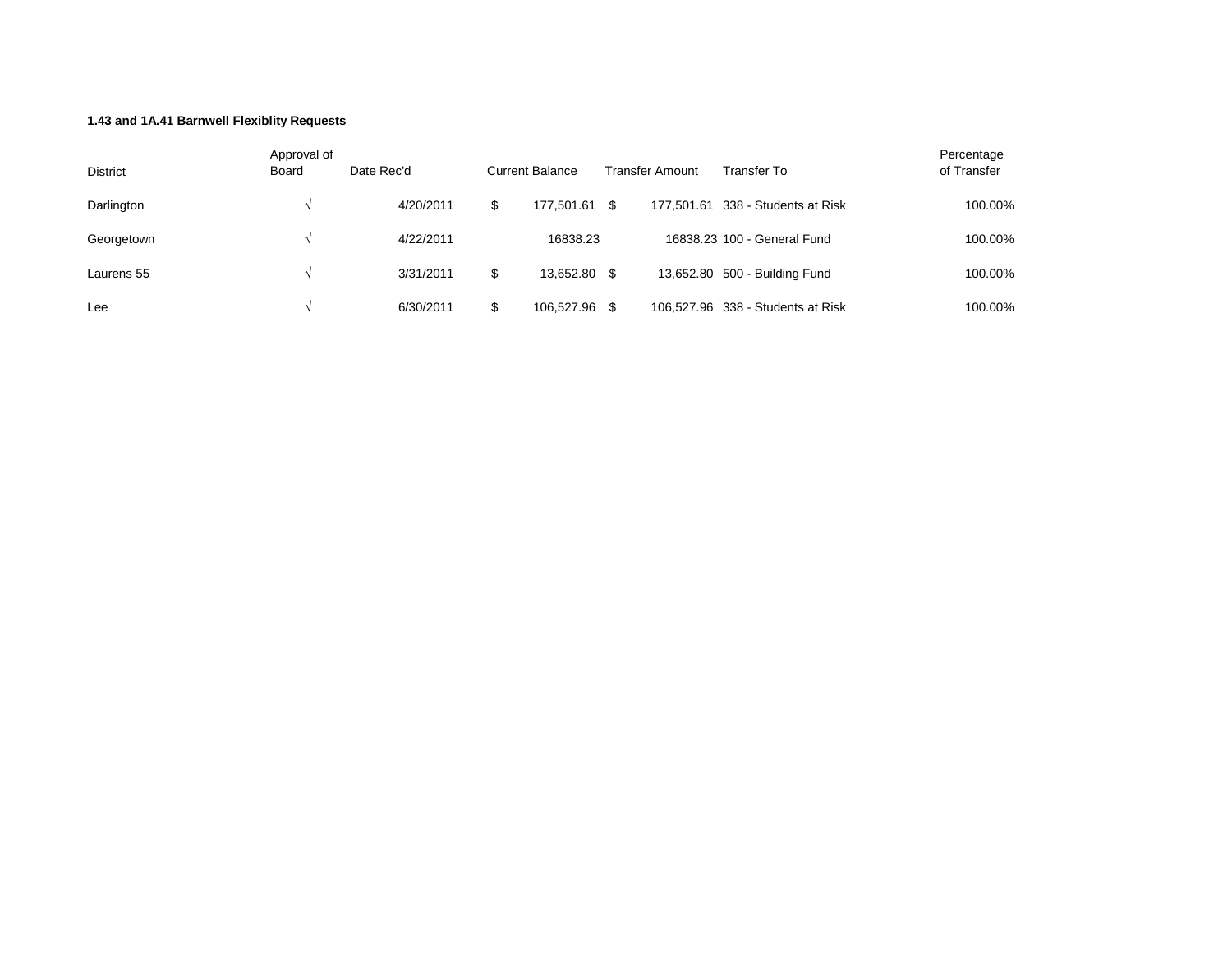| 1.43 and 1A.41 Section 2 Flexiblity Requests |                 |                        |                           |                |                          |                           |                  |              |                      |                                                                                                                                                              |
|----------------------------------------------|-----------------|------------------------|---------------------------|----------------|--------------------------|---------------------------|------------------|--------------|----------------------|--------------------------------------------------------------------------------------------------------------------------------------------------------------|
|                                              |                 |                        |                           |                |                          |                           |                  |              |                      |                                                                                                                                                              |
|                                              |                 |                        |                           |                |                          |                           |                  |              |                      |                                                                                                                                                              |
|                                              |                 |                        |                           | Delayed        |                          |                           | Letter Rec'd in  |              |                      |                                                                                                                                                              |
|                                              |                 |                        | <b>Suspended Staffing</b> | Teacher        | Contracts not            | Negotiated                | accordance w/    | Teacher days | Admin days           |                                                                                                                                                              |
| District                                     |                 | Rpt Qtr Date Rec'd     | Ratios                    | Contracts      | renewed                  | retiree salaries          | Provios 1.50     | furloughed   | furloughed           | Suspension of programs/cost measures/notes                                                                                                                   |
|                                              |                 |                        |                           |                |                          |                           |                  |              |                      |                                                                                                                                                              |
|                                              |                 |                        |                           |                |                          | 5% reduction in           |                  |              |                      |                                                                                                                                                              |
| Abbeville                                    | 2 <sub>nd</sub> | 11/19/2010             | N/A                       | N/A            |                          | $25$ pay                  | Yes - 11/19/2010 |              | 5                    | 10 Elimination of 25 positions/5% reduction in salary for active retirees                                                                                    |
|                                              |                 |                        |                           |                |                          | 4; 14 year to             |                  |              |                      | Drivers Ed; IB; no playoff supplements for athletics; no intramural athletic<br>0 supplements; no full-time nurses at Middle/High Schools; travel reductions |
| Aiken                                        | 2nd<br>3rd      | 12/8/2010<br>3/22/2011 | N/A<br>N/A                | N/A<br>N/A     |                          | $N/A$ date<br>$N/A$ $N/A$ | N/A              |              | 5 <sub>5</sub>       | $10$ N/A                                                                                                                                                     |
| Anderson 1                                   |                 |                        |                           |                |                          |                           | Yes - 03/22/2011 |              |                      | conference travel limited; techology replacements on hold; maintenance                                                                                       |
| Anderson 2                                   | 1st             | 9/15/2010              | N/A                       | 236            | 10.5                     | N/A                       | Yes - 09/15/2010 |              |                      | 10 initiatives on hold.                                                                                                                                      |
|                                              |                 |                        |                           |                |                          |                           |                  |              |                      | 1 school resource office; clemson Univ Ag Program; reduced travel budgets by                                                                                 |
| Anderson 3                                   | 1st             | 8/13/2010              | N/A                       | Al             | 12.5                     | N/A                       | Yes - 08/13/2010 |              | 5                    | 10 40%; reduced 29 jobs; cut local national board supplement                                                                                                 |
| Anderson 4                                   | 4th             | 4/19/2011              | N/A                       | N/A            | N/A                      | N/A                       | Yes - 04/19/2011 |              | $\mathbf{3}$         | $6$ N/A                                                                                                                                                      |
|                                              |                 |                        |                           |                |                          |                           |                  |              |                      | Increased class sizes in grades 1-3; 25% reduction in supplies; 50% recuction in                                                                             |
|                                              |                 |                        |                           |                |                          |                           |                  |              |                      | library supplies; cut athletic supplements; eliminated all cell phones except                                                                                |
| Anderson 5                                   | 3rd             | 8/23/2011              | N/A                       | N/A            | N/A                      | 19                        | Yes - 03/23/2011 |              | 5                    | 10 transportation.                                                                                                                                           |
| Bamberg 1                                    | 4th             | 4/12/2011              | N/A                       | N/A            | N/A                      | N/A                       | Yes - 04/12/2011 |              | 5<br>10 <sup>1</sup> |                                                                                                                                                              |
|                                              |                 |                        |                           |                |                          |                           |                  |              |                      | Reduce school supply budgets by 15%; retained teacher supply funds; not                                                                                      |
|                                              |                 |                        |                           |                |                          |                           |                  |              |                      | providing step increase to teachers; limit overtime hours worked; rehired retirees                                                                           |
| Barnwell 45                                  | 1st             | 7/28/2010              | N/A                       | N/A            |                          | N/A                       | Yes - 07/28/2010 |              | 5                    | 10 at step 1; limit the use of subs.                                                                                                                         |
| Berkeley                                     | 4th             | 6/17/2011              | N/A                       | N/A            |                          | 106                       | N/A              |              | $\overline{0}$       |                                                                                                                                                              |
| Calhoun                                      | 2nd             | 10/19/2010             | N/A                       | N/A            | N/A                      | N/A                       | Yes - 10/20/2010 |              | $\overline{2}$       | $4$ N/A                                                                                                                                                      |
|                                              |                 |                        |                           |                |                          |                           |                  |              |                      | Charleston Board approved a reduction of 1 day of furlough for teachers and                                                                                  |
|                                              |                 |                        |                           |                |                          |                           |                  |              |                      | administrators - from 5 to 4 for teachers and from 10 to 9 for admin - announced                                                                             |
| Charleston                                   | 1st             | 7/2/2010               | N/A                       | N/A            | N/A                      | N/A                       | Yes - 07/02/2010 |              |                      | $9 10-13-10$                                                                                                                                                 |
| Clarendon 2                                  | 2nd             | 10/29/2010             | N/A                       | N/A            | N/A                      | N/A                       | Yes - 10/29/2010 |              | 5 <sup>1</sup>       | $10$ N/A                                                                                                                                                     |
| Clarendon 3                                  | 3rd             | 3/15/2011              | N/A                       | N/A            | N/A                      | N/A                       | Yes - 03/15/2011 |              | 5                    | $10$ N/A                                                                                                                                                     |
| Colleton                                     | 4th             | 6/7/2011               | N/A                       | N/A            | N/A                      | N/A                       | Yes - 06/07/2011 |              | 5                    | $10$ N/A                                                                                                                                                     |
|                                              |                 |                        |                           |                |                          | 5 Admin; 3                |                  |              |                      |                                                                                                                                                              |
|                                              |                 |                        |                           |                |                          | teachers; 1               |                  |              |                      |                                                                                                                                                              |
|                                              |                 |                        |                           |                |                          | maint; 1 teach            |                  |              |                      |                                                                                                                                                              |
|                                              |                 |                        |                           |                |                          | asst; 2 clerical          |                  |              |                      |                                                                                                                                                              |
|                                              |                 |                        |                           |                |                          | 7 bus drivers; 9          |                  |              |                      |                                                                                                                                                              |
|                                              |                 |                        |                           |                |                          | food svc                  |                  |              |                      | 20% reduction in athletic supplements; salaries for all non-teaching positions                                                                               |
| Darlington                                   | 4th             | 6/14/2011              | N/A                       | N/A            | N/A                      | workers                   | N/A              |              |                      | 0 were frozen                                                                                                                                                |
| Dillon 1                                     | 3rd             | 3/22/2011              | N/A                       | N/A            | N/A                      |                           | Yes - 03/22/2011 |              | 5 <sup>1</sup>       | $10$ N/A<br>$10$ N/A                                                                                                                                         |
| Dillon 2                                     | 3rd             | 3/15/2011              | N/A                       | N/A            | N/A                      | 39                        | Yes - 03/15/2011 |              | 5                    |                                                                                                                                                              |
|                                              |                 |                        |                           |                | 6 - teacher<br>positions |                           |                  |              |                      |                                                                                                                                                              |
| Dillon 3                                     | 4th             | 6/30/2011              | Yes                       | N/A            | absorbed                 | N/A                       | N/A              |              | $\overline{0}$       | 0 Elementary School performance bonus suspended                                                                                                              |
|                                              |                 |                        |                           |                |                          |                           |                  |              |                      | 1 Art position combined thus saving 1.0 FTE; Retirees were not rehired; travel,                                                                              |
|                                              |                 | 8/25/2010;             |                           |                |                          |                           |                  |              |                      | contracted services, supply and dues budgets cut and spending frozen wherever                                                                                |
| Edgefield                                    | 1st/4th         | 06/20/2011             | All areas                 | 0              | $\overline{2}$           |                           | Yes - 08/25/2010 |              | $\mathbf{3}$         | 6 possible                                                                                                                                                   |
| Florence 1                                   | 4th             | 6/29/2011              | N/A                       | $\overline{0}$ | N/A                      | N/A                       | N/A              |              | $\overline{0}$       | 0 All Department budgets reduced by 15%                                                                                                                      |
|                                              |                 |                        |                           |                |                          |                           |                  |              |                      | One RIF position; paying retirees on 0 years experience; restructured grade                                                                                  |
| Florence 2                                   | 2nd             | 12/9/2010              | N/A                       | N/A            | N/A                      | N/A                       | Yes - 12/09/2010 |              | 5                    | 10 levels at elem/middle schools; did not replace 3 retired teachers                                                                                         |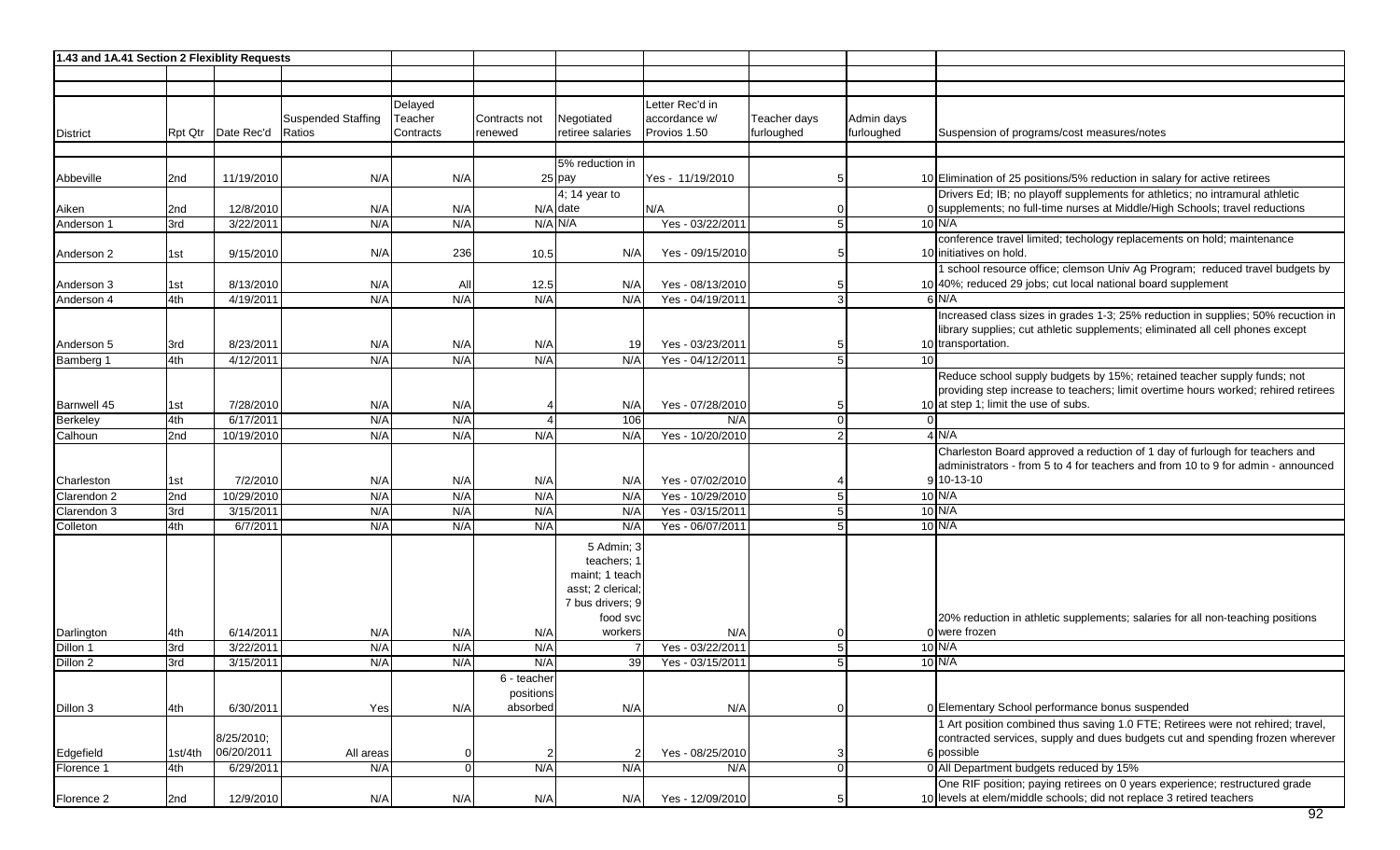|                 |     |                      |                           | Delayed       |                |                  | Letter Rec'd in  |              |                |                                                                                                                                                                  |
|-----------------|-----|----------------------|---------------------------|---------------|----------------|------------------|------------------|--------------|----------------|------------------------------------------------------------------------------------------------------------------------------------------------------------------|
|                 |     |                      | <b>Suspended Staffing</b> | Teacher       | Contracts not  | Negotiated       | accordance w/    | Teacher days | Admin days     |                                                                                                                                                                  |
| <b>District</b> |     | Rpt Qtr   Date Rec'd | Ratios                    | Contracts     | renewed        | retiree salaries | Provios 1.50     | furloughed   | furloughed     | Suspension of programs/cost measures/notes                                                                                                                       |
|                 |     |                      |                           |               |                |                  |                  |              |                |                                                                                                                                                                  |
|                 |     |                      |                           |               | 6 certified; 6 |                  |                  |              |                |                                                                                                                                                                  |
| Florence 3      | 4th | 6/30/2011            | N/A                       | N/A           | classified     | 25               | N/A              |              |                | $0$ N/A                                                                                                                                                          |
|                 |     |                      |                           |               |                |                  |                  |              |                | reduced budgets for travel, supplies, and subs; implemented energy cost-saving                                                                                   |
| Florence 5      | 4th | 4/18/2011            | N/A                       | N/A           |                | 10               | Yes - 04/18/201  |              |                | 10 measures                                                                                                                                                      |
|                 |     |                      |                           |               |                |                  |                  |              |                | Reduced contracted services; eliminated tuition reimbursement for staff; reduced                                                                                 |
| Georgetown      | 4th | 4/12/2011            | N/A                       | N/A           | N/A            | <b>Yes - 13</b>  | N/A              |              |                | 0 travel and conference attendance; eliminated district teacher center                                                                                           |
| Hampton 1       | 3rd | 3/17/2011            | N/A                       | N/A           | N/A            | N/A              | Yes - 03/17/2011 |              | 5              | 10 Original dated 09-24-10 but never received by SCDE                                                                                                            |
|                 |     |                      |                           |               |                |                  |                  |              |                | Eliminated curriculum coaches; outsourced 3 drivers ed positions; reduced NBC                                                                                    |
|                 |     |                      |                           |               |                |                  |                  |              |                | local supplement to \$500; 30% reduction in travel; 13% reduction in coaching                                                                                    |
|                 |     |                      |                           |               |                |                  |                  |              |                | supplements; eliminated arts related teams at elem level; reduced HS guidance                                                                                    |
| Kershaw         | 4th | 6/27/2011            | N/A                       | N/A           | N/A            | 30               | Yes - 06/27/2011 |              | -5             | 10 counselor contract days                                                                                                                                       |
|                 |     |                      |                           |               |                |                  |                  |              |                |                                                                                                                                                                  |
|                 |     |                      |                           |               | 33; 18 working |                  |                  |              |                |                                                                                                                                                                  |
|                 |     |                      |                           |               | retirees not   |                  |                  |              |                | 18 retired employees not rehired; 31 vacant positions not filled; Elimination of                                                                                 |
|                 |     |                      |                           |               | rehired; 31    |                  |                  |              |                | Elementary Summer School; reduced travel for staff and board; dues and fees                                                                                      |
|                 |     |                      |                           | 769 contacts  | vacancies not  |                  |                  |              |                | reduced; reduction of transportation costs for extracurricular and academics; low                                                                                |
| Lancaster       | 1st | 9/27/2010            | N/A                       | were delayed  | filled         | N/A              | Yes - 09/24/2010 |              | -5             | 10 enrollment courses reduced                                                                                                                                    |
| Laurens 55      | 4th | 4/28/2011            | All areas                 | N/A           | N/A            | N/A              | N/A              |              | $\Omega$       | 0 suspended 3 year old program                                                                                                                                   |
|                 |     | 9/30/2010            | N/A                       |               |                |                  | Yes - 09/30/2010 |              |                | 38 RTE reductions; reduction of most contracts by 5 days; elimination of<br>10 numerous line item budgets                                                        |
| Laurens 56      | 1st |                      |                           | 6             | 16             | N/A              |                  |              | -5             |                                                                                                                                                                  |
|                 |     |                      |                           |               |                |                  |                  |              |                | Reduced 70 positions; freeze local NBC supplement; reduction of CATE<br>supplement days; increase student fees; discontinuation of 5th grade band and            |
| Lexington 1     | 1st | 07/2//10             | Yes                       | All Teachers  | N/A            | N/A              | Yes - 07/22/2010 |              |                | 22nd grade world language                                                                                                                                        |
|                 |     |                      |                           |               |                |                  |                  |              |                |                                                                                                                                                                  |
|                 |     |                      |                           |               |                |                  |                  |              |                | Implemented Energy Savings Plan; reduced school/district budgets 20%; reduced                                                                                    |
| Lexington 3     | 3rd | 3/31/2011            | N/A                       | N/A           | N/A            | Yes - 22         | Yes - 03/31/2011 |              | 3              | 6 subs and overtime budgets; reduced contract days for some employees                                                                                            |
| Lexington 4     | 2nd | 12/1/2010            | N/A                       | N/A           | N/A            | N/A              | Yes - 12/01/2010 |              | 3              | $6$ N/A                                                                                                                                                          |
|                 |     |                      |                           |               |                |                  |                  |              |                |                                                                                                                                                                  |
|                 |     |                      |                           |               |                | All Letter of    |                  |              |                |                                                                                                                                                                  |
|                 |     |                      |                           |               |                | Agreement        |                  |              |                |                                                                                                                                                                  |
|                 |     |                      |                           |               |                | Salaries were    |                  |              |                |                                                                                                                                                                  |
|                 |     |                      |                           | all contracts |                | negotiated (12%  |                  |              |                |                                                                                                                                                                  |
| Lexington 5     | 1st | 7/20/2010            | N/A                       | were delayed  | 21.5           | reduction        | Yes - 01/25/2011 |              | $1+$           | 2+ Reduced the impact of middle school summer school.                                                                                                            |
|                 |     |                      |                           |               |                |                  |                  |              |                |                                                                                                                                                                  |
|                 |     | 3/15/2011            |                           | N/A           |                | 32% reduction    |                  |              |                | Reduced days of asst principals, secretaries; special incentives no longer<br>10 provided; NOTE: original letter was dated 11/15/10 but the SCDE did not receive |
| Marion 1        | 3rd |                      | N/A                       |               | N/A            |                  | Yes - 03/15/2011 |              |                |                                                                                                                                                                  |
| Newberry        | 4th | 4/1/2011             | N/A                       | N/A           | 23             | Yes; 19          | Yes - 04/01/2011 |              |                | 2 Eliminated 32 positions in district; reductions to all school and admin budgets                                                                                |
| Orangeburg 3    | 4th | 6/15/2011            | $\overline{0}$            | 23            | 14             | 20               | N/A              |              | $\mathbf 0$    |                                                                                                                                                                  |
|                 |     |                      |                           |               |                |                  |                  |              |                | restructure schools to K-12 units; reduce contract days; reduced travel and                                                                                      |
| Orangeburg 4    | 3rd | 3/21/2011            | N/A                       | N/A           | N/A            | N/A              | Yes - 03/21/2011 |              | 5              | 10 supply budgets                                                                                                                                                |
|                 |     |                      |                           |               |                |                  |                  |              |                | Reduce telecommunications/energy costs; reduced admin/operations personnel;                                                                                      |
|                 |     |                      |                           |               |                |                  |                  |              |                | reduced clerical to align with staffing standards; reduced non-sport supplements                                                                                 |
| Pickens         | 4th | 5/26/2011            | N/A                       | N/A           | N              | N/A              | N/A              |              | $\overline{0}$ | 0 by 14.7%; reduced per pupil allocations to school 25%                                                                                                          |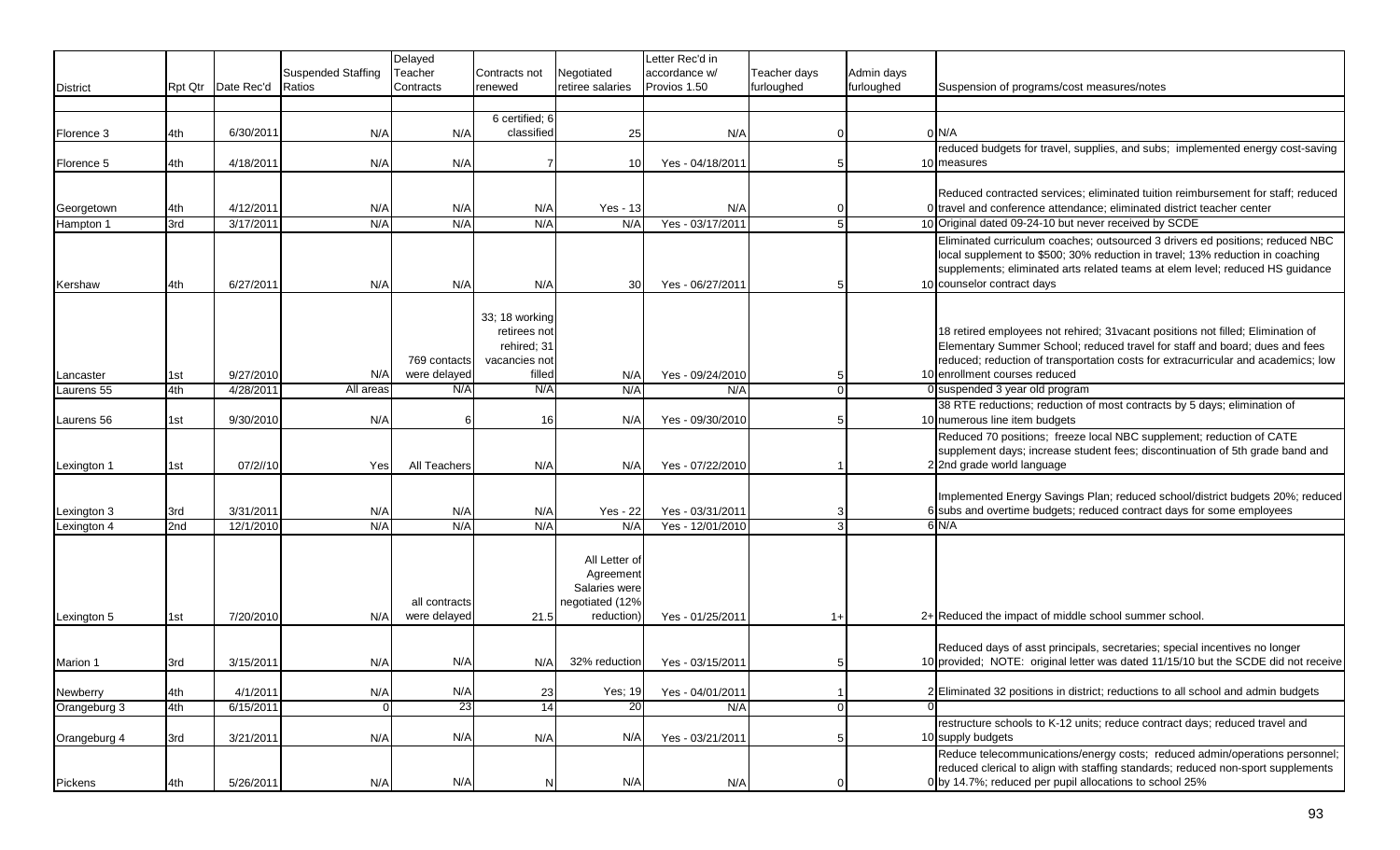|                        |                 |                      |                       | Delayed   |                       |                        | Letter Rec'd in   |              |               |    |                                                                                  |
|------------------------|-----------------|----------------------|-----------------------|-----------|-----------------------|------------------------|-------------------|--------------|---------------|----|----------------------------------------------------------------------------------|
|                        |                 |                      | Suspended Staffing    | Teacher   | Contracts not         | Negotiated             | accordance w/     | Teacher days | Admin days    |    |                                                                                  |
| <b>District</b>        |                 | Rpt Qtr   Date Rec'd | Ratios                | Contracts | renewed               | retiree salaries       | Provios 1.50      | furloughed   | furloughed    |    | Suspension of programs/cost measures/notes                                       |
|                        |                 |                      |                       |           |                       |                        |                   |              |               |    |                                                                                  |
|                        |                 |                      |                       |           |                       |                        |                   |              |               |    |                                                                                  |
|                        |                 |                      |                       |           |                       | 78.5 certified; 65     |                   |              |               |    |                                                                                  |
| Richland 1             | 4th             | 6/15/2011            | N/A                   |           |                       | non-certified          | N/A               |              |               |    | 0 Reduced travel; reduced transportation costs for extracurricular competitions  |
| Richland 2             | 2nd             | 11/12/2010           | N/A                   | N/A       | N/A                   | N/A                    | Yes-11/12/2010    |              |               |    | 2 N/A                                                                            |
|                        |                 | 3/22/2011;           |                       |           |                       |                        |                   |              |               |    |                                                                                  |
| Saluda                 | 3rd; 4th        | 06/22/2011           | N/A                   | 152       |                       |                        | Yes - $03/22/201$ |              | 3             |    | $6$ $N/A$                                                                        |
|                        |                 |                      |                       |           |                       |                        |                   |              |               |    | technology replacement delayed; conference travel limited; non-essential         |
| Spartanburg 1          | 3rd             | 3/16/2011            | N/A                   | N/A       | N/A                   | N/A                    | Yes - 03/16/2011  |              |               |    | 10 initiatives have been reduced or frozen                                       |
|                        |                 |                      |                       |           |                       |                        |                   |              |               |    |                                                                                  |
|                        |                 |                      |                       |           |                       | 38 staff - 15%         |                   |              |               |    |                                                                                  |
| Spartanburg 2          | 1st             | 7/2/2010             | N/A                   | N/A       |                       | $N/A$ reduction in pay | Yes - 07/02/2010  |              | -5            |    | 10 Reduced maintenance and technology budgets                                    |
|                        |                 |                      |                       |           |                       | 32 (15%                |                   |              |               |    |                                                                                  |
| Spartanburg 3          | 1st             | 9/30/2010            | N/A                   |           |                       | reduction)             | Yes - 09/30/2010  |              |               | 10 |                                                                                  |
| Spartanburg 4          | 4th             | 6/10/2011            | N/A                   | N/A       | N                     | N/A                    | Yes - 06/10/2011  |              |               | 10 |                                                                                  |
|                        |                 |                      |                       |           |                       |                        |                   |              |               |    |                                                                                  |
|                        |                 |                      |                       |           |                       |                        |                   |              |               |    | Reduced supply/equipment budgets; reduced supplementing the employee's           |
|                        |                 |                      |                       |           |                       |                        |                   |              |               |    | health insurance premiums; reducing attendance incentives; eliminated 6 para     |
| Spartanburg 5          | 1st             | 7/1/2010             | N/A                   | N/A       | N/A                   | N/A                    | Yes - 07/01/2010  |              |               |    | 10 professional positions; eliminated 8 certified positions; reduced travel      |
|                        |                 |                      |                       |           |                       |                        |                   |              |               |    | Delayed Maintenance vehicle replacement schedule; eliminated overnight travel    |
|                        |                 |                      | Increase in all class |           |                       |                        |                   |              |               |    | unless required by grant; delayed computer replacement schedule; suspended       |
| Spartanburg 6          | 2nd             | 12/9/2010            | size levels           |           | all 49 thru attrition | 78                     | Yes - 12/09/2010  |              |               |    | 10 tuition reimbursement unless in program before 07/01/09                       |
|                        |                 |                      |                       |           |                       |                        |                   |              |               |    |                                                                                  |
|                        |                 |                      |                       |           |                       |                        |                   |              |               |    | Reduced budgets for supplies, equipment, travel and training, maintenance;       |
| Spartanburg 7          | 1st             | 6/29/2010            | N/A                   | N/A       | N/A                   | N/A                    | Yes - 06/29/2010  |              |               |    | 10 eliminated some positions; closed some facitlies and realigned others.        |
| Swofford AVC           | 4th             | 4/12/2011            | N/A                   | N/A       | N/A                   | N/A                    | Yes - 04/12/2011  |              |               |    | 10 Delayed replacing technology/vocational equipment                             |
| <b>RD Anderson AVC</b> | 1st             | 9/25/2010            | N/A                   | N/A       | N/A                   | N/A                    | Yes - 10/12/2010  |              | 5             |    | 10 Reduced 2 retiree salaries by 15%                                             |
| Dan Morgan AVC         | 4th             | 6/7/2011             | N/A                   | N/A       | n                     | N/A                    | Yes - 06/07/11    |              | 5             |    | 10 Should have been part of the originial request from Spartanburg 3             |
|                        |                 |                      |                       |           |                       |                        |                   |              |               |    |                                                                                  |
| Sumter 02              | 4th             | 6/22/2011            | N/A                   | N/A       | N/A                   | N/A                    | N/A               |              |               |    | 0 Conference not required by SCDE or grants; food for meetings; use of subs      |
| Sumter 17              | 4th             | 4/12/2011            | N/A                   |           |                       | N/A                    | N/A               |              | $\Omega$      |    | 0 N/A                                                                            |
| Union                  | 4th             | 6/28/2011            | N/A                   | $\Omega$  | 17                    | 12                     | N/A               |              | $\Omega$      |    | 0 Driver Education; K-5 Foreign Language                                         |
|                        |                 |                      |                       |           |                       |                        |                   |              |               |    | freeze on non-essential General Fund spending; freeze on non-essential hiring;   |
| Williamsburg           | 3rd             | 3/22/2011            | N/A                   | N/A       | N/A                   | N/A                    | Yes - 03/22/2011  |              |               |    | 2 reduction in use of subs; termination/reduction of travel                      |
|                        |                 |                      |                       |           |                       |                        |                   |              |               |    | Restricted travel; implemented aggressive energy conservation; eliminated elem   |
|                        |                 |                      |                       |           |                       |                        |                   |              |               |    | summer school; scaled back field trips; eliminated some supplements; required    |
| York 1                 | 2 <sub>nd</sub> | 10/16/2010           | N/A                   | N/A       | N/A                   | 59                     | Yes - 12/16/2010  |              | 5             |    | 10 all employees to be on direct deposit                                         |
|                        |                 |                      |                       |           |                       |                        |                   |              |               |    | reduced 166.23 positions; reduced professional development and student field     |
|                        |                 |                      |                       |           |                       |                        |                   |              |               |    | studies; implemented school fees for athletic and academic supplies; restructure |
| York 3                 | 4th             | 6/2/2011             | N/A                   | all       |                       | 99                     | Yes - 06/02/2011  |              | 5             |    | 10 custodial contract; eliminated overtime                                       |
|                        |                 |                      |                       |           |                       |                        |                   |              |               |    |                                                                                  |
|                        |                 |                      |                       |           |                       |                        |                   |              |               |    | increased instructional fees; reduced local NB supplement; contract days for for |
| York 4                 | 3rd             | 2/3/2011             | N/A                   | N/A       | N/A                   | N/A                    | Yes - 02-03-2011  |              | $\mathcal{P}$ |    | 4 admin reduced; eliminated membership dues; reduced school supply funds         |
|                        |                 |                      |                       |           |                       |                        |                   |              |               |    | Furloughs are the same across the board; reduced part-time personnel who         |
|                        |                 |                      |                       |           |                       |                        |                   |              |               |    | provide and supervise recreational sports, extra-curricular and therapeutic      |
|                        |                 |                      |                       |           |                       |                        |                   |              |               |    | programs for students; Supt will take 10 furlough days; 18 positions remain      |
| DJJ                    | 1st             | 8/4/2010             | N/A                   | N/A       | N/A                   | N/A                    | Yes - 08/04/2010  |              |               |    | 7 vacant as a result of resignations or reduction in force.                      |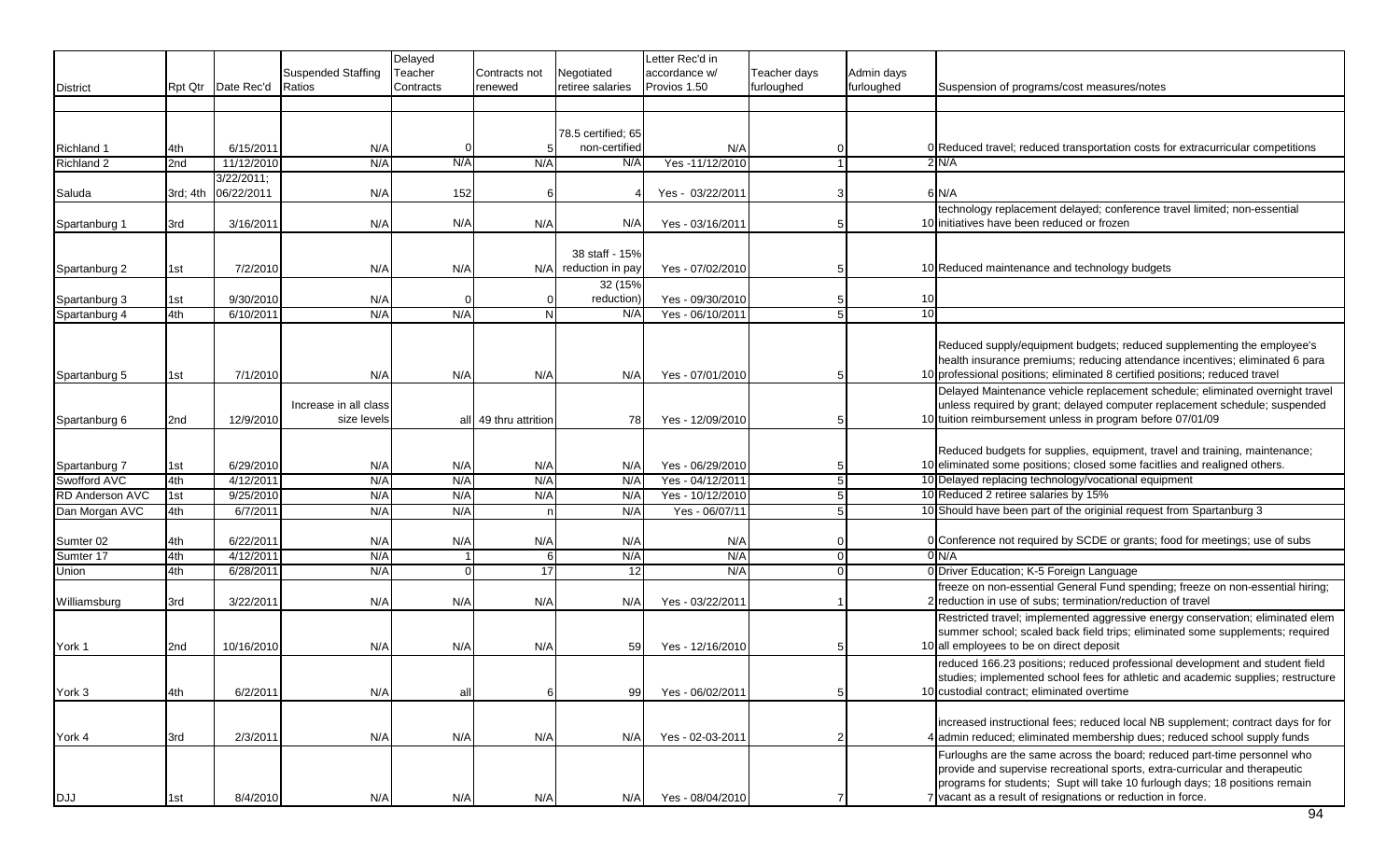## **SCHOOL DISTRICT TEMPORARY FLEXIBILITY PROVISIONS**

|                  |                                                                               | <b>NUMBER OF</b>                |        |                                               |
|------------------|-------------------------------------------------------------------------------|---------------------------------|--------|-----------------------------------------------|
| <b>GRANTING</b>  | <b>FLEXIBILITY</b>                                                            | <b>SCHOOL DISTRICTS PERCENT</b> |        | <b>REPORTING</b>                              |
| <b>PROVISION</b> | <b>PROVISION</b>                                                              | <b>UTILIZING</b>                |        | <b>REQUIREMENTS</b>                           |
|                  |                                                                               |                                 |        | Quarterly, signed, written certification,     |
|                  |                                                                               |                                 |        | delivered to State Superintendent, Senate     |
| Provisos         |                                                                               |                                 |        | and House Chairman, presented publicly        |
| FY 2010-2011     | Transfer and expend funds among appropriated state funds, unless              |                                 |        | at regular school board meeting and           |
| 1.43/1A.23       | specifically restricted; general funds, EIA, lottery and Barnwell.            | 61                              |        | 73.49% posted on school district website.     |
|                  |                                                                               |                                 |        |                                               |
|                  |                                                                               |                                 |        | Quarterly, signed, written certification,     |
|                  |                                                                               |                                 |        | delivered to State Superintendent, Senate     |
| <b>Provisos</b>  |                                                                               |                                 |        | and House Chairman, presented publicly        |
| FY 2010-2011     |                                                                               |                                 |        | at regular school board meeting and           |
| 1.43/1A.23       | Suspend professional staffing ratios.                                         | 5                               |        | 6.02% posted on school district website.      |
|                  |                                                                               |                                 |        | Upon delivery to State Superintendent,        |
| Proviso          | Implement employee furlough not to exceed 5 non-instructional days for        |                                 |        | Senate and House a written certification      |
| FY 2010-2011     | instructional staf and 10 non-instructional days for administrative and       |                                 |        | and report of all specific actions to avoid   |
| 1.50             | district staff.                                                               | 42                              |        | 50.60% an end of year deficit.                |
|                  |                                                                               |                                 |        |                                               |
| Proviso          | Maintaining of the FY 2008-2009 State Minimum Salary Schedule as the          |                                 |        |                                               |
| FY 2010-2011     | benchmark for maintaining the 83 individual school district salary            |                                 |        |                                               |
| 1A.6             | schedules.                                                                    | 64                              | 77.11% |                                               |
|                  |                                                                               |                                 |        |                                               |
|                  |                                                                               |                                 |        | Majority vote in a public meeting prior to    |
|                  |                                                                               |                                 |        | the school year's first contract day,         |
|                  |                                                                               |                                 |        | teacher notification prior to the school      |
|                  |                                                                               |                                 |        | year's first contract day, public display on  |
|                  |                                                                               |                                 |        | school district's website of fund utilization |
| <b>Proviso</b>   | Retain the school district's allocation of teacher supply appropriation to be |                                 |        | and jobs saved, 12/31 reporting to State      |
| FY 2011-2012     | utilized for teacher salaries, avoiding/decreasing furloughs, or elimination  |                                 |        | Superintendent, 1/15 reporting to General     |
| 1A.16            | of teaching jobs.                                                             | 17                              |        | 20.48% Assembly.                              |
| Act 85 referred  | Delay written notification by one month up to 5/15 of school district         |                                 |        |                                               |
| to as S.588      | employment contract for upcoming school year.                                 | 10                              | 12.05% |                                               |
|                  |                                                                               |                                 |        |                                               |
| Act 85 referred  | Uniformly negotiate salaries below the current school district salary         |                                 |        |                                               |
| to as S.588      | schedule for retired teachers.                                                | 27                              | 32.53% |                                               |
|                  |                                                                               |                                 |        |                                               |
| Act 99 referred  | Compensate at the prior year's experience level uniformly for all teachers    |                                 |        | Public school board vote, decision posted     |
| to as H.3642     | of the school district. (Disregard step increase)                             | 43                              |        | 51.81% on school district website.            |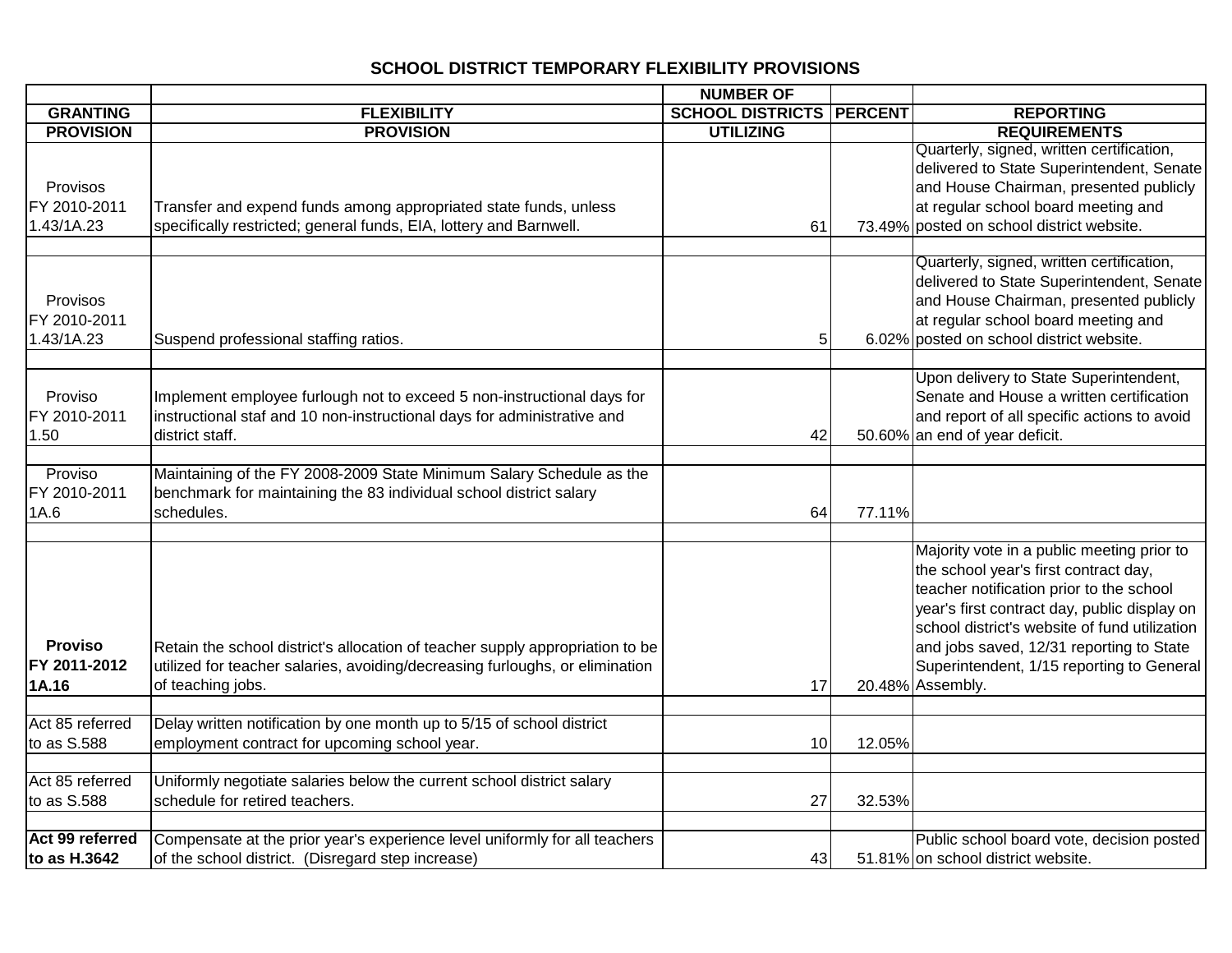|                                     |                 |                                |                     | <b>MAINTAINS</b> |                            |                            |                 |                      | FY 2011-12       |                     |                  |               |                 |
|-------------------------------------|-----------------|--------------------------------|---------------------|------------------|----------------------------|----------------------------|-----------------|----------------------|------------------|---------------------|------------------|---------------|-----------------|
|                                     |                 |                                | <b>SUSPEND</b>      | FY 2008-09       |                            | <b>NUMBER OF</b>           |                 | <b>NUMBER OF</b>     | <b>RE-DIRECT</b> | <b>DELAY</b>        | <b>NEGOTIATE</b> |               | FY 2011-12      |
|                                     | FY 2010-11      | FY 2011-12                     | <b>PROFESSIONAL</b> | <b>DISTRICT</b>  |                            | <b>TEACHER AND</b>         |                 | <b>TEACHER AND</b>   | <b>TEACHER</b>   | <b>TEACHER</b>      | <b>REHIRED</b>   |               | <b>STEP</b>     |
|                                     |                 | <b>TRANSFER OF TRANSFER OF</b> | <b>STAFFING</b>     | <b>SALARY</b>    | FY 2010-11                 | ADMINISTRATOR   FY 2011-12 |                 | <b>ADMINISTRATOR</b> | <b>SUPPLY</b>    | <b>CONTRACT</b>     | <b>RETIREE</b>   |               | <b>INCREASE</b> |
| <b>SCHOOL DISTRICT</b>              | <b>FUNDS</b>    | <b>FUNDS</b>                   | <b>RATIOS</b>       |                  | <b>SCHEDULE   FURLOUGH</b> | <b>DAYS</b>                | <b>FURLOUGH</b> | <b>DAYS</b>          | <b>FUNDS</b>     | <b>NOTIFICATION</b> | <b>SALARIES</b>  | <b>AMOUNT</b> | <b>WAIVED</b>   |
| ABBEVILLE SCHOOL DISTRICT           | yes             |                                |                     | yes              | yes                        | 5/10                       |                 |                      |                  |                     | yes              | 5%            | yes             |
| AIKEN SCHOOL DISTRICT               | yes             |                                |                     | yes              |                            |                            |                 |                      |                  |                     | yes              |               |                 |
| ALLENDALE SCHOOL DISTRICT           | yes             |                                |                     | yes              |                            |                            |                 |                      |                  |                     |                  |               | yes             |
| ANDERSON 1 SCHOOL DISTRICT          | yes             |                                |                     | yes              | yes                        | 5/10                       |                 |                      |                  |                     |                  |               |                 |
| ANDERSON 2 SCHOOL DISTRICT          | yes             |                                |                     | yes              | yes                        | 5/10                       |                 |                      | yes              | yes                 |                  |               |                 |
| ANDERSON 3 SCHOOL DISTRICT          | yes             |                                |                     | $-0.38%$         | yes                        | 5/10                       |                 |                      | yes              | yes                 |                  |               |                 |
| <b>ANDERSON 4 SCHOOL DISTRICT</b>   | yes             |                                |                     | yes              | yes                        | 3/6                        |                 |                      |                  |                     |                  |               |                 |
| <b>ANDERSON 5 SCHOOL DISTRICT</b>   | yes             |                                |                     | $-0.40%$         | yes                        | 5/10                       |                 |                      |                  |                     | yes              |               |                 |
| <b>BAMBERG 1 SCHOOL DISTRICT</b>    |                 |                                |                     | yes              | yes                        | 5/10                       |                 |                      |                  |                     |                  |               | yes             |
| <b>BAMBERG 2 SCHOOL DISTRICT</b>    |                 |                                |                     | yes              |                            |                            |                 |                      | yes              |                     |                  |               | yes             |
| <b>BARNWELL 19 SCHOOL DISTRICT</b>  | yes             |                                |                     | yes              |                            |                            |                 |                      | yes              |                     |                  |               | yes             |
| <b>BARNWELL 29 SCHOOL DISTRICT</b>  | yes             |                                |                     | yes              |                            |                            |                 |                      |                  |                     |                  |               | yes             |
| <b>BARNWELL 45 SCHOOL DISTRICT</b>  | yes             |                                |                     | yes              | yes                        | 5/10                       |                 |                      | yes              |                     | yes              | 0 yrs exp.    | yes             |
| <b>BEAUFORT SCHOOL DISTRICT</b>     |                 |                                |                     | yes              |                            |                            |                 |                      |                  |                     |                  |               | yes             |
| <b>BERKELEY SCHOOL DISTRICT</b>     | yes             |                                |                     | yes              |                            |                            |                 |                      |                  |                     | yes              |               |                 |
| <b>CALHOUN SCHOOL DISTRICT</b>      | yes             |                                |                     | $-2.00%$         | yes                        | 2/4                        |                 |                      |                  |                     |                  |               | yes             |
| CHARLESTON SCHOOL DISTRICT          |                 |                                |                     | yes              | yes                        | 4/9                        |                 |                      |                  |                     |                  |               | yes             |
| CHEROKEE SCHOOL DISTRICT            | yes             |                                |                     | yes              |                            |                            |                 |                      |                  |                     |                  |               |                 |
| CHESTER SCHOOL DISTRICT             | yes             |                                |                     | yes              |                            |                            |                 |                      | yes              |                     |                  |               | yes             |
| CHESTERFIELD SCHOOL DISTRICT        |                 |                                |                     | yes              |                            |                            |                 |                      |                  |                     |                  |               | yes             |
| <b>CLARENDON 1 SCHOOL DISTRICT</b>  |                 |                                |                     | 0.12%            |                            |                            |                 |                      |                  |                     |                  |               | yes             |
| <b>CLARENDON 2 SCHOOL DISTRICT</b>  | yes             |                                |                     | yes              | yes                        | 5/10                       |                 |                      |                  |                     |                  |               |                 |
| <b>CLARENDON 3 SCHOOL DISTRICT</b>  | yes             |                                |                     | yes              | yes                        | 5/10                       |                 |                      |                  |                     |                  |               | yes             |
| <b>COLLETON SCHOOL DISTRICT</b>     |                 |                                |                     | yes              | yes                        | 5/10                       |                 |                      |                  |                     |                  |               | yes             |
| <b>DARLINGTON SCHOOL DISTRICT</b>   | yes             |                                |                     | yes              |                            |                            |                 |                      |                  |                     | yes              |               | yes             |
| <b>DILLON 3 SCHOOL DISTRICT</b>     | yes             |                                | yes                 | yes              | yes                        | 5/10                       |                 |                      |                  |                     |                  |               |                 |
| <b>DILLON 4 SCHOOL DISTRICT</b>     | yes             |                                |                     | yes              | yes                        | 5/10                       |                 |                      |                  |                     | yes              |               |                 |
| DORCHESTER 2 SCHOOL DISTRICT        | yes             |                                |                     | yes              |                            |                            |                 |                      |                  |                     |                  |               |                 |
| DORCHESTER 4 SCHOOL DISTRICT        |                 |                                |                     | yes              |                            |                            |                 |                      |                  |                     |                  |               |                 |
| <b>EDGEFIELD SCHOOL DISTRICT</b>    | yes             |                                | yes                 | yes              | yes                        | 3/6                        |                 |                      |                  |                     | yes              | not rehired   |                 |
| <b>FAIRFIELD SCHOOL DISTRICT</b>    | yes             |                                |                     | yes              |                            |                            |                 |                      |                  |                     |                  |               |                 |
| FLORENCE 1 SCHOOL DISTRICT          | yes             |                                |                     | yes              |                            |                            |                 |                      |                  |                     |                  |               | yes             |
| <b>FLORENCE 2 SCHOOL DISTRICT</b>   |                 |                                |                     | yes              | yes                        | 5/10                       |                 |                      |                  |                     | yes              | 0 yrs exp.    | yes             |
| <b>FLORENCE 3 SCHOOL DISTRICT</b>   | yes             |                                |                     | yes              |                            |                            |                 |                      |                  |                     | yes              |               | yes             |
| FLORENCE 4 SCHOOL DISTRICT          | yes             |                                |                     | yes              |                            |                            |                 |                      |                  |                     |                  |               | yes             |
| <b>FLORENCE 5 SCHOOL DISTRICT</b>   | yes             |                                |                     | yes              | yes                        | 5/10                       |                 |                      |                  |                     | yes              |               | yes             |
| <b>GEORGETOWN SCHOOL DISTRICT</b>   | <b>Barnwell</b> |                                |                     | $-2.17%$         |                            |                            |                 |                      | yes              |                     | yes              |               | yes             |
| <b>GREENVILLE SCHOOL DISTRICT</b>   | yes             |                                |                     | yes              |                            |                            |                 |                      |                  |                     |                  |               |                 |
| <b>GREENWOOD 50 SCHOOL DISTRICT</b> | yes             |                                |                     | yes              |                            |                            |                 |                      |                  |                     |                  |               |                 |
| <b>GREENWOOD 51 SCHOOL DISTRICT</b> | yes             |                                |                     | yes              |                            |                            |                 |                      | yes              |                     |                  |               |                 |
| <b>GREENWOOD 52 SCHOOL DISTRICT</b> | yes             |                                |                     | yes              |                            |                            |                 |                      |                  |                     |                  |               |                 |
| <b>HAMPTON 1 SCHOOL DISTRICT</b>    | yes             |                                |                     | yes              | yes                        | 5/10                       |                 |                      | yes              |                     |                  |               | yes             |
| HAMPTON 2 SCHOOL DISTRICT           |                 |                                |                     | yes              |                            |                            |                 |                      |                  |                     |                  |               | yes             |
| HORRY SCHOOL DISTRICT               |                 |                                |                     | yes              |                            |                            |                 |                      |                  |                     |                  |               |                 |
| JASPER SCHOOL DISTRICT              | yes             |                                |                     | yes              |                            |                            |                 |                      |                  |                     |                  |               | yes             |
| <b>IKERSHAW SCHOOL DISTRICT</b>     | yes             |                                |                     | $-1.97%$         | yes                        | 5/10                       |                 |                      | yes              |                     | yes              |               | yes             |
| LANCASTER SCHOOL DISTRICT           | yes             |                                |                     | yes              | yes                        | 5/10                       |                 |                      |                  | yes                 | yes              |               | yes             |
| LAURENS 55 SCHOOL DISTRICT          | yes             |                                | yes                 | yes              |                            |                            |                 |                      |                  |                     |                  |               | yes             |
| LAURENS 56 SCHOOL DISTRICT          | yes             |                                |                     | $-2.18%$         | yes                        | 5/10                       |                 |                      | yes              | yes                 |                  |               | yes             |